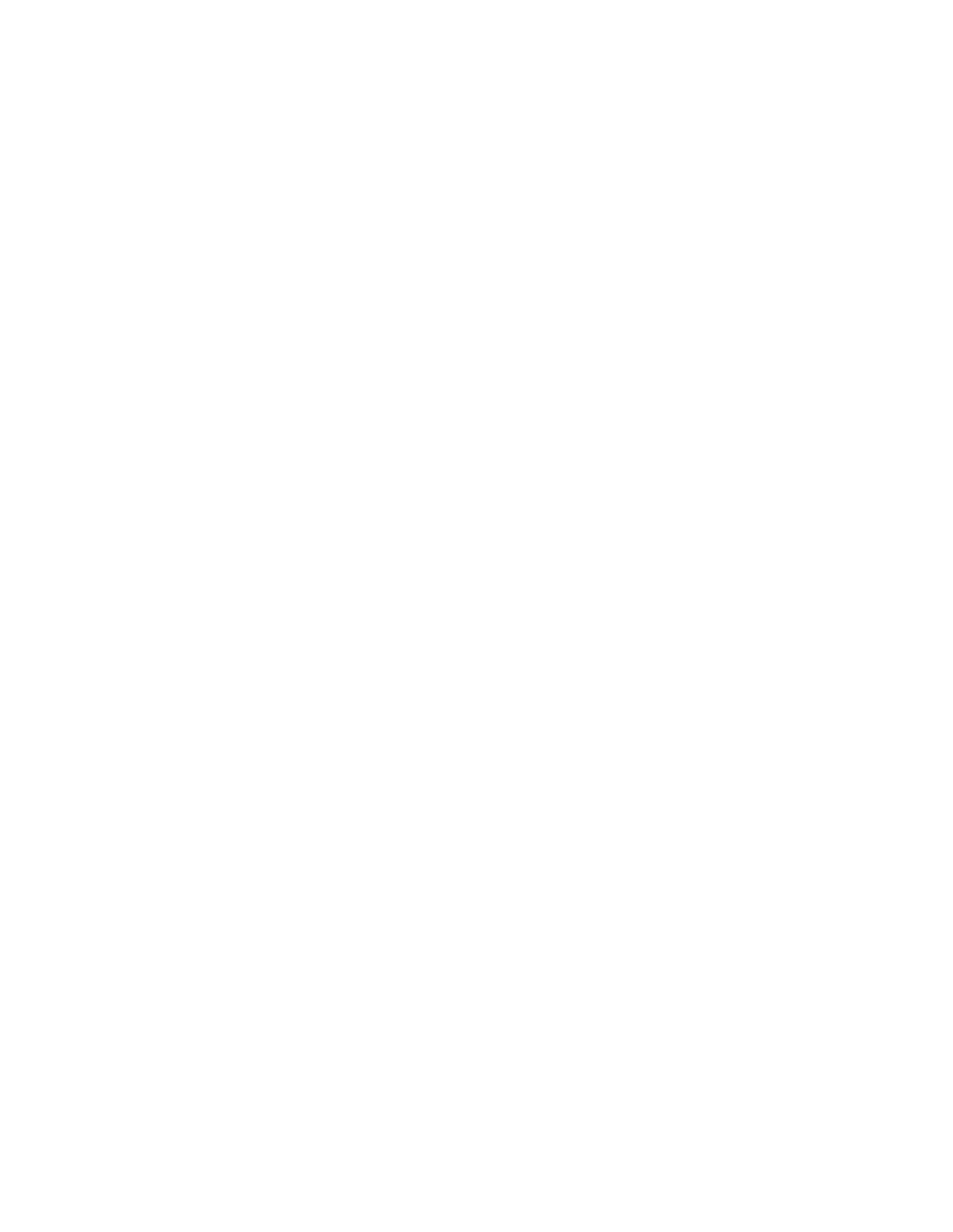## **CONTENTS**

| I.        |    |                                                                            |  |
|-----------|----|----------------------------------------------------------------------------|--|
| A.        |    |                                                                            |  |
| <b>B.</b> |    |                                                                            |  |
|           |    |                                                                            |  |
| C.        |    |                                                                            |  |
| D.        |    |                                                                            |  |
| E.        |    | Immediate observations under Article 8, paragraph 5, of the Convention  12 |  |
| II.       |    | FACTS FOUND DURING THE VISIT AND ACTION PROPOSED  13                       |  |
| A.        |    |                                                                            |  |
|           |    |                                                                            |  |
|           | 1. |                                                                            |  |
|           | 2. |                                                                            |  |
|           | 3. |                                                                            |  |
|           |    | a.                                                                         |  |
|           |    | b.                                                                         |  |
|           |    | $\mathbf{c}$ .                                                             |  |
|           |    | d.                                                                         |  |
|           |    | e.                                                                         |  |
|           |    | f.                                                                         |  |
|           |    | g.                                                                         |  |
|           |    | h.                                                                         |  |
|           |    | i.                                                                         |  |
|           | 4. |                                                                            |  |
|           |    | a.                                                                         |  |
|           |    | $b$ .                                                                      |  |
|           |    | C.                                                                         |  |
|           |    | d.                                                                         |  |
|           |    | e.                                                                         |  |
|           |    | f.                                                                         |  |
|           |    | g.                                                                         |  |
|           | 5. |                                                                            |  |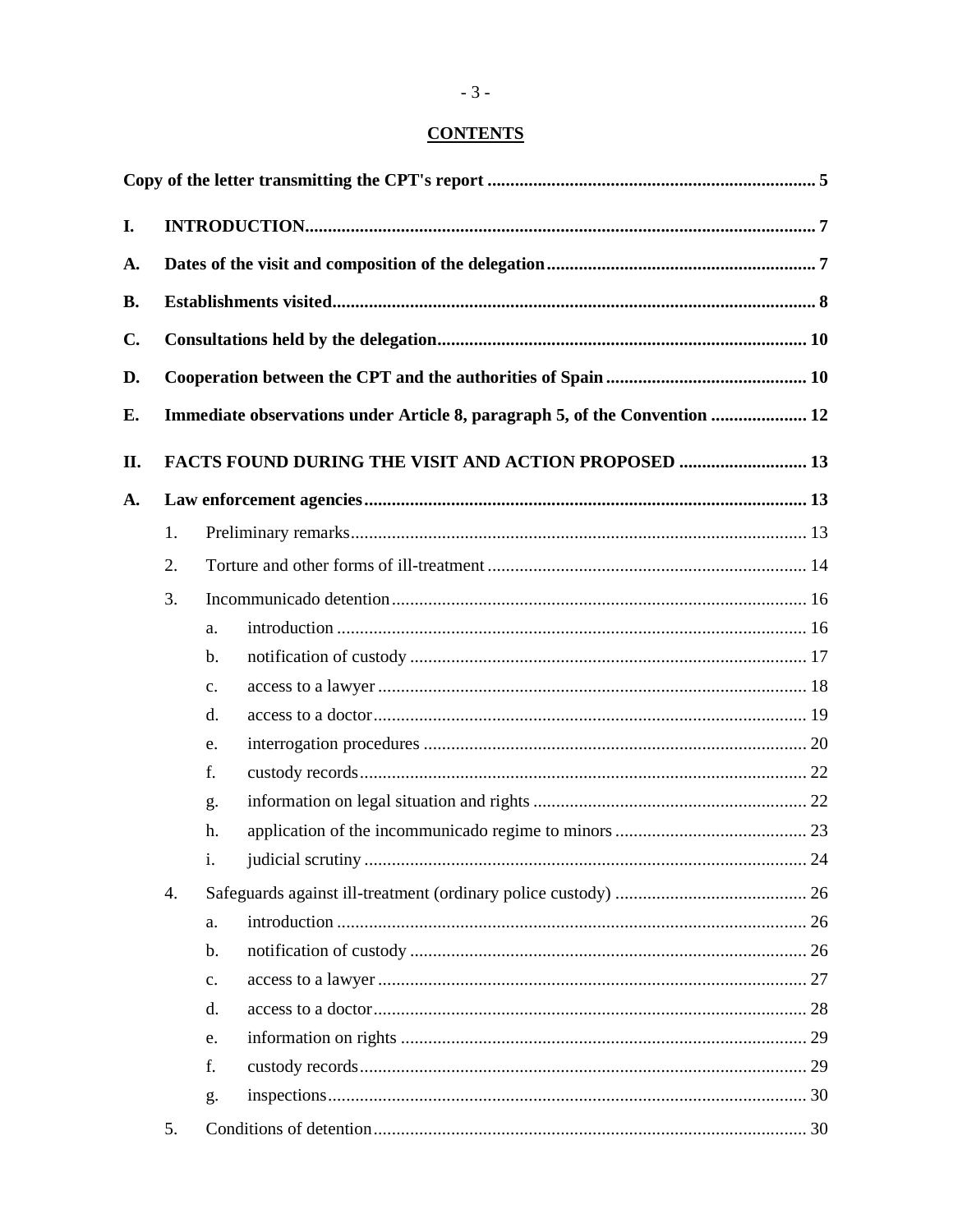| Establishments under the authority of the Department of Justice of the Autonomous<br>a.<br>$b$ .<br>$\mathbf{c}$ .<br>d.<br>e.<br>f.<br>i. |                                                                                                                                                                  |  |
|--------------------------------------------------------------------------------------------------------------------------------------------|------------------------------------------------------------------------------------------------------------------------------------------------------------------|--|
|                                                                                                                                            |                                                                                                                                                                  |  |
|                                                                                                                                            |                                                                                                                                                                  |  |
|                                                                                                                                            |                                                                                                                                                                  |  |
|                                                                                                                                            |                                                                                                                                                                  |  |
|                                                                                                                                            |                                                                                                                                                                  |  |
|                                                                                                                                            |                                                                                                                                                                  |  |
|                                                                                                                                            |                                                                                                                                                                  |  |
|                                                                                                                                            |                                                                                                                                                                  |  |
|                                                                                                                                            |                                                                                                                                                                  |  |
| ii.                                                                                                                                        |                                                                                                                                                                  |  |
|                                                                                                                                            |                                                                                                                                                                  |  |
|                                                                                                                                            |                                                                                                                                                                  |  |
| vi.                                                                                                                                        |                                                                                                                                                                  |  |
| Establishments under the authority of the Ministry of Interior of Spain  52                                                                |                                                                                                                                                                  |  |
| a.                                                                                                                                         |                                                                                                                                                                  |  |
| b.                                                                                                                                         |                                                                                                                                                                  |  |
| prisoners detained in special departments and segregation units 55<br>$\mathbf{c}$ .                                                       |                                                                                                                                                                  |  |
| d.                                                                                                                                         |                                                                                                                                                                  |  |
| e.                                                                                                                                         |                                                                                                                                                                  |  |
| f.                                                                                                                                         |                                                                                                                                                                  |  |
|                                                                                                                                            |                                                                                                                                                                  |  |
| Preliminary remarks                                                                                                                        | 63                                                                                                                                                               |  |
|                                                                                                                                            |                                                                                                                                                                  |  |
|                                                                                                                                            |                                                                                                                                                                  |  |
|                                                                                                                                            |                                                                                                                                                                  |  |
| <b>APPENDIX I:</b><br>LIST OF THE CPT'S RECOMMENDATIONS, COMMENTS                                                                          |                                                                                                                                                                  |  |
|                                                                                                                                            | iii.<br>iv.<br>ν.<br><b>APPENDIX II:</b><br>LIST OF THE AUTHORITIES AND NON-GOVERNMENTAL ORGANISATIONS<br>WITH WHICH THE CPT'S DELEGATION HELD CONSULTATIONS  79 |  |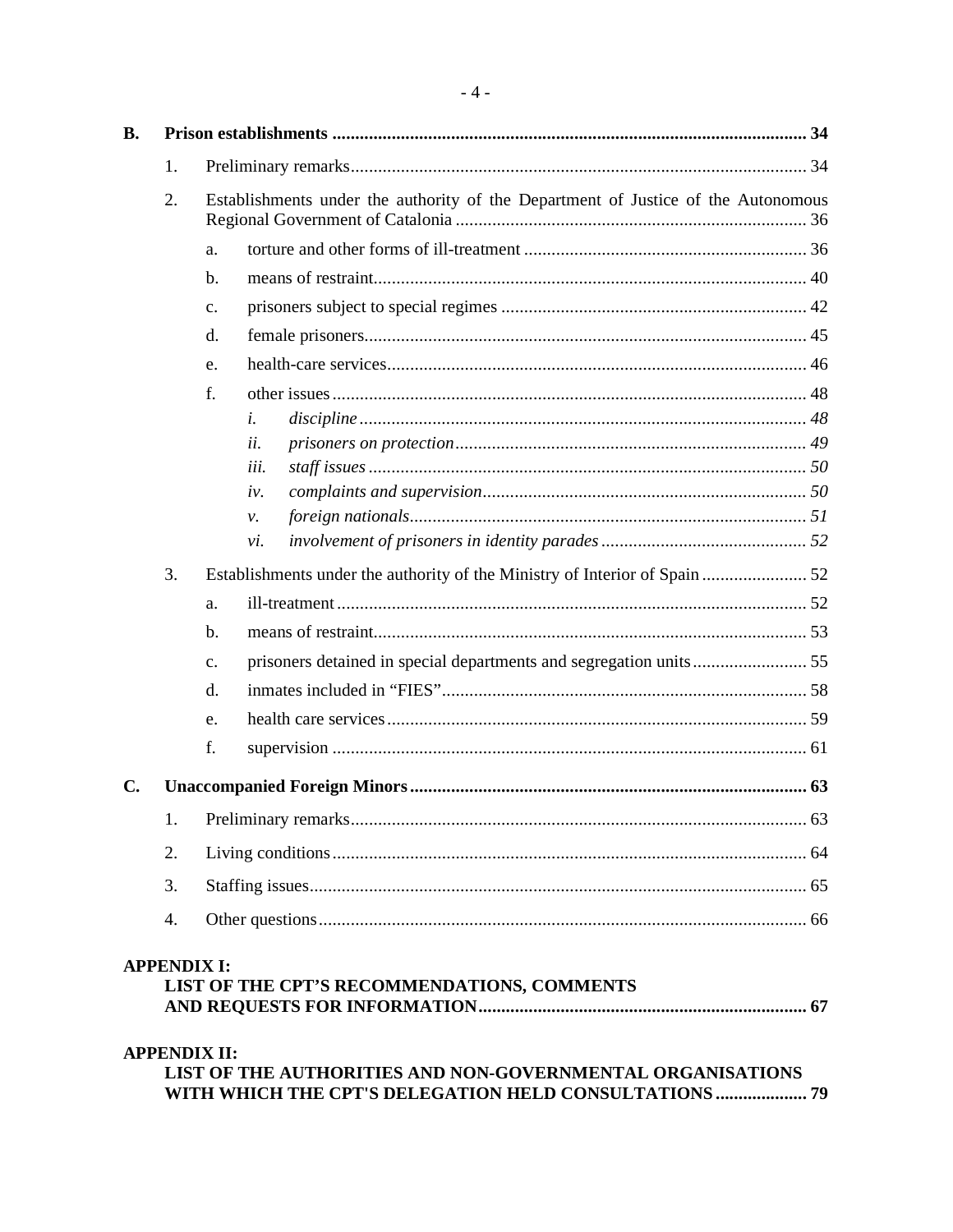#### **Copy of the letter transmitting the CPT's report**

Ms. María Ángeles GONZÁLEZ GARCÍA Technical General Secretary Ministry of the Interior Amador de Los Ríos No. 5 E- 28071 MADRID

Strasbourg, 25 March 2008

Dear Madam,

 In pursuance of Article 10, paragraph 1, of the European Convention for the prevention of torture and inhuman or degrading treatment or punishment, I enclose herewith the report to the Government of Spain drawn up by the European Committee for the prevention of torture and inhuman or degrading treatment or punishment (CPT) following its visit to Spain from 19 September to 1 October 2007. The report was adopted by the CPT at its 65thmeeting, held from 3 to 7 March 2008.

 The various recommendations, comments and requests for information formulated by the CPT are listed in Appendix I. As regards more particularly the CPT's recommendations, having regard to Article 10 of the Convention, the Committee requests the Spanish authorities to provide **within six months** a response giving a full account of action taken to implement them.

 The CPT trusts that it will also be possible for the Spanish authorities to provide, in the abovementioned response, reactions to the comments formulated in this report which are summarised in Appendix I as well as replies to the requests for information made.

 The CPT would ask, in the event of the responses being forwarded in the Spanish language, that they be accompanied by an English or French translation. It would be most helpful if the Spanish authorities could provide a copy of the responses in a computer-readable form.

 I am at your entire disposal if you have any questions concerning either the CPT's report or the future procedure.

Yours faithfully,

Mauro PALMA President of the European Committee for the prevention of torture and inhuman or degrading treatment or punishment

cc. Ms Marta VILARDELL COMA, Ambassador Extraordinary and Plenipotentiary, Permanent Representative of Spain to the Council of Europe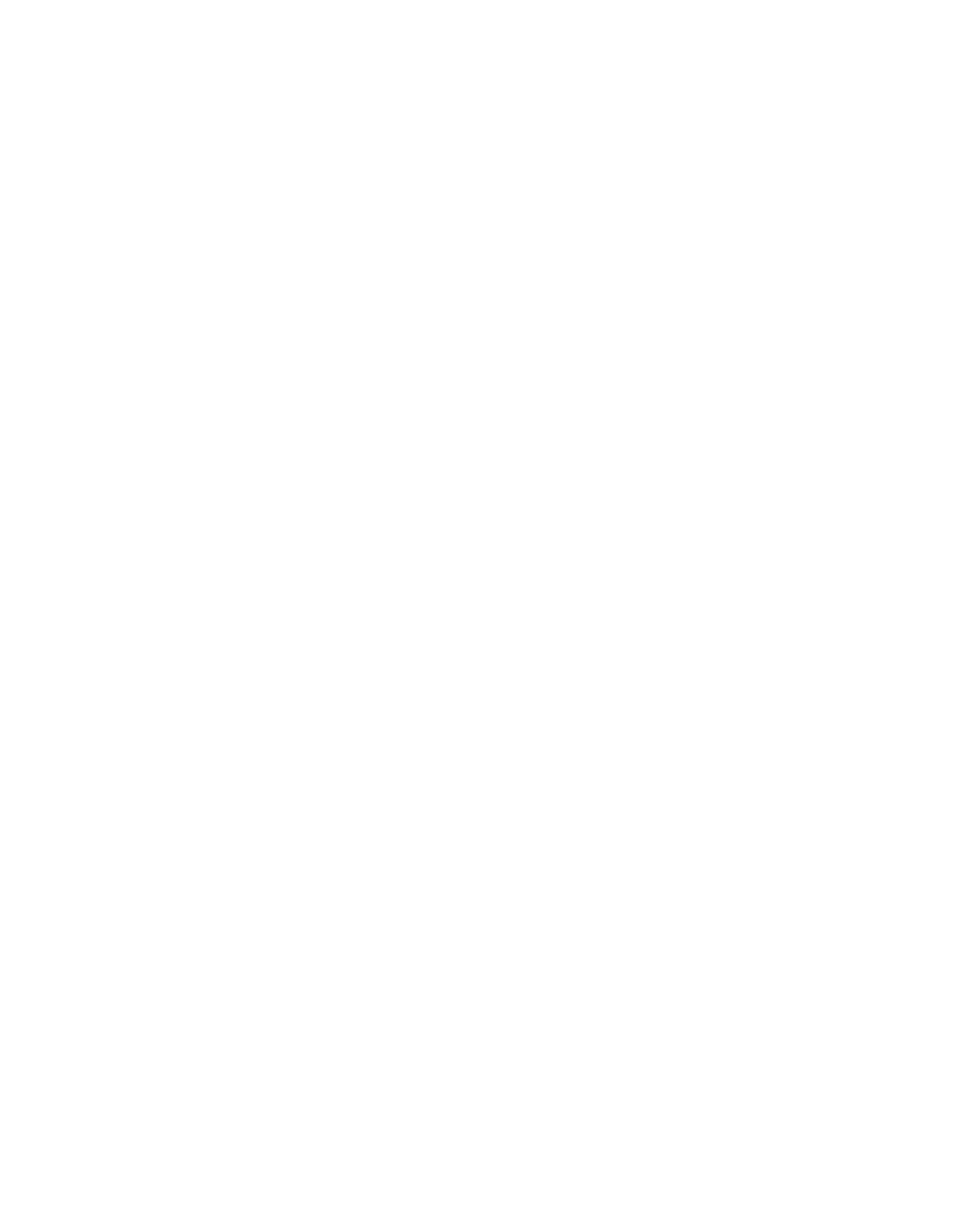### **I. INTRODUCTION**

#### **A. Dates of the visit and composition of the delegation**

1. In pursuance of Article 7 of the European Convention for the prevention of torture and inhuman or degrading treatment or punishment (hereinafter referred to as "the Convention"), a delegation of the CPT carried out a visit to Spain from 19 September to 1 October 2007. The visit was organised within the framework of the CPT's programme of periodic visits for 2007; it was the Committee's  $11^{\text{th}}$  visit to Spain, and the 5<sup>th</sup> of a periodic nature<sup>1</sup>.

- 2. The visit was carried out by the following members of the CPT:
	- Mauro PALMA, President of the CPT (Head of delegation)
	- Silvia CASALE
	- Celso DAS NEVES MANATA
	- Marija DEFINIS GOJANOVIĆ
	- Vladimir ORTAKOV.

They were supported by the following members of the CPT's Secretariat:

- Hugh CHETWYND (Head of Division)
- Kristian BARTHOLIN
- Caterina BOLOGNESE

and assisted by

- Mark KELLY, lawyer, Director of the Irish Council for Civil Liberties, Ireland (expert)
- Rolf TEMPERLI, Medical Doctor, Switzerland (expert)
- Beth GELB, Interpreter
- Danielle GREE, Interpreter
- Claude LORD, Interpreter
- John MATTHEWS, Interpreter
- Felix ORDEIG, Interpreter.

 $\frac{1}{1}$  The first four having taken place in April 1991, April 1994, November/December 1998 and July/August 2003. The six ad hoc visits to Spain were carried out in June 1994, January 1997, April 1997, July 2001, December 2005 and January 2007.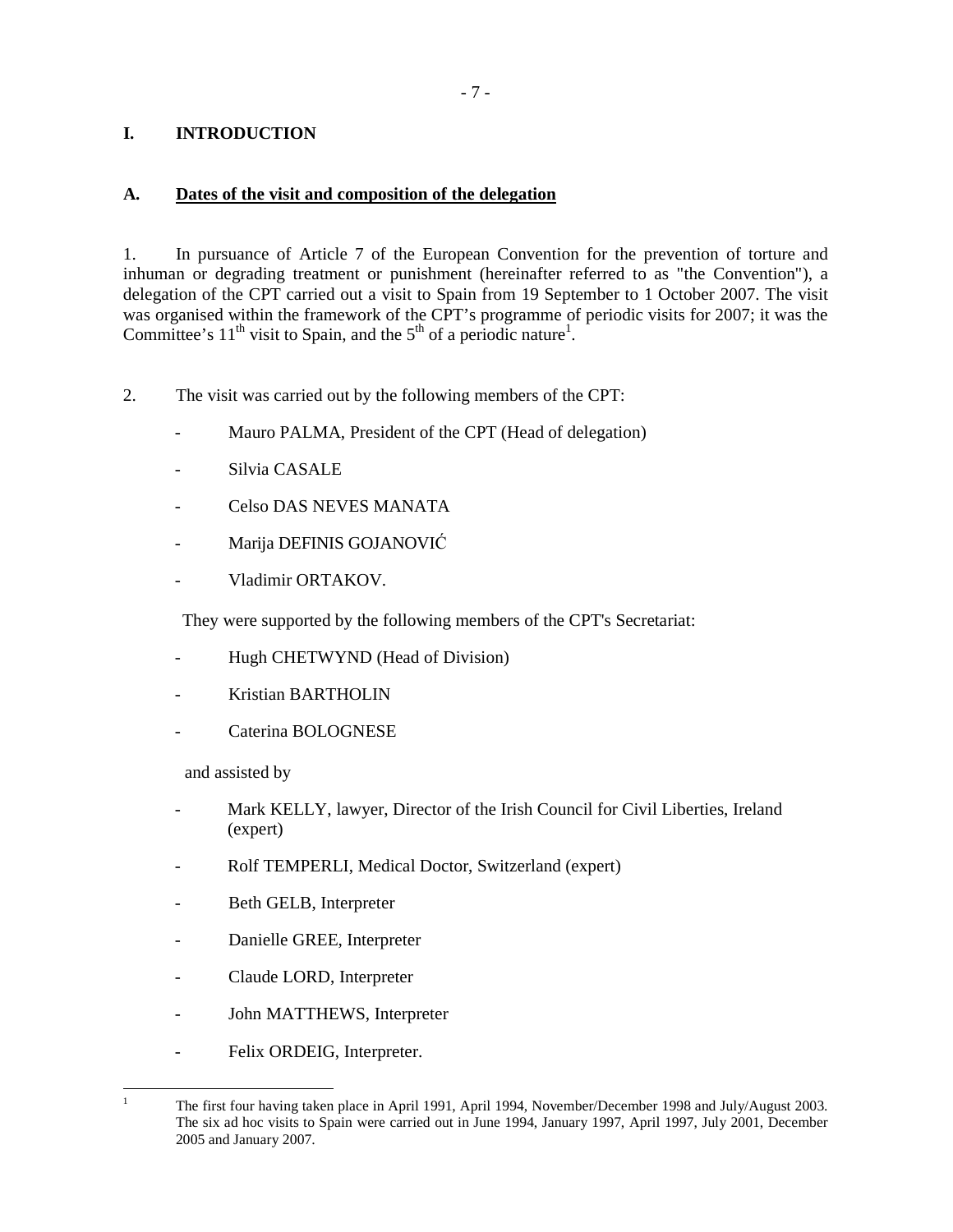## **B. Establishments visited**

## 3. The delegation visited the following establishments:

### **Ministry of Interior of Spain**

### *National Police*

Basque Country

• San Sebastian Provincial Headquarters

## Canary Islands

- St. Cruz de Tenerife Provincial Headquarters, Tenerife
- Playa de las Américas Police Station, Tenerife

## Catalonia

- Barcelona District Headquarters
- Grannollers Police Station
- St. Feliu de Llobregat Police Station

## Madrid area

- Arganzuela Police Station
- Offices of the Provincial Brigade of the Judicial Police (BPPJ), Headquarters of the National Police
- Central Registry of detained persons, Moratalaz
- Moratalaz Police Station
- Tetuan Police Station
- Puente de Vallecas Police Station
- Villa de Vallecas Police Station
- Barajas Airport Police Station
- Barajas Airport Immigration Service and waiting area

## *Guardia Civil*

Basque Country

- Vizcaya District Headquarters, Bilbao
- Baracaldo Station, Bilbao
- Northern Terrorism Unit of the Information Service and detention cells, Gipǔzkoa District Headquarters, Intxaurrondo, San Sebastian
- Alava District Headquarters, Vitoria

## Madrid area

• Detention Unit of the Central Section of the Information Service, Calle Guzman el Bueno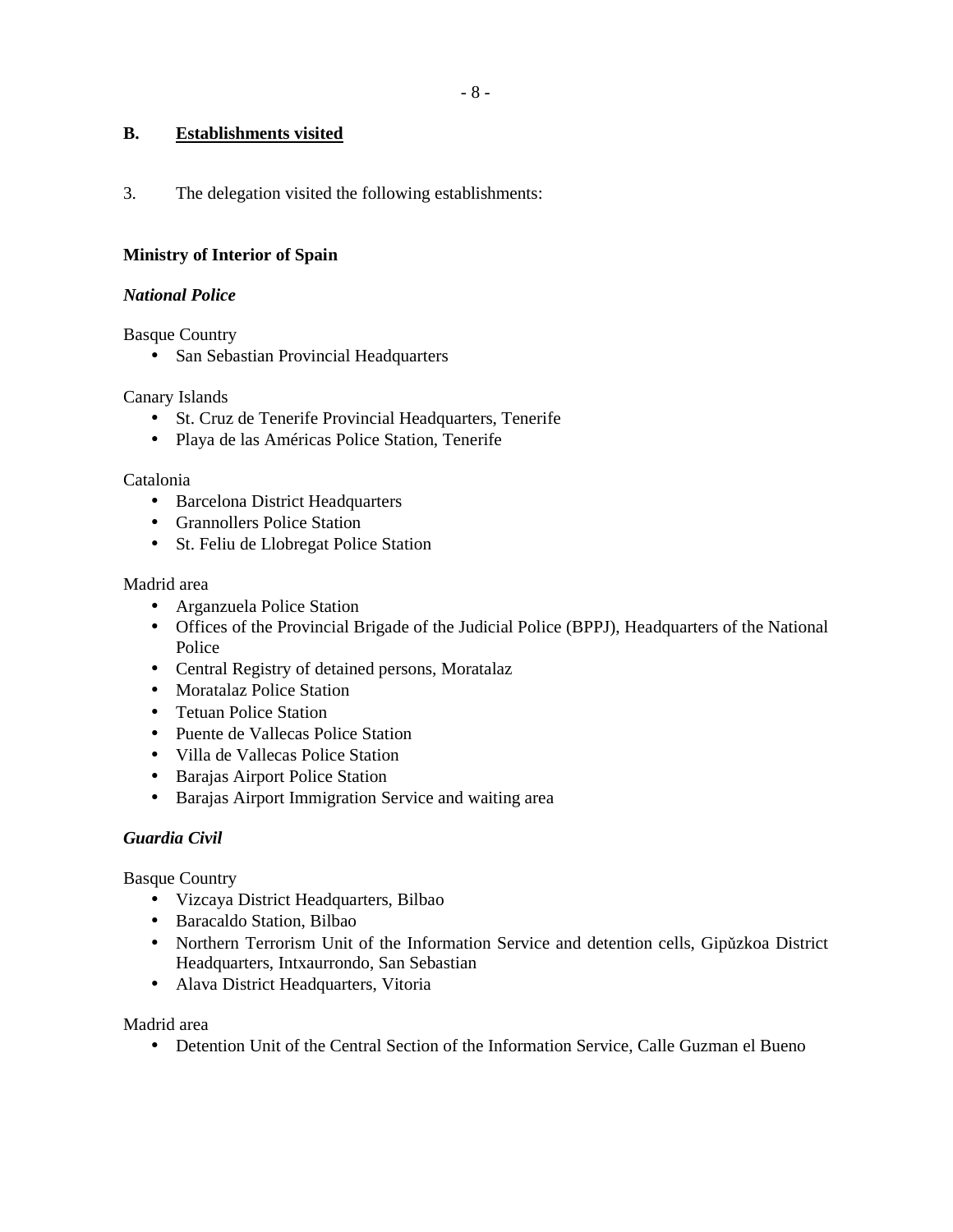#### *Prison establishments*

- Madrid V Prison (Soto del Real) (Module 15)
- Nanclares de la Oca Prison, Basque Country (special departments)
- San Sebastian Prison (Martutene), Basque Country

In addition, Madrid Prisons I (Alcalá-Meco - women), II (Alcalá-Meco - men) and III (Valdemoro) were visited for the purpose of interviewing certain prisoners.

### **Autonomous Regional Government of Catalonia (Generalitat de Catalunya)**

#### *Department of Justice*

- Barcelona Prison for men ("la Modelo"), (Galleries 1 and 6)
- Brians 1 Prison
- Girona Prison (women's and segregation units)
- Quatre Camins Prison

#### *Department of the Interior*

#### *Catalan Autonomous Police (Mossos d'Esquadra)*

- "Les Corts" District Station, Barcelona
- Mossos d'Esquadra Station at metro station «Catalunya», Barcelona
- Grannollers District Station
- Girona District Station
- l'Hospitalet District Station

#### *Catalan local police*

- Grannollers Local Police Station
- St Feliu de Llobregat Local Police Station

#### **Autonomous Regional Government of the Basque Country (Eusko Jaurlaritza)**

#### *Basque Autonomous Police (Ertzaintza)*

- Ertzaintza Station in Bilbao
- Ertzaintza Station in Vitoria
- Gipǔzkoa District Information and Analysis Service, Oiartzun

#### **Autonomous Regional Government of the Canary Islands (Gobierno de Canarias)**

• Emergency Facility for Unaccompanied Foreign Minors in the Canary Islands (DEAMENAC La Esperanza - Hogar I and II Schools), La Esperanza, Tenerife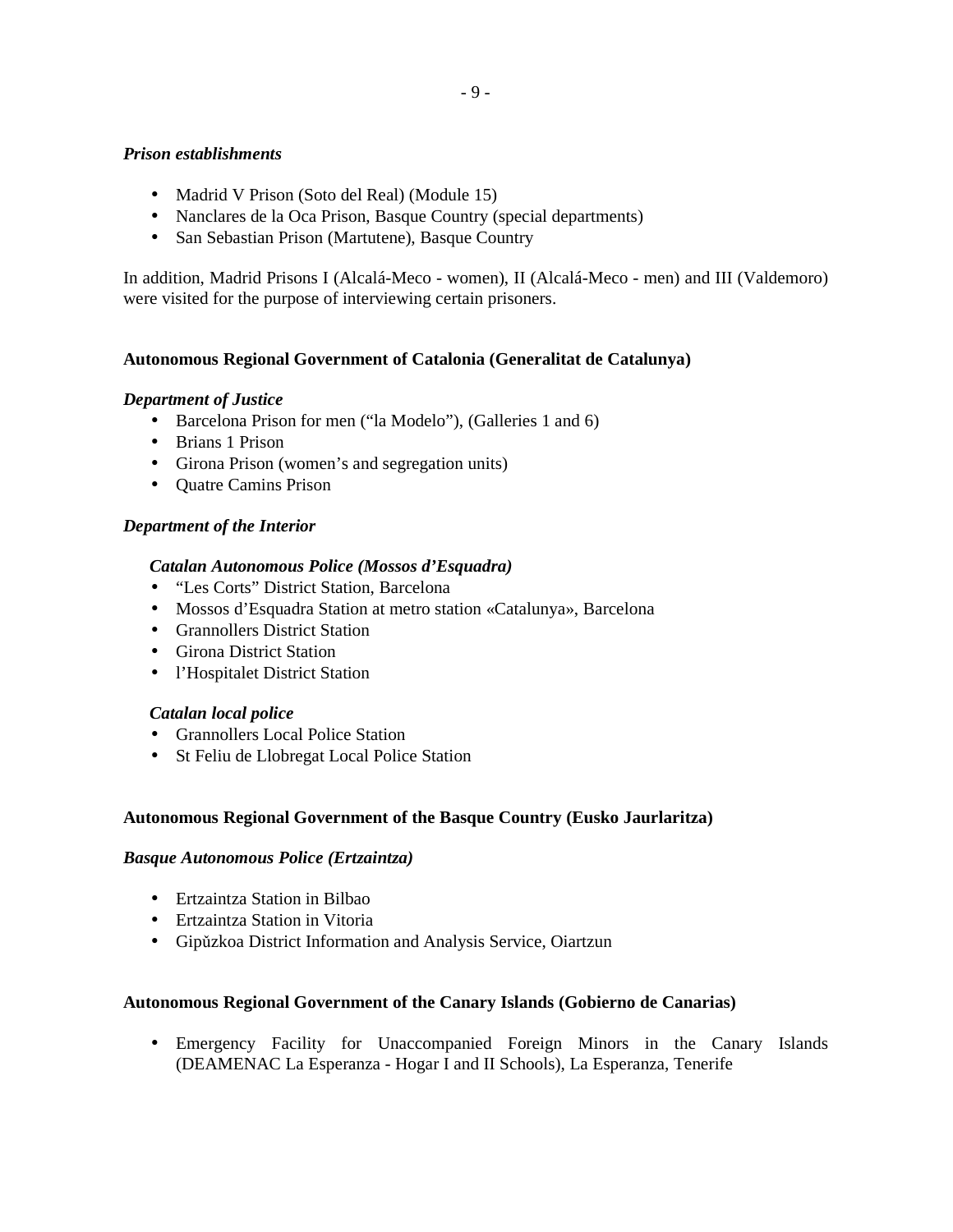#### **C. Consultations held by the delegation**

4. In the course of the visit, the CPT's delegation held consultations, at the central level, with the Minister of the Interior, Mr Alfredo PEREZ RUBALCABA and the Secretary of State for Security, Mr Antonio CAMACHO VIZCAINO, as well as with the President of the Audiencia Nacional, Mr Carlos DIVAR BLANCO, the Prosecutor-General, Mr Cándido CONDE-PUMPIDO TOURON, and the Director-General of Penitentiary Institutions, Ms Mercedes GALLIZO LLAMAS. It also met with representatives of the General Council of the Judiciary of Spain.

In Catalonia, the delegation met with representatives of the Generalitat de Catalunya, notably the Secretary for the Penitentiary Service, Mr Albert BATTLE I BASTARDAS, and the Secretary of Security, Mr Joan DELORT I MENAL. In the Basque Country, it met with the Secretary for the Interior of the Eusko Jaurlaritza, Mr Javier BALZA AGUILERA.

The delegation also met the Catalan Ombudsman, Mr Rafael RIBO I MASSO, and the Ombudsman for the Basque Country, Mr Iñigo LAMARCA ITURBE. Further, it held discussions with representatives of non-governmental organisations active in areas of concern to the CPT.

 A list of the national authorities and non-governmental organisations met by the delegation is set out in Appendix II to this report.

#### **D. Cooperation between the CPT and the authorities of Spain**

5. The delegation received very good cooperation during the visit. It had unlimited access to all places it wished to visit, was able to meet those persons with whom it wanted to speak in private and was provided with access to most of the information it required. In this respect, it would like to express its appreciation to the team of liaison officers who assisted the delegation prior to and during the visit.

However, one exception to the otherwise very good cooperation concerned access to individual medical files in Catalonia.

6. It should first be recalled that Article 8, paragraph 2 (d), of the Convention obliges Parties to provide the Committee with "information available to [them] which is necessary for the Committee to carry out its task." This certainly includes access to medical records of detained persons; such information can, for a variety of reasons, be of great relevance to the Committee's task of examining the treatment of persons deprived of their liberty. For instance, medical records can be instructive as a point of comparison with information gathered elsewhere (e.g. via direct medical observations, or from verbal accounts given by a particular detainee or other person) on specific subjects - the occurrence of physical ill-treatment in a given case, the psychological effects of a regime on a given prisoner, etc. More generally, an examination of medical records enables visiting delegations to assess in a thorough manner the organisation of the health care service in a particular establishment of deprivation of liberty (including, inter alia, psychiatric establishments).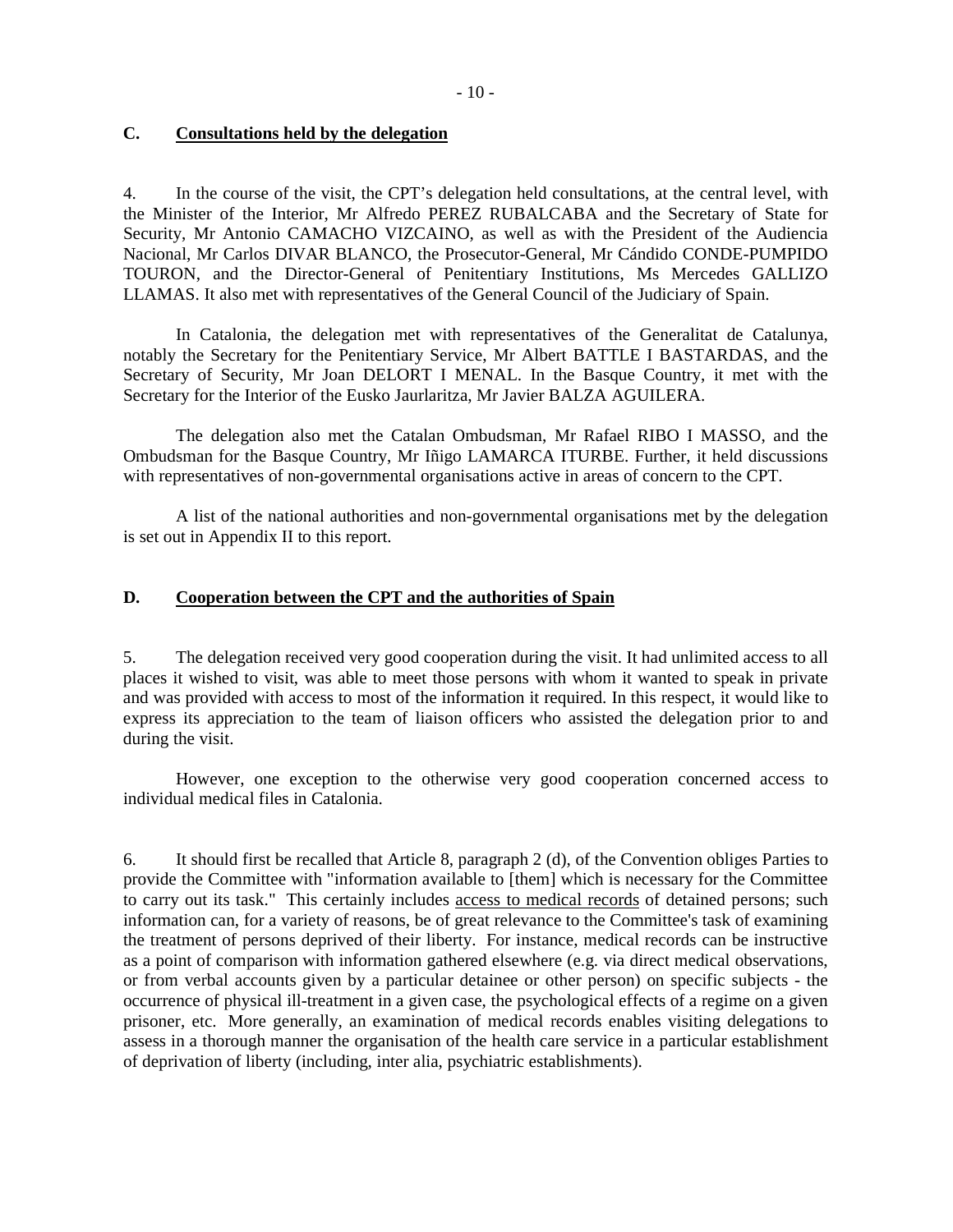When seeking such information, the CPT must have regard to rules of national law<sup>2</sup> and professional ethics. This may well have implications as regards the precise manner in which the information sought is provided to the Committee; however, nothing can justify a refusal to grant access to the information requested, or the granting of access under conditions which would be tantamount to a refusal.

7. In the past, CPT delegations carrying out visits to Spain have always been granted access to medical records of persons deprived of their liberty. Indeed, in the course of the 2007 periodic visit, the CPT's delegation was provided with access to medical records in all establishments visited outside of Catalonia. Moreover, access to medical records was granted at Brians I Prison, the first prison visited in Catalonia. However, at Quatre Camins Prison access to medical files was denied. The objections to granting access to medical files to the CPT's doctor gradually evolved with time until the requirement was that each prisoner should provide written authorisation for their files to be consulted; further, access to the medical files would be conducted under the direct supervision of the manager of the health-care service at Quatre Camins Prison. Such a cumbersome and restricted approach is not acceptable to the CPT. After a day and a half of efforts to resolve the problem the delegation interrupted its visit to this establishment.

#### **The CPT recommends that the Spanish authorities take appropriate steps to ensure that, in the future, effective access to medical files is guaranteed in all establishments that the Committee visits, as required by Article 8, paragraph 2 (d), of the Convention.**

8. The principle of co-operation set out in Article 3 of the Convention also requires that decisive action be taken, including at the highest political level, with a view to improving the situation in the light of the Committee's key recommendations. In this respect, one of the CPT's longstanding key recommendations which has yet to be implemented by the Spanish authorities concerns the right of prompt and effective access to a lawyer from the very outset of deprivation of liberty by law enforcement agencies.

 The lack of action on the part of the Spanish authorities on this matter prompted the CPT to carry out an ad hoc visit to Spain in December 2005. Regrettably, the apparently forward-looking discussions held with the authorities in the course of that visit<sup>3</sup> were not followed up with any concrete action, and the written response to the CPT's report on the visit once again stated that the existing system provided adequate safeguards<sup>4</sup>. This matter will be addressed in detail later in the report.

 $\frac{1}{2}$  Reference might also be made to Section II, Article 7c, of European Directive 95/46/EC of 24 October 1995 on the protection of individuals with regard to the processing of personal data and on the free movement of such data.

<sup>3</sup> See CPT/Inf (2007) 30, paragraph 7.

<sup>4</sup> See CPT/Inf (2007) 31, pages 8 to 10 and page 35.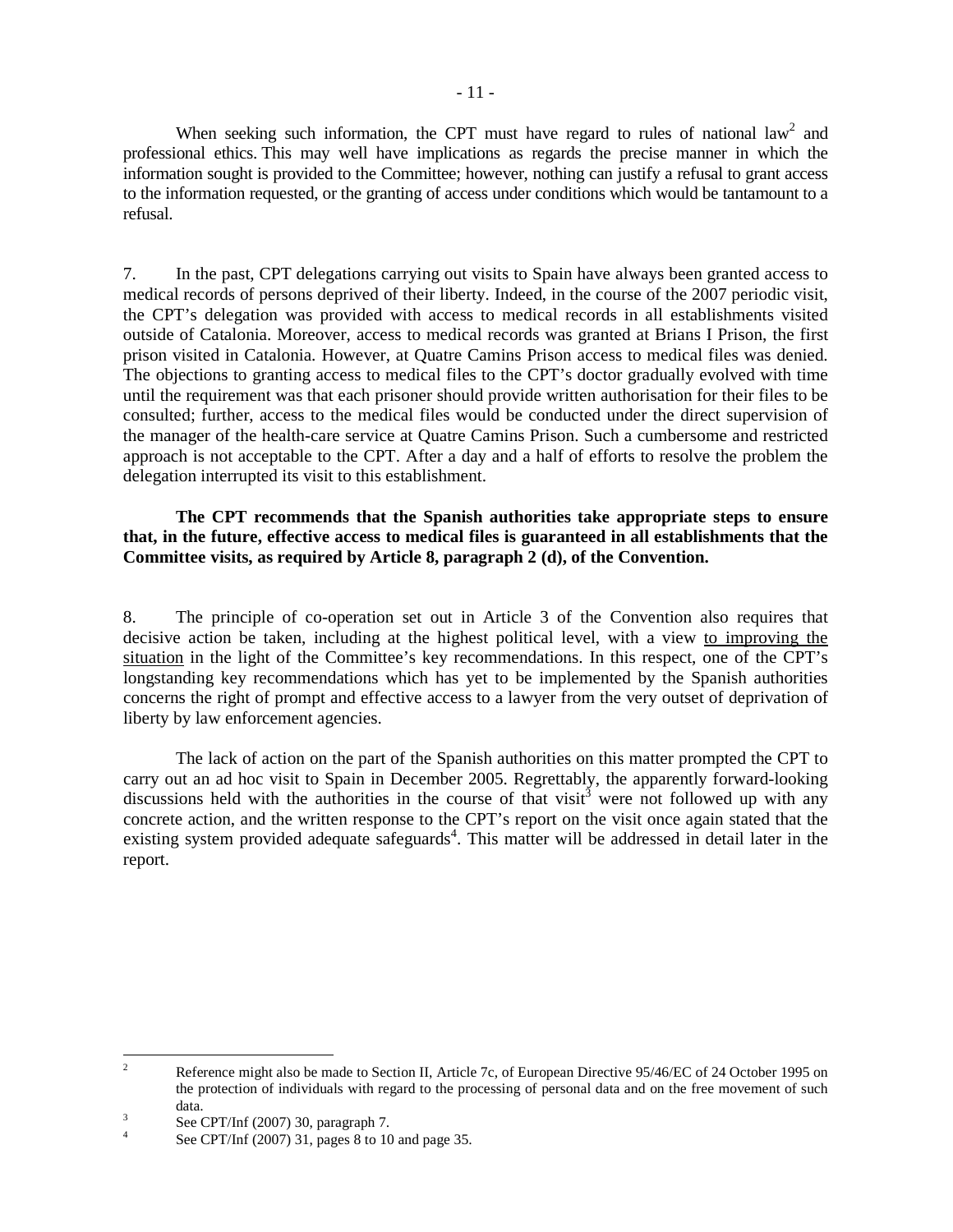9. The CPT must stress that, after 11 visits, the persistent non-implementation of certain of its recommendations by the Spanish authorities will leave the Committee with no choice but to consider having recourse to the procedure provided for in Article 10, paragraph 2, of the Convention<sup>5</sup>. The Committee trusts that the action taken in the light of this report will render such a step unnecessary. In particular, it will be scrutinising the action taken as regards the safeguards surrounding incommunicado detention, access to a lawyer as from the outset of police custody and the conditions of detention in certain excessively overcrowded prisons.

#### **E. Immediate observations under Article 8, paragraph 5, of the Convention**

10. At the meeting which took place at the end of the visit, on 1 October 2007, the CPT's delegation made three immediate observations under Article 8, paragraph 5, of the Convention as regards cells in a particular police station, the use of fixation in prisons in Catalonia and the recording of each stage of detention by the Guardia Civil. The Spanish authorities were requested to provide the CPT, respectively, with:

- $\triangleright$  by 31 October 2007, confirmation that the cells visited at Puente de Vallecas National Police Station in Madrid have been taken out of service;
- $\triangleright$  by 31 October 2007, confirmation that a review of the current practice of fixation in prisons in Catalonia has been initiated, and that inmates are no longer fixated in positions that cause pain and that metal handcuffs have been replaced with specially designed straps;
- $\triangleright$  by 15 November 2007, confirmation that the necessary measures have been taken to guarantee the recording of each stage of detention (incommunicado and ordinary), including the identity of police officers and the precise location of the detained person, by the Guardia Civil.

11. By letter of 7 November 2007, the Spanish authorities responded to the immediate observations raised by the delegation. These responses have been taken into account in the relevant sections of the present report.

5

Article 10, paragraph 2, reads as follows: "If the Party fails to co-operate or refuses to improve the situation in the light of the Committee's recommendations, the Committee may decide, after the Party has had an opportunity to make known its views, by a majority of two-thirds of its members to make a public statement on the matter".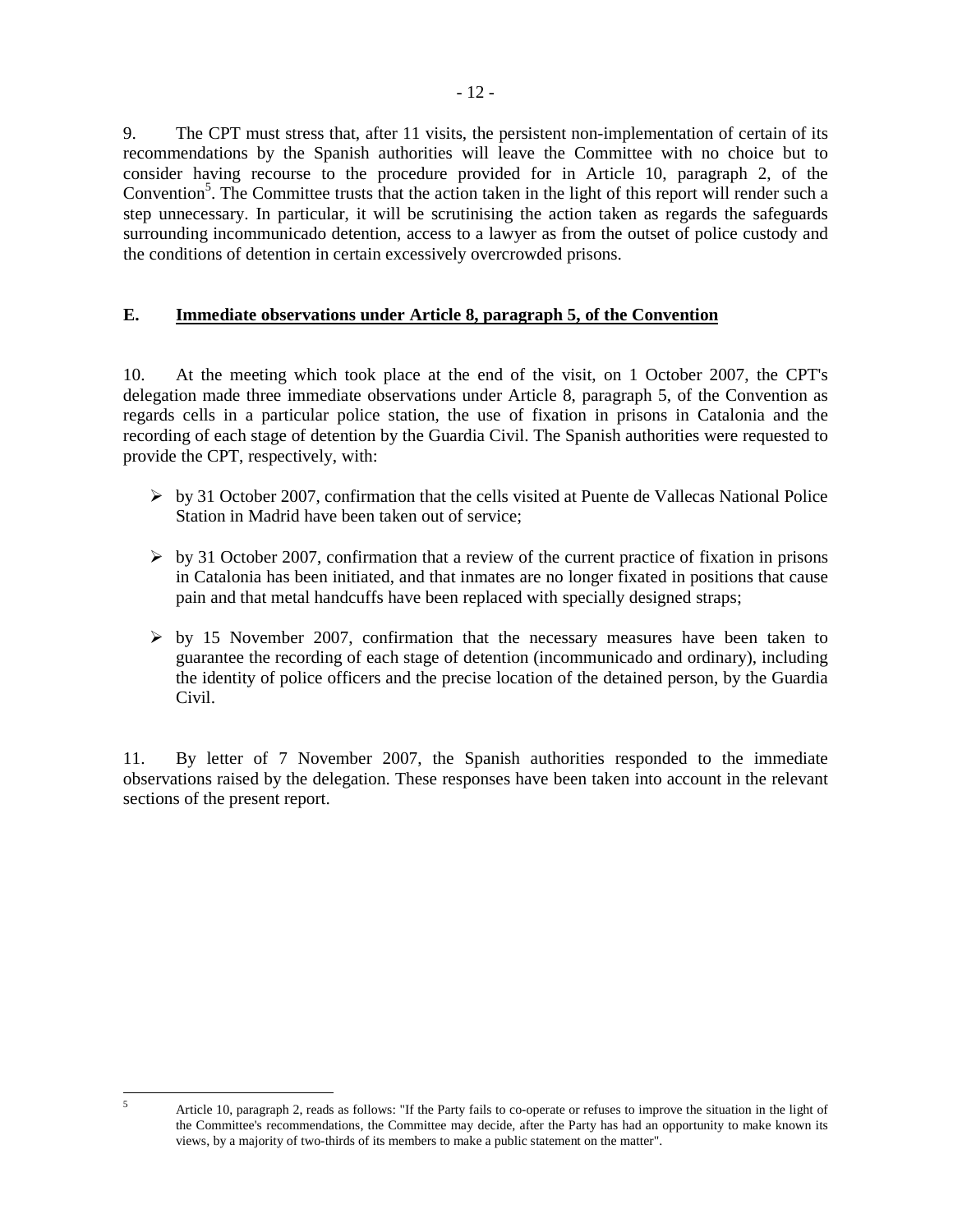### **II. FACTS FOUND DURING THE VISIT AND ACTION PROPOSED**

#### **A. Law enforcement agencies**

#### **1. Preliminary remarks**

12. In the course of the  $5<sup>th</sup>$  periodic visit, the CPT's delegation revisited certain law enforcement establishments and carried out first-time visits to a number of other National Police and Civil Guard facilities, including Barajas International Airport facility for immigration detainees.

 Further, the delegation visited five establishments of the Catalan Autonomous Police (Mossos d'Esquadra), an agency under the authority of the Catalan Autonomous Government which has progressively taken over all policing matters in Catalonia, apart from border controls, immigration and counter-terrorism. The delegation also visited several establishments of the Basque Autonomous Police (Ertzaintza) which fall under the authority of the Autonomous Regional Government of the Basque Country. Municipal police establishments in Catalonia, under the responsibility of the local authority, were also visited.

Particular attention was paid during the visit to the application of the system of incommunicado detention, in respect of several recent cases.

13. Despite amendments to the legislation<sup>6</sup>, the fundamental legal framework governing deprivation of liberty by law enforcement agencies has not evolved since the CPT's first visit to Spain in 1991<sup>7</sup>. Criminal suspects may be held in custody by such agencies for up to 72 hours, and this custody may be extended by judicial decision for a further 48 hours<sup>8</sup> in respect of offences referred to in Article 384 bis of the Code of Criminal Procedure (CCP), i.e. "membership or relationship with armed groups or terrorist or rebellious individuals".

 On 14 September 2007 new *Instructions on the behaviour required of security forces in order to safeguard the rights of persons arrested or in police custody<sup>9</sup> were issued by the Secretary* of State for Security to the National Police and the Civil Guard.

 6 See Organic Law 13/2003 of 24 October amending the Code of Criminal Procedure in the area of pre-trial detention.

<sup>7</sup> See CPT/Inf (96) 9, Part I, Appendix II.

<sup>8</sup> See Spanish Constitution, Articles 17 (2) and 55 (2), and Code of Criminal Procedure, Articles 520 and 520 bis. 9

*Instrucción 12/2007 (del 14 de septiembre 2007) de la Secretaria de Estado de Seguridad sobre los Comportamientos Exigidos a los Miembros de las Fuerzas y Cuerpos de Seguridad del Estado para Garantizar los Derechos de las Personas Detenidas o bajo Custodia Policial.*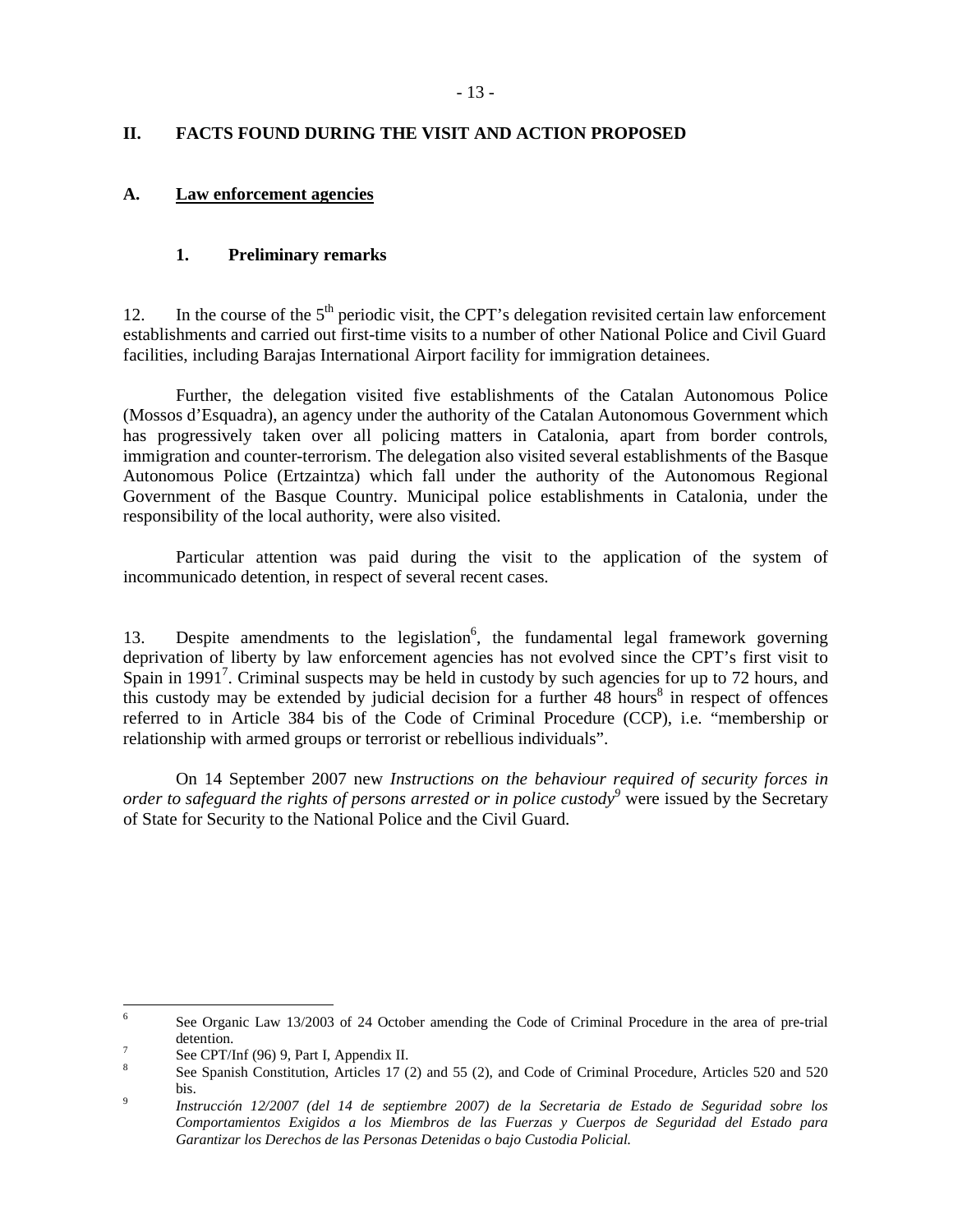### **2. Torture and other forms of ill-treatment**

14. The delegation received a number of allegations of ill-treatment concerning, in particular, the National Police (notably, the BPPJ $10$ ) and the Madrid Municipal Police. The ill-treatment alleged consisted mainly of kicks and punches to the head and body and blows with truncheons to the body, after the persons concerned had been brought under control. The delegation also received detailed allegations of near-suffocation caused by a plastic bag placed over the head, of assault of a sexual nature, and of other forms of ill-treatment in respect of certain operations carried out by the Civil Guard on 28 March and 1 April 2007 .

15. In a number of cases, such as those described below, the delegation gathered medical and other evidence consistent with allegations of ill-treatment.

 One person alleged that he was struck from behind, without warning, by a number of officers from the BPPJ in Madrid, and that he continued to receive blows from truncheons, kicks and fists for several minutes afterwards. He was taken to Tetuan National Police Station in Madrid and, six hours later, transported to La Paz Hospital to receive treatment for the injuries sustained to his face, back and other parts of his body. The injuries were again noted upon his admission to Madrid V Prison, on 31 August 2007, and described in the medical report ("*parte de asistencia por lesiones*"). Further, the photograph taken upon admission to the prison clearly shows a large abrasion to the right cheek. The allegations of ill-treatment are consistent with the medical evidence and with other documentation examined by the delegation.

Another person alleged that, at the time of his arrest by a plainclothes police officer from the "Grupo XVI" of the BPPJ in San Sebastian, he was punched on the left side of the chin, which resulted in a bruise. Upon admission to prison on 20 September 2007, the prison doctor recorded a traumatism to the chin, local inflammation and pain. The injury observed was consistent with the allegation.

16. The delegation also met 8 of the 11 persons (9 men and 2 women) arrested and detained incommunicado in a series of operations carried out by the Civil Guard on 28 March and 1 April 2007 in the Basque Country and Navarre. All those interviewed described a similar pattern of arrest and transfer to Madrid for incommunicado detention of 3 to 5 days, physical and verbal illtreatment and intensive questioning.

One of the persons interviewed alleged that he was repeatedly hit on the body with batons at the time of his arrest on 1 April 2007 in Renteria (Basque Country) by some twelve Civil Guard officers. He was then apparently hooded, handcuffed in the back and transported over several hours to various locations, and eventually to Civil Guard premises in Intxaurrondo (San Sebastian), where he was kept handcuffed in a cell, pending his transfer to the Civil Guard detention unit at Calle Guzman el Bueno. He alleged that, in the course of interrogations over the following days, he was hooded at all times, had a plastic bag placed over his head until he felt he was suffocating on several occasions, was threatened with violence to his family, was forced to do push-ups and, afterwards, was hit on the sides and in the groin while covered in a blanket. He further alleged that, on one occasion, a stick was inserted in his anus.

 $10<sup>10</sup>$ 

<sup>10</sup> Provincial Brigade of the Judicial Police (BPPJ) of the National Police.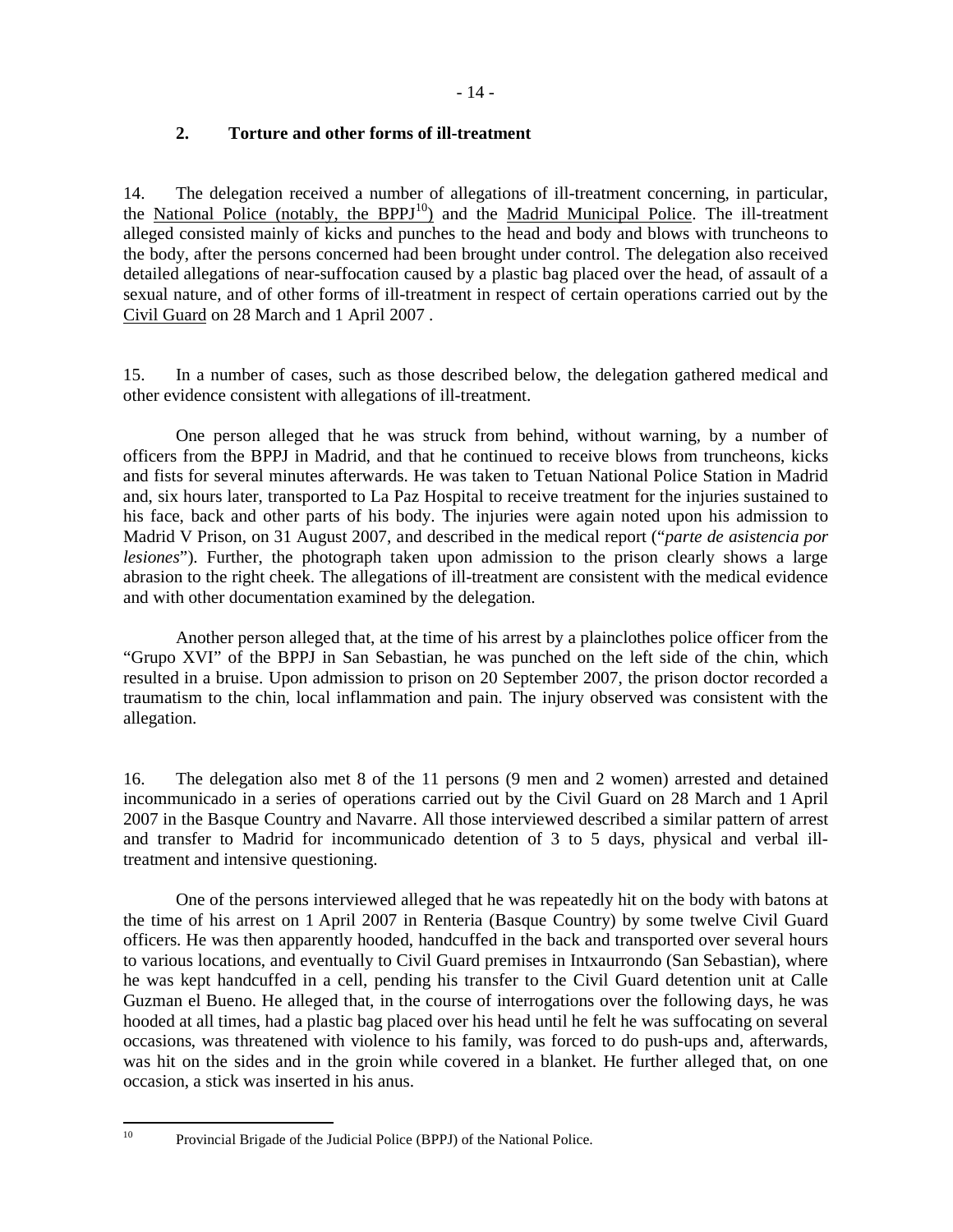The detained person gave a brief account of the allegations described above before the competent investigating judge of the Audiencia Nacional, who ordered remand in custody. The medical examination upon entry at Soto del Real Prison on 4 April 2007 noted "injuries at the time of arrest": erosion of the right elbow, a haematoma (15 cm x 20 cm) on the left flank and erosion of the dorsal part of the left hand<sup>11</sup>.

17. The CPT would also note that, since the visit, it has continued to receive news of alleged illtreatment during incommunicado detention by the Guardia Civil. As regards, in particular, the cases of A.<sup>\*</sup> and B.<sup>\*</sup>, arrested on 6 January 2008, the CPT understands that criminal proceedings have been initiated. **The Committee would like to receive information concerning the outcome of those proceedings**.

18. As concerns the Mossos d'Esquadra, the delegation met several foreign nationals who alleged that they had been insulted and verbally abused by arresting officers, and one man alleged that, on 21 September 2007, he had received blows from truncheons to the head, body and legs while lying on the ground after having been brought under control. Upon examination by a medical member of the delegation he displayed a swelling of the fronto-parietal region of the head and tramline reddish-blue bruises (10 cm x 2 cm) on his back, upper left arm, right fore-leg and outer side of the left knee. The injuries were consistent with his allegations.

19. Prior to the visit, the CPT learned of two incidents, in March and April 2007 respectively, in which Mossos d'Esquadra officers assaulted foreign nationals detained in "Les Corts" District Police Station. The incidents were clearly recorded on CCTV, covertly installed by the Catalan authorities in response to earlier allegations of ill-treatment by the police in that station. The authorities were swift to suspend the six police officers involved in these incidents pending a criminal investigation. However, on 16 January 2008, five of them were apparently reinstated in their duties, although the case had still not gone to court. In the opinion of the CPT, the reinstatment of law enforcement officials against whom there is a prima facie case of ill-treatment will send the wrong message about the commitment of the authorities to combating impunity. **The Committee would like to receive the comments of the authorities on this matter.**

20. The information gathered in the course of the 2007 visit concerning ill-treatment highlights the necessity for continued, determined, action by the authorities to address the situation. **The CPT calls upon the Spanish authorities to ensure that a message of zero tolerance of ill-treatment of detained persons reaches all law enforcement officials at all levels and to reinforce that message with a statement at the appropriate political level.** 

Of course law enforcement officials should also be made aware, through concrete action, that the government is resolved to stamp out ill-treatment of persons deprived of their liberty. The rule of law entails not only the adoption of the appropriate legal norms and of appropriate messages, but also taking the necessary steps to ensure their application in practice.

 $11$ <sup>11</sup> It should also be noted that prior to being brought to Intxaurrondo Civil Guard premises he was taken to hospital for treatment for an injury to his middle finger, which had been cut accidentally by officers trying to remove his handcuffs with a saw.

<sup>∗</sup> In accordance with Article 11, paragraph 3, of the European Convention for the Prevention of Torture and Inhuman or Degrading Treatment or Punishment, certain names have been deleted.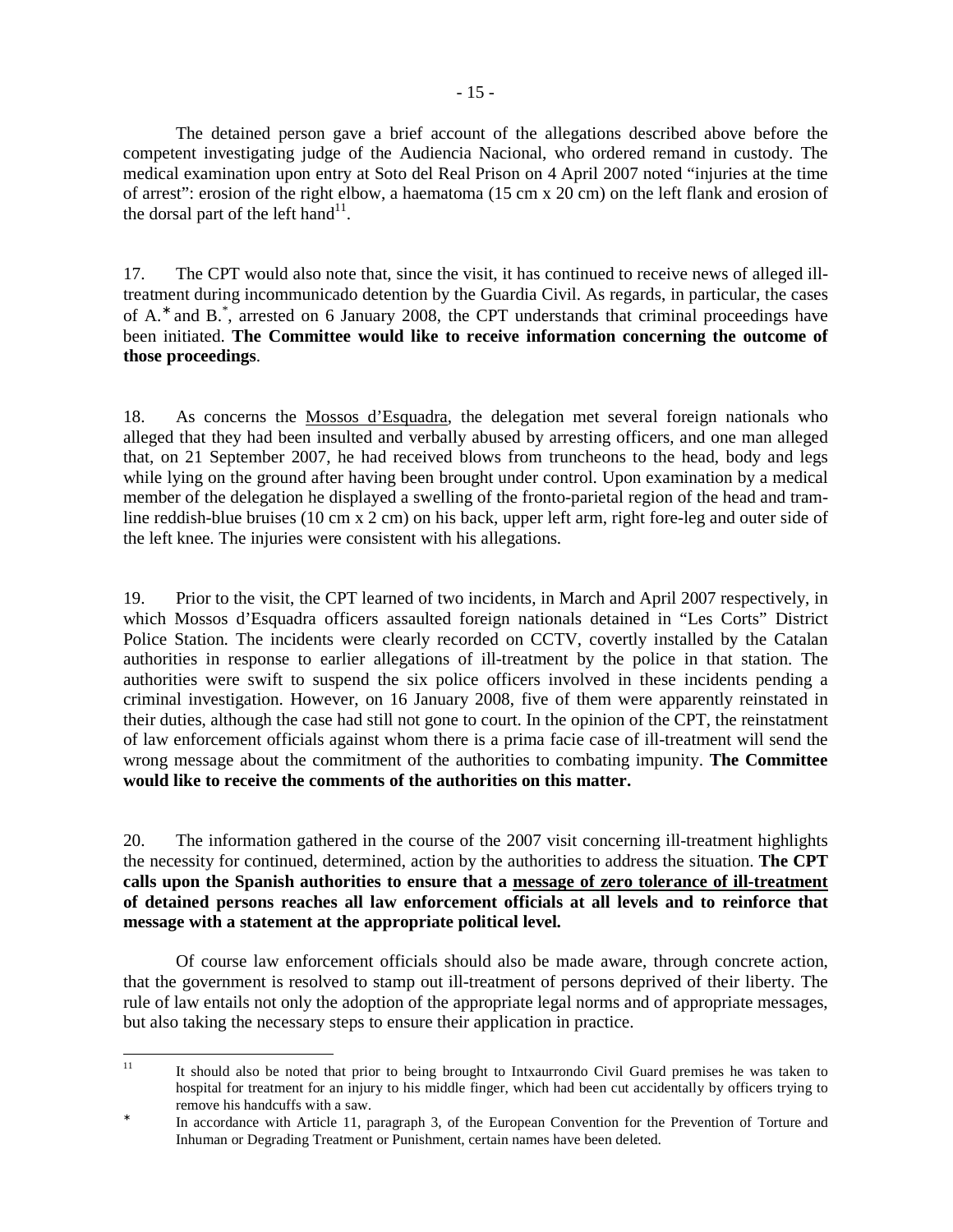21. One example of concrete action is to take vigorous measures against law enforcement officials who commit acts of ill-treatment. When officials who order, authorise, condone or perpetrate torture and other ill-treatment are brought to justice for their acts or omissions, an unequivocal message is delivered that such conduct will not be tolerated. Apart from its considerable deterrent value, this message will reassure the general public that no one is above the law, not even those responsible for upholding it. The knowledge that those responsible for illtreatment have been brought to justice will also have a beneficial effect for the victims.

22. Moreover, the CPT noted that, although each of the persons interviewed from the group of persons referred to at paragraph 16 alleged ill-treatment at the hearing before the Audiencia Nacional to decide on their remand in custody, investigations were only initiated in two cases, following the separate filing of complaints before ordinary courts. **The CPT recommends that the allegations in the remainder of the cases be duly investigated; it would like to be informed of the outcome of the proceedings.**

23. As stressed in previous reports, prosecutors and judges are under a duty to take appropriate action when there are indications that ill-treatment by the police may have occurred.

**The CPT recommends, once again, that whenever persons brought before a prosecutor or judge allege ill-treatment by law enforcement officials, the prosecutor/judge record the allegations in writing, order immediately a forensic medical examination (for cases where a forensic examination is not automatically provided) and take the necessary steps to ensure that the allegations are properly investigated. Such an approach should be followed whether or not the person concerned bears visible external injuries. Further, even in the absence of an express allegation of ill-treatment, the prosecutor/judge should request a forensic medical examination whenever there are other grounds to believe that a person brought before him could have been the victim of ill-treatment. If necessary, the relevant legislation should be amended accordingly.** 

#### **3. Incommunicado detention**

a. introduction

24. In the course of the visit, the CPT's delegation reviewed the treatment of persons detained by law enforcement authorities to whom the incommunicado detention regime is applied, including the safeguards offered to such persons. For this purpose, it examined Civil Guard operations of 28 March and 1 April 2007, involving the arrest and detention of 11 persons.

The delegation interviewed 8 of the persons concerned and was granted access to extensive Civil Guard and Audiencia Nacional documentation relating to the detentions. Further, it held discussions with Civil Guard officials directly involved in those operations.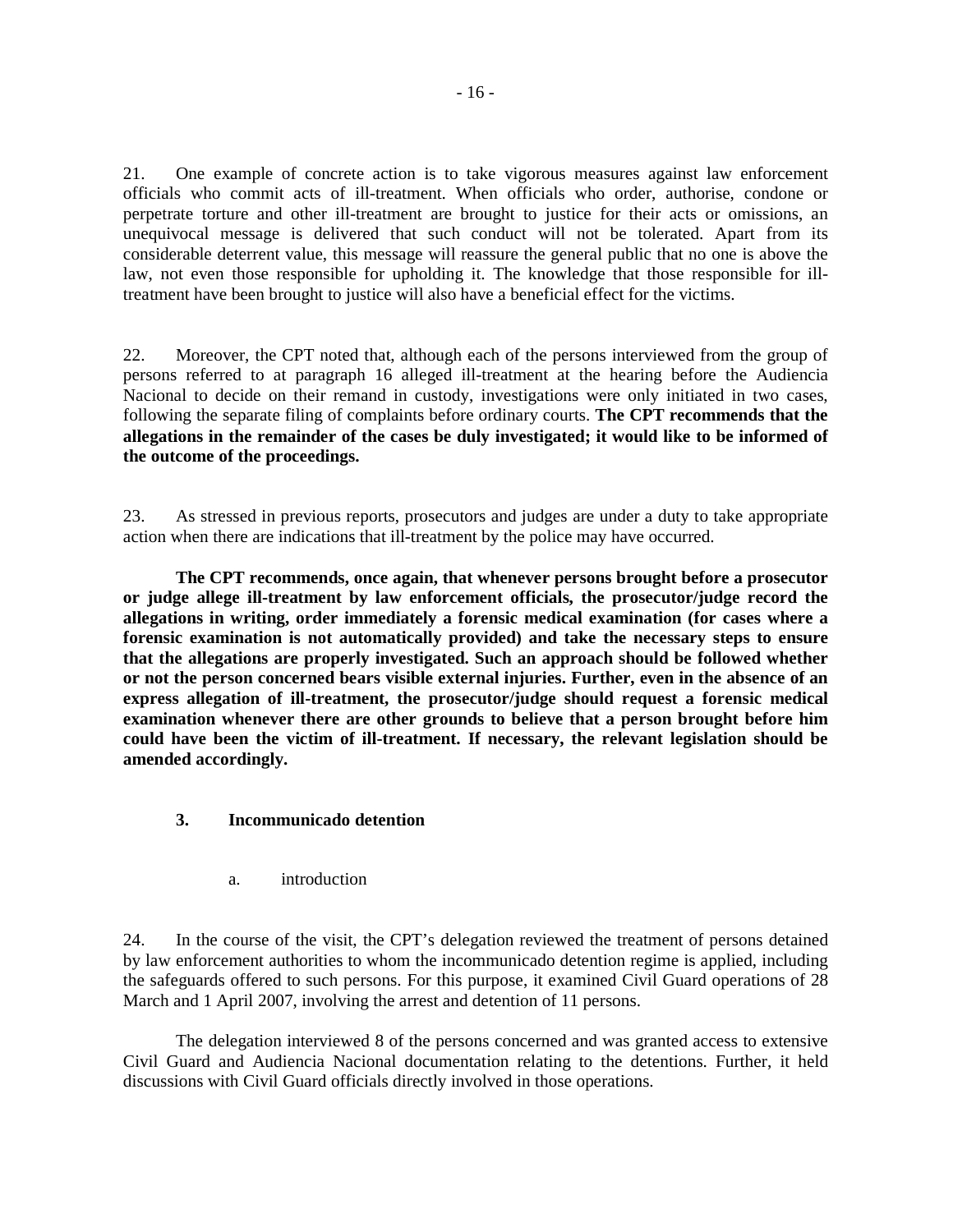25. The incommunicado detention regime has been described and commented upon in earlier reports<sup>12</sup>. It might usefully be recalled that the law enforcement agencies can request a judicial order from the Audiencia Nacional that a detained person be held incommunicado. The incommunicado regime applies as soon as it is requested, and the judge must respond within 24 hours. Incommunicado status may be imposed for the entire maximum period of police custody, i.e. five days. It may also be imposed at any time during remand custody in prison for five days, which may, in turn, be extended by three further days.<sup>13</sup> Where the incommunicado regime is imposed during both police custody and remand, uninterrupted, the maximum period during which persons may be held in secret is 13 days.

For so long as persons remain incommunicado, they do not enjoy the right to have the fact and place of their detention notified to a person of their choice, to appoint their own lawyer to be present at formal statements before the police or the court, or to meet in private with the duty lawyer appointed to assist them, even after the formal statement has been made.

26. Reference should also be made to the following recent development concerning the safeguards applicable during the incommunicado regime.

Two investigating judges of the Audiencia Nacional have, on a number of occasions since 2006<sup>14</sup>, ordered the following specific safeguards to apply to incommunicado detentions, as from the moment they are authorised, namely:

- a) 24-hour video surveillance recording of the detained person;
- b) the possibility for daily visits from the personal doctor, together with the doctor in the service of the Audiencia Nacional; and
- c) the obligation for the family of the detained person to be notified, by a law enforcement official, of the person's detention and whereabouts.

It should be noted, however, that these measures are not binding on other judges of the Audiencia Nacional. Indeed, they were not applied in the context of the above-mentioned detentions in March and April 2007, which were all handled by a different judge of the Audiencia Nacional.

b. notification of custody

27. As already indicated in paragraph 13, persons suspected of offences referred to in CCP Article 384 bis may be detained by law enforcement agencies for up to 5 days. In practice, judicial orders authorising incommunicado detention during police custody are issued systematically for this maximum duration.

<sup>12</sup> <sup>12</sup> See, in particular, the CPT reports on the visits in April 1991, January 1997, and July 2001.

<sup>13</sup> See Organic Law 13/2003 of 24 October, and CCP Articles 509 and 510. It should be noted that incommunicado detention may be imposed during remand custody also for offences committed in an organised way by two or more persons.

<sup>&</sup>lt;sup>14</sup> See, for example, Audiencia Nacional Central Court of Instruction No. 5, Decision of 12 December 2006 in the cases of Urko Arroyo et al; and Central Court of Instruction No. 1, Decision of 19 February 2008 in the cases of Azaitz Garcia Solozabal et al.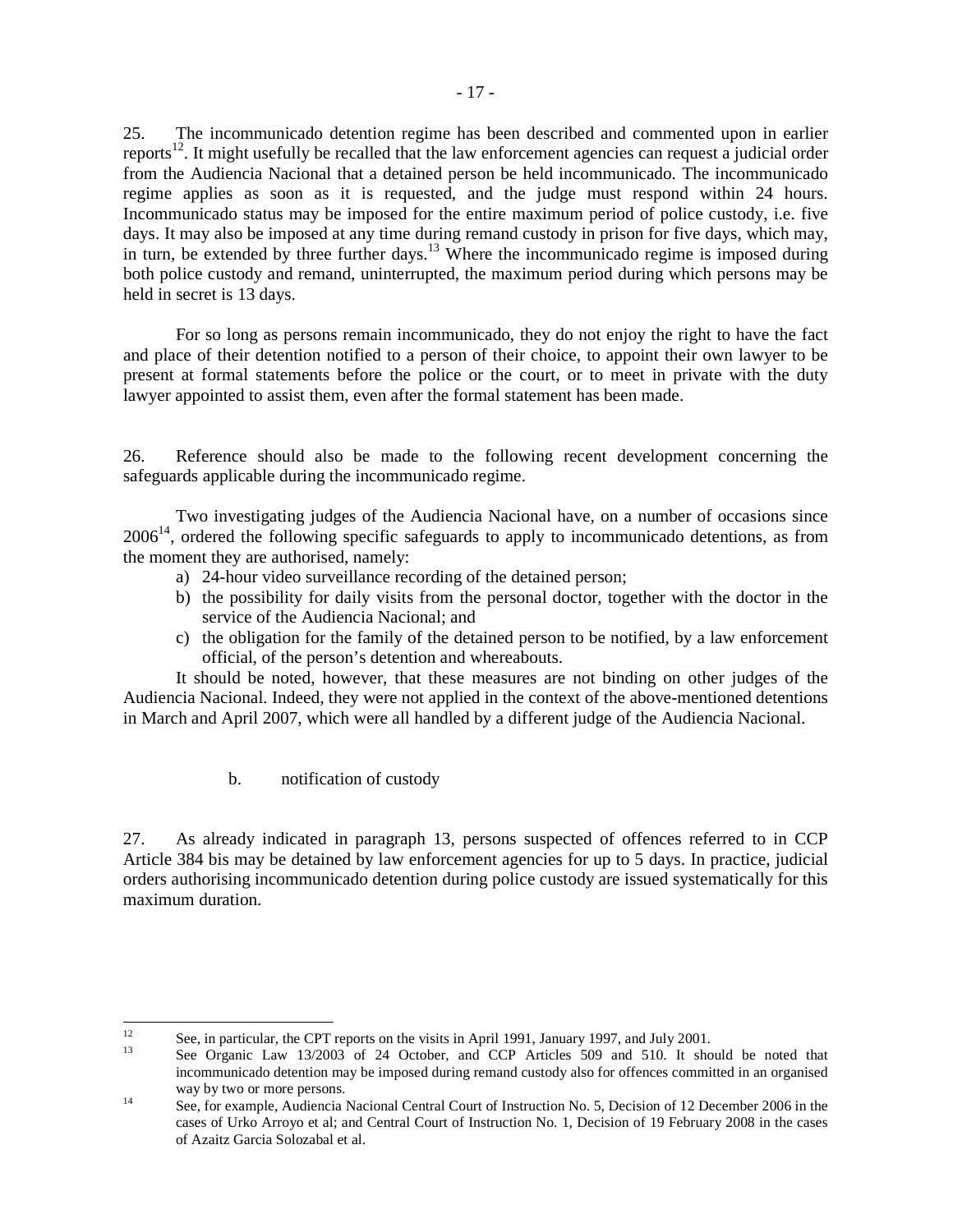Prompt notification of custody to a person of one's choice is an essential safeguard against ill-treatment. In previous reports<sup>15</sup> the CPT has emphasised that, notwithstanding the legitimate interests of an investigation, it is unjustifiable to detain a person for up to five days (let alone 13) in secret as far as family and friends are concerned. Further, the measures mentioned at paragraph 26 would appear to suggest that, at least in the view of two judges at the Audiencia Nacional, it would not always be necessary for notification of custody to be delayed.

**The CPT recommends that the Spanish authorities review the current legislation, in order to ensure that a person placed in incommunicado detention has the right to have a person of his choice informed of his detention and whereabouts at the earliest possible moment, and in no case later than 48 hours after the moment when he was first deprived of liberty.**

c. access to a lawyer

28. The right of access to a lawyer as from the outset of custody is a fundamental safeguard against ill-treatment. The possibility for persons to have rapid access to a lawyer will have a dissuasive effect upon those minded to ill-treat detained persons; further, a lawyer is well placed to take appropriate action if ill-treatment actually occurs.

The incommunicado system does not allow the detained person to have access to a lawyer of his or her own choice. The CPT is aware that the legitimate interests of the police investigation may, exceptionally, justify a delay, for a certain period, of a detained person's access to a lawyer of his choice. In the Spanish incommunicado detention regime, however, the evaluation of the potential risk posed by contact with a particular lawyer has been short-circuited. A duty lawyer is automatically appointed officially.

 Moreover, the duty lawyer's role is limited to being *present* when the detained person gives his first formal statement to the police, which may occur after several days have elapsed, and during subsequent statements. The effect of the incommunicado status therefore extends to communications with the duty lawyer. Indeed persons may only discuss in private with a lawyer once their incommunicado status is lifted by the Audiencia Nacional.

In the CPT's view there can be no reasonable justification for not allowing a person to speak with a duty lawyer in private, as from the outset of police custody and thereafter as required, including prior to the hearing at the Audiencia Nacional. **The CPT recommends that the Spanish authorities take the necessary steps to ensure that persons detained incommunicado are allowed to meet a lawyer in private, from the outset of their detention.** 

15

See CPT/Inf (1996) 10, paragraphs 45 to 47 and CPT/Inf (2000) 6, paragraphs 22 to 23.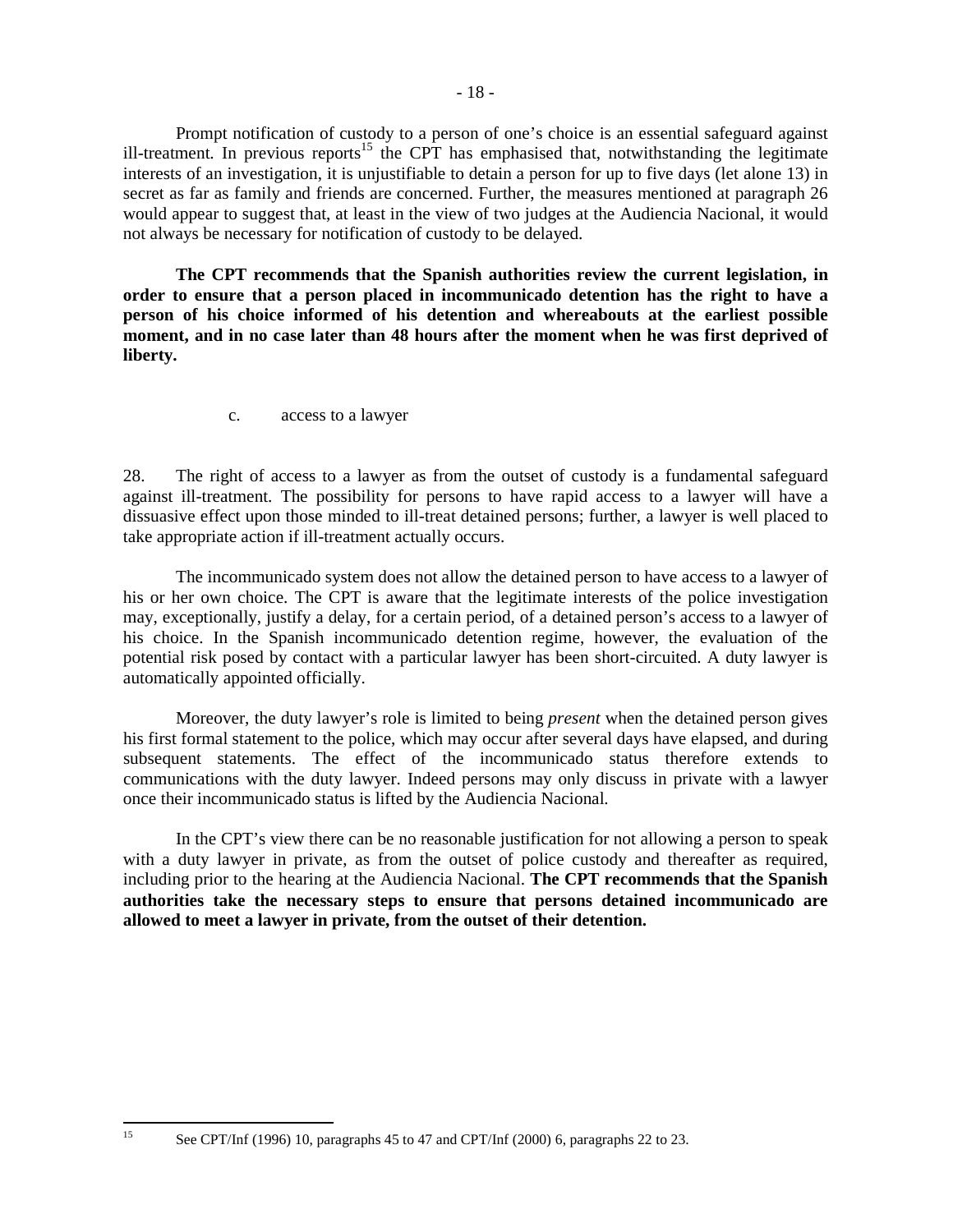d. access to a doctor

29. Persons detained under the incommunicado regime are regularly visited by a forensic doctor attached to the competent court; in such an isolated context, to receive regular visits from any person - let alone a doctor - external to the law enforcement agencies is potentially a very important safeguard against ill-treatment.

30. Nevertheless, the effectiveness of this safeguard can be undermined by a number of factors, such as the circumstances in which consultations take place. Indeed, several of the detained persons interviewed alleged that the privacy of consultations was not respected.

31. Another concern pertains to the doctor's possible or perceived bias in favour of the law enforcement agencies. Some of the persons met expressed doubts regarding the professional independence of the doctor and stated that they had refused to be medically examined due to those concerns. The CPT notes that the forensic doctor visits the detained person, usually twice a day, throughout the period of incommunicado detention upon the instructions of the Audiencia Nacional as a protective measure against ill-treatment, reporting regularly to the competent investigating judge. Towards the end of the period, this very same court-appointed forensic doctor also declares the detained person "fit to provide a statement" ("*reuniendo condiciones para prestar declaración*") to the police. Thus the same doctor performs potentially conflicting roles.

32. Further, the forensic doctor's reports must be accurate and comprehensive. The court statements on the medical examinations of the persons interviewed show that on numerous occasions allegations of ill-treatment were recorded. However, the forensic doctors' statements indicated at times that no marks consistent with those allegations were observed. This latter point appears subsequently to have been considered by the competent judicial authorities as establishing that the persons concerned were not ill-treated (see also paragraph 33 below).

The CPT must reiterate<sup>16</sup> that, in the light of the particular forms of ill-treatment alleged (see paragraphs 16 and 37), the absence of any "signs of violence" cannot be considered as conclusive. It would appear that, in certain statements by forensic doctors to the Audiencia Nacional regarding detentions during which the detained person was allegedly tortured by near-asphyxiation with a plastic bag, the suggestion is made that physical signs of asphyxiation should have been visible, yet they were not. It is widely accepted, on the contrary, that no physical findings are to be expected from asphyxiation using a plastic bag; further, blows to the body may only leave slight marks difficult to observe and which quickly disappear, especially if the blows are inflicted with an open hand or with an object that diffuses the impact of the blow.

See the report on the CPT's visit to Spain in January 1997 (CPT/Inf (2000) 3), at paragraph 44, subparagraph 2.

16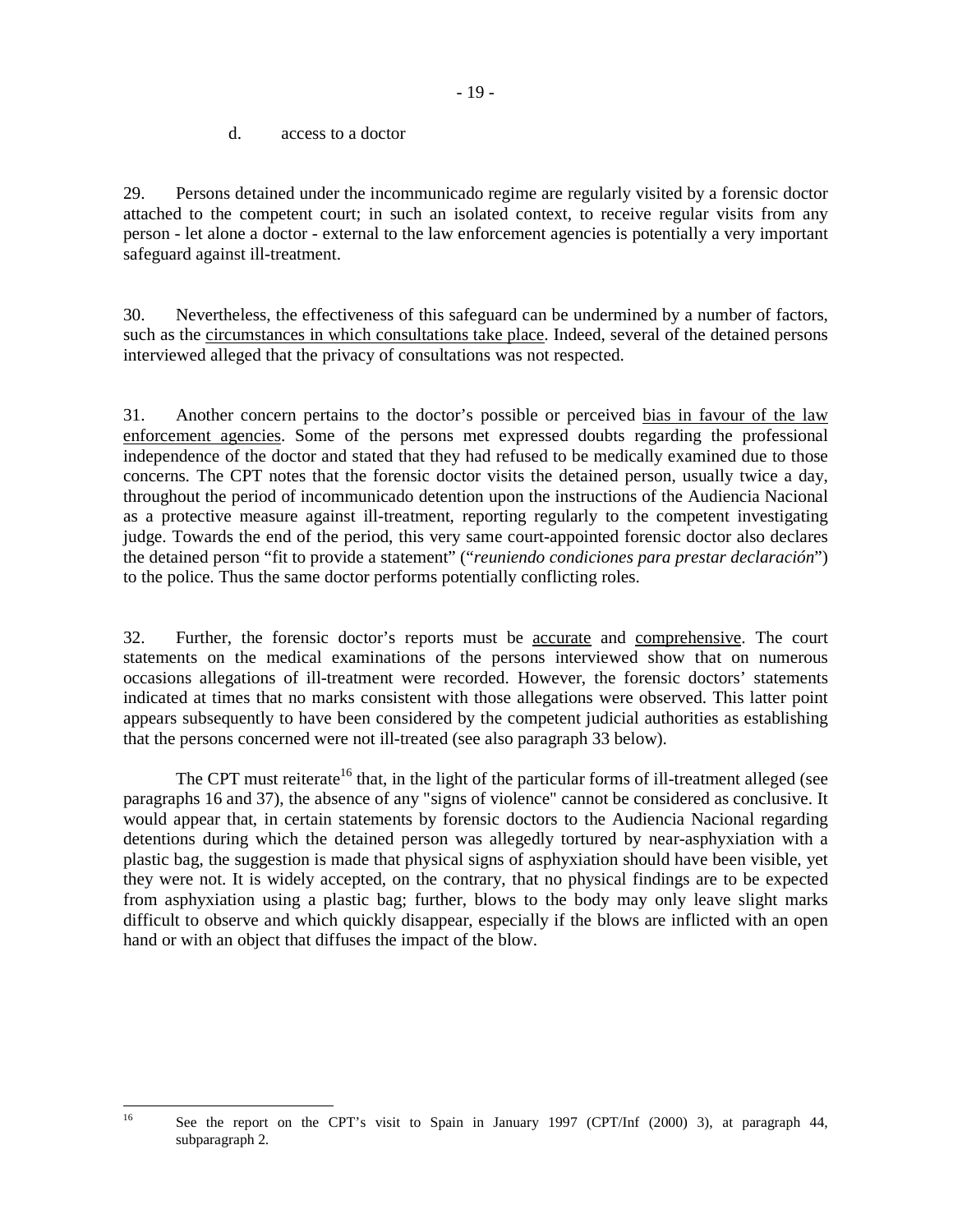33. In order for the safeguard of the doctor to be effective, findings or indications of allegations must be followed up with appropriate action. Consequently, when allegations of certain forms of illtreatment come to their notice (as those mentioned in paragraphs 16 and 37), public prosecutors and judges should not treat the absence of marks or conditions consistent with those allegations as in itself proving that they are false.

The forensic medical reports concerning the detentions in March-April 2007 contain numerous elements which would warrant prompt investigative action, yet none appears to have been taken. In such cases, reaching a conclusion as to the veracity of the allegations will also require evaluating the credibility of the person making them; in other words, he (as well as any other relevant persons) should be interviewed on this specific matter by the public prosecutor and/or judge, preferably accompanied by a forensic doctor.

#### **34. The CPT requests the comments of the Spanish authorities on the issues raised in paragraphs 30 to 33.**

35. The CPT is also concerned that the forensic doctors' reports are not presented in writing by the doctor, but are delivered orally in a question-and-answer session before the court, and a transcription of the doctor's statements, signed by the doctor, appears in the judicial file. **The CPT recommends that written forensic medical reports are produced by the doctor and delivered to the judge.** 

36. Finally, according to the measures mentioned at paragraph 26 above, which have been applied on occasion, persons held incommunicado should enjoy the possibility to receive daily visits from their own doctor. This is a welcome development, which is in line with the recommendations repeatedly made by the CPT.

**The CPT calls upon the Spanish authorities to ensure that all persons held incommunicado enjoy the right to be examined by a doctor of their own choice.** Such a solution would do much, in the Committee's view, to address the issues raised in the foregoing paragraphs.

e. interrogation procedures

37. The persons arrested during the 28 March and 1 April 2007 operations, who were met by the delegation, related that they were questioned for hours on end without interruption, some of them throughout the night. Certain of them alleged that they had been subjected to very severe forms of ill-treatment (see paragraph 16).

They all alleged that, in the course of interrogations conducted without a lawyer present, they were obliged to stand for extended periods, and they were hooded or blindfolded during the interviews. Further, several alleged that they were forced to do push-ups or squats, and one woman claimed that she was obliged, while blindfolded, to do push-ups and balance, alternately, on one leg, after all her clothes had been removed.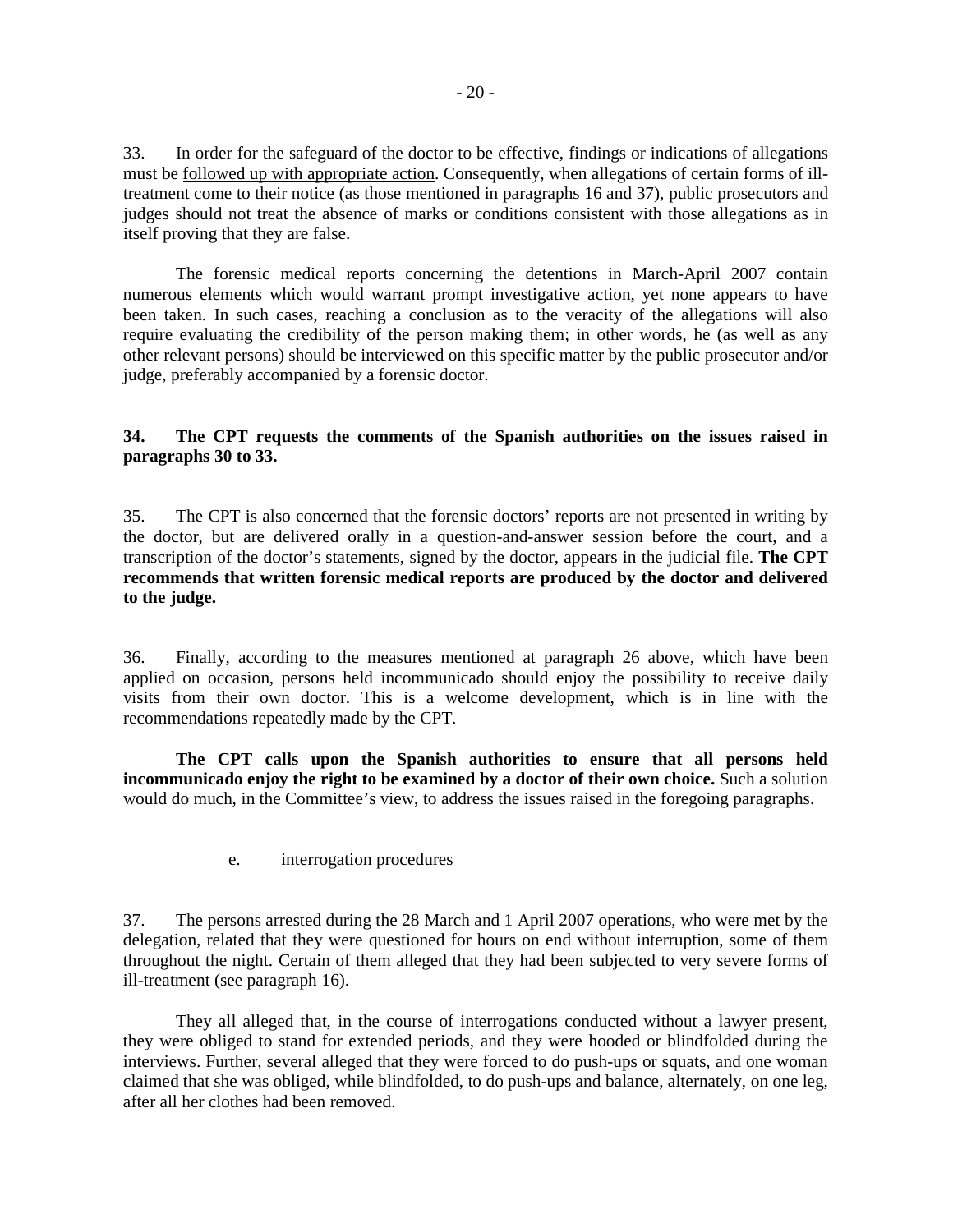38. The delegation gathered elements consistent with allegations of lengthy and/or night-time questioning occurring in the days before the statement was taken in the presence of the duty lawyer. A comparison with the forensic doctors' reports revealed consistency in the alleged interrogation practices and intensity of interrogations. Further, although the detention records kept by the Central Section of the Information Service of the Civil Guard in Madrid are not comprehensive (on this point, see paragraph 41), a number of entries appear to indicate that interviews<sup>17</sup> did occur at all hours of the day or night, and for up to 5 hours' duration; they are quite separate from entries elsewhere in the detention records regarding formal statements given in the presence of a lawyer<sup>18</sup>.

Civil Guard officials with whom the delegation met acknowledged that detained persons could be required to stand for periods of time, but never in their cells. They also stated that detained persons were never hooded or blindfolded while they were in their cells. The officials interviewed spoke of what was "usual practice", as no clear rules were laid down regarding such matters.

39. In the light of the elements collected, the CPT has no doubt that most of the persons concerned were questioned, usually on several occasions, by the Civil Guard during the time they spent in incommunicado detention prior to making a formal statement in the presence of a lawyer. It is unacceptable for detained persons to be questioned without the presence of a lawyer.

The CPT also has strong objections to law enforcement officials blindfolding or hooding apprehended persons. In the Committee's experience, the purpose of such a practice is most often to prevent such persons from being able to identify law enforcement officials who inflict ill-treatment upon them. Even in cases when no physical ill-treatment occurs, to blindfold a person in custody and in particular someone undergoing questioning or being transported from one place to another is a form of oppressive conduct, the effect of which on the person concerned will frequently amount to psychological ill-treatment.

40. **The CPT calls upon the Spanish authorities to establish clear rules on the way in which interviews by law enforcement officials are to be conducted.** In addition to stressing the total prohibition of any form of ill-treatment, these rules should address inter alia the following matters: informing the detainee of the identity (name and/or number) of those present at the interview; the permissible length of an interview; rest periods between interviews and breaks during an interview; places in which interviews may be conducted; interviewing persons who are under the influence of drugs, alcohol, etc. It should also be required that a record be systematically kept of the time at which interviews start and end, of any request made by a detainee during an interview, and of the persons present during each interview. **Further, the rules should expressly prohibit the blindfolding or hooding of persons who are in police custody, including during interviews.** Similarly, **forcing detained persons to conduct physical exercises or to stand for prolonged periods should be prohibited.** 

 $17$ <sup>17</sup> These entries read "toma manifestacion" (i.e. 'taking statement (or declaration)').<br><sup>18</sup> Tunisally, these entries goal "terms manifestacion shoods" (i.e. 'taling at terms of

<sup>18</sup> Typically, these entries read "toma manifestacion abogado" (i.e. 'taking statement (or declaration) lawyer').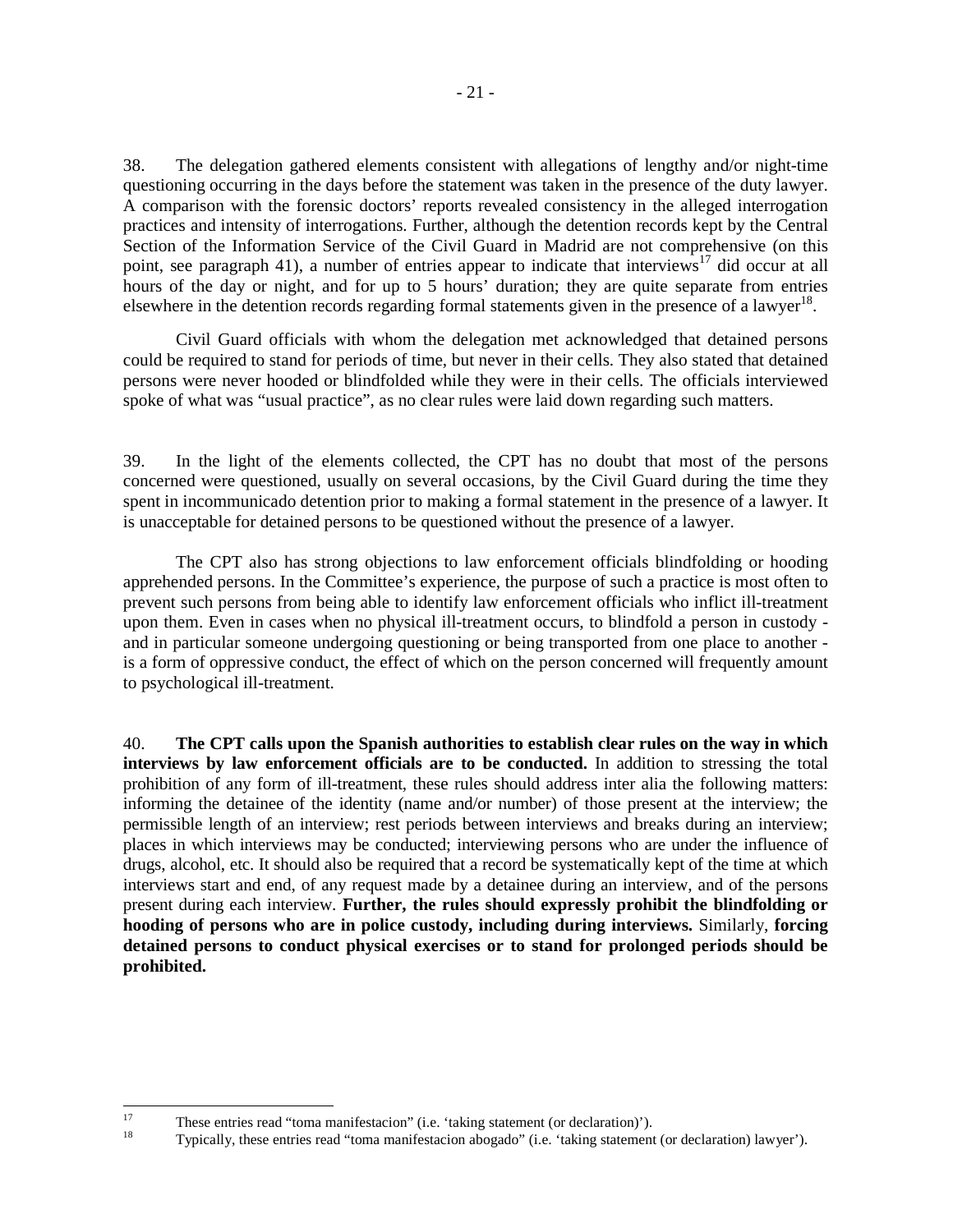f. custody records

41. An examination of the custody records for the March-April operations revealed an absence of detailed records showing the duration of out-of-cell periods. By way of example, the Civil Guard officials interviewed were not able to account reliably for the whereabouts, during a period of 8 hours, of one of the persons detained<sup>19</sup>.

Another significant gap observed by the delegation in the custody records concerned the identity of officers in physical contact with the detainees at each stage of detention. For example, the officers in charge of the detention at Intxaurrondo or in charge of escorting the suspects to Madrid were not identified. Such inadequate record-keeping is not conducive to providing a clear, contemporaneous record of the events in case an investigation is carried out. It also potentially exposes officials to false accusations of ill-treatment. Moreover, such a practice is not in compliance with the 14/1995 custody records instructions provided to the CPT by the Spanish authorities, by letter of 7 November 2007, in response to the delegation's immediate observation on this matter.

42. The deficiencies highlighted above would appear to indicate that the Spanish authorities are not in a position to disprove allegations of ill-treatment or to carry out proper investigations into such allegations. The ability to carry out thorough and effective investigations into allegations of illtreatment and to disprove false allegations is an essential element of the obligations inherent in Article 3 of the European Convention on Human Rights.

**The CPT recommends that the Spanish authorities take the necessary steps to ensure that record-keeping in the context of incommunicado detention by law enforcement officials is substantially improved, in the light of the foregoing remarks.** 

g. information on legal situation and rights

43. Another feature of the incommunicado regime would appear to be a lack of information provided to the persons detained. The persons interviewed gave consistent accounts of being kept totally unaware of their legal situation and the rights from which they could benefit.

Persons placed in incommunicado detention should be informed promptly of their legal situation and of their rights (e.g. to the appointment of a duty lawyer and his/her presence when statements are taken). It also goes without saying that certain of the safeguards mentioned in paragraph 26 above (e.g. the possibility of daily visits from a personal doctor) will not be effective unless brought to the attention of the detained person. Written explanations of these rights could usefully be provided to persons subjected to such a strict regime. **The CPT recommends that detained persons held incommunicado be properly informed about their legal situation and rights.** 

<sup>19</sup> <sup>19</sup> The officials eventually conceded that he was possibly held in a vehicle for that period (as alleged by the detained person).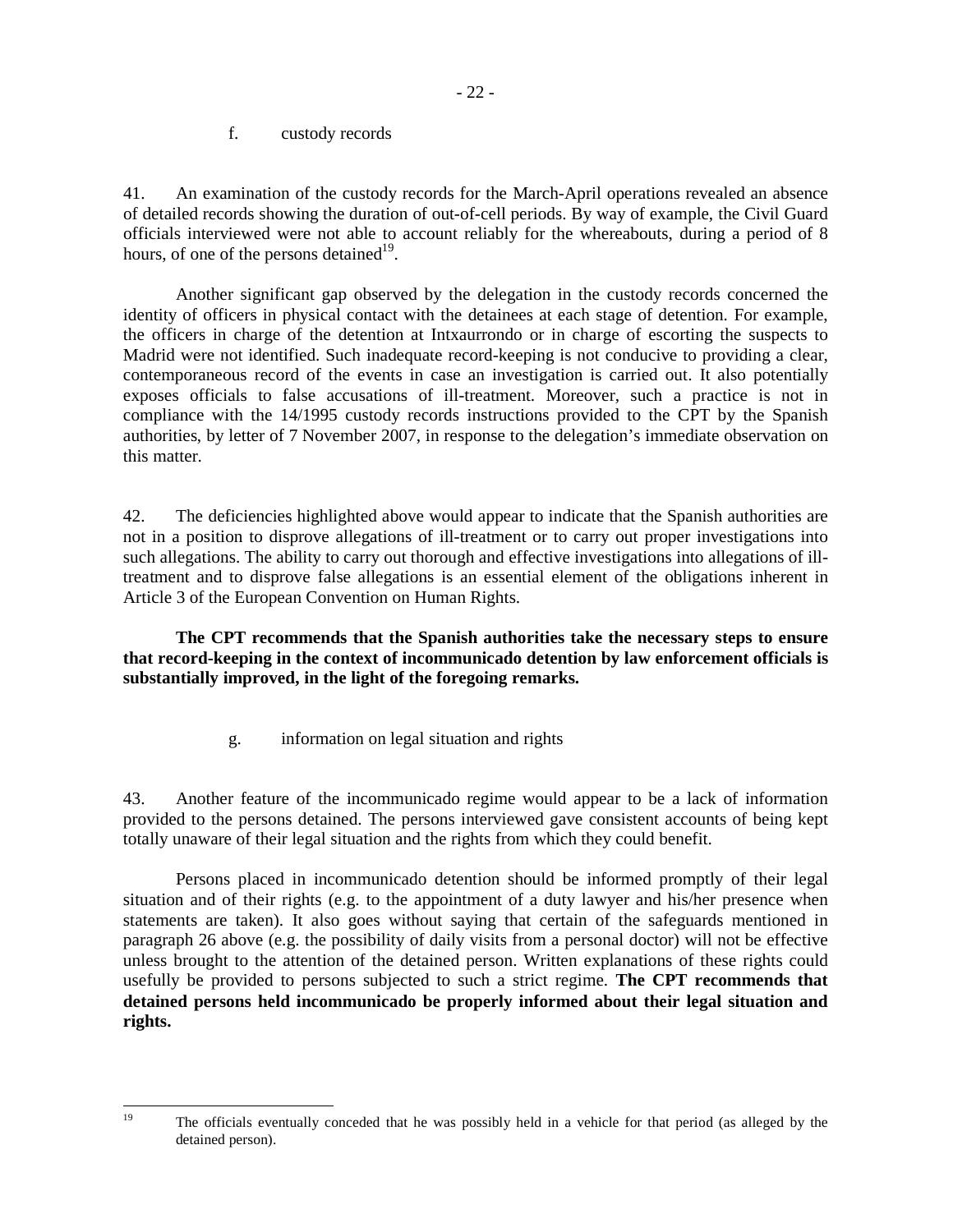#### h. application of the incommunicado regime to minors

44. Special safeguards are afforded to minors (aged between 14 and 18 years) under Article 17, paragraph 2, of the Law on the Criminal Responsibility of Minors  $(LORPM)^{20}$ . In particular, minors are to be detained for the shortest time possible and never longer than 24 hours, the detention is to be immediately reported to the prosecutor and to the parents or guardians, and they are to be allowed to consult a lawyer before giving their statement to the police<sup>21</sup>. Recent Instructions to National Police and Civil Guard officials (see paragraph 13) also clearly indicate that minors are to be afforded these special protections.

 However, LORPM Article 17, paragraph 4, also refers to the application of CCP Article 520 bis, thereby contemplating the application of incommunicado detention to minors. The recent  $12/2007$  Instructions<sup>22</sup> also contain a section which develops in greater detail the modalities of implementation of incommunicado detention in respect of minors<sup>23</sup>. With the exception of prior notification of the Audiencia Nacional prosecutor responsible for minors, none of the special safeguards mentioned above would apply in the event of incommunicado detention. The minor would be treated in the same way as an adult: police custody could be prolonged and an incommunicado regime applied, as a result of which he would have no right to have a parent/guardian notified of his detention and whereabouts, no right to be assisted by his or her own lawyer, and no right to meet in private with the duty lawyer before or after giving a statement.

45. In discussions with the CPT's delegation, the Prosecutor-General expressed doubt that the incommunicado regime had ever been applied to minors or that it would ever be in the future.

However, records of the Central Section of the Information Service of the Civil Guard in Madrid show that, in June 2004, a minor was held in custody for 38 hours at the Calle Guzman el Bueno premises, on suspicion of collaboration with an armed group. It would also appear that the detained person provided a lengthy statement to the police before being transferred to the Prosecutor's Office for minors.

**The CPT would like to receive a full account of the detention in question, including whether the incommunicado regime was applied provisionally by the Civil Guard, whether it was subsequently judicially authorised, whether the detained person was hooded or blindfolded at any stage of the detention and from which rights he was able to benefit.** 

46. In the CPT's view, it is unacceptable that, by law, the incommunicado detention regime could effectively trump the protection generally afforded to minors. **The CPT recommends that the relevant legislation (and instructions) are amended without delay so as to prohibit the application of the incommunicado regime to minors.**

 $20^{\circ}$ <sup>20</sup> Organic Law No. 5/2000 of 12 January 2000.

The latter safeguard only recently adopted, by amendment in Organic Law No. 8/2006 of 4 December to the 5/2000 Organic Law on the Criminal Responsibility of Minors. See also paragraph 58 of this report.

 $\frac{22}{23}$  See paragraph 13.

See 12/2007 Instructions, Part V, paragraph 9.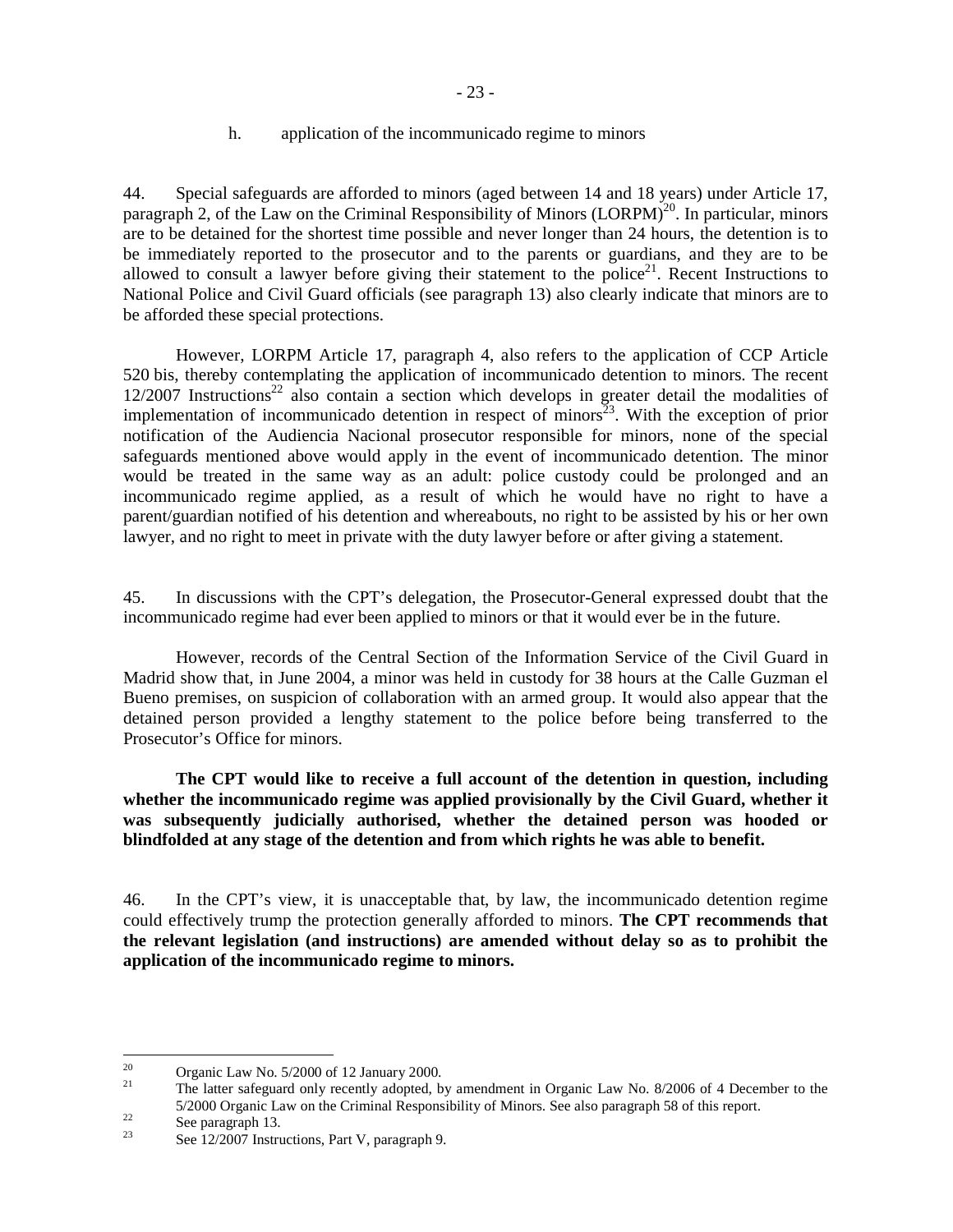i. judicial scrutiny

47. The role of the courts in the prevention of ill-treatment is of crucial importance. This issue was the subject of detailed analysis and recommendations in the CPT's report on the ad hoc visit carried out in December  $2005^{24}$ . That report focussed on safeguards for persons in the custody of law enforcement agencies pursuant to ordinary criminal law.

48. As regards persons suspected of offences referred to in Article 384 bis of the CCP, judicial scrutiny of detention lies exclusively with the Audiencia Nacional. Such detained persons must be "placed at the disposal" of the competent judge of the Audiencia Nacional within 72 hours of their detention. Further, according to Article 520 bis, paragraph 3, of the CCP the competent judge may, "at all times request information on and ascertain the detainee's situation".

 However, the information gathered during the 2007 visit confirmed that in practice persons whose period of detention is extended beyond 72 hours are not seen by the judge prior to the decision to extend the detention period. Judicial authorisation to extend detention (invariably incommunicado) up to five days is done by written procedure. Further, in discussions at the Audiencia Nacional, the delegation was informed that this court does not, in practice, avail itself of the opportunity afforded by Article 520 bis, paragraph 3, of the CCP, for direct or delegated judicial supervision. Instead, the role of the forensic doctor, who visits the person daily or even more frequently, is seen to be sufficient. For its part, the CPT considers that visits by the forensic doctor are no substitute for appropriate judicial scrutiny.

Moreover, the delegation's examination of the documentation relating to the detentions of March-April 2007 indicates that, at least as regards the cases examined, the relevant judge of the Audiencia Nacional has taken no action in response to the allegations of ill-treatment. It should be recalled that Spanish law obliges a judge in such a situation either to open a preliminary inquiry into the allegations or to refer the matter to another competent court.

49. As the CPT has emphasised in the past, it would clearly be in the interest of the prevention of ill-treatment for persons suspected of offences referred to in Article 384 bis of the CCP to be seen physically by the relevant judge prior to a decision to extend the detention period beyond 72 hours. The physical presence of the detained persons before the judge would also appear to be a requirement by virtue of Article 5, paragraph 3, of the European Convention on Human Rights.<sup>25</sup>

**The CPT recommends that persons subject to the provisions of Article 520 bis of the CCP are systematically physically brought before the competent judge prior to the taking of a decision on the issue of extending the period of detention beyond 72 hours. If necessary, the relevant legislation should be amended.** 

 $24$ <sup>24</sup> See CPT/Inf (2007) 30, paragraphs 32 to 57. See also the report on the ad hoc visit carried out in January 2007, which examined the issue of judicial scrutiny by the Audiencia Nacional in the specific context of a hunger strike.

<sup>&</sup>lt;sup>25</sup> See *Öcalan v. Turkey* judgment of 12 May 2005, in which the Grand Chamber stated that the purpose of Article 5 (3) is to ensure that "arrested persons are physically brought before a judge promptly" (see paragraphs 103 to 105).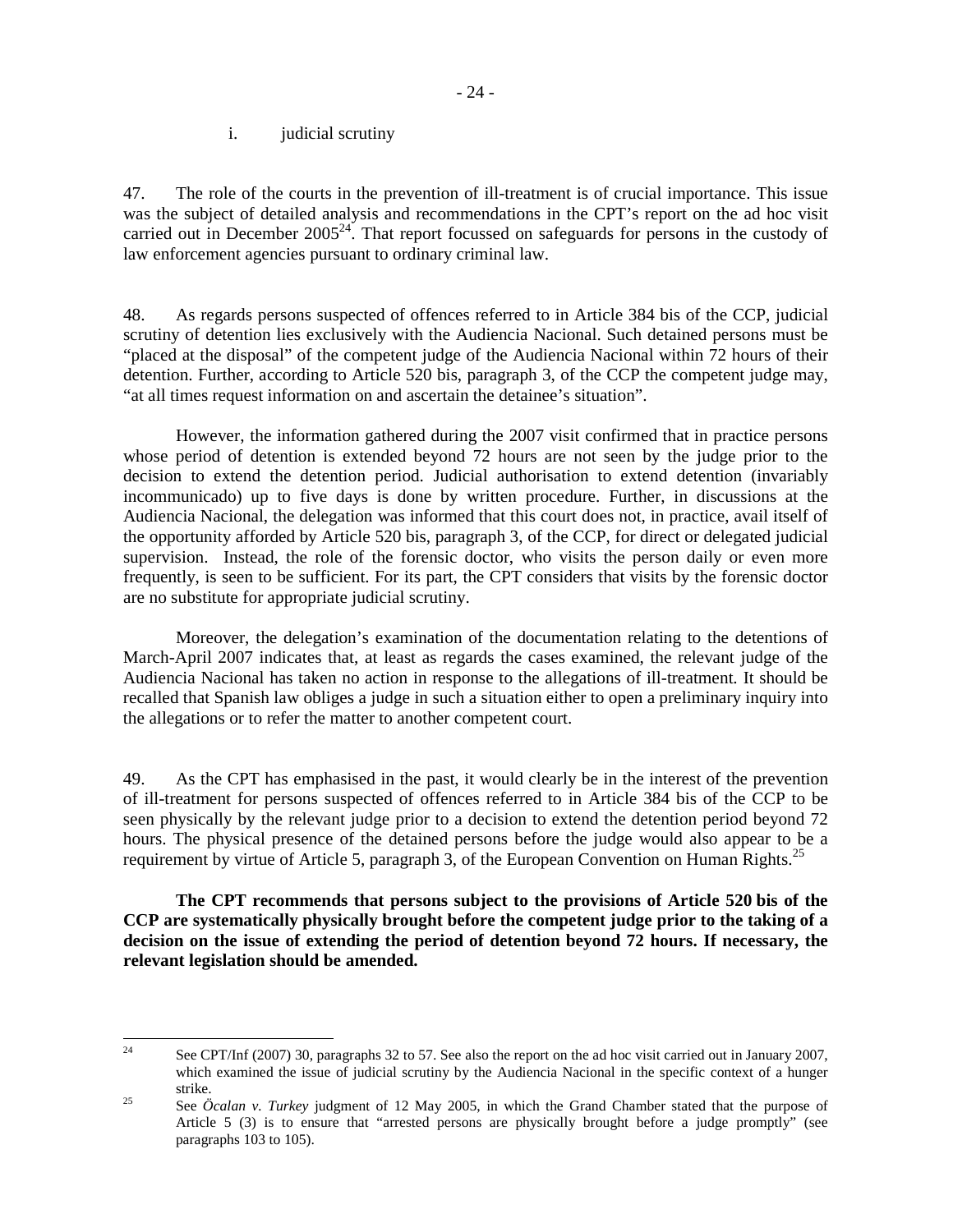**The CPT also reiterates its recommendation that the General Council of the Judiciary encourage judges to adopt a more proactive approach in respect of the supervisory powers granted to them by Article 520 bis, paragraph 3, of the CCP.** 

50. In the specific context of incommunicado detention, and in the interest of the prevention of ill-treatment, the CPT welcomes the video-recording of incommunicado detention ordered by two judges at the Audiencia Nacional in certain specific cases (see paragraph 26 above). Nevertheless, in the CPT's view, for this procedure to act as an effective safeguard against ill-treatment, such video-recording should include interrogation rooms (the principal location of alleged ill-treatment) and should monitor all movements into and out of the cells. Further, the video-recording should be mandatory in all cases and should span the entire period of incommunicado detention. Moreover, a procedure should be in place to ensure that the recordings are stored in a secure manner.

**The CPT recommends that the relevant steps be taken in the light of the above remarks.** 

\* \* \*

51. The Spanish incommunicado detention regime imposes a peculiar combination of limitations on fundamental safeguards, at least certain of which appear difficult to justify. At the same time, there continue to be allegations of severe ill-treatment of persons subjected to that regime, and yet there is no evidence of effective action being taken to address the problem. In this report, as in several others produced ever since the first visit in 1991, the CPT has made a number of recommendations aimed at strengthening the protection of persons subjected to incommunicado detention from torture and other forms of ill-treatment, through the reinforcement of safeguards and the remedying of certain procedural deficiencies. Such reinforced safeguards will also operate in favour of protecting law enforcement officials from unfounded allegations of ill-treatment.

The CPT trusts that the Spanish authorities will respond to these recommendations favourably. As matters stand, those authorities might experience difficulty in refuting convincingly allegations of ill-treatment made by persons in incommunicado detention and of fulfilling their obligation to undertake effective investigations into such allegations.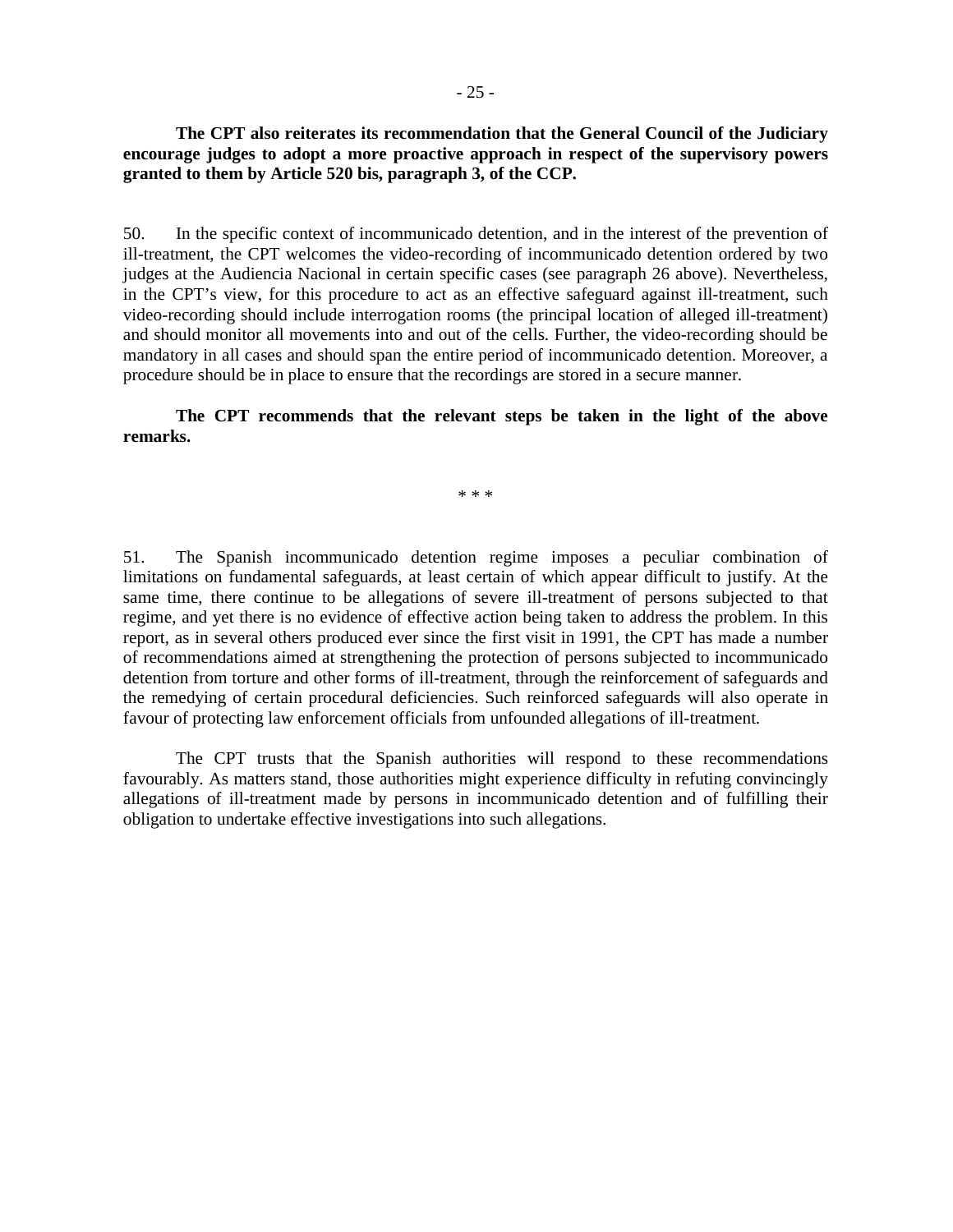### **4. Safeguards against ill-treatment (ordinary police custody)**

a. introduction

52. The CPT's standards concerning the fundamental safeguards to be afforded to persons deprived of their liberty by law enforcement agencies have been explained at length in previous reports on the Committee's visits to Spain. Moreover, the functioning of these safeguards has been at the centre of the CPT's ongoing dialogue with the Spanish authorities since 1991.

In the course of this visit, the CPT's delegation reviewed the safeguards afforded persons deprived of their liberty by law enforcement agencies; namely, the rights of such persons to inform a close relative or another third party of their choice of their situation, to have access to a lawyer, and to have access to a doctor. It also examined whether such persons were informed without delay of all their rights.

53. As mentioned in paragraph 13, new *Instructions on the behaviour required of security forces in order to safeguard the rights of persons arrested or in police custody*<sup>26</sup> were issued by the Secretary of State for Security to the National Police and the Civil Guard only four days before the CPT's visit began.

It was evidently premature, during the visit, to assess the effect of these Instructions. Officials on duty at most of the establishments visited had no knowledge of them. One exception was the Civil Guard detention unit at Intxaurrondo in San Sebastian, where the delegation noted, however, that the official copy of the Instructions in use on the premises omitted certain chapters, such as those concerning the duration of custody, the rights of detained persons and the detention of foreign nationals or minors.

In general terms, the CPT welcomes the adoption of these instructions which, if effectively implemented in all places of detention, could do much in bridging the gap between law and practice in this area.

b. notification of custody

<sup>26</sup>

54. As regards notification of custody, most detained persons with whom the delegation spoke stated that they had been asked by the police whether they wanted someone to be informed of their situation when they were brought to the police station. The new Instructions to National Police and Civil Guard officials include a welcome reminder (in Part III.4) that this right to notify a third party is to be guaranteed.

However, many persons interviewed stated that they had no confirmation as to whether anyone was in fact contacted. Moreover, a number of foreigners stated that they had not been permitted to inform anyone of their situation.

*Instrucción 12/2007 (del 14 de septiembre 2007) de la Secretaria de Estado de Seguridad sobre los Comportamientos Exigidos a los Miembros de las Fuerzas y Cuerpos de Seguridad del Estado para Garantizar los Derechos de las Personas Detenidas o bajo Custodia Policial.*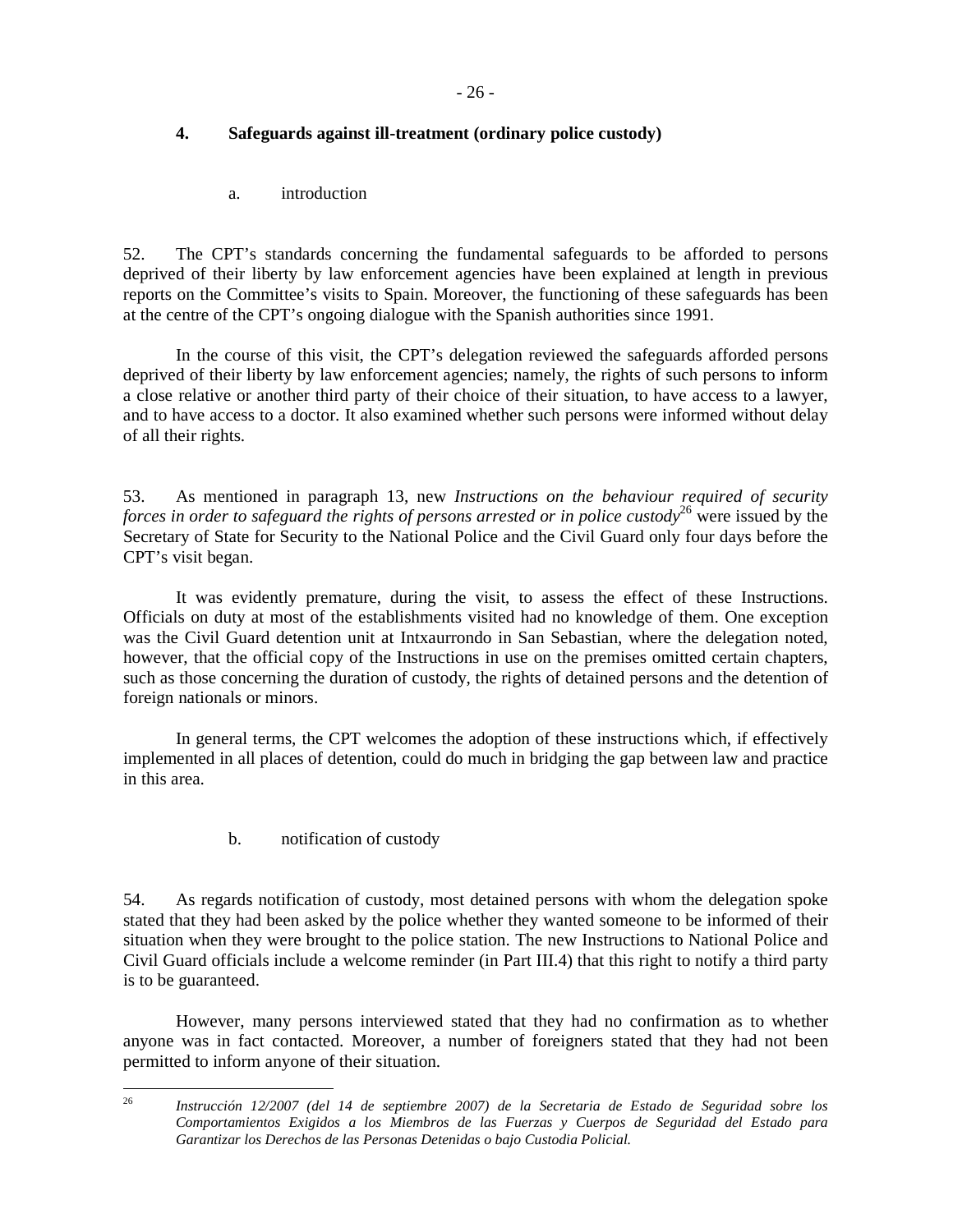**The CPT recommends that the necessary steps be taken to ensure that all persons detained in police stations are permitted to have a close relative or another third party of their choice informed of their situation and that they are subsequently informed as to whether such a communication had occurred.** 

c. access to a lawyer

55. One of the focus areas of the 2005 ad hoc visit was to examine the effectiveness of the right of access to a lawyer as from the outset of deprivation of liberty. The CPT's delegation concluded that detained persons routinely spent some considerable time in police custody before having access to a lawyer, and were not able to meet in private with a lawyer until after signing a formal statement made to the police or civil guard. Further, the delegation found clear indications of ill-treatment suffered by detained persons which might have been avoided had they been able to exercise the right of access to a lawyer, as from the outset of deprivation of liberty<sup>27</sup>. In the light of these findings, the CPT recommended once again that the Spanish authorities reinforce the existing legal framework to ensure an effective system of safeguards is in place and fully functioning.

 In their response to the report on the 2005 visit, the Spanish authorities do not deny that the existing legal system allows law enforcement officials to detain a person "without legal assistance during the first 8 hours" following his detention. However, they attribute the time-delay in having access to a lawyer to the lack of resources available to Bar Associations and state that the only foreseeable solution would be to introduce video-conferencing<sup>28</sup>.

56. As the CPT has stated in the past, its objective of guaranteeing an effective right of access to a lawyer, from the outset of police custody, is not linked to issues of due process or the right to a defence; it is aimed at preventing ill-treatment. In the CPT's experience, it is during the period immediately following the deprivation of liberty - and, a fortiori, during which the individual is subjected to police questioning under an investigation procedure - that the risk of intimidation and ill-treatment is at its greatest.

For this safeguard to be effective, access to a lawyer must be guaranteed as from the very outset of custody and the lawyer and the detained person must be able to meet in private. From the standpoint of prevention of ill-treatment the introduction of video-conferencing would be totally inadequate.

57. The delegation which carried out the 2007 visit again found that, without exception, persons deprived of their liberty first met with a lawyer when they made a formal statement to law enforcement officials, hours after they had been brought into custody. They were able to meet in private with a lawyer only after making such a statement. Moreover, persons who declared that they did not want to make any statement to the police did not see a lawyer until such time as they were brought before the judge (a period which could last a matter of days rather than hours).

 $27$ <sup>27</sup> See CPT/Inf (2007) 30, paragraph 50.

See CPT/Inf (2007) 31, page 9.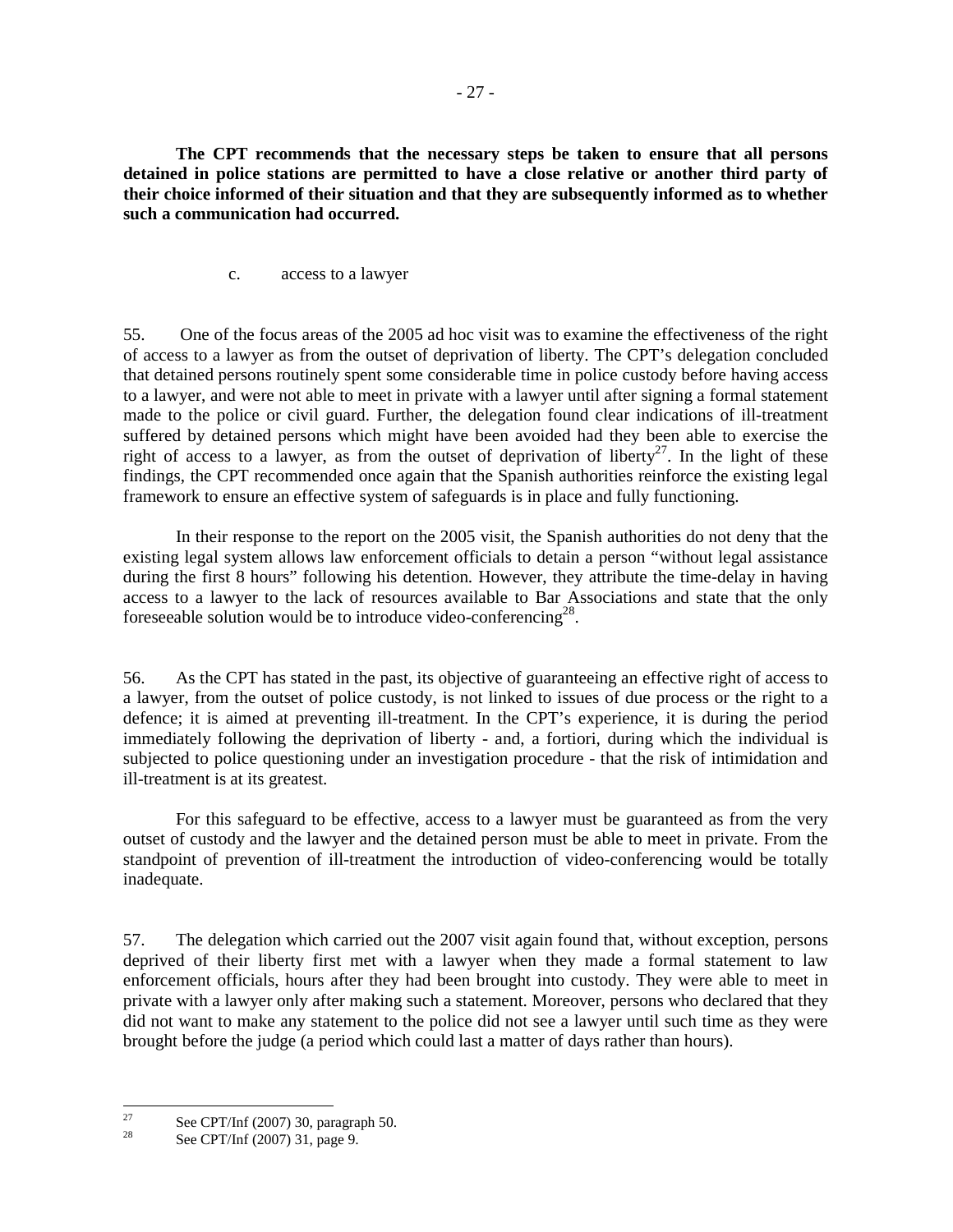58. The new Instructions referred to at paragraph 53 above appear to indicate that the authorities acknowledge that access to a duty lawyer should be provided more promptly. Part III.5 provides that the request to the Bar Association shall be reiterated if the lawyer does not arrive within three hours. This is a welcome attempt at accelerating the process.

Nevertheless, the CPT notes that the Instructions are silent on the question whether or when persons should be permitted to meet the lawyer (personal or court-appointed) in private. The legislation on this point in regard to minors has changed. Article 17, paragraph 2, of the Organic Law on the Criminal Responsibility of Minors now makes explicit provision for the minor's right to a private meeting with his or her lawyer prior to, and after giving a statement to the police<sup>29</sup>. The CPT welcomes this positive development. It would be equally significant if this safeguard were provided to all persons deprived of their liberty, as the Committee has been recommending since 1991. **The CPT recommends that the relevant legislation and implementing instructions to the law enforcement authorities be amended, so as to make clear that the right of access to a lawyer applies as from the very outset of custody and includes the right to meet in private with the lawyer.** 

d. access to a doctor

59. On the whole, access to a doctor for persons in police custody was guaranteed in a satisfactory manner as regards the duty doctor. Although the legislation does not provide for a doctor of one's own choice, in all the police stations visited, detained persons had prompt access either to a hospital or to a doctor upon request. However, the delegation noted that at "Les Corts" Mossos d'Esquadra District Police Station in Barcelona, medical examinations took place in the presence of custodial officers.

 The CPT acknowledges that special security measures may be required in a particular case, when a security threat is perceived by medical staff. However, there can be no justification for police officers being *systematically* present during medical examinations; their presence violates medical confidentiality and is usually unnecessary from a security standpoint. Alternative solutions can and should be found to reconcile legitimate security requirements with the principle of medical confidentiality. One possibility might be the installation of a call system, whereby a doctor would be in a position to rapidly alert police officers in those exceptional cases when a detained person becomes agitated or threatening during a medical examination.

**The CPT recommends that steps be taken at "Les Corts" District Police Station and, if appropriate, in other police establishments in Spain, to ensure that all medical examinations are conducted out of the hearing and - unless the doctor concerned expressly requests otherwise in a given case - out of the sight of police staff.**

29

<sup>29</sup> Organic Law 5/2000, of 12 January, as amended by Organic Law 8/2006 of 4 December.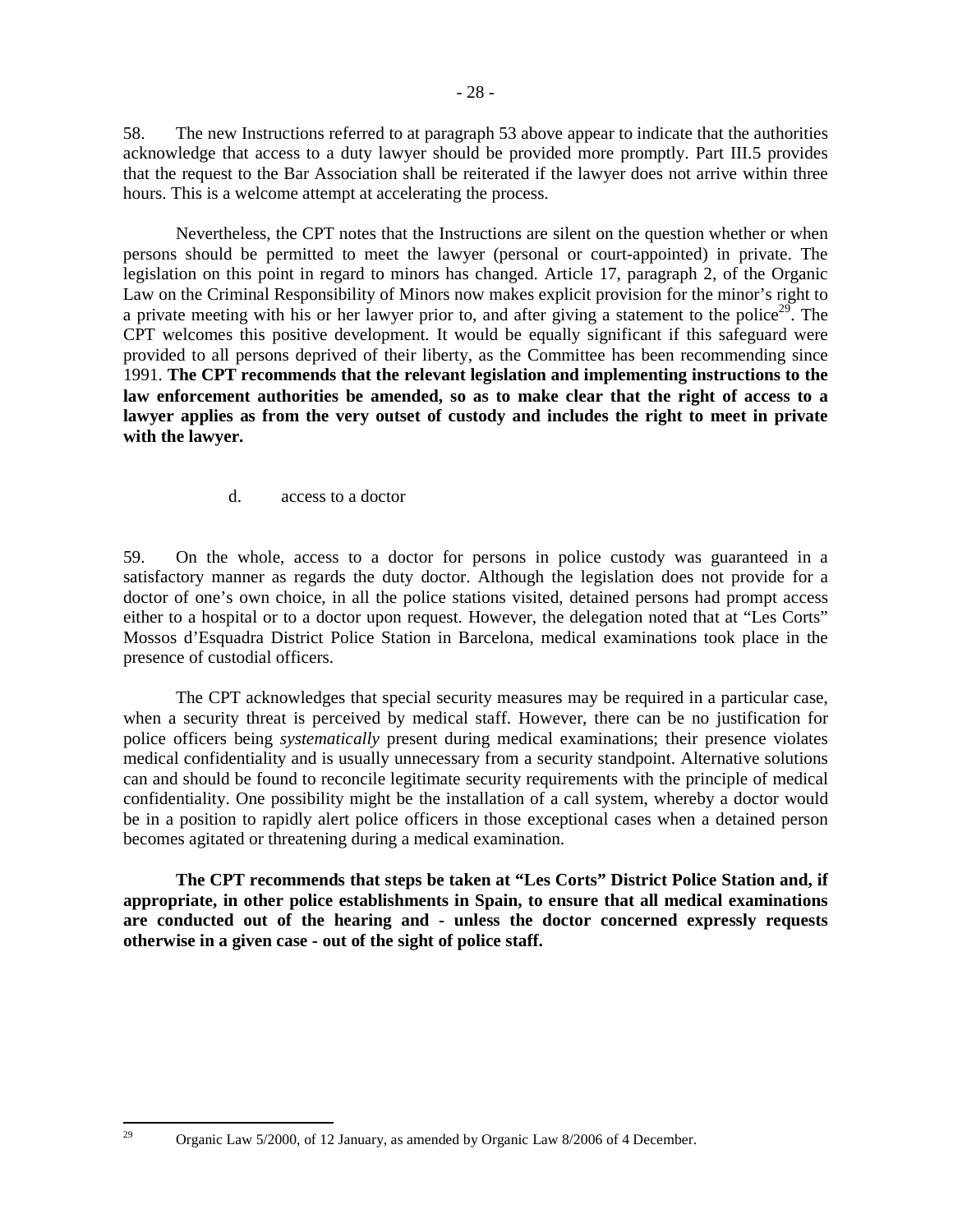e. information on rights

60. The new Instructions to the National Police and Civil Guard provide (in Part III.1) that arrested persons should be immediately informed of their rights in a language they can understand. The CPT welcomes this positive reminder. However, the Instructions do not provide that persons are to be requested to sign a statement attesting that they have been informed of their rights. **The CPT recommends that an explicit requirement to this effect be introduced in instructions to law enforcement officials.**

61. It would appear that persons detained by the police were systematically shown an information sheet about their rights before being placed in a cell. However, detained persons were not actually provided with a copy of their rights and a number of persons explained that they did not understand what the rights were or how they should be exercised.

 As to the reason why detained persons were not provided with a copy of the information sheet about their rights, the delegation was told by various National Police and Mossos d'Esquadra officers that providing detainees with a piece of paper would represent a suicide risk, either through cutting themselves or choking. Such reasoning is manifestly unconvincing. It is essential that detained persons are able to fully comprehend their rights and, in this regard, it is often necessary for persons to be able to read such a sheet after they have been processed and placed in a cell. This is all the more important for foreign nationals who may not understand the Spanish legal system or even the language. The CPT's delegation came across a number of foreign nationals from a range of countries who did not speak Spanish and who did not appear to have been informed of their rights in a language they understood.

**The CPT recommends that steps be taken to ensure that detained persons are provided with a copy of the information sheet, if necessary in a language other than Spanish which they can understand.** 

f. custody records

62. The integrated computer recording programme used by all Mossos d'Esquadra and Catalan municipal police forces appeared to be a good system. All movements and occurrences, such as "leaves cell to make a declaration" or information on when food was served or who was observing Ramadan, etc., were recorded. The programme also signalled when 60 hours had elapsed, so that staff could take action before the 72 hour maximum detention period was reached.

63. Likewise, the computerised custody record system in place at Basque police (Ertzaintza) stations is an example of impressive technology linking automatic video-recording to documentation. However, this system did not permit certain verifications which would be useful when assessing the treatment of detained persons. For example, consultation of the register does not enable the occupancy level to be verified, nor to check the number and identity of minors who had been held, during the previous year. **The CPT invites the Spanish authorities to revise the computerised custody record system in such a way as to permit effective monitoring.**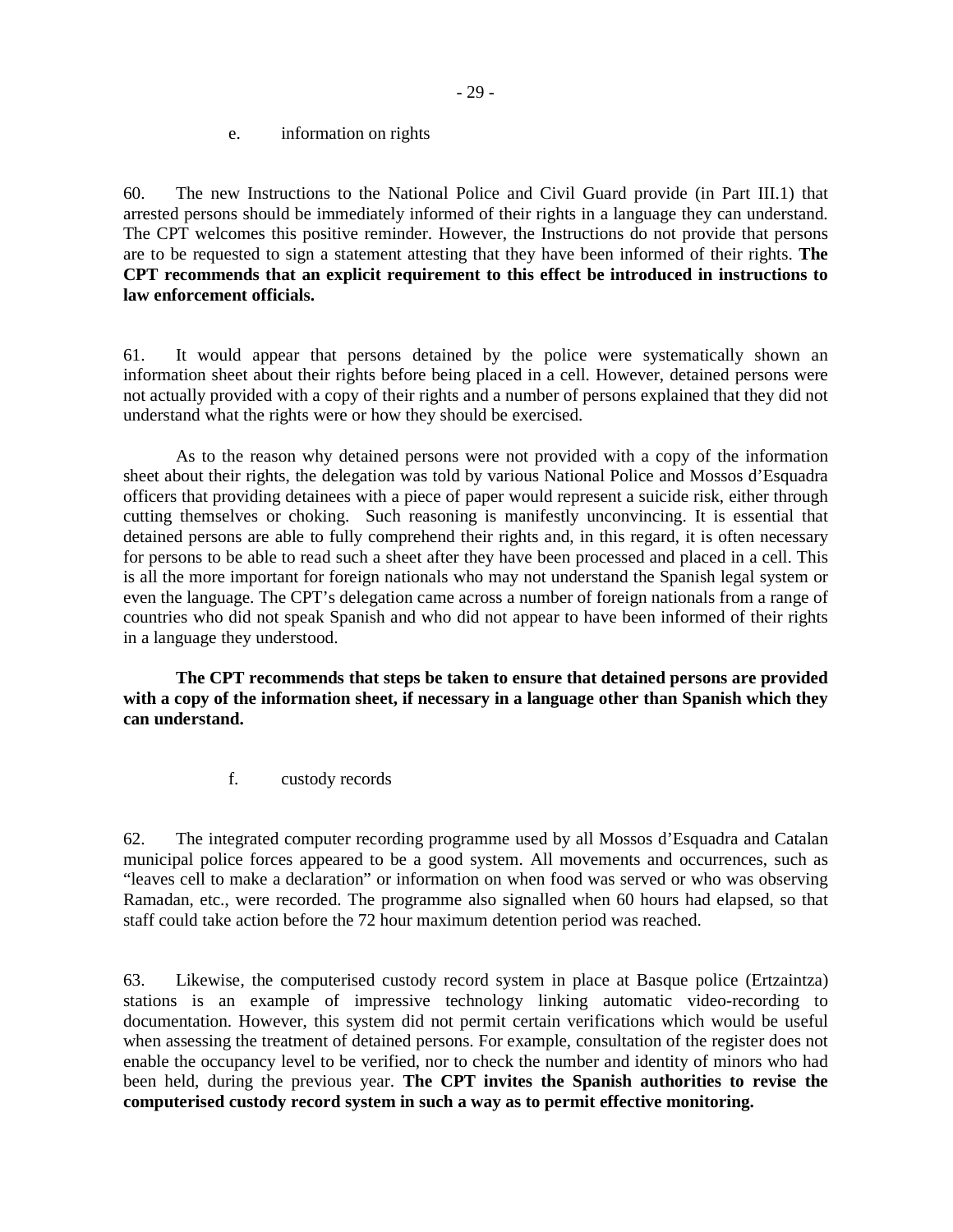g. inspections

64. Systems for the inspection of law enforcement agency detention facilities by an independent authority are capable of making an important contribution towards the prevention of ill-treatment of persons held by law enforcement agencies and, more particularly, of ensuring satisfactory conditions of detention. To be fully effective, the visits by such an authority should be both frequent and unannounced, and the authority concerned should be empowered to discuss in private with detained persons.

In response to the CPT's invitation to the Spanish authorities to establish such a system of visits to law enforcement agency detention facilities, the authorities have indicated that the Ombudsman institutions and the judicial authorities offer the utmost guarantees concerning the protection of persons under arrest. However, as had been the case during previous visits, the CPT's delegation found no evidence to suggest that either of these bodies are conducting on-the-spot, unannounced, supervision of places of detention on a frequent basis.

 **The CPT recommends once again that the Spanish authorities take the necessary steps to guarantee frequent and unannounced visits to law enforcement agency detention facilities by either substantially reinforcing the capacity of the existing bodies or establishing a new specialised independent authority.** 

#### **5. Conditions of detention**

65. The conditions of detention in the National Police stations visited by the CPT's delegation varied considerably. At the Provincial Headquarters in San Sebastian, the police stations of Arganzuela, Moratalaz and Tetuan, in Madrid, and at establishments in Grenollers and St. Feliu de Llobregat<sup>30</sup>, in Catalonia, conditions in the cells were generally acceptable. Cells were on the whole clean, of an adequate size and equipped with a means of rest (a plinth) and a mattress; the cells had artificial lighting and were reasonably well ventilated. However, apart from St. Feliu de Llobregat, none of the cells had access to natural light or possessed call bells.

There have been few improvements at Playa de las Americas<sup>31</sup> and Santa Cruz Police Stations in Tenerife since the CPT's visit in 2003; the dingy cells still have no access to natural light and the artificial lighting and ventilation remain poor. Similar criticisms could be made of the conditions at the Barcelona District Headquarters; with the exception of the cell area being clean, the situation had not evolved since the CPT's previous visits in  $1994$  and  $1998^{32}$ . In addition to the same defects as described above, detained persons at Villa de Vallecas Police Station in Madrid were not provided with a mattress at night.

 $30<sub>1</sub>$ <sup>30</sup> The transfer of policing responsibilities to the Mossos d'Esquadra meant that this police station would no longer hold detainees from early 2008 as a new purpose-built police station was envisaged.

<sup>&</sup>lt;sup>31</sup> The delegation noted that three one-storey pre-fabricated accommodation units were being constructed (each roughly 100m² ) to cope more adequately with the frequent arrival of large numbers of irregular migrants.

<sup>&</sup>lt;sup>32</sup> See CPT/Inf (1996) 9, Part 2, paragraph 44 and CPT/Inf (2000) 5, paragraph 37.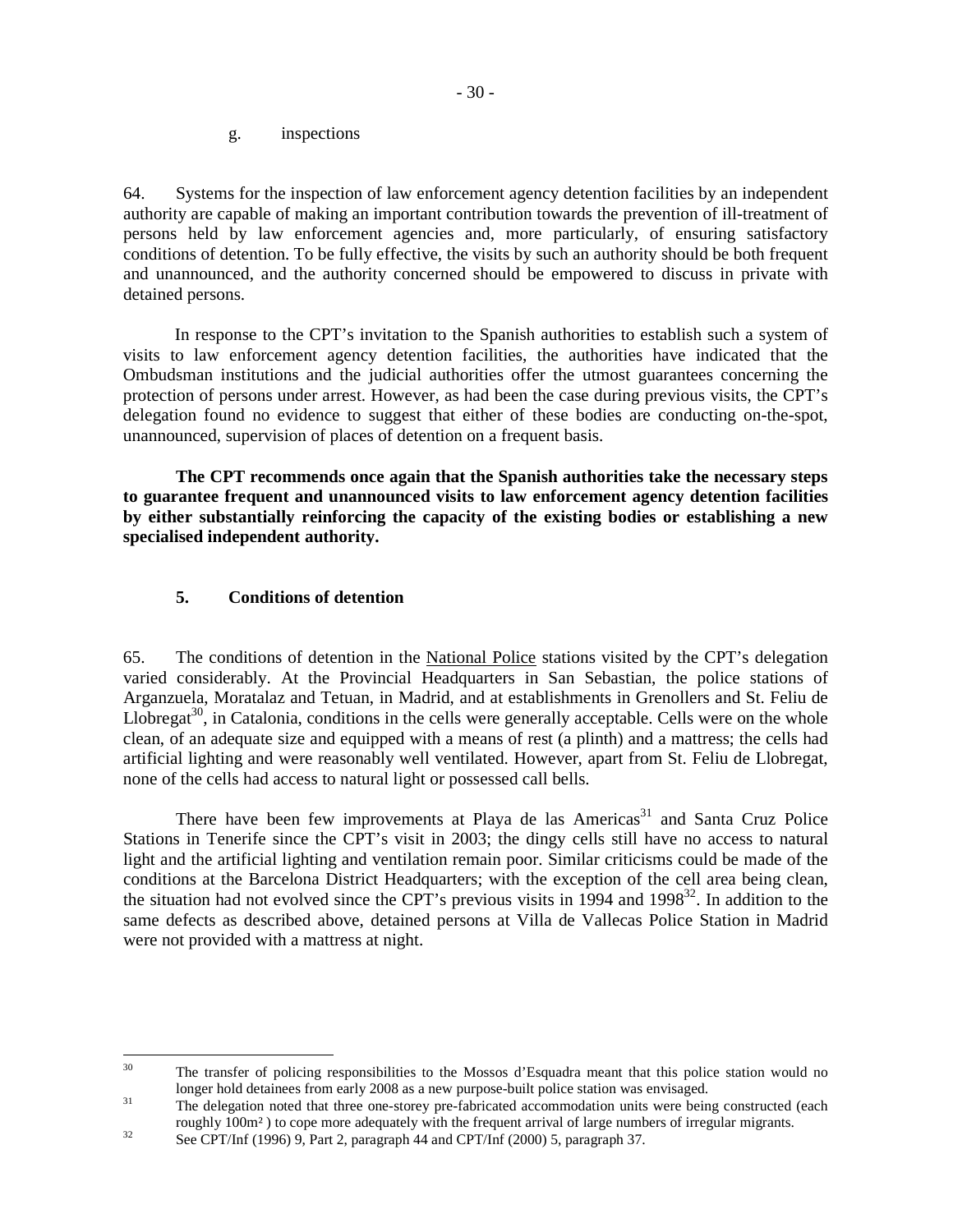66. The conditions at Puente de Vallecas Police Station were totally unacceptable. The cell area was dilapidated, dirty and malodorous; urine, vomit and rotting food were found in several of the cells. There was also no access to natural light and the ventilation was woefully inadequate. The very noisy ventilation system was hardly ever turned on as one of the side effects was to inject a foul smell into the area where the police officers were located above the cells. Further, the common toilet in the corridor outside the cells was blocked and the flush broken. In addition, the cells did not possess call bells.

At the final talks with the Spanish authorities on 1 October 2007, the CPT's delegation invoked Article 8, paragraph 5, of the Convention and requested that the cells at Puente de Vallecas Police Station be taken out of service. By letter of 7 November 2007, the Spanish authorities informed the CPT that the cells had been closed on 17 October 2007, and that persons detained at Puente de Vallecas were transferred to the Central Registry of Detained Persons at Moratalaz.

67. As regards Civil Guard establishments, material conditions at the Vizcaya District Headquarters and Baracaldo Station, both in Bilbao, as well as at the Alava District Headquarters in Vitoria, were generally satisfactory. However, none of the cells had access to natural light and some of the cells were small (4.5m²).

The four cells visited at the Intxaurrondo Station in San Sebastian had poor ventilation and also had no access to natural light. More generally, the very austere material conditions rendered these cells unsuitable for stays of longer than a few hours.

The cells of the Central Section of the Information Service at Calle Guzman el Bueno in Madrid had no access to natural light and poor ventilation, and their narrow configuration and stark conditions combined to make them oppressive. Given that persons are often kept in this establishment for up to five days, it is essential that the proposed construction of a new detention area (which should include an outdoor exercise area) be completed as soon as possible.

**68. The CPT recommends that conditions of detention in the National Police and Guardia Civil establishments visited be reviewed and existing shortcomings remedied, having regard to the remarks made in paragraphs 65 to 67 above. Particular attention should be paid to cell lighting, ventilation and hygiene and the provision of mattresses at night; steps must also be taken to ensure that detained persons have ready access to decent sanitary facilities at all times, including at night. Further, if persons are detained more than 24 hours there should be provision of facilities for outdoor exercise.** 

**The CPT would also like to receive confirmation that the construction of the new detention area of the Central Section of the Information Service at Calle Guzman el Bueno in Madrid will comply fully with the CPT's standards, in particular as concerns access to natural light, ventilation and the provision of facilities for outdoor exercise.** 

69. The conditions of detention in the area for foreigners at Barajas International Airport, Madrid, were basic. The three large one-room units were sparsely furnished, with a limited number of chairs and beds, and some mattresses on the floor. Further, there was no access to outdoor exercise nor activities of any other kind, and no specific support was provided for children. That said, the lighting was adequate, the ventilation sufficient, and the sanitary facilities were clean.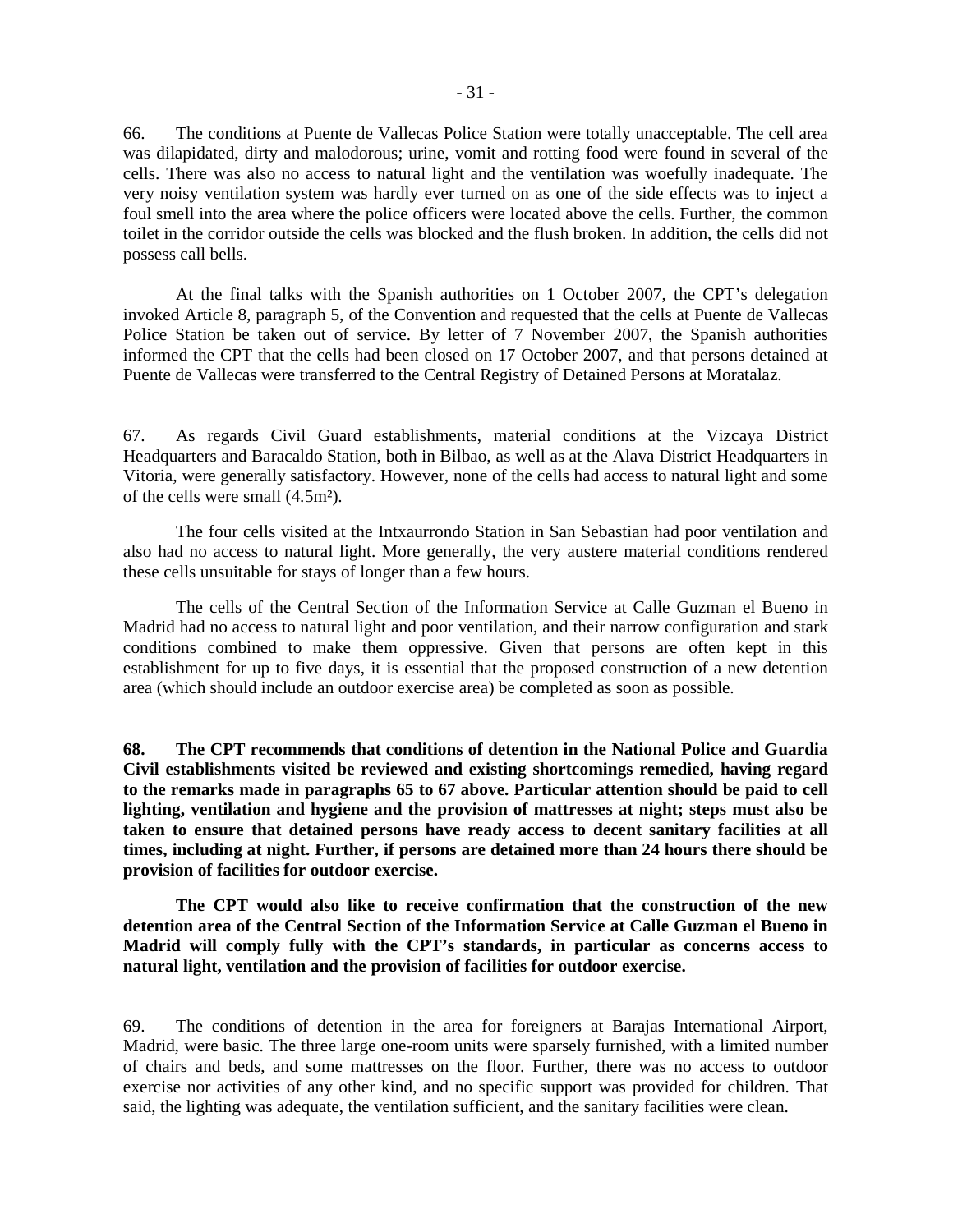Such conditions are only suitable for holding persons for short periods of 24 hours or less. However, the CPT was informed that persons were being held in the rooms for upwards of seven days. This is not acceptable.

**The CPT recommends that the Spanish authorities take the necessary steps either to improve significantly the conditions of detention, including through the provision of an outdoor exercise yard, or to ensure that nobody is detained longer than 24 hours at the detention area for foreigners at Barajas International Airport.** 

70. As regards the Mossos d'Esquadra establishments, the delegation noted that the Catalan authorities have undertaken a building programme to replace the former National Police Stations with modern purpose-built facilities. It should also be noted that the policy in Catalonia is to centralise the detention areas for persons arrested by the police in the District Stations of the Mossos d'Esquadra. All the establishments visited were of a similar design and layout, with the detention areas being located in the basement. Further, in the light of the incidents referred to in paragraph 19 above, CCTV has now been installed in all common areas of "Les Corts" District Station in Barcelona and is scheduled to be installed in the detention areas of all Mossos d'Esquadra Police Stations.

71. The detention area at the District Station of "Les Corts" contained 35 cells with a capacity to hold 100 detainees; four of the cells, along a separate corridor, were designated for women detainees and a further four cells for juveniles. At the time of the visit, there were 46 persons in custody. Most of the cells were some 9.5m², with a concrete plinth running the length of one wall, on which two persons could lie down (every detainee was provided with a mattress and a blanket). There were also a number of larger cells for five detainees. Material conditions were on the whole acceptable, notwithstanding the absence of natural light. However, the ventilation system was clearly not operating effectively (there was a rank smell of urine and body odour throughout the detention area).

 The District Stations in Girona, Grenollers and Hospitalet contained 7, 10 and 9 cells respectively, and were of similar description to those observed in "Les Corts".

To sum up, the main deficiencies observed in Mossos d'Esquadra establishments concerned a lack of access to natural light and ventilation, no call bells and no facilities for outdoor exercise. **The CPT recommends that steps be taken to remedy these deficiencies.** 

72. The CPT's delegation also visited Grenollers and St. Feliu de Llobregat Municipal Police Stations in Catalonia, where the conditions of detention were found to be generally satisfactory. At Grenollers, persons were only detained for a few hours before being transferred to the nearby District Mossos d'Esquadra establishment. St. Feliu de Llobregat contained four relatively small cells, with a large adjoining communal area and separate sanitary facilities, all of which were clean and in good condition. Given the size of the cells, **the official overnight capacity should be reduced from nine persons to four**; however, it should be noted that the numbers detained in this police station were low (83 in 2006 and 55 during the first nine months of 2007). As in all other police establishments, **the main defect was an absence of access to natural light.**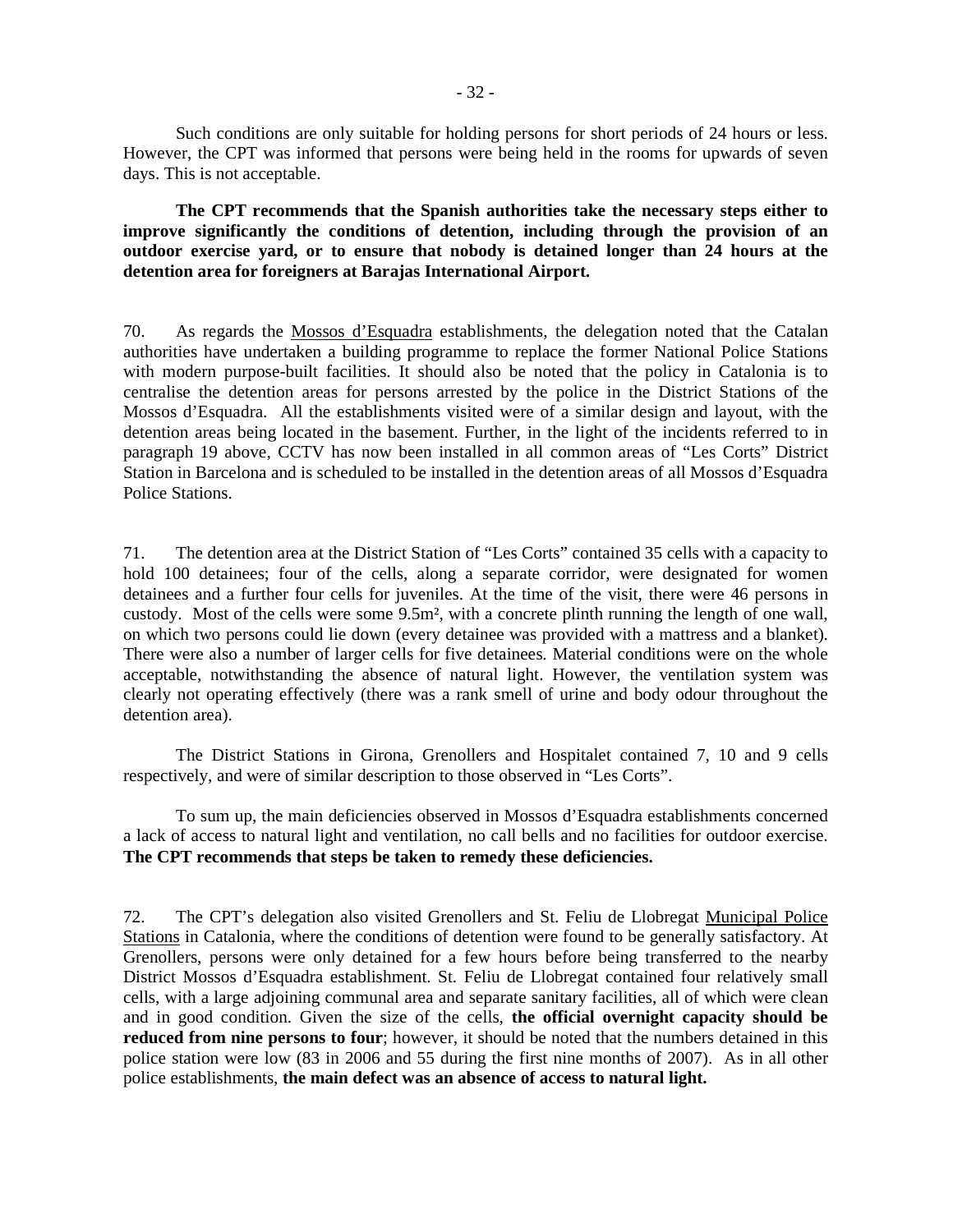73. Conditions of detention were on the whole acceptable in the recently constructed Ertzaintza establishments visited in the Basque Country. In particular, cells in the police stations of Bilbao and Vitoria, and the Gipuzkoa District Information and Analysis Service in Oiartzun were clean, of a reasonable size for the number of persons they were used to accommodate, and equipped with a means of rest (a plinth) and a mattress. Most cells possessed a call bell and there was sufficient artificial lighting. However, **only very few cells had access to natural light and there was no provision for outdoor exercise.** 

74. The CPT has noted the stated willingness of the Spanish authorities to improve conditions of detention in law enforcement establishments. Further, the CPT has observed that in both the Basque Country and Catalonia modern purpose-built police stations have recently been constructed; the conditions within the cells areas of these new stations represent an improvement. However, it is regrettable that the criteria advocated by the CPT<sup>33</sup> - notably as regards access to natural light and ventilation - have not been taken into account when designing new detention areas in police stations.

**The CPT calls upon the Spanish authorities to establish standards for law enforcement agency detention facilities, taking due account of the Committee's criteria; compliance with those standards and with instructions regarding conditions of detention should be effectively monitored.**

 $33$ Cells should be clean, of a reasonable size for the number of people they are used to accommodate, and have adequate lighting (i.e. sufficient to read by, sleeping periods excluded) and ventilation; preferably, cells should enjoy natural light. Further, cells should be equipped with a means of rest (for example, a chair or bench) and persons obliged to stay overnight in custody should be provided with a clean mattress and clean blankets. Persons in custody should be allowed to comply with the needs of nature when necessary, in clean and decent conditions, and be offered adequate washing facilities. They should have ready access to drinking water and be given food at appropriate times, including at least one full meal (i.e. something more substantial than a sandwich) every day. Those detained for extended periods (twenty-four hours or more) should, where possible, be offered outdoor exercise every day (cf. CPT/Inf (98) 9, paragraph 49).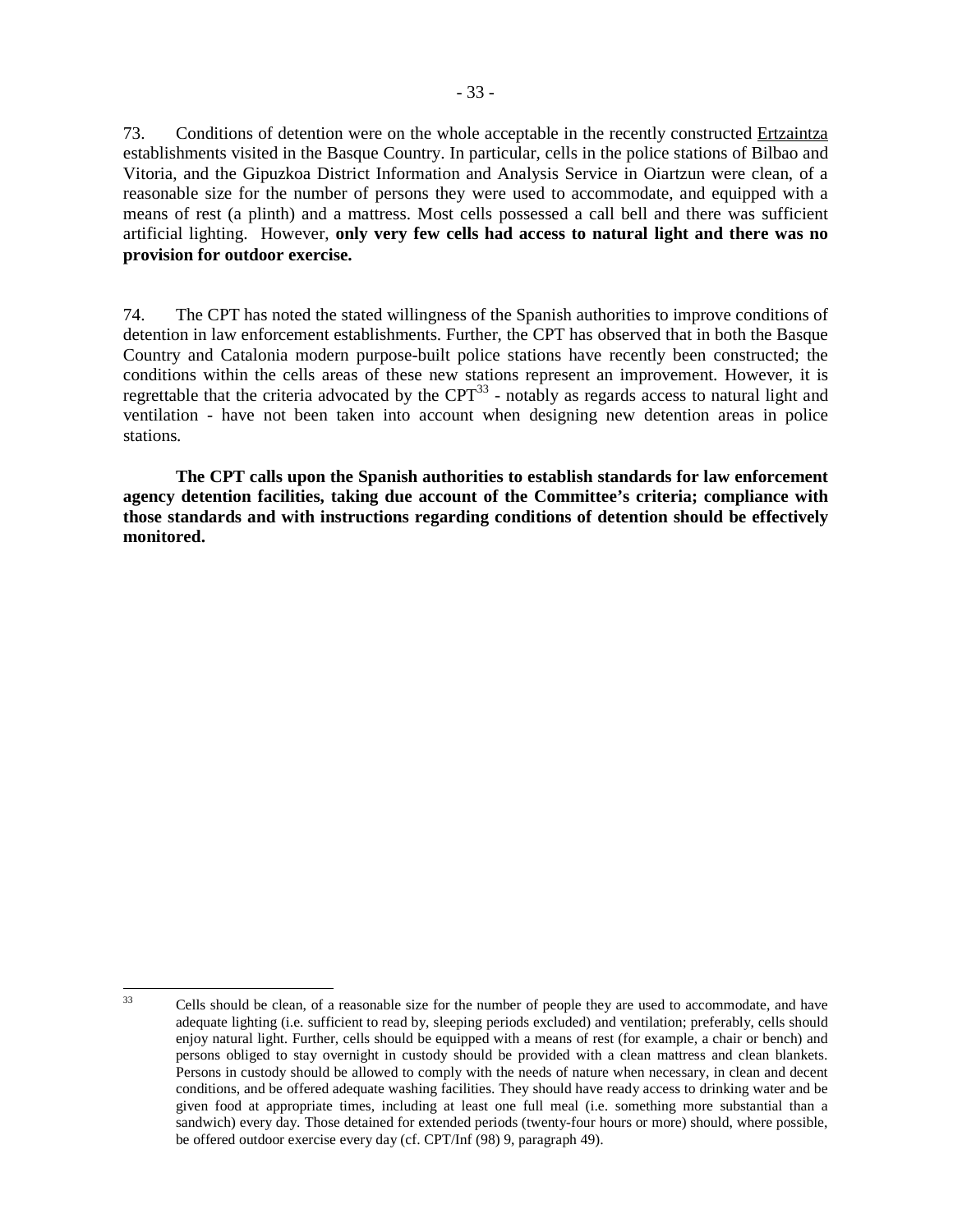#### **B. Prison establishments**

### **1. Preliminary remarks**

75. In 2007, the CPT's delegation visited Madrid V, San Sebastian and Nanclares de la Oca Prisons, and focused its attention on the special departments and the regimes offered therein. These establishments fall under the authority of the Ministry of Interior of Spain.

The delegation also visited Brians 1, Girona, Modelo and Quatre Camins Prisons, all of which fall under the responsibility of the Department of Justice of the Autonomous Regional Government of Catalonia (Generalitat de Catalunya). The visits to these prisons focused on the special departments, disciplinary units and modules holding prisoners who were considered to be "unadapted" to prison life.

76. At the time of the visit, the number of persons imprisoned in Spain (excluding Catalonia) stood at 57,042, of whom nearly a quarter were on remand<sup>34</sup>. With an official total capacity of 39,893 persons, the overall occupancy level was 143%.

 The steady increase in the prison population may be attributed to a combination of factors; notably, the use of and length of time on remand, the underdeveloped use of alternatives to imprisonment, the increasing length of sentences and the reduced possibilities for conditional release or remission. In response to the problem of prison overcrowding, the Spanish Government has adopted a plan to increase the prison estate through the construction of 18 new prison establishments, 32 open centres for social reintegration and 5 secure units for mother-child accommodation.

77. In Catalonia, the prison population was 9,363 at the time of the visit for an official capacity of some 6,600 places. The Catalan authorities informed the delegation that longer sentences were being imposed by the courts, with 60% of prisoners being sentenced to more than five years imprisonment and some 25% to more than ten years. The consequence of this policy was increased overcrowding, with the prison population expanding by some 500 prisoners every year, and additional challenges to meet the constitutional principle of rehabilitation and re-education of prisoners. The CPT's delegation saw at first hand the consequences of overcrowding in the prisons, notably at Girona and Modelo Prisons. Moreover, some 40% of the persons in prison in Catalonia were foreign nationals who, because they generally could not be paroled, presented specific difficulties for the prison administration.

To address these challenges the Catalan authorities approved a renovation plan for the prison system in 2004. The plan involves constructing eight new prisons and closing down six of the current establishments by 2010, including Modelo Prison. Although a large prison for 1,400 prisoners (Brians II) was in the process of opening next to Brians 1 Prison, the Catalan authorities stressed that the other new prisons would have a capacity of 750 (or lower), as this was considered the optimum size for a prison. As regards remand prisoners, the intention was to reduce their number to below 20% from the existing 22%, and to build new remand prisons in the major urban centres to ensure inmates remained close to their families. The authorities are also trying to raise the percentage of prisoners placed in open regime establishments from 26% to 30%, and to construct new establishments in urban areas.

Pre-trial custody is subject to time-limits ranging from six months to four years.

 $34$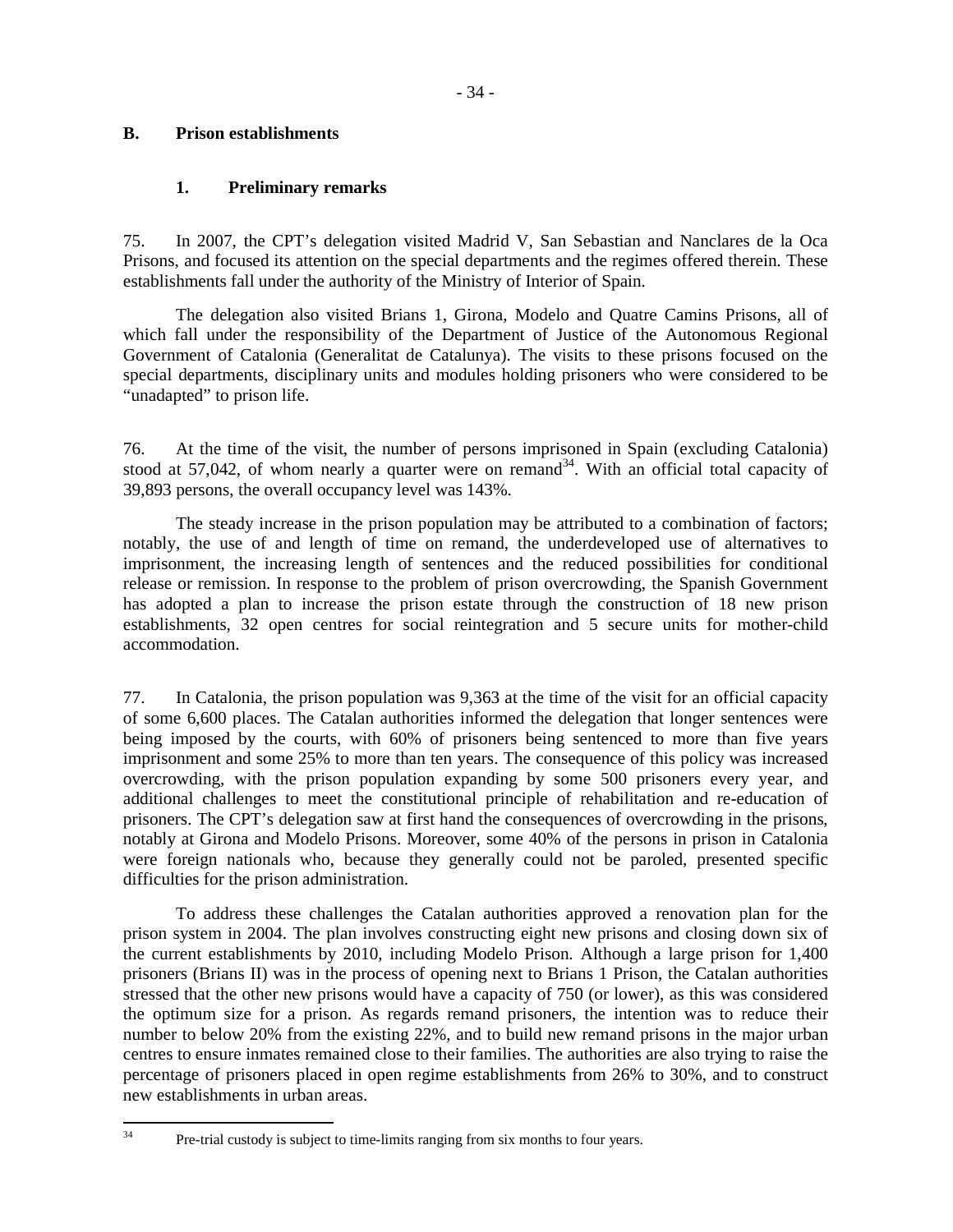78. The CPT recognises the efforts being made by both the Spanish and Catalan authorities to expand and modernise the prison estate. However, the CPT considers that the building of additional accommodation is unlikely, in itself, to provide a lasting solution to the challenge of overcrowding. A comparison with other European countries illustrates the difficulty of attempting to resolve the issue of overcrowding solely through increasing capacity. By contrast, the promotion of policies to limit and/or modulate the number of persons being sent to prison can be an important element in maintaining the prison population at a manageable level.

The CPT would like to draw the attention of the Spanish authorities to Recommendation R (99) 22 of the Council of Europe's Committee of Ministers on this issue. Besides laying down some basic principles, the recommendation also suggests a number of specific tools which can be used to reduce prison overcrowding or to control prison population inflation. Regard should also be had to Recommendation R (2003) 22 of 24 September 2003 concerning conditional release.

**The CPT, therefore, recommends that the Spanish authorities continue vigorously to pursue multi-faceted policies designed to put an end to overcrowding in prisons, having regard** *inter alia* **to the principles set out in Recommendations R (99) 22 and R (2003) 22 as well as other pertinent Recommendations of the Council of Europe's Committee of Ministers<sup>35</sup>. The Committee would like to receive detailed information on the measures being taken by the Spanish authorities in this respect.** 

79. The delegation which carried out the 2007 visit observed once again the excessive overcrowding and poor conditions at Modelo Prison, which had already been criticised in the reports on the 1994 and 1998 visits. In the CPT's report on the April 1994 periodic visit to Spain, it had called for urgent measures to be taken in respect of this prison and stressed that "above all, the number of prisoners held in the establishment must be reduced"<sup>36</sup>. Further, it pointed out that the act of depriving someone of his or her liberty carries with it the responsibility for detaining that person in conditions which are consistent with the inherent dignity of the human person (i.e. there is a duty upon the State to provide decent conditions of detention).

The CPT considers that as far as many prisoners in the Modelo Prison are concerned, the Spanish authorities have failed to live up to that responsibility. If the situation is not remedied in the near future, it will give rise to an issue under Article 10, paragraph 2, of the Convention.

**The CPT calls upon the authorities to re-double their efforts to reduce the overcrowding and improve the conditions of detention in Modelo Prison.** 

<sup>35</sup> See, for example, Recommendation R (2000) 22 of 29 November 2000 on improving the implementation of the European rules on community sanctions and measures.

<sup>36</sup> See CPT/Inf (96) 9 (Part 2), paragraph 131.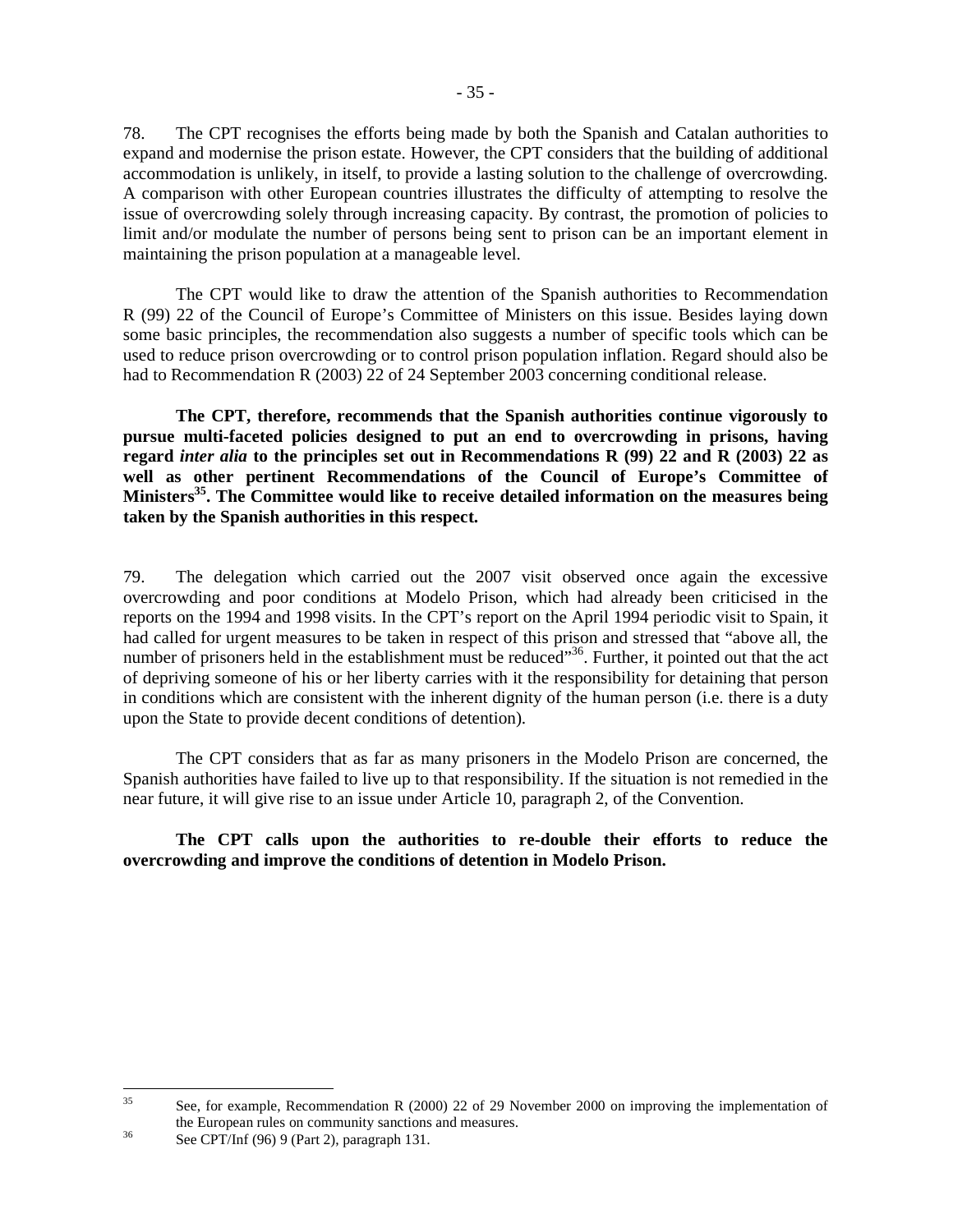### **2. Establishments under the authority of the Department of Justice of the Autonomous Regional Government of Catalonia**

80. As mentioned above, the CPT's delegation visited the following prisons:

**Brians 1 Prison**, located on the outskirts of north-east Barcelona, was opened in 1991 with a capacity of 900. The original four self-contained modules and special department for "closed regime" have been supplemented by a fifth module and a half-way house, each holding 300 prisoners, and by a forensic psychiatric unit. There is also a separate women's prison, located in the south-east corner of the prison complex, with a capacity to accommodate 200 prisoners. On the day of the visit the prison held 1,680 prisoners for an official capacity of 1,830.

**Girona Prison**, located in the centre of the town of Girona, accommodates male and female remand and sentenced prisoners. At the time of the delegation's visit, the prison held 184 prisoners for a capacity of 130.

The **Modelo Prison** is located in the central area of Barcelona. It was built in 1904 and has a radial design, with six wings. The prison continues<sup>37</sup> to have an official capacity of 1,100; on the first day of the delegation's visit, it was accommodating 1,899 inmates, with roughly two-thirds remand and one-third convicted prisoners.

**Quatre Camins Prison**, located near the town of Grenollers, was built to a radial design with four modules accommodating some 900 prisoners. Since its opening in 1989, the capacity of the prison has increased to 1,800 with the installation of three pre-fabricated treatment modules for prisoners approaching the latter part of their sentences, the construction of a high-security special closed regime unit (DERT) and of an open regime module. At the time of the visit, the prison held 1,784 prisoners.

a. torture and other forms of ill-treatment

81. At Brians 1 Prison, the delegation met a number of prisoners in several different modules who alleged that they had been ill-treated by prison officers. Such ill-treatment apparently consisted of blows with truncheons and punches and kicks to the body, as well as subjecting prisoners to unwarranted intimate strip-searches. The allegations also concerned a pattern of prisoners being taken to the segregation unit where, after being restrained to a bed, they were apparently subjected to punches and blows to their body.

37

<sup>37</sup> The CPT visited Modelo Prison during the periodic visits of 1994 and 1998.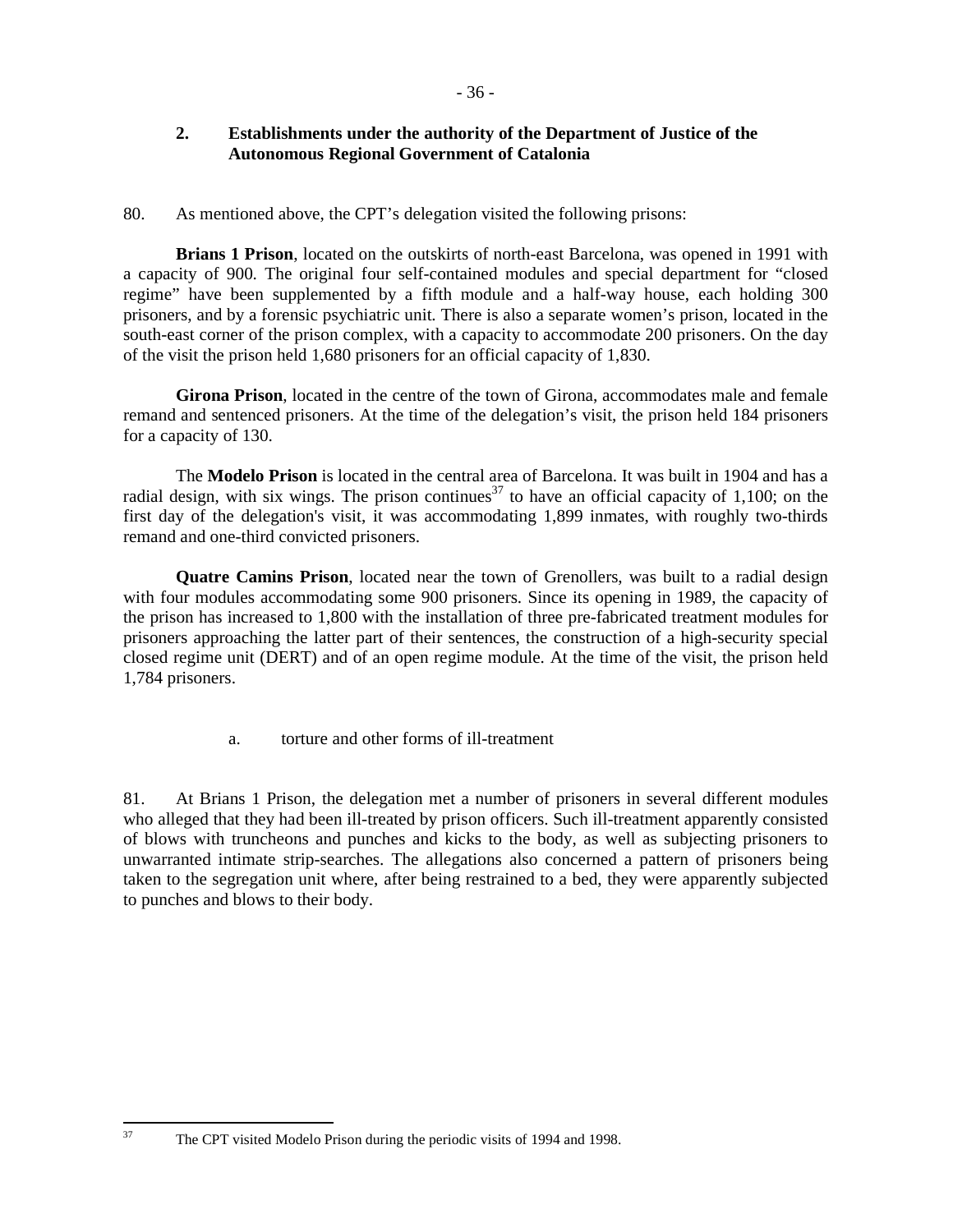82. Further, from the information gathered by the delegation, it appeared that all too often resort to means of restraint was, in practice, for punitive reasons. Several of the prisoners met alleged that following an incident (usually a fight or an altercation with prison officers) they had been taken to a cell in the segregation wing, fixated to a bed and had received punches to the head and body from prison officers. In at least three cases, the prisoners were left fixated to the bed for more than 15 hours, and had all been forced to urinate in their clothes and on the floor. One of them told the delegation that he had begged to be released from the so-called "superman"<sup>38</sup> position as his back was in so much pain, but that he was only released once he had provided the prison officers with certain information that they were seeking. Such treatment could, in the CPT's view, be qualified as amounting to torture.

83. In its reports to the Spanish authorities, the CPT has consistently highlighted the importance of the Ministry of Interior, the Prison Service and prison governors delivering the clear message that illtreatment of inmates is not acceptable and will be dealt with severely. In the light of the information gathered during the 2007 visit, the **CPT recommends that the Catalan authorities deliver to staff at Brians 1 Prison, at regular intervals, the message that all forms of ill-treatment, including verbal abuse, are not acceptable and will be the subject of severe sanctions.** More specifically, **prison officers in this establishment, and in others, must be made fully aware that the force used to control violent and/or recalcitrant prisoners should be no more than is strictly necessary and that once prisoners have been brought under control there can be no justification for them being struck.**

84. In many instances, prisoners, against whom force had been used, were not examined by a doctor and in those cases where they were seen by a member of the health-care staff, a full examination did not take place and the injuries were not properly recorded (allegations not noted down in full and injuries observed not described in detail). A prisoner against whom any means of force have been used should have the right to be immediately examined and, if necessary, treated by a medical doctor. This examination should be conducted out of the hearing and preferably out of the sight of non-medical staff, and the results of the examination (including any relevant statements by the prisoner and the doctor's conclusions) should be formally recorded and made available to the prisoner, and to his or her lawyer. Further, the existing procedures should be reviewed in order to ensure that whenever injuries are recorded by a doctor which are consistent with allegations of illtreatment made by a prisoner, the record is systematically brought to the attention of the relevant prosecutor.

**The CPT recommends that the necessary steps be taken to ensure that medical examinations are carried out in accordance with the approach outlined above.**

The name of such a position derives from the fact that the person is placed face down in a supine position, with one arm attached to the bed at the level of the head and the other arm pulled down the length of the body and attached to the bed. Each leg is also strapped to the bed.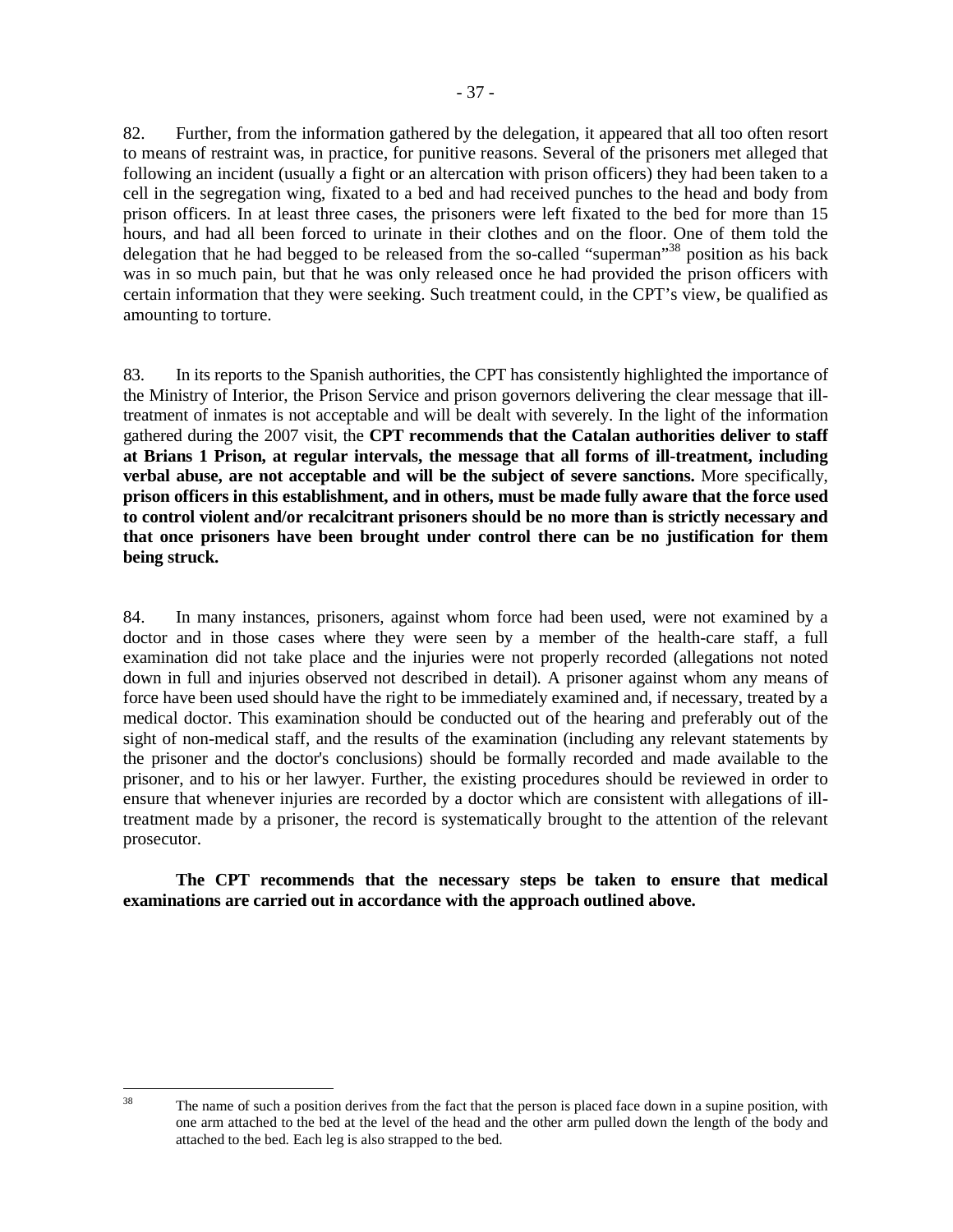85. Several prisoners met by the delegation, particularly at Brians 1 and Quatre Camins Prisons, alleged that they had been threatened or indeed disciplined or their privileges removed because they had made a complaint. For example, a prisoner who witnessed another prisoner being physically assaulted by staff was himself apparently threatened with being classified as "dangerous" and being sent to the special department, if he testified to the event. Another foreign prisoner explained how he had lost his job and was transferred to another module after he made a complaint.

**The CPT recommends that prison staff receive a clear message that any kind of threats or intimidating action against a prisoner who has complained, or attempts to prevent complaints or requests from reaching the relevant supervisory bodies, will not be tolerated and will be severely punished.** 

86. The CPT's delegation did not have an opportunity to examine the medical files relating to the cases of alleged ill-treatment of prisoners by staff at Quatre Camins Prison in October 2004, following the disturbance that took place at this prison. Further to its previous correspondence with the authorities on this matter, **the CPT would like to be informed about the outcome of the investigations and court procedures concerning prison staff members involved in these cases of alleged ill-treatment.** 

87. The CPT has grave concerns about the use of means of restraint within the prisons of Catalonia, as observed by its delegation in the four prisons visited. These concerns relate to the reasons for the resort to fixation, its duration, the methods employed, the lack of supervision and the inadequate recording of the measure.

The cases below represent a sample of the prisoners met by the CPT's delegation in the four prisons visited, who were subjected to the use of means of restraint for prolonged periods in the months prior to the CPT's visit to Spain.

i. A prisoner in Quatre Camins Prison appears to have repeatedly been subject to physical restraint because of nervous behaviour or threats to prison officers. For example, according to the Head of Shift's report of 10 September 2007, the inmate in question was found in his cell at 09h30 in an agitated and nervous state, and shouted "insults" at the officers<sup>39</sup>. The inmate apparently agreed, after initially refusing, to follow instructions to leave his cell. However, the prison officers decided to take him to the segregation unit, where he was fixated face down in the "superman" position to a bed in the middle of the cell; his legs were attached with straps and his wrists with metal cuffs. He was fixated in such a position for more than 27 hours (10h00 on 10 September to 13h15 on 11 September 2007). During this time he was not released to go to the toilet and urinated on the bed, wetting his clothes; he also apparently vomited. The prisoner claimed that no doctor was present when he was fixated nor did he see a doctor when he was released.

The inmate is quoted as saying "I cannot shut up because I am nervous. I have to speak out. What is the prison officer's name? If I have to stay in prison my lawyer will hear about it".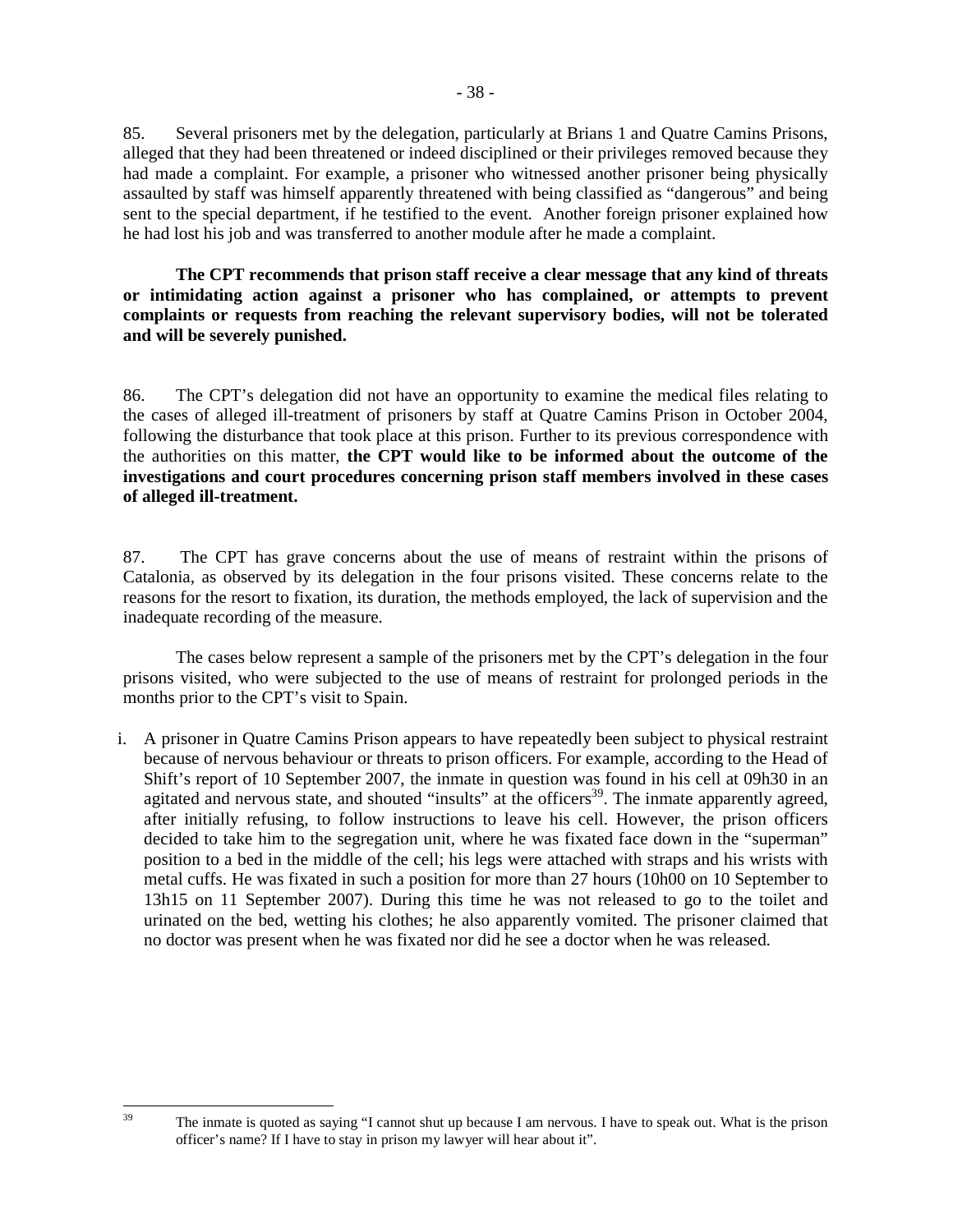- ii. An inmate in Modelo Prison, who did not speak Spanish, told the delegation that on 14 June 2007, during lunch in the mess hall, he had inadvertently eaten some fish to which he was allergic. Once he realised this fact, he allegedly got up from his table and approached a prison officer with his tray, attempting to explain his problem. However, the prison officer apparently interpreted the gesture as aggressive and the inmate was frog-marched to Gallery  $N^{\circ}$  6, where he was fixated face down in the "superman" position to a bed (placed in the centre of the cell), the fixing being accomplished by means of straps for his legs and metal cuffs for his wrists. In reaction to his allergy to fish he vomited on the bed and floor. After three hours he was uncuffed and given sheets but had to sleep in the cell with the vomit on the floor. The next day he received a five-day disciplinary sanction of isolation. Subsequently, he was able to see a doctor who spoke a language in which he could communicate and he was placed on a diet with no fish.
- iii. Another inmate in Modelo Prison, known to have back problems, was fixated at 09h55 on 9 April 2007 in the "superman" position with cloth straps. The inmate was seen by a doctor at the outset and again at 12h30 and 16h00. At 22h15, after lying for more than 12 hours face down in the "superman" position, the same doctor ordered the straps to be removed due to the inmate suffering severe back pains. In the personal file of the inmate, the doctor noted that the patient had a history of back problems. Further, the doctor noted that the position in which the inmate was fixated had a negative impact on his condition<sup>40</sup>. It would appear from the file that the condition of the inmate was known to the health care service prior to being fixated. Moreover, the doctor acknowledges that the "superman" position both exacerbates the inmate's back problems, and is a direct cause of pain. Nevertheless, the inmate was fixated again, apparently in the same position, three months later in July 2007.
- iv. In Brians 1 Prison, the delegation met a female prisoner who, following an argument with another prisoner, had been taken by five prison officers to a cell in the Special Unit, where she was fixated, face down, by the arms and legs with straps from 20h00, on 17 September 2007, to 09h30 the next morning. During this period nobody came to speak with her or to see if she needed to go to the toilet. The personal file stated that the prisoner was fixated because she was suicidal. However, the medical staff consulted informed the delegation that the appropriate procedure in such a case would be for the prisoner to be subject to fixation in the medical unit. The prisoner herself categorically denied having any suicidal tendencies when she met with members of the delegation. The head of shift provided conflicting explanations to the delegation concerning the reasons for resorting to fixation, claiming on the one hand that the prisoner had been suicidal, but on the other hand that the prisoner was fixated because she had been behaving in a violent manner.

 The above cases could, in the CPT's view, amount to inhuman and degrading treatment or even torture.

 $40<sup>2</sup>$ 

<sup>40</sup> "*Informe de visita en celda. Paciente con antecedente de discopatia lumbar multiple por hernia discal. Antes de ser sanctionado consulta por persistencia de su dolor reagudizado. El dolor es mas intenso debido a la postura de contencion. Considero que dicha posicion repercute de manera negativa a su condicion clinica por lo que no debe permanecer atado y que adopte su posicion antialgica fisiologica."*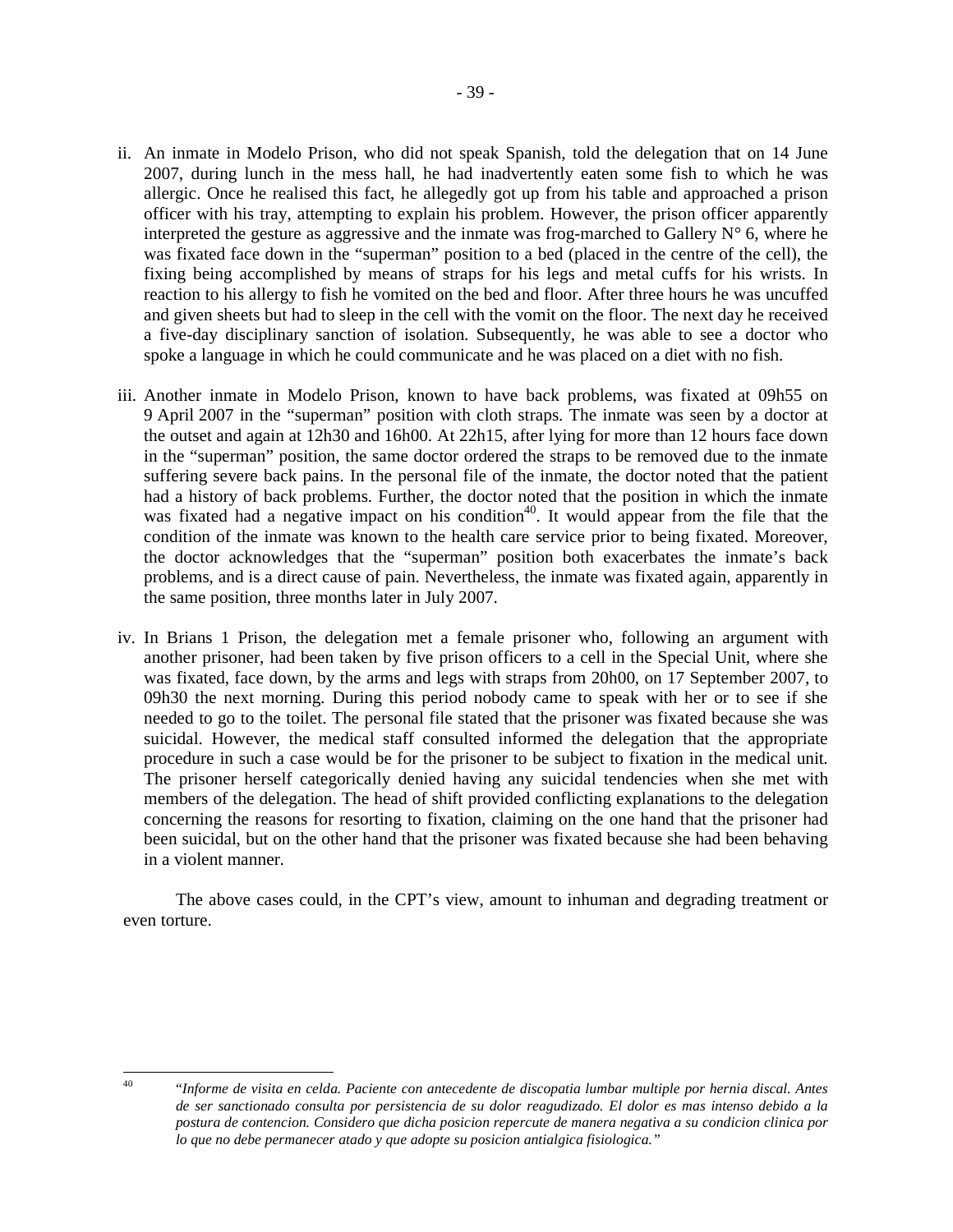#### b. means of restraint

88. The laws and regulations governing prisons in Catalonia state clearly that resort to fixation should only occur when no other means can be used to achieve the desired outcome. However, in practice, other options were clearly not being exhausted before fixation was used. Further, termination of the measure of fixation was not occurring once the purported reason for its use was no longer present. In nearly all the cases reviewed by the delegation the period of fixation lasted 12 hours or more instead of until the person calmed down. Moreover, it was the prison officer in charge of the shift who decided, normally with the formal approval of the Director, when the means of restraint should be removed.

 The method of fixation, lying supine on a bed, face down, with the arms (one arm above the head and the other pulled down the length of the body) attached to the bed with either metal cuffs (Brians I, Girona and Quatre Camins Prisons) or cloth straps (Brians I and Modelo Prisons) and the legs attached with straps, in the so-called "superman" position, was pain inducing. The longer a prisoner was kept fixated in such a position the greater the pain.

89. The supervision of the fixated person was inadequate. It consisted of the prison officer checking on the prisoner every two hours, either visually through the door or via CCTV (for example in the DERT in Quatre Camins). As prisoners were fixated with their feet towards the door and staff members rarely entered into the cells, there was hardly any interaction between the prison officer and the fixated prisoner.

 As regards medical supervision, a doctor was informed in the event of a prisoner being fixated. However, the delegation's observations indicated that the medical supervision of such prisoners was at best perfunctory. Medical staff did not attempt to engage with prisoners who were fixated, either to verify whether they were agitated or to calm them down; nor did they comment on the degrading practice of inmates soiling themselves while fixated. The delegation also noted that medical staff did not seem to object when inmates deemed as having suicidal tendencies or psychiatric problems were fixated in a non-medical setting. Moreover, the medical records concerning prisoners who were fixated were sketchy.

90. In response to the immediate observation made by the delegation regarding the use of means of restraint, the Spanish authorities forwarded to the CPT a copy of the revised Circular (2/2007) issued by the Director of the Catalan Prison Service on 18 October 2007. The CPT welcomes the swift action taken by the authorities to address certain of the above concerns, such as the requirement to no longer use metal cuffs but only cloth straps to fixate prisoners. Nevertheless, the Circular does not address all the concerns raised by the Committee, notably in respect of the reasons for resort to fixation, its duration and supervision.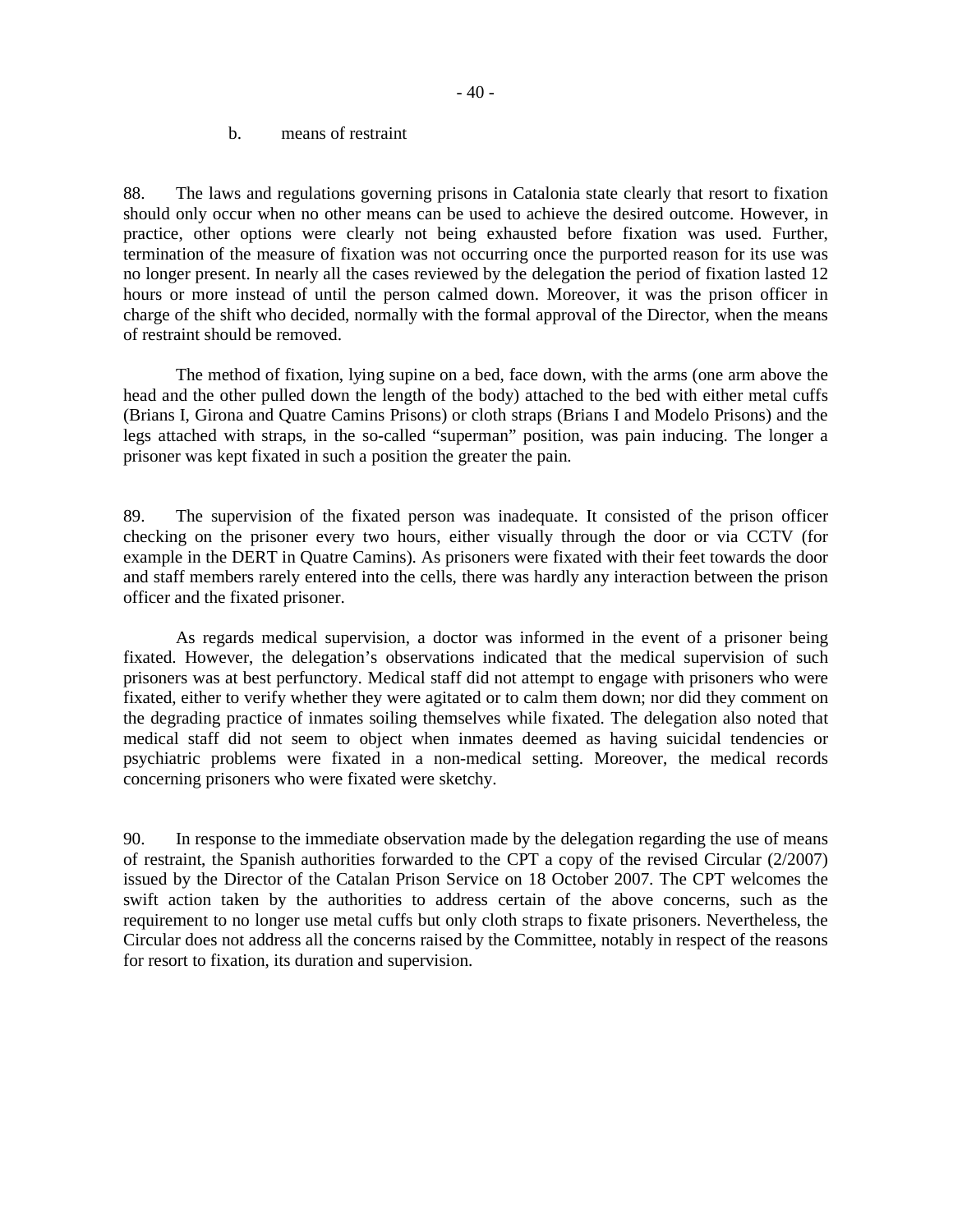91. The CPT considers that the facts found in Spain call for a comprehensive approach towards the regulation of resort to fixation<sup>41</sup> in prison, taking into consideration the following principles and minimum standards.

- Regarding its appropriate use, fixation should only be used as a last resort to prevent the risk of harm to the individual or others and only when all other reasonable options would fail to satisfactorily contain those risks; it should never be used as a punishment or to compensate for shortages of trained staff; it should not be used in a non-medical setting – it being understood that a prison health-care centre constitutes a medical setting.
- Any resort to fixation should always be either expressly ordered by a doctor or immediately brought to the attention of a doctor.
- The equipment used should be properly designed to limit harmful effects, discomfort and pain during restraint. In this respect, arms and legs should be immobilised with specially designed straps; handcuffs should never be used. Staff must be trained in the use of the equipment.
- The position in which a person is fixated should not cause pain.
- The duration of fixation should be for the shortest possible time (usually minutes rather than hours). The exceptional prolongation of restraint should warrant a further review by a doctor. Restraint for periods of days at a time cannot have any justification and would amount to ill-treatment.
- Fixation should normally take place <u>out of the sight of persons other than staff</u>, unless there are clear benefits to the person concerned.
- Every instance of fixation of an individual must be recorded in a specific register established for that purpose, in addition to the individual's file (and running record). The entry should include the times at which the measure began and ended, the circumstances of the case, the reasons for resorting to the measure, the name of the doctor who ordered or approved it, and an account of any injuries sustained by the person or staff. This will greatly facilitate both the management of such incidents and oversight into the extent of their occurrence.
- Persons subject to fixation should receive full information on the reasons for the intervention.
- The management of any establishment which might use fixation should issue formal written guidelines, taking account of the above criteria, to all staff who may be involved.

 As regards the supervision of persons subject to fixation the following additional safeguards should apply, bearing in mind the potential risks associated with recourse to this measure:

• An individual subject to fixation should, at all times, have his/her mental and physical state continuously and directly monitored by an identified member of the health-care staff, who can offer immediate human contact to the person concerned, reduce his/her anxiety, communicate with the individual and rapidly respond, including to the individual's personal needs regarding oral intake, hygiene and urination and defecation. Such individualised staff supervision should be performed from within the room or, if the inmate so wishes, very near the door (within hearing and so that personal contact can be established immediately). The supervising staff member should be required to maintain a written running record.

 $41$ I.e. the physical immobilisation, usually by the arm(s), leg(s) and/or trunk, of a person lying supine on a bed/mattress.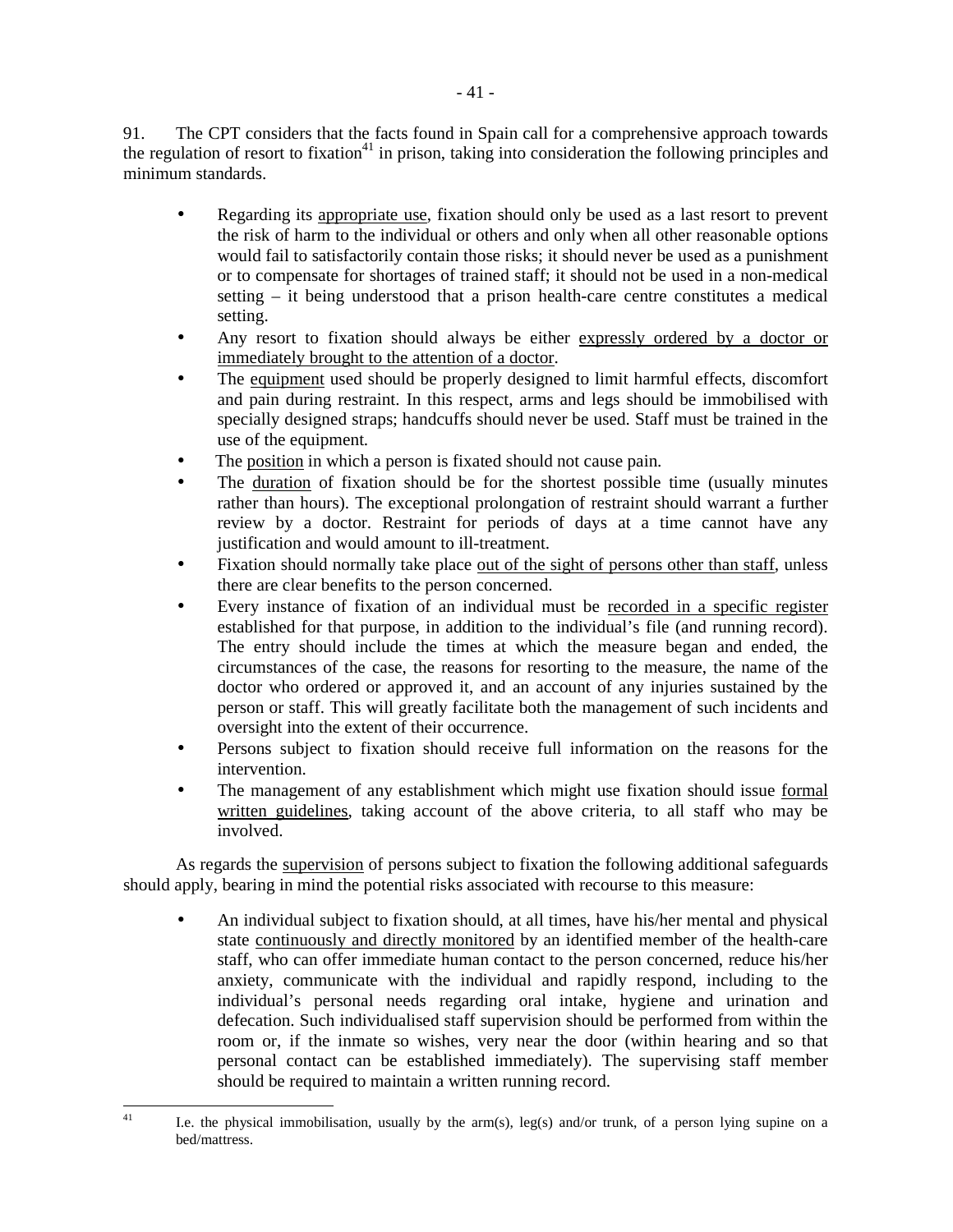Further, the person concerned should be given the opportunity to discuss his/her experience, during and, in any event, as soon as possible after the end of a period of

restraint. This discussion should always involve a member of health-care staff or another member of staff with appropriate training.

**The Committee recommends that the authorities take the necessary steps to ensure that all the principles and minimum safeguards set out above are applied in all prison establishments resorting to fixation***.*

c. prisoners subject to special regimes

92. In previous visits, the CPT has examined the position of inmates who are considered to be "dangerous" or "unadapted to an ordinary prison regime" (i.e. prisoners subject to the provisions of Article 10 of the General Organic Law on Prisons). Particular concern was expressed in relation to the regimes and to the staff-prisoner relations in the special departments $42$ .

93. In Catalonia, all sentenced prisoners spend the first month of their sentence in an admission department during which time they are to be assessed by a multidisciplinary team before being allocated to one of the prison accommodation units. In both Brians 1 and Quatre Camins Prisons, there appeared to be an attempt to differentiate the type of prisoners allocated to each residential module roughly according to the type of crime and length of sentence, taking into account the individual's ability to adapt to prison life.

However, prisoners who commit violent offences whilst in custody and are considered dangerous or who are unable to adjust to prison life will not only undergo the disciplinary sanctions, but can also be placed on a "closed regime". In such cases, the prisoner is transferred to a closed unit or a special department (called *Departament Especial de Regimen Tancat*, more commonly known as DERT), where the regime is more restrictive. The CPT's delegation visited three of the four prisons in Catalonia with special departments.

94. As regards material conditions, the purpose-built DERT in *Quatre Camins Prison* consisted of four parallel two-storey accommodation wings (A-D), each containing 20 single-occupancy cells. Four of the cells were used for isolation purposes, including restraint, which meant the department's capacity was 76; on the day of the visit there were 68 prisoners. The cells were of a sufficient size (12.7m²), containing in-cell sanitation, a fixed bed and table, a shelving unit and a chair. The ventilation and lighting were sufficient and there was adequate access to natural light. The department also contained several association and interview rooms as well as a gym and an outdoor exercise yard for each wing.

See CPT/Inf (2000) 5, paragraphs 65 to 70 and CPT/Inf (2007) 28, paragraphs 77 to 83.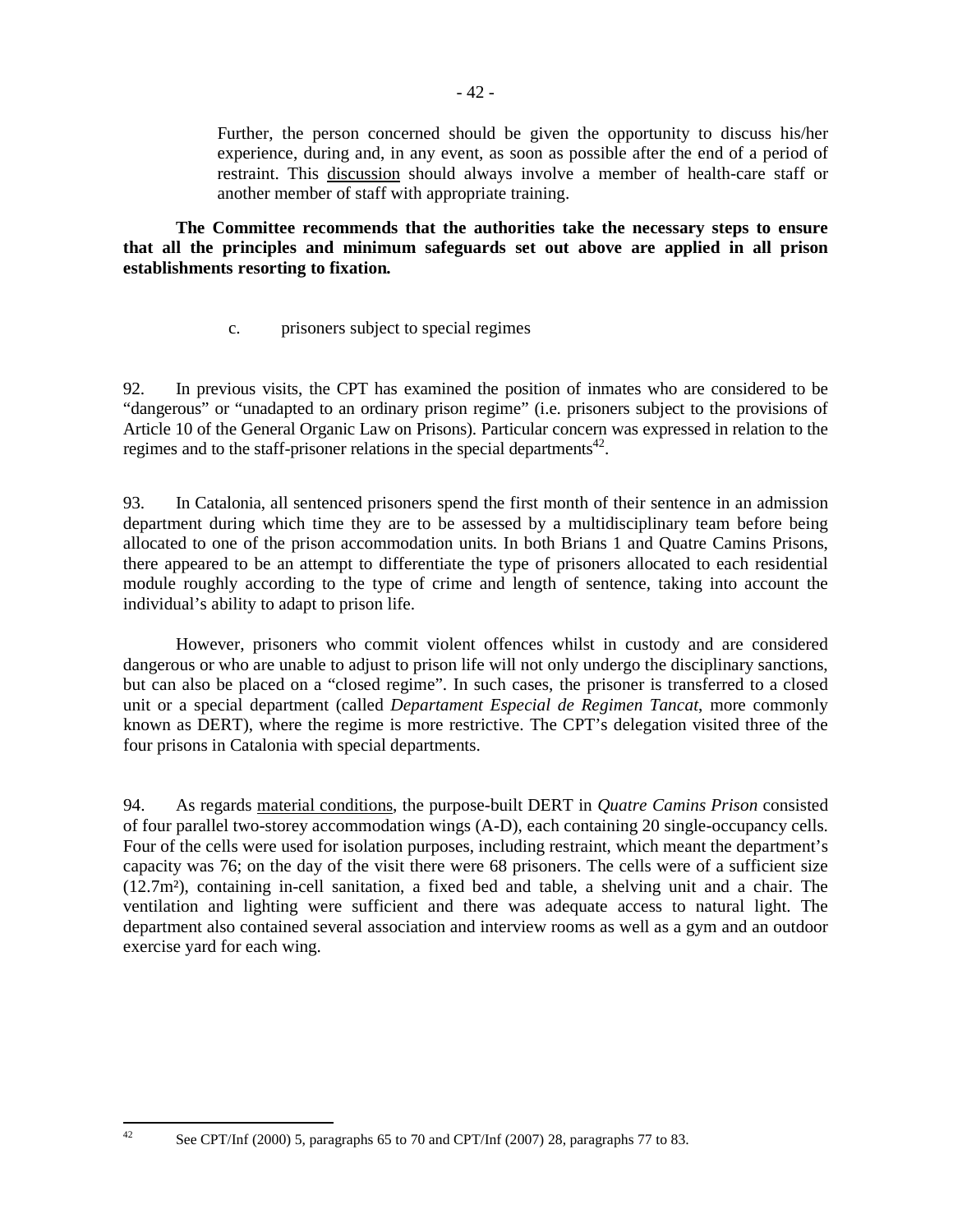The special department in *Brians 1 Prison* consisted of 32 single-occupancy cells, with four cells used for isolation purposes, and on the day of the visit accommodated 22 inmates. The cells provided a similar standard of accommodation as those in Quatre Camins Prison. The department also contained an association room and a classroom, three outdoor exercise yards and offices for interviews and medical consultations. There was also a special department in the separate women's prison within Brians 1 Prison, which was accommodating some 15 prisoners at the time of the visit. The material conditions were adequate.

 In *Modelo Prison*, the special department was located in gallery n° 6, and held over 50 inmates at the time of the delegation's visit. Despite being somewhat dilapidated, like the rest of the establishment, the single-occupancy cells provided an adequate standard of accommodation in terms of size, access to natural light and ventilation.

95. Articles 93 and 94 of the 1996 Prison Regulations<sup>43</sup> provide a general framework for the regime for prisoners placed in special departments, notably the amount of time for outdoor exercise, association and programmed activities. For example, those prisoners under Article 93 enjoy a minimum of three hours of outdoor exercise in groups of no more than two inmates while prisoners under Article 94 enjoy a minimum of four hours of association every day in groups of five inmates. Both groups may have an additional three hours for scheduled activities.

At *Quatre Camins Prison*, the CPT's delegation noted that there was a dedicated team of staff to support prisoners accommodated in the DERT, composed of four educators, two teachers, two psychologists, a criminologist and a sports instructor. This team worked with the prisoners in preparing them to reintegrate into ordinary prison accommodation. Prisoners subject to a regime under Article 93 were allowed to exercise outdoors in groups of two for up to three hours every day and could also follow educational classes and other programmes on a weekly basis. Prisoners subject to Article 94 could associate and take their outdoor exercise in groups of five (or more) for up to four hours every day. In addition, they could follow courses and classes during weekdays.

The opportunities available to prisoners in the special department in *Brians 1 Prison* were more limited. Prisoners were offered the possibility of two hours of outdoor exercise every day, but there were few organised activities available and there was no gym. Prisoners subject to a regime under Article 94 could in principle associate together, in groups of no more than four, in a room with several tables and chairs and a television. However, the delegation met one prisoner who had been denied the possibility to associate for nearly seven months (the situation of the prisoner was compounded by the current minimal interaction between prison staff and prisoners).

In *Modelo Prison*, inmates placed in the special department were offered access to outdoor exercise every day, but there were no organised activities on offer.

 $43$ 

<sup>43</sup> Prisoners considered "dangerous" would be placed under a regime governed by Article 93 of the Prison Regulations (PR), and it appeared that, in general, prisoners did not spend more than 9 months on such a regime. They would then be subject to the regime referred to in Article 94 of the PR, which consisted of two distinct phases, and would have to spend a minimum of six months under such a regime but often considerably longer. Prisoners deemed "unadapted to an ordinary prison regime" would usually spend three to six months on the closed regime subject to Article 94.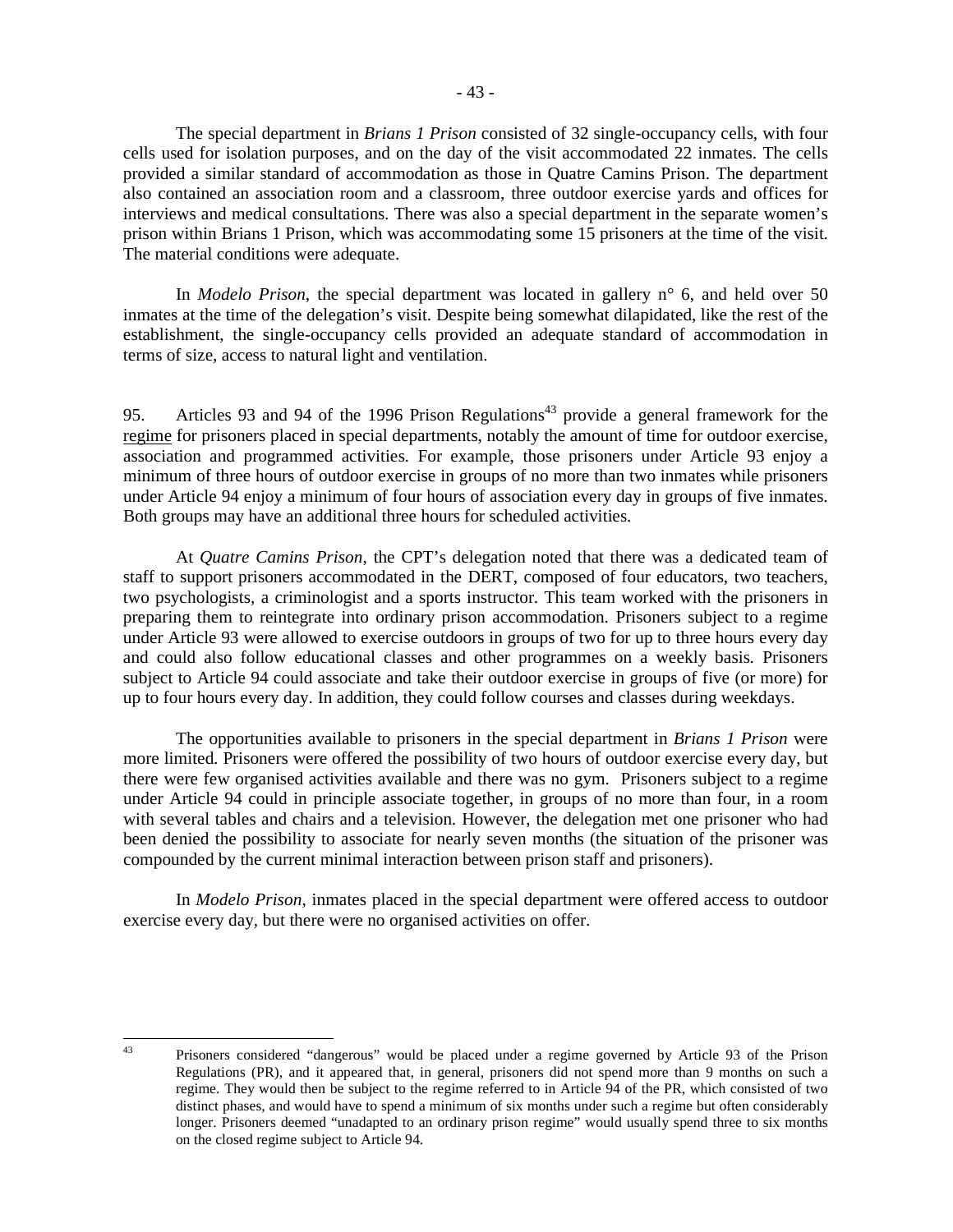96. The CPT has already recommended to the Spanish authorities in previous reports that the regimes offered to prisoners in special departments be developed. Notably, such prisoners should enjoy a relatively relaxed regime within their detention unit, by way of compensation for their severe custodial situation. In particular, they should be able to meet their fellow prisoners in the unit and be granted a good deal of choice about activities. The existence of a satisfactory programme of activities is just as important - if not more so - in a high security unit as on normal location. It can do much to counter the deleterious effects upon a prisoner's personality of living in such a unit. The activities provided should be as diverse as possible (education, sport, work of vocational value, etc.).

Special efforts should be made to develop a good internal atmosphere within high-security units; the aim should be to build positive relations between staff and prisoners. Success in this respect requires that staff assigned to work in such units must be very carefully chosen. They should be appropriately trained, possess highly developed communication skills and have a genuine commitment to the exercise of their skills in a more than usually challenging environment.

**The CPT recommends that the authorities take the necessary steps to improve the activities and support on offer to prisoners in special departments, particularly those of Brians 1 and Modelo prisons, in the light of the above remarks.** 

**The CPT would like to be informed as to the reasons why the prisoner referred to in paragraph 95, subparagraph 3, above is not permitted to associate with other prisoners.** 

97. The special departments in Brians 1 and Modelo Prisons also accommodated prisoners undergoing segregation as a disciplinary measure, which does not appear to be consistent with the applicable legal provisions. A dedicated special regime unit permits prison staff assigned to that unit to have a more positive perception of the inmates concerned and contributes to improving relations between staff and prisoners, as well as facilitating the delivery of developed regimes. **The CPT recommends that prisoners subject to a special regime should not be held in the same unit as prisoners undergoing segregation as a disciplinary measure.** 

98. As to contacts with the outside world, the CPT considers it very important for prisoners to be given the opportunity to maintain their relationships with their family and friends, and especially with their spouse or partner and their children. Prisoners in special departments in the prisons visited were offered a 40 minute closed visit (i.e. through a Perspex screen) once per week and the possibility of a family visit every two weeks or of one long visit once a month (2 hours for Article 93 prisoners and 3 hours for Article 94 prisoners). Prisoners could make an eight minute phone call once a week, with two such calls being allowed for Article 94 (phase 2) prisoners.

However, the delegation did receive several complaints from prisoners, accommodated both in special departments and in ordinary modules, about their inability to make phone calls or to send letters due to a lack of financial means. **The CPT would appreciate the comments of the authorities on this matter.**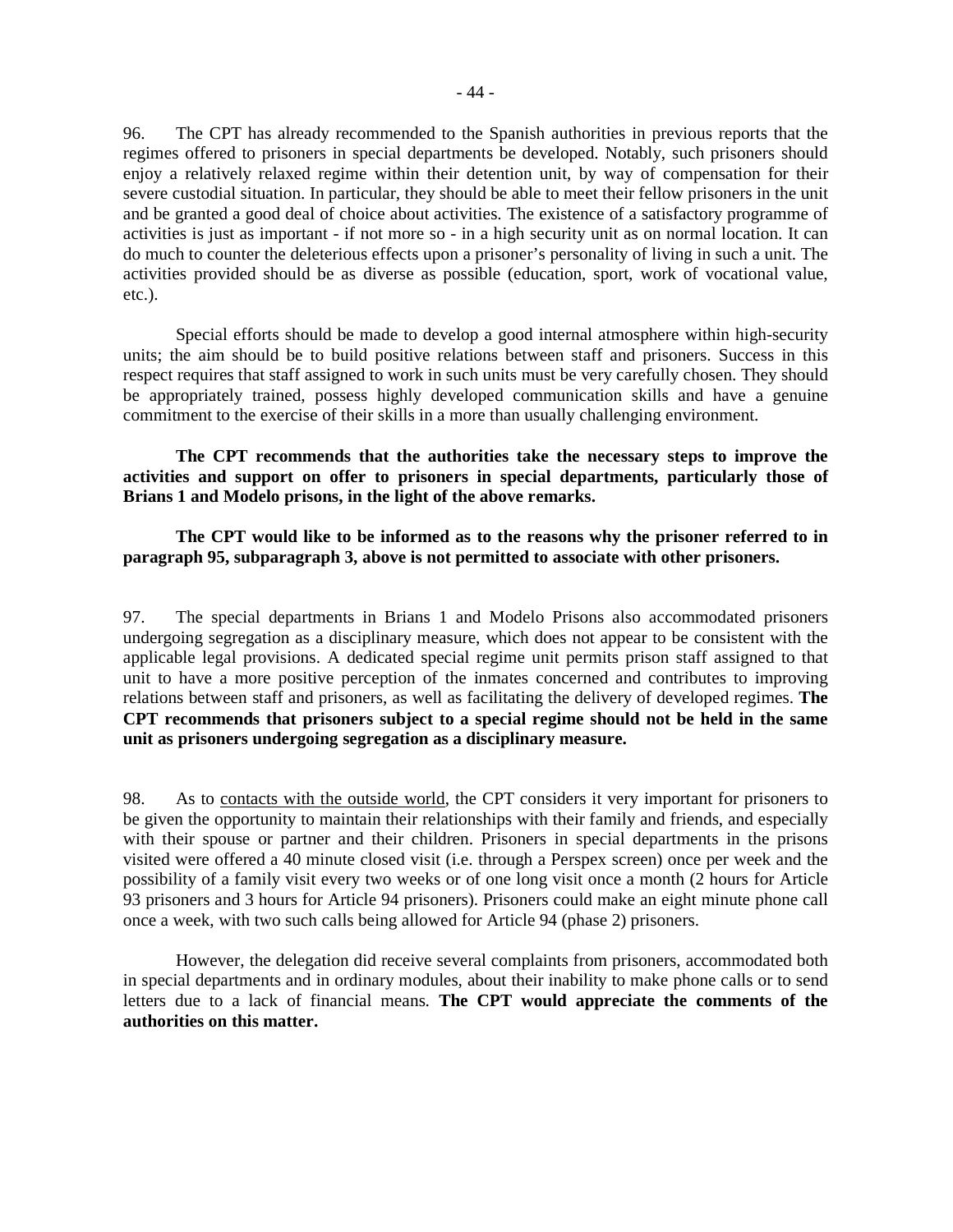99. The placement of a prisoner on a special regime is proposed by the Treatment Board of the Prison. In the light of a serious incident, it will meet to consider whether a prisoner should be classified as a Category One prisoner and placed on a special regime. A formal proposal is submitted to the Director of the Prison Administration in Barcelona and the prisoner can appeal the decision to the Supervisory Judge for the prison. A review of the status of the prisoner is carried out every three months and if the prisoner is deemed to be making progress (cf. Article 92 of the Prison Regulations), the Treatment Board can recommend a less restrictive regime.

 The DERT at Quatre Camins Prison has a dedicated treatment team of professionals allocated to support the prisoners on a special regime. Regrettably, the special departments at Brians I and Modelo Prisons did not have such an approach. This meant that prisoners did not know what was expected of them in order to progress through the special department and back onto an ordinary prison module. Decisions on the advice of the Treatment Board to extend their time under a special regime were delivered to them without any prior consultation or discussion, nor with any specific reasoning provided. Even in the DERT, with its dedicated treatment team, there appeared to be an inadequate consultation process with the prisoners.

**The CPT recommends that prisoners placed on a special regime be more actively consulted during the three monthly review process and that, where appropriate, prisoners be provided with greater support to assist them in preparing to return to an ordinary regime.** 

d. female prisoners

100. The CPT's delegation visited the separate women's unit within Brians 1 Prison, which has a capacity of 200 prisoners and was accommodating some 186 women at the time of the visit. The Lshaped unit comprised three accommodation wings, a special department, workshops and classrooms, a dining area and a large outdoor exercise yard.

The material conditions of the unit were of an adequate standard. However, the delegation observed the difficulties of accommodating women together without being able to differentiate them in a way similar to that in operation for male prisoners. Many women told the delegation that the lack of differentiation, resulting in all types of prisoner being mingled together regardless of their needs and the challenges they posed, contributed to a sense of insecurity and fear. The only option for differentiation when problems arose was transfer to the special department. Introducing an effective differentiation, with accommodation in separate wings and the availability of more than one exercise yard, would not only facilitate the lives of many female prisoners but should improve the ability for staff to manage and support prisoners throughout their prison sentences.

**The CPT recommends that the authorities examine the possibility of providing differentiated conditions for female prisoners.**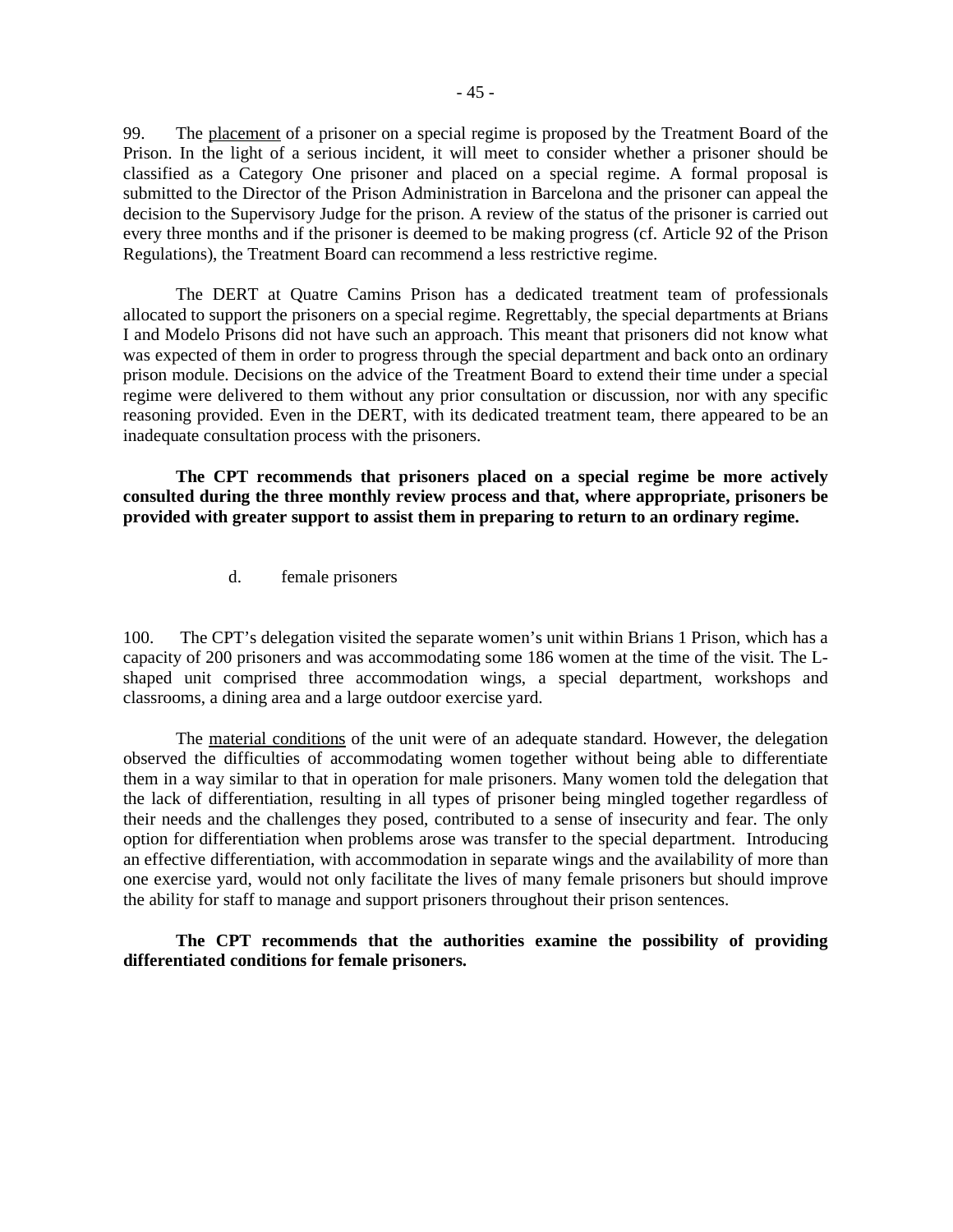101. As to the regime, efforts were being made to provide a range of activities despite the limitations of the unit. A large arts and crafts room and five classrooms were utilised for educational and vocational courses (cooking, sewing, home care for the elderly) and there was a production workshop employing 45 women doing piecework. A team of maintenance workers was also observed cleaning and painting the unit during the visit. Care should be taken to avoid only gender stereo-typical activities being offered to female prisoners. **The CPT encourages the authorities to continue to develop the range of purposeful activities available to female prisoners at Brians 1 Prison.**

102. Mention should also be made of the innovative programme being run by the drugdependency unit (DAE), where a therapeutic environment was provided with 24 places for women who had contracted to remain drug-free. The multi-disciplinary support team included a psychologist, three educators, and a fixed team of prison officers not in uniform, as well as the services of a lawyer. The women engaged in group-work and classes on drug dependence and in activities such as jewellery making and cooking meals for themselves. They were, in effect, responsible for their own space. Each woman signed a contract to abstain from drugs and there was automatic drug testing every two days; however, if a woman succumbed to using drugs, but owned up, she would not be expelled from the unit. The delegation gained a positive impression of the programme.

**The CPT would like to receive the authorities' views on the effectiveness of this programme and to be informed whether such an approach is likely to be expanded to other prisons.** 

103. The delegation also visited the small women's unit in Girona Prison, which consisted of three cramped accommodation cells, a multi-purpose cell (admission, disciplinary isolation, doctor's consultations) and a small common area with a table, chairs and two exercise bikes. At the time of the visit, the unit accommodated eleven women, two of whom were on remand. Over and above the restricted conditions, it was evident that the women were largely neglected by the prison administration. There were no purposeful activities on offer, no support or information to assist them upon entry into the unit and a general lack of amenities.

**The CPT recommends that the authorities ensure that women held in Girona Prison are offered appropriate material conditions and are able to participate in purposeful activities.** 

e. health-care services

104. As was the case during the CPT's previous visits, the delegation found that the medical services available to inmates in the prisons visited were generally of an acceptable standard. However, this largely favourable situation was marred to some extent by certain shortcomings similar to those observed in the past<sup>44</sup>. Further, the delegation was unable to undertake a full assessment of the health-care services as it was prevented from having access to medical records in Girona, Modelo and Quatre Camins Prisons (cf. paragraph 7).

 $44$ See CPT/Inf (2007) 28, paragraphs 92 to 95.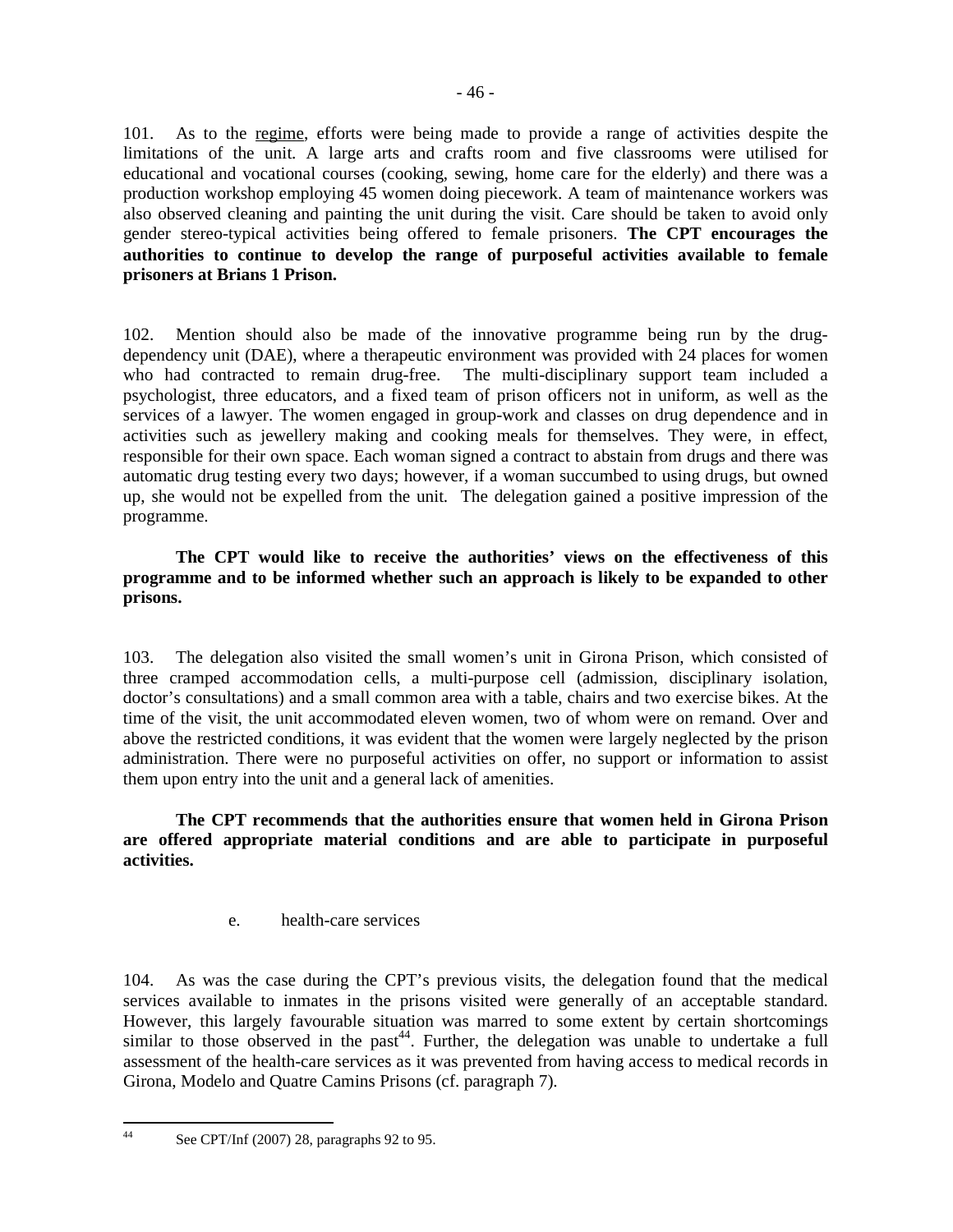105. In the four establishments visited, the number of generalist medical staff was on the whole satisfactory<sup>45</sup> and the care provided in this field appeared adequate.

The delegation was told that a brief medical examination was carried out upon admission, usually within a few hours of a prisoner's arrival. It noted that a particular effort was made in the area of prevention as regards infectious diseases, and was informed that the approach by the medical services was proactive. The CPT welcomes the efforts made in this field.

 However, the delegation noted that the health-care services played no role in supervising the catering arrangements (quality, quantity, preparation and distribution of food) and the conditions of hygiene (cleanliness of clothing and bedding; access to running water; sanitary installations). **The CPT recommends that the health-care services in prisons play an active role in such health promotion activities, acting in conjunction with the competent authorities as appropriate.** 

106. The CPT has consistently stressed that prison health-care services can contribute to the prevention of violence against detained persons, through the systematic recording of injuries and, if appropriate, the provision of general information to the relevant authorities. Information could also be forwarded on specific cases, though as a rule such action should only be undertaken with the consent of the prisoners concerned.

 From the information received and the delegation's discussions with medical staff, it appeared that the recording of injuries was in principle guaranteed. Doctors are instructed to note all traumatic lesions in the clinical record; a special form must then be completed, including information on the aetiology of the injuries (according to the prisoner's own account). Thereafter, the report should be transmitted to the supervisory judge.

 However, from individual cases considered it appeared that practice varied somewhat and it was not at all clear that the reports were always being transmitted to the supervisory judges. Further, the delegation was informed by medical staff that doctors did not draw up any conclusions on the injuries sustained by prisoners; such a practice was confirmed by an examination of the medical files at Brians 1 Prison.

 **The CPT reiterates its recommendation that steps be taken to ensure that any signs of violence observed when a prisoner is medically screened on his admission are fully recorded, together with any relevant statements by the prisoner and the doctor's conclusions (including as to the consistency between allegations made and the injuries observed); this information should be made available to the prisoner and to his or her lawyer. In addition, the information should be brought to the attention of the competent judicial supervising authority. The same approach should be followed whenever a prisoner is medically examined following a violent episode in the prison.** 

<sup>45</sup> For example, at Brians 1 Prison, with a prison population of 1,680, there were eleven general practitioners, eleven qualified nurses and twenty assistant nurses.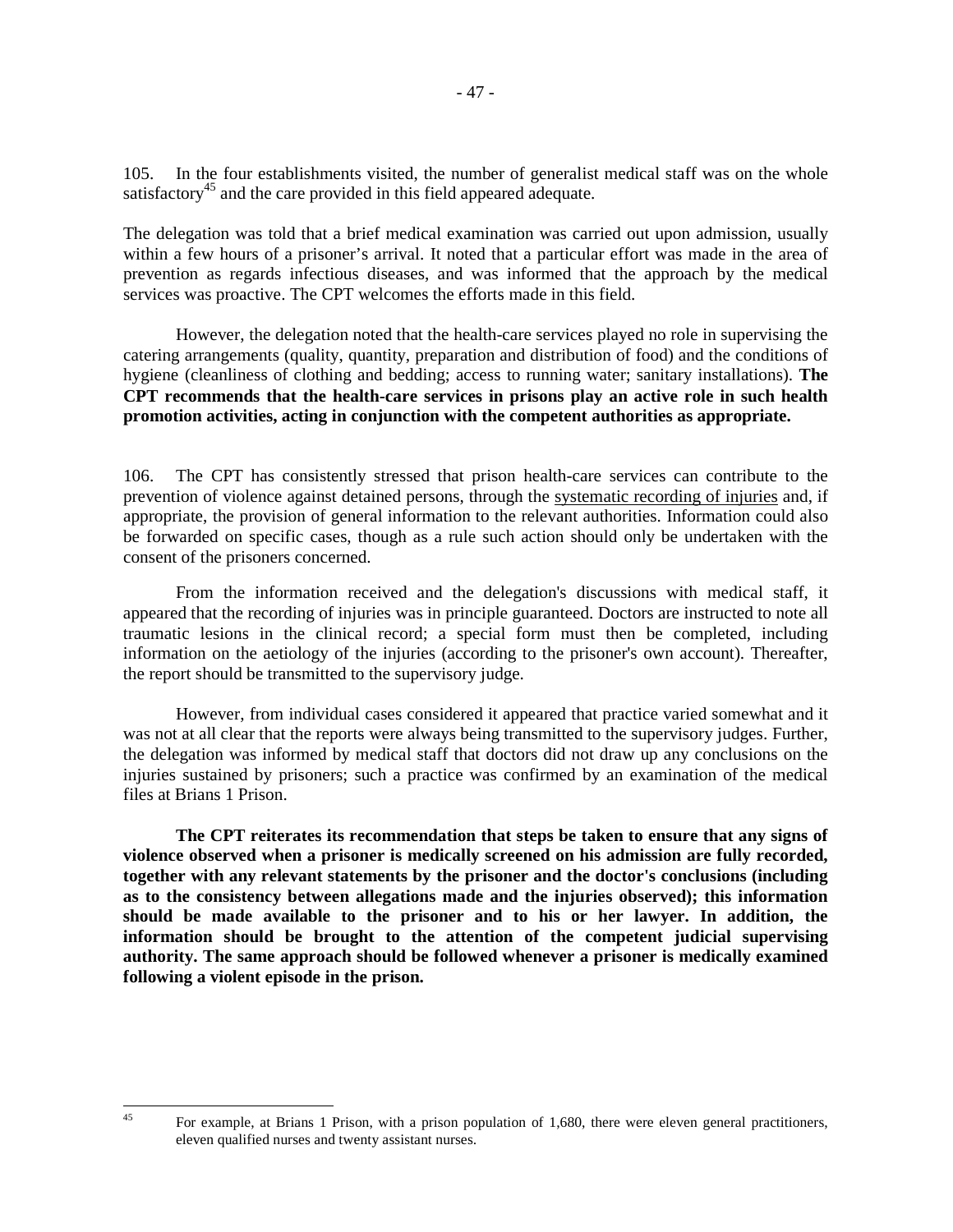107. From the medical files that the delegation was able to examine, it was assured that the computerised personal medical filing system provided the possibility to easily maintain records in a confidential and comprehensive manner. However, certain basic data appeared to be lacking such as the place where medical consultations were carried out and the health-care staff member involved, as well as information pertaining to the occurrence of fixation or the sustaining of injuries. Consequently, it was not surprising that there were no statistics on prison pathology or injuries.

## **The CPT recommends that steps be taken to remedy the lacunae in the data entered into the computerised medical files, in the light of the above remarks.**

f. other issues

*i. discipline* 

108. The CPT has stressed in the past that disciplinary procedures in Spanish prisons are highly developed and surrounded by a number of formal safeguards (in particular, the requirement that proceedings be served on prisoners in writing; the possibility to be assisted by a third party, including a lawyer; the possibility to present evidence and the requirement that a decision declaring evidence inadmissible be motivated; the possibility to appeal, including - in respect of issues related to fundamental rights - to the Constitutional Court; etc.). However, the CPT is interested in the practical application of these safeguards.

109. In accordance with Article 243 of the 1996 Prison Regulations, a prisoner may be provisionally placed in an isolation cell following an incident until the treatment board meets to decide whether a disciplinary sanction should be imposed. Prior to the board meeting, an "instructor" is charged with ascertaining the facts of the case and interviews the prisoner(s) concerned as well as relevant staff members. The resultant report is submitted to the board and the prisoner is allowed to express his/her opinion before a decision is taken. The board may impose a sanction of up to 14 days in isolation which, with the approval of the supervisory judge, may be extended by a further 14 days (see Article 108 of the 1996 Prison Regulations).

110. The CPT's delegation met a number of prisoners in the segregation units at Brians 1 and Quatre Camins Prisons who claimed that they were not given an opportunity to meet with the "instructor" to give their side of the story prior to the board meeting. Further, it appeared that a number of prisoners received a sanction of isolation of up to 12 days or more for "insulting" prison officers. Such a sanction would appear to be disproportionate. Nevertheless, it fits with a general pattern observed by the delegation in the prisons visited, particularly Brians 1, that prisoners who challenged the system (including by making complaints) were considered "troublesome" and, consequently, were dealt with harshly.

 **The CPT recommends that all disciplinary punishments should be governed by the principle of proportionality and imposed in full compliance with the relevant formal procedures. Further, prisoners should never be punished for making complaints.**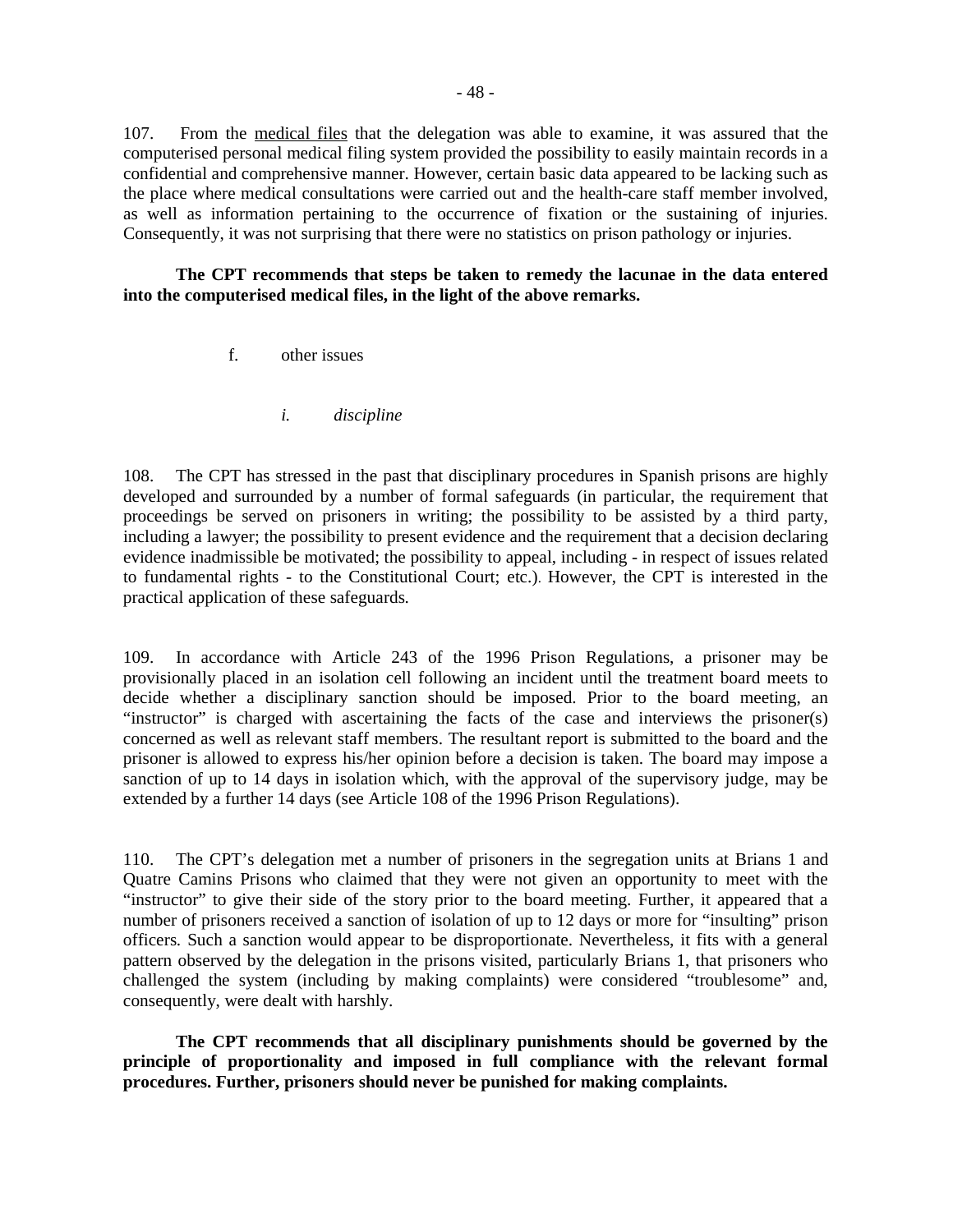111. Material conditions of detention in the segregation units visited were generally acceptable. However, in Quatre Camins the segregation cells were dilapidated and dirty; further, given that each cell held two prisoners, the toilets should be partitioned. **The CPT recommends that the necessary steps be taken, in the light of the above remarks.** 

As regards the regime, inmates undergoing the measure of disciplinary isolation were allowed writing material and reading matter. Such inmates also retained their right to have contact with the outside world (i.e. to send and receive letters, and to receive visits), and were offered at least two hours of outdoor exercise every day.

## *ii. prisoners on protection*

112. The CPT recognises that it may, at times, be necessary to remove prisoners from the general prison population and place them in separate accommodation for their own protection. As a rule, such separation should be for as short a period as possible and all appropriate measures taken to facilitate the reintegration of the inmate into the general prison population, either in the same or another establishment.

 In Quatre Camins Prison, the first floor of the segregation wing accommodated prisoners who had been placed on protection in accordance with Article 75 of the Prison Regulations; at the time of the visit there were 18 prisoners on protection. With minor differences, such as the right to have their own television and radios, these prisoners were held in conditions similar to those prisoners undergoing a disciplinary sanction in the segregation unit. The cells were in a similarly poor state, as described above. Activities were virtually non-existent, and access to a small outdoor exercise yard was for only two hours a day, as it was shared with the prisoners in segregation.

113. The CPT considers it essential for prisoners placed on protection to be provided with appropriate conditions and treatment; access to activities, educational courses and sport should be guaranteed. Moreover, there needs to be a more proactive approach by the prison health-care service towards prisoners on protection, particularly as regards psychological and psychiatric care. For example, the delegation met two prisoners on protection with serious emotional problems sharing a cell; one was an alienated older man who did not want to have anything to do with the prison system, refusing to ask to go to the yard or for a razor to shave. The other prisoner was a young drug addict who, having recently lost his baby son, had suicidal tendencies<sup>46</sup>. These two prisoners were left "under protection" to care for each other. In the CPT's view, this represents an abdication of the responsibility of the prison authorities for the welfare of prisoners on protection, and hence a failure of a duty of care.

**The CPT recommends that the authorities take the necessary steps to improve the conditions of detention and the regime, as well as the treatment, offered to prisoners placed on protection, in the light of the above remarks.**

 $46$ 

It should be noted that this prisoner was afraid of talking to prison staff about being depressed because he thought their reaction would be to fixate him again.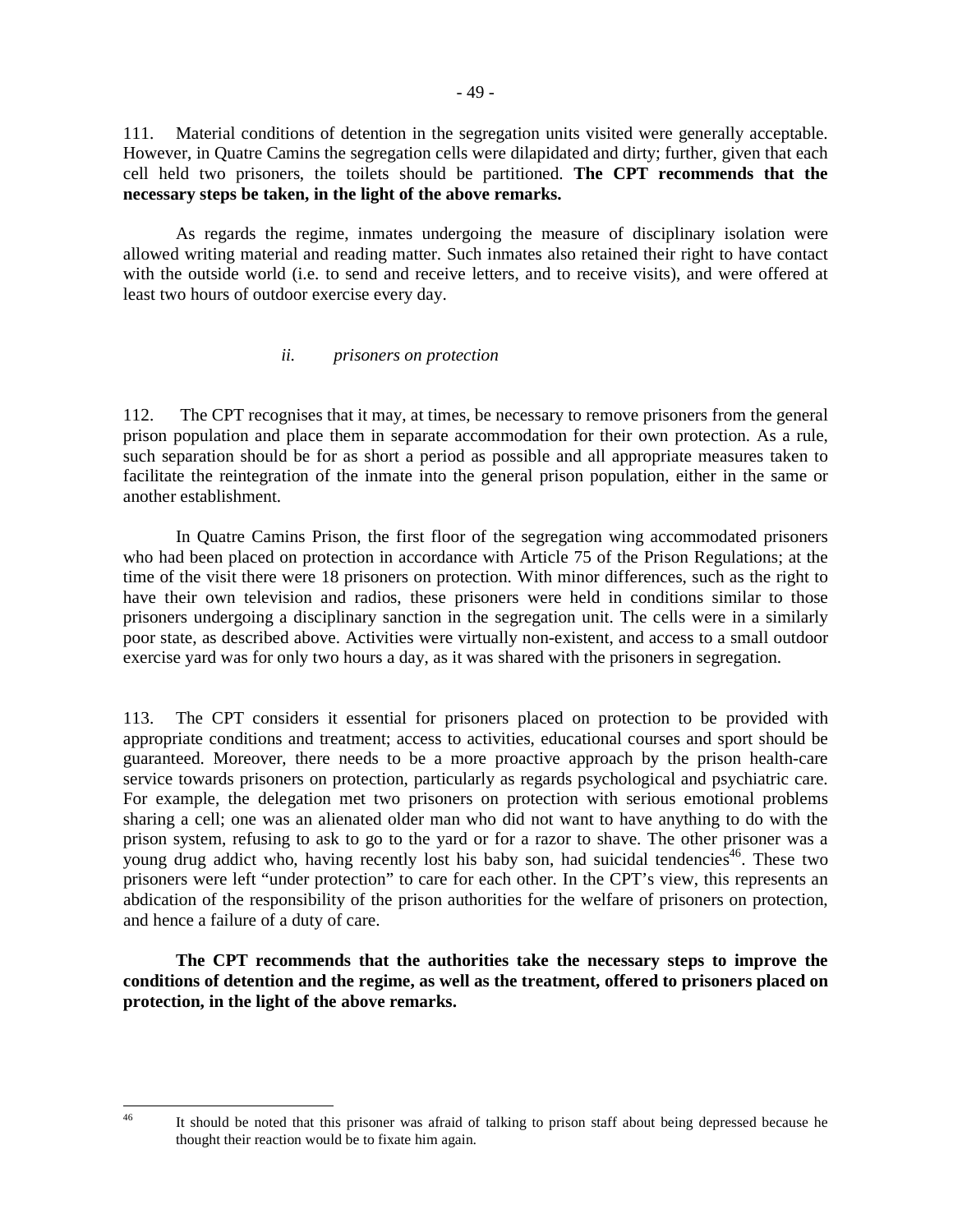### *iii. staff issues*

114. The CPT wishes to re-emphasise the great importance it attaches to the adequate recruitment and training of prison staff. There is arguably no better guarantee against ill-treatment than a properly recruited and trained prison officer, who knows how to adopt the appropriate attitude in his or her relations with prisoners. In this regard, developed interpersonal communication skills are an essential part of the make-up of such staff. Such skills will often enable prison staff to defuse a situation which could otherwise turn into violence. More generally, they will lead to a lowering of tension and raising of the quality of life in the institution concerned.

The delegation gained the impression that most staff were attempting to carry out their duties to the best of their abilities. However, it also seemed that in Brians 1 Prison and, to a lesser extent, in Quatre Camins and Modelo Prisons, staff were not suitably prepared to manage difficult prisoners. The allegations of ill-treatment and intimidation, and the excessive resort to fixation, are an indication of this unpreparedness.

115. The Catalan authorities informed the delegation that the selection and training of prison staff was a key component of the prison reform process. Newly recruited staff now follow a four month course and the recruitment process includes psychological, aptitude and physical tests, which did not exist at all as recently as 2003. This is positive and the CPT trusts that the recruitment process and training courses will continue to be developed to ensure that prison officers are suitably skilled to meet the particularly arduous challenges of the job. However, it is also imperative that in-service training be provided to prison officers who have not benefited from any initial training, and that there are refresher courses for all staff throughout their career.

**The CPT recommends that the authorities ensure that all prison staff, both newly recruited and serving, are provided with the necessary training and skills to perform their tasks professionally.** 

#### *iv. complaints and supervision*

116. The CPT's delegation met many prisoners, particularly at Brians 1 and Quatre Camins prisons, who stated that they had no confidence in the existing complaints system. They claimed there was a lack of acknowledgement or follow-up to the concerns raised by prisoners on the side of the prison administration or the supervisory judge. **The CPT recommends that the authorities ensure prisoners receive written acknowledgement of every complaint they make, whether addressed to prison management or to the supervising judge, as well as a response, whether positive or negative.**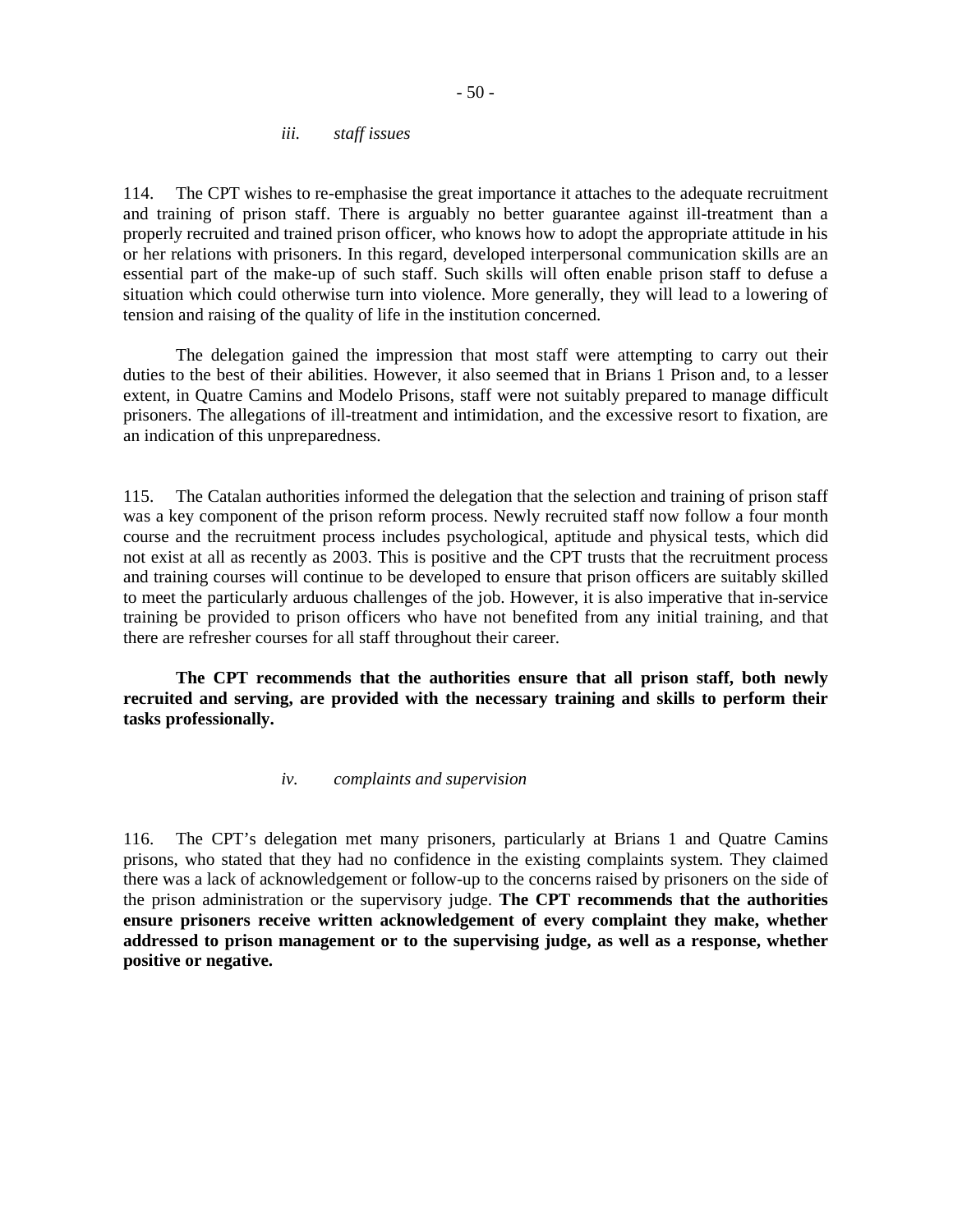117. The CPT has in the past examined the role of the supervisory judge ("*juez de vigilancia penitenciara*") and the key role this person plays with regard to safeguarding the rights of prisoners and correcting abuses. However, it was evident, in the prisons visited, that the judge was not able to effectively safeguard the rights of prisoners given the wide range of the judge's functions<sup>47</sup> and the heavy workload which resulted therefrom. As was the case in previous visits, discussions with both staff and prisoners in the establishments visited suggested that the judges spent the bulk of their time with administrative matters and responding to requests, and rarely visited the detention areas or entered into direct contact with the prisoners. Such an impression was reinforced during talks with one of the judges covering the prisons visited.

 It is particularly important that the supervisory judge should examine closely the use of means of restraint and the disciplinary process. This implies not only a post-facto examination of the relevant documentation but regular visits to the units where such measures are carried out and direct contact with the prisoners and prison staff concerned. Despite repeated recommendations along these lines since the first periodic visit in 1991, it would appear that the Spanish authorities have yet to address the concerns raised by the Committee.

 In the CPT's view, the extensive workload of the supervisory judge, notably in relation to sentence determination and appeals, renders the practical application of the inspection and oversight duties unrealistic and hence ineffective.

**The CPT recommends that the authorities review the functioning of the current system of prison inspections and complaints by supervising judges to ensure that it can effectively safeguard the rights of prisoners.** 

**Further, the CPT encourages the authorities to introduce other independent monitoring mechanisms empowered to carry out regular visits to prisons as well as to receive – and, if necessary, to take action on – prisoners' complaints.**

## *v. foreign nationals*

118. In all the prisons visited foreign nationals made up some 30-40 % of the prison population<sup>48</sup> and yet it appeared that little effort was made to assist them in integrating into the prison system. Although the delegation was assured that all prisoners spoke enough Spanish to understand the rules and make themselves understood to staff, the CPT's delegation met a number of prisoners, male and female, who clearly did not speak or understand Spanish. Most felt that they were discriminated against because of their lack of Spanish in terms of access to activities and privileges. Moreover, a number of these prisoners who had ended up in difficulties believed it was due to the language barrier and their inability to communicate with prison staff (for example, see paragraph 87ii above).

The authorities need to make additional efforts to ensure that relevant documentation exists in the most common languages of the countries from which foreign prisoners derive. Further, efforts should be made to ensure that there are designated staff members whom foreigners can approach for assistance.

 $47$ <sup>47</sup> See Article 76 of General Organic Law on Prisons.

On 12 September 2007, out of a total Catalan prison population of 9,363 some 3,678 were foreign nationals.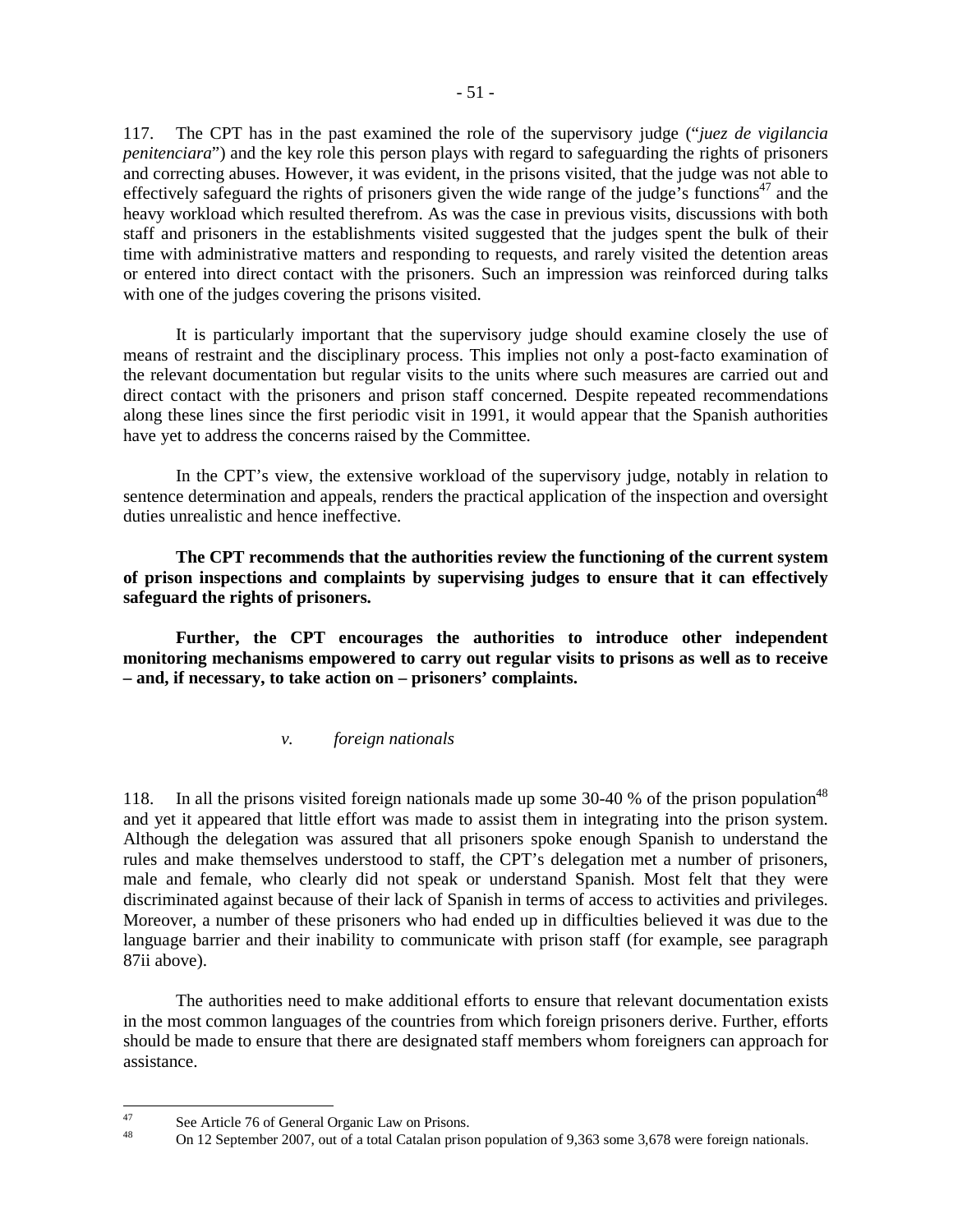# **The CPT recommends that the authorities take the necessary steps to provide support to foreign nationals entering the Catalan prison system, in the light of the above remarks.**

# *vi. involvement of prisoners in identity parades*

119. At Brians 1 Prison, the CPT's delegation was informed that a video-conference system had been installed, enabling courts in Barcelona to use prisoners for identity parades. The CPT has doubts about the involvement of prisoners in such a process and would like to receive further information on the reasons for the involvement of prisoners (and whether they are also remunerated and the manner in which they are selected) and whether staff members are also invited to participate in such identity parades.

# **3. Establishments under the authority of the Ministry of Interior of Spain**

120. As referred to at paragraph 75, the CPT's delegation visited the special departments and segregation units in the following prisons:

Madrid V Prison (Soto del Real), which opened in 1995, was visited by the CPT in 1998<sup>49</sup>. At the time of the 2007 visit, the prison held 1,838 inmates (1,461 men and 377 women), of whom 1,322 were on remand. The prison included a special closed regime unit (Module 15).

**Nanclares de la Oca Prison**, near Vitoria, was built as a labour camp during the Spanish Civil War and has been operating as a prison since 1981. The four modules for men and one for women are spread over a series of two-storey buildings. With an official capacity of 557 places, the establishment accommodated 641 inmates (585 men and 56 women), of whom 63 were on remand, at the time of the visit. The prison contained two special departments: one for women and one for men.

**San Sebastian Prison** (Martutene), built in 1948, consisted of three symmetrical wings leading off each side of a central corridor (to a so-called "telephone pole" design). With an official capacity of 157 places, at the time of the visit it accommodated 325 prisoners (299 men and 26 women), of whom 83 were on remand. The prison possessed a small segregation unit.

## a. ill-treatment

121. At Madrid V and San Sebastian prisons, those persons with whom the CPT's delegation spoke made no allegations of ill-treatment by staff.

See CPT/Inf (2000) 5, paragraph 47 ff.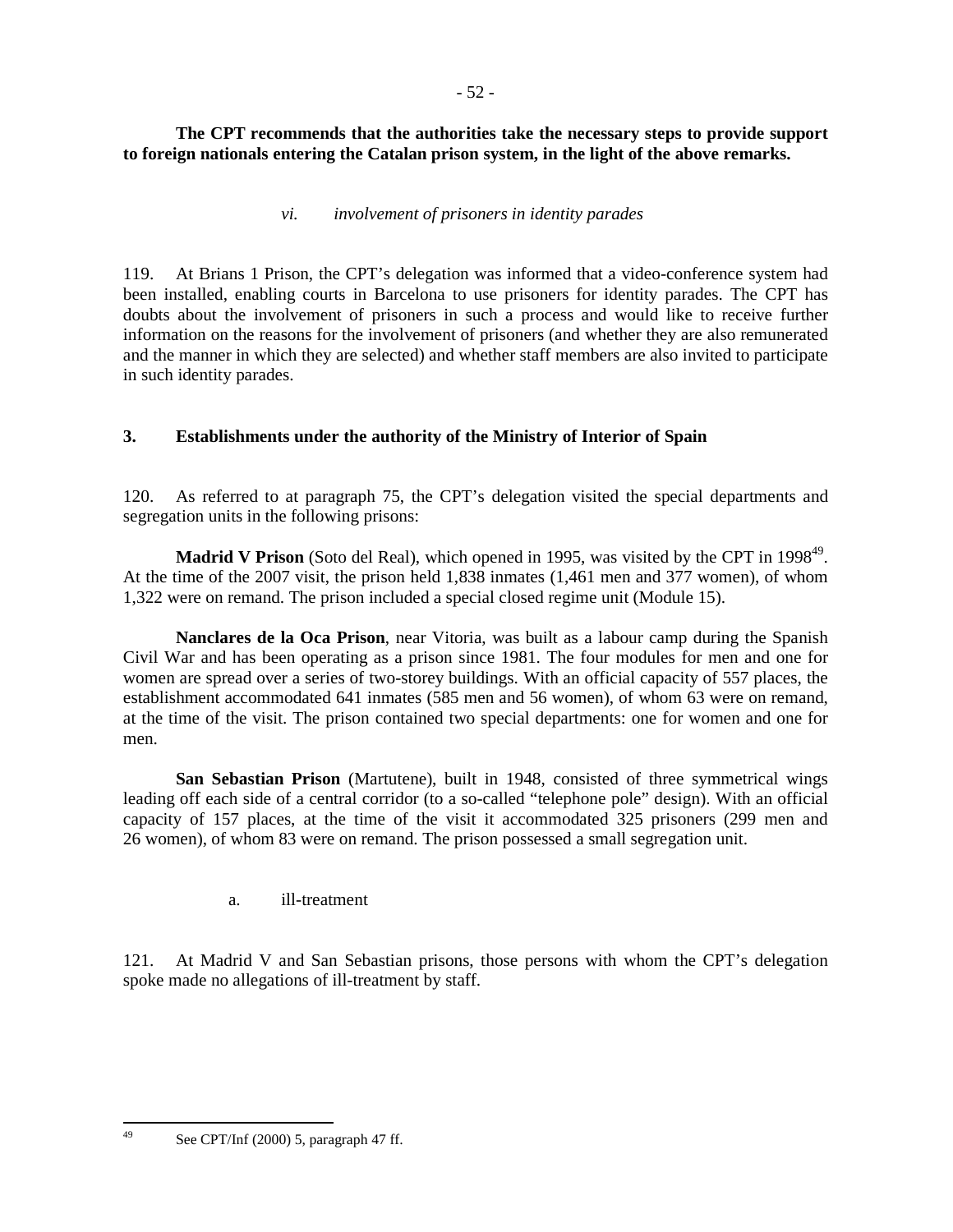At Nanclares de la Oca Prison, on the other hand, a few prisoners alleged that prison officers had subjected them to ill-treatment, consisting mainly of punches and blows with a truncheon or a large book to various parts of the body, either before or after being restrained to a bed in a special department. Most of these allegations referred to incidents occurring more than six months prior to the visit. However, the delegation met a prisoner while he was fixated who alleged that, prior to being fixated (for the second time in 24 hours), he was punched in the mouth by a prison officer. The prison doctor noted in the inmate's medical file that he: "presents erosion on inferior lip, light swelling of right hand and contusion mark; no further assistance necessary". The injury to the lip, which was also observed by the delegation, is consistent with the allegation of ill-treatment.

**The CPT calls upon the competent authorities to deliver a clear message to custodial staff at Nanclares de la Oca Prison – and reiterate it regularly – that all forms of ill-treatment of prisoners are unacceptable and will be the subject of severe sanctions.** 

b. means of restraint

122. In the section above concerning prison establishments in Catalonia, the CPT has examined in some detail the issue of resort to means of restraint, and in particular to fixation, which is a subject of particular concern to the CPT, bearing in mind the risk of abuse and ill-treatment.

At Nanclares de la Oca Prison, the delegation received several allegations of inmates being fixated for many hours face down in a supine position, with the wrists attached with metal cuffs and the ankles with straps to a specially adapted bed in one of three security rooms in Module 5 (special department for men) or, in the case of women, to an ordinary bed in an observation cell in Unit 4 (special department for women). The registers on restraints indicated that, during the year prior to the visit, resort to fixation had occurred 39 times.

 By contrast, resort to fixation did not appear to occur at Madrid V Prison and it was far less common in San Sebastian Prison, where records indicated that fixation had been applied on three occasions in 2007. Nevertheless, the reasons for resort to fixation, its duration, the methods employed, the supervision and the recording of the measure were not defined in any of the establishments visited.

123. The permissible means of control or restraint are set out in  $law<sup>50</sup>$ . Thus, temporary isolation, physical force, truncheons, "appropriate sprays" and handcuffs may be applied for the purpose of preventing escapes or acts of violence, to avoid harm by inmates to themselves or to other persons or property, or to overcome active or passive resistance by prisoners to orders issued by prison staff in the exercise of their duties.

 However, no specific written instructions on the resort to fixation were ever issued in the prisons where fixation was applied. The delegation, having observed the extensive use of fixation at Nanclares de la Oca Prison, requested that the director specifically set out in writing a brief explanation of the criteria and procedures regulating fixation in his prison.

See Article 45 of the General Organic Law on Prisons and Article 72 of the Prison Regulations.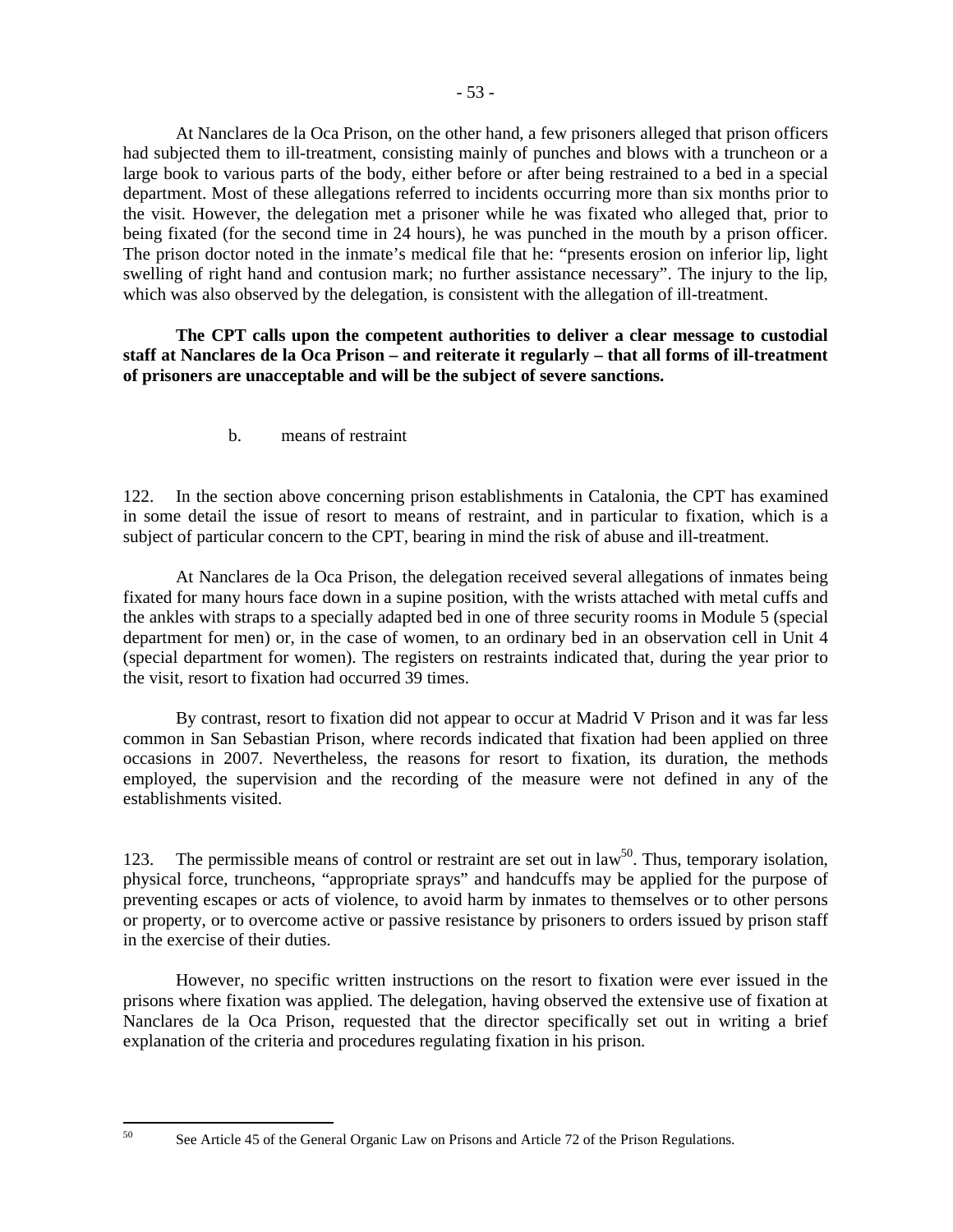124. According to the director's written explanation, only in cases of extreme self-harm (e.g. the inmate repeatedly bangs his head violently against the wall or bed) would fixation (with handcuffs<sup>51</sup>) be necessary. In order to guarantee the effectiveness of the measure, and for reasons of comfort and safety, the inmate is handcuffed face down by the wrists to the bed-rails and if necessary also by the ankles, first with handcuffs, then with cloth straps. The delegation had the opportunity to observe this practice (see paragraph 121).

125. However, it would appear that this criterion of extreme self-harm was not rigorously applied in practice and that fixation had occurred for punitive reasons. Over the 12 months prior to the visit, the register on restraints recorded at least 9 incidents of combined isolation and fixation which referred to violent behaviour towards a staff member or another inmate, or disobedient or disrespectful behaviour towards a staff member, with no mention of any attempt or threat of selfharm. By way of example, one person was isolated and fixated for over 15 hours between 4 and 5 July 2007 for insulting, threatening and attempting to physically assault prison officers.

126. Most recorded instances of fixation concerned periods of many hours, often spanning an entire night. By way of example, the person mentioned in paragraph 121 was fixated for 14 hours (and, a few hours later, again for 4 hours). Several persons interviewed alleged that during their period of fixation they were not released to go to the toilet and, as a result, had been obliged to urinate on the bed, soiling their clothes.

Further, the register on the means of control and restraint contained an example of the recurrent night-time application of fixation over a period of five days to a prisoner who posed a suicide risk. Such a practice would suggest that fixation is used to compensate for low staffing levels during night shifts.

127. In accordance with the regulations<sup>52</sup>, the prison's doctors visited persons subjected to a measure of isolation, which included fixated prisoners, on a daily basis. However, in none of the cases examined was the decision to apply fixation based on medical grounds or ordered by a doctor.

Further, the delegation was told by the director that the supervision of fixation was carried out regularly by prison officers, whereas persons whom the delegation met had no recollection of having been checked on during the period of fixation. Moreover, no running record was kept which would attest to the frequency of the staff member's checks or any relevant observation by the staff member.

 A computerised register was in use regarding the application of all permissible means of control and restraint. However, the recording of the application of fixation was neither rigorous nor detailed. For example, the beginning and/or the end of the fixation was not always specified and there was no record of any supervisory visits.

 $51$ 

The restraints equipment available in Module 5 included 4 sets of handcuffs and the only set of ankle straps in the prison. Other standard equipment permitted under Article 123 (1) of the Prison Regulations and present in the equipment store included truncheons and CS gas. This latter item was previously criticised in the reports on the CPT's visits to Spain in 1991 (at paragraph 107) and April 1994 (at paragraph 105).

 $52$  See Article 72.2 of the Prison Regulations.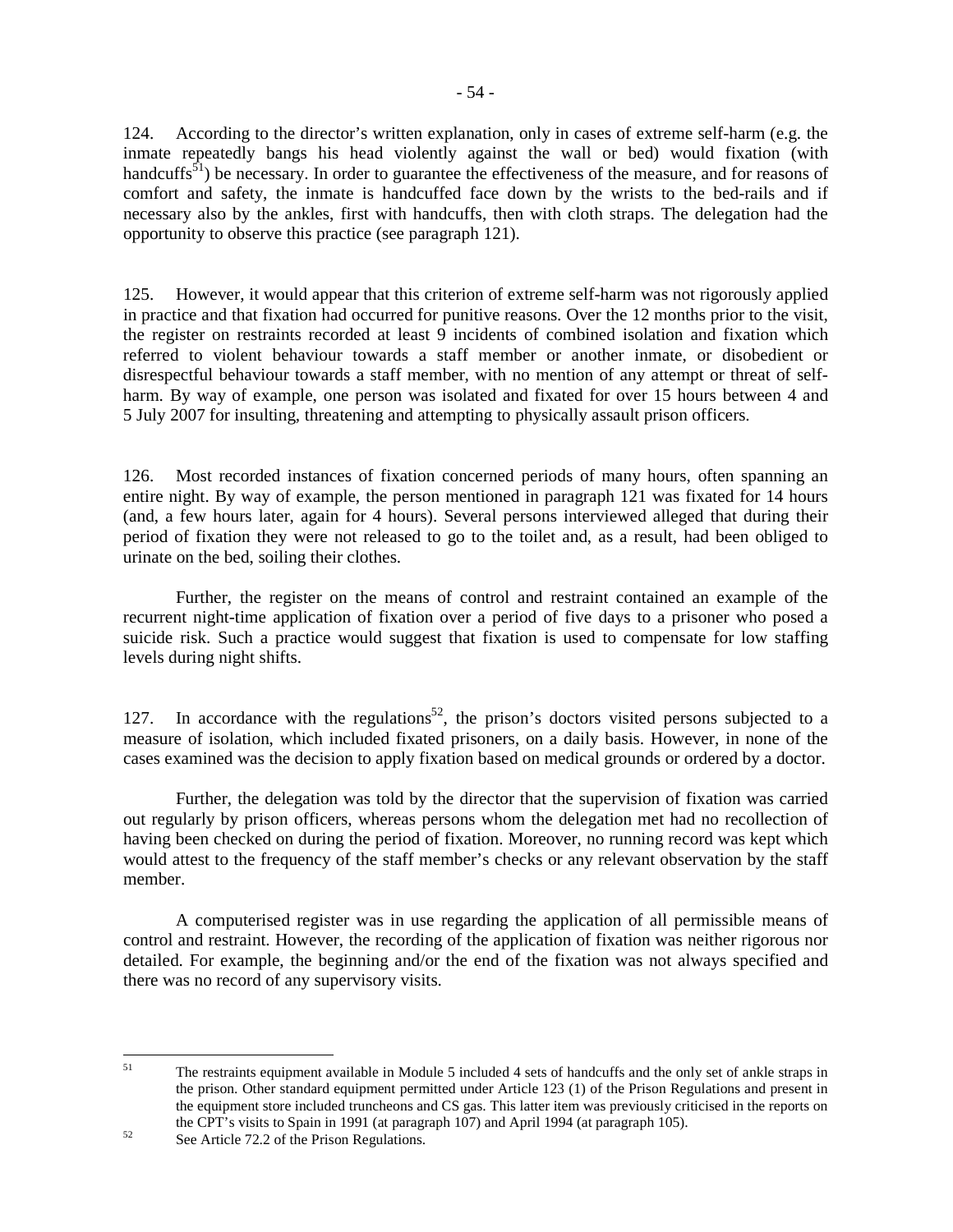## **128. The CPT recommends that the Spanish authorities adopt a comprehensive approach towards the regulation of resort to fixation in all prison establishments in Spain in which it is used, taking into consideration the principles and minimum standards laid out in paragraph 91 above.**

#### c. prisoners detained in special departments and segregation units

129. In the course of the 2007 visit, the CPT's delegation again examined the position of inmates, both on remand and sentenced, who are considered to be "extremely dangerous" or "unadapted to an ordinary prison regime", i.e. prisoners subject to the provisions of Article 10 of the General Organic Law on Prisons. The special departments in which such prisoners were held also accommodated persons subjected to some form of segregation, whether disciplinary (Articles 243 and 254, Penitentiary Rules), for good order (Article 72.1), under the general provision concerning regime limitations (75.1) or for protection against others or against self-harm (75.2). Further, it would appear that certain prisoners were also placed in special departments by virtue of their classification under "FIES" (see paragraph 140).

130. At the time of the visit, Module 15 at *Madrid V Prison*, with separate wings for women and men, accommodated 30 persons (23 men and 7 women). Module 15 was in a good state of hygiene and repair. The single-occupancy cells were of a sufficient size (10.5m²), were adequately equipped and had good access to natural light and ventilation. However, the module's stark environment was accentuated by the absence of a communal activity area, except for the rather drab exercise yards.

 At the time of the visit to *Nanclares de la Oca Prison*, 14 persons were placed in Module 5, which included an admissions or transit section, adjacent to the isolation or disciplinary unit for men. The segregation unit (Unit 4) in the women's section of the prison consisted of 6 cells, three of which allowed for mutual observation through very large windows as a suicide-prevention measure. Two persons were being held in the Unit for disciplinary segregation at the time of the visit. The cells in both of the sections were of a reasonable size and had adequate access to natural light and ventilation. However, material conditions were very poor, with dilapidated furniture and dirty sanitary equipment. Further, several inmates in the men's section complained of the presence of rodents, due to which they were obliged to hang their possessions in plastic bags.

*San Sebastian Prison* had a unit of 10 cells used primarily for disciplinary segregation, and was accommodating two persons on disciplinary isolation at the time of the visit. The unit offered very poor material conditions, with no equipment provided apart from a bed and a chair. Conditions in the rest of this very old establishment were also mostly dilapidated. However, it should be noted that, despite this state of affairs, the prison did not suffer from an oppressive environment.

**The CPT recommends that steps be taken to remedy the above-mentioned shortcomings, as regards material conditions in the special departments and segregation units of the establishments visited.**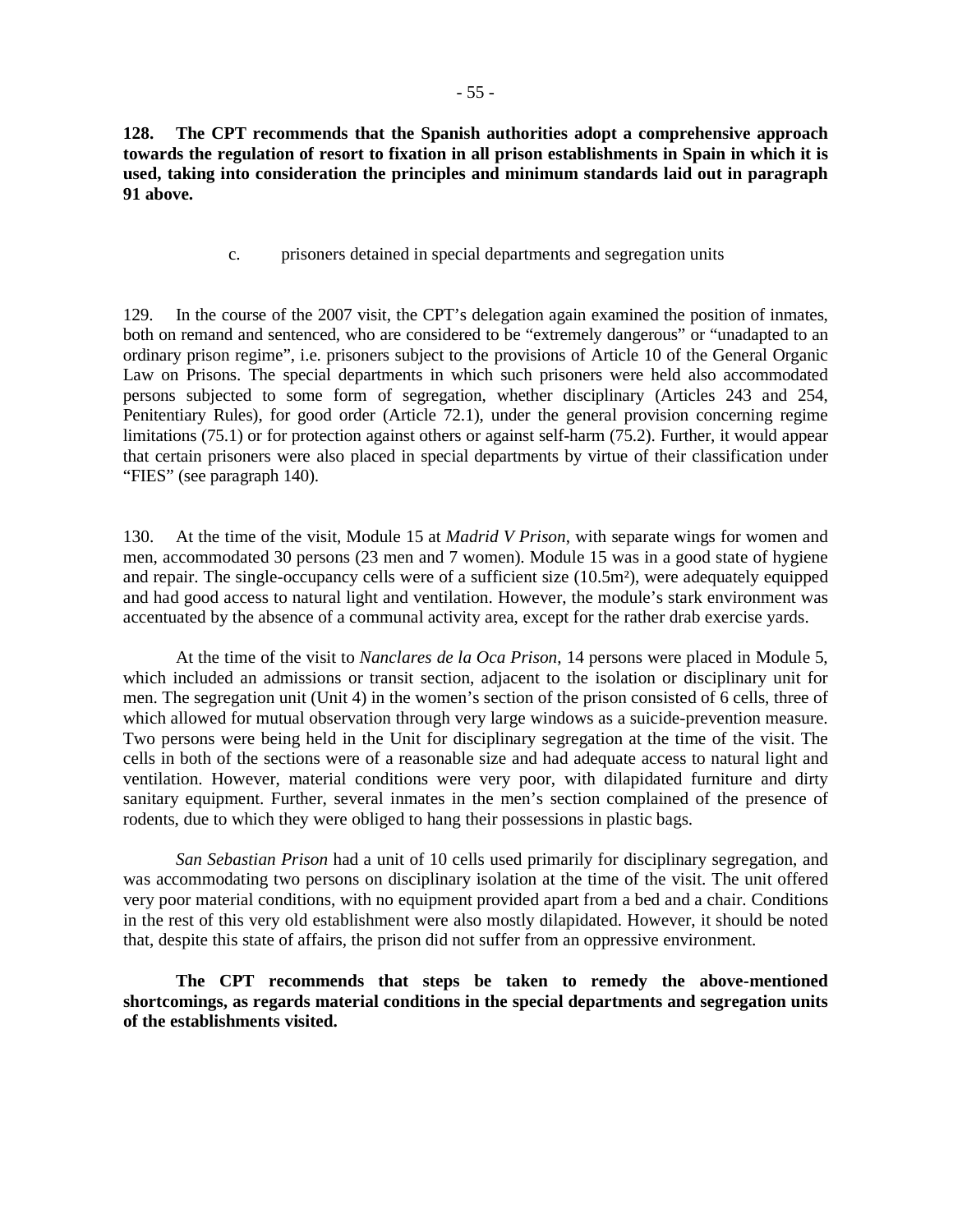131. The existence of a satisfactory programme of activities is just as important – if not more so – in a special unit than on normal location. It can do much to counter the deleterious effects upon a prisoner's personality of living in a bubble-like atmosphere of such a unit. In the response to the CPT's report on the 2003 visit, the Spanish authorities had indicated their intention to improve the regime for inmates held in special units<sup>53</sup>.

In this respect, the CPT noted the adoption, in February 2007, of the *Protocol on the implementation of treatment programmes for prisoners placed in closed regimes*<sup>54</sup>, the spirit and content of which do address some of the CPT's concerns<sup>55</sup>. With the aim of ensuring prisoners' eventual progression to the ordinary detention regime, the Protocol prescribes a varied daily programme of activities, giving priority to individual and group therapy, education and sports, but also including occupational workshops and cultural activities. The Protocol includes a system of mentorship, incentives, and sanctions. A trial period for this programme was to run from February to November 2007, after which the effectiveness and efficiency of the system was to be assessed.

132. In practice, however, the CPT's delegation observed that regime activities were, on the whole, very poor in all of the prisons visited. Inmates had little or no opportunity to spend the day constructively. In particular, the maximum 3 hours of daily group activities foreseen by the 1996 prison regulations were not provided to persons classified as extremely dangerous and those classified as unadapted to the ordinary regime were not offered the prescribed 4-hour minimum of daily group activities.

At Madrid V Prison, despite the fact that the trial period for the above-mentioned Protocol had officially been launched in Module 15 in mid-July, only certain very limited activities were on offer. At the time of the visit, 6 prisoners were involved in weekly 90-minute sessions with a psychiatrist in groups of two. One prisoner also participated in weekly computer training; however, the prisoner was separated by bars from the instructor and the computer terminal. Further, prisoners might be deprived of access to reading material for several months, and for no apparent reason. Such limited activities cannot be considered to constitute an adequately varied programme as provided by the Protocol and recommended by the CPT.

133. Opportunities for association with other inmates in the units visited were strictly limited to, at most, access to outdoor exercise with one or two other inmates. The time allowed for outdoor exercise was generous. However, with the exception of San Sebastian Prison, where one of the normal prison yards was used, the exercise yards of all of the units visited were mostly devoid of equipment.

134. As regards contact with the outside world many prisoners complained of lengthy delays more than one month at Madrid V Prison - in receiving correspondence due to the censorship applicable to them, and of delays of up to one week in the delivery of newspapers.

The CPT notes the efforts made by the authorities at local level to offer good conditions for visits, in particular in providing new visiting facilities at Nanclares de la Oca Prison and a welcoming environment in the facilities for family and conjugal visits at San Sebastian Prison.

<sup>53</sup> See CPT/Inf (2007) 29, at page 29.

<sup>54</sup> *Protocolo de actuacion del programa de intervencion con internos en regimen cerrado*.

See, for example, the report on the CPT's visit in 2003 (CPT/Inf (2007) 28, paragraphs 79 to 82).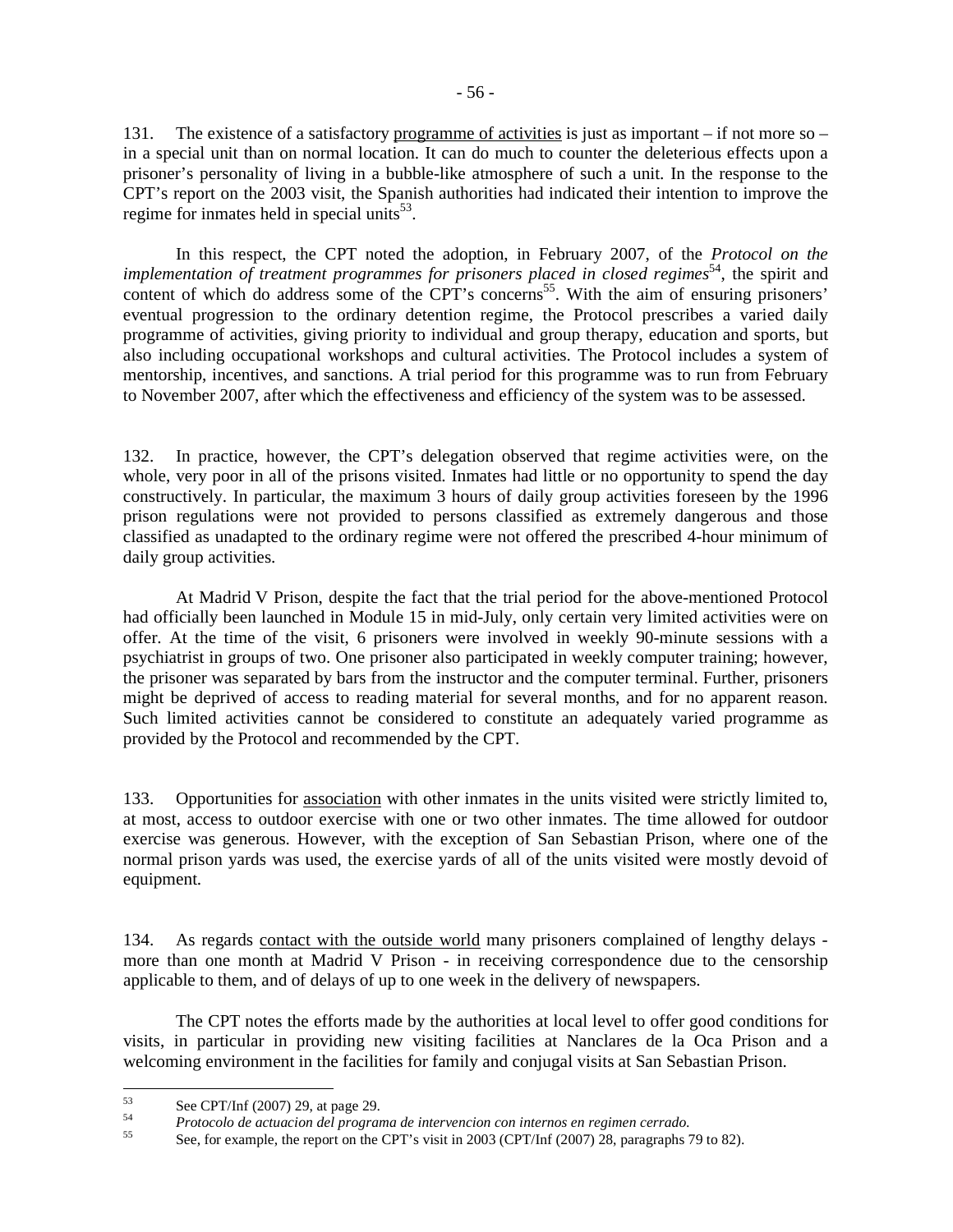Prisoners subject to special regimes were not excluded from these various visit opportunities. This is a reflection of the central authorities' positive attitude towards visits. In particular, inmates at Module 15 of Madrid V Prison were allowed to receive one weekly visit for 40 minutes, in addition to one monthly conjugal visit and one open family visit (once a month for persons unadapted to the normal prison regime and once every three months for persons classified as extremely dangerous).

NGOs are specifically mentioned in the February 2007 closed regime Protocol as entities which could be called upon for support and assistance in the development of treatment programmes. However, none appeared to be active in Module 15. A priest did visit the section regularly, and for certain prisoners who received no other visits, this fortnightly closed visit was their only contact with the outside world.

135. **The CPT recommends that the Spanish authorities spare no effort in developing the regime activities offered to all prisoners placed in a special department.** Further, **the Committee would like to be informed of the results of the evaluation of the above-mentioned Protocol.**

136. The delegation noted that there were scarcely any contacts between staff and prisoners in Module 15 at Madrid V Prison, other than through bars. Indeed the highly automated door-opening system in place created impediments to human contact. As the CPT has emphasised in the past<sup>56</sup>, such an approach is not conducive to the building of positive relations between staff and prisoners which may not only reduce the extent of prisoners' isolation, but also help maintain effective control and security, in the interests of safety, including for staff. **The CPT reiterates its recommendation that efforts be made to improve the quality of staff-prisoner relations in special departments.**

137. At Madrid V Prison, it would appear that placement in a special department was mainly based on the charges laid, with no real ongoing assessment of the person concerned. Such placements were formally reviewed every three months by the prison administration. In practice, however, it would appear that very few persons were ever re-classified to an ordinary regime; several persons interviewed in Madrid V Prison stated that their placement had been continually renewed and they were not provided with information as to the reasons for the renewal, nor as to the conditions which would have to be fulfilled in order to progress out of a special department and into an ordinary regime.

 The delegation met some prisoners, particularly in Module 15 at Madrid V Prison who, as a result of continuous renewals and the combination of overlapping classifications and regimes, were held in long-term, continuous, near-total isolation. Most of those present in Module 15 had been in the department for several months or more (many of them having been transferred from another prison's special department), and one woman for two and a half years.

See the CPT's report on its visit in 2003 (CPT/Inf (2007) 28), at paragraph 82.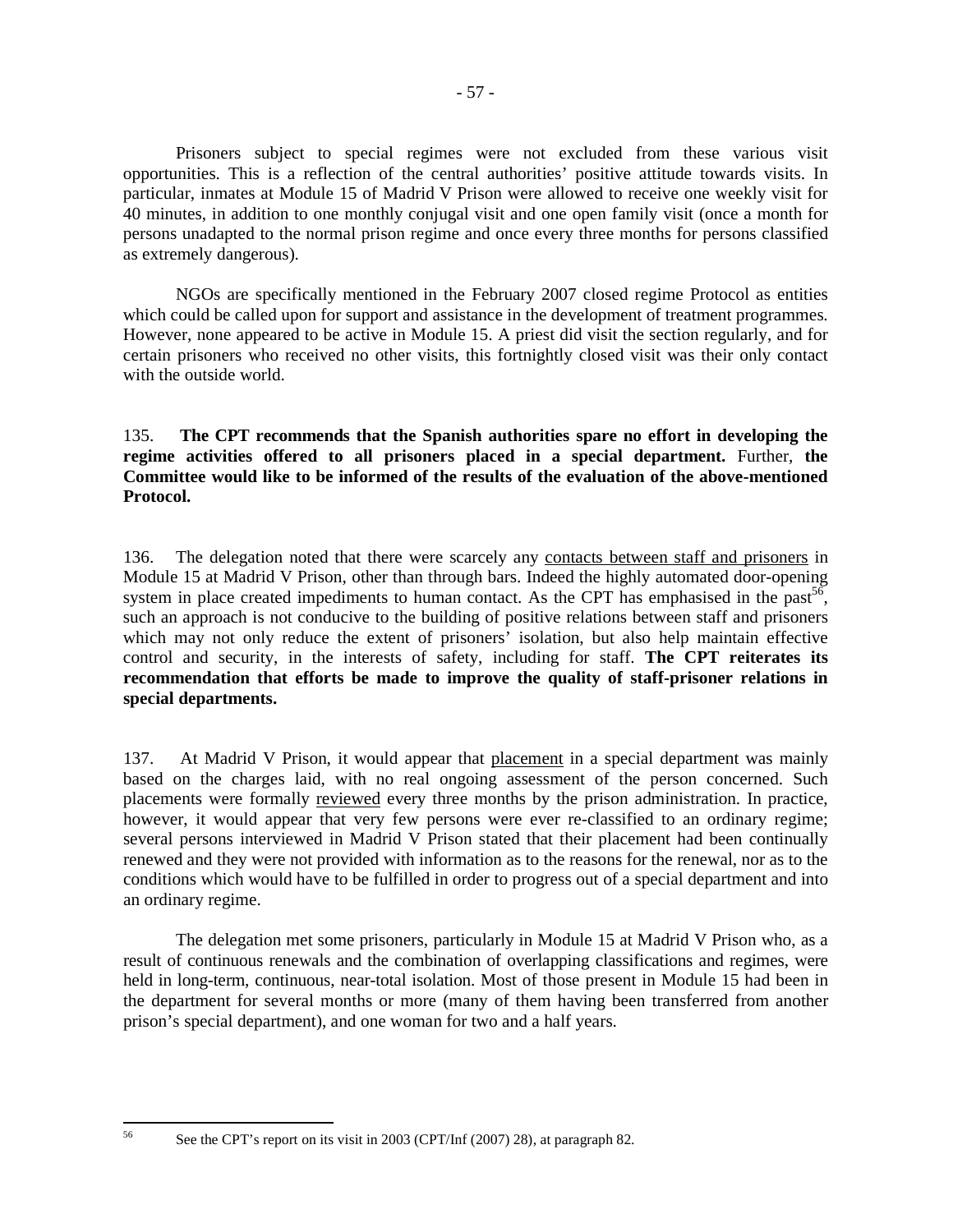**The CPT recommends that prisoners be involved in the review process concerning their placement in a special department and that clearly defined objectives and goals be agreed upon to enable a prisoner to be re-classified to an ordinary regime.** 

138. As regards prisoners placed on protection, the delegation once again found the material conditions and/or the regime offered to them to be inadequate, as they were, in practice, subject to virtually the same regime as persons subject to a closed regime classification in a special department. They should not be placed in special departments. Instead, the CPT considers it essential for them to be provided with appropriate conditions and treatment; access to activities, educational courses and sport should be guaranteed. Moreover, there needs to be a more proactive approach by the prison health-care service towards prisoners on protection, particularly as regards psychological and psychiatric care.

**The CPT recommends that the necessary steps be taken to improve the conditions of detention and the regime offered to prisoners placed on protection, in the light of the above remarks.**

139. As the CPT has stated in previous reports, in order to reduce the stigma associated with closed regimes, disciplinary sanctions should not be served even in a distinct section of a special department. The CPT is not convinced by the argument advanced by the Spanish authorities, pointing to a lack of appropriate alternative accommodation for isolation<sup>57</sup>. The CPT recommends **that the necessary steps be taken to ensure that prisoners subject to disciplinary sanctions are not placed in the same department as prisoners subject to a closed regime classification in a special department.** 

d. inmates included in "FIES"

140. As mentioned in paragraph 129 above, the delegation encountered instances of prisoners whose placement in special departments would appear to be linked solely to their inclusion in "FIES", the "register of inmates for special supervision"<sup>58</sup>. The CPT is aware that this should not normally be the case. Revised security instructions regarding "FIES", issued in February 2006<sup>59</sup> and provided to the CPT, state that "measures involving limitations on rights or on regime should not be based on the person's inclusion in FIES, but rather on the inmate's personal circumstances which require measures for the protection of other rights, or safeguarding the security or order of the establishment or the interests of treatment." The instructions also go on to explain that "such personal circumstances can be established by the concurrence of features typical of a group of inmates or of an organisation". **The CPT requests information on the criteria for the regimes applied to, and the eligibility for certain sentencing options of, persons included on the "FIES" register. Further, the Committee would like to know what are the "features typical of a group of inmates or of an organisation" which can establish the "personal circumstances requiring measures involving limitations on rights or on regime".** 

 $57$ <sup>57</sup> See Spanish response to CPT report on the visit in 2003 (CPT/Inf (2007) 29), at pages 29-30.

<sup>58</sup> *Fichero de Internos de Especial Seguimiento.* See also CPT report on the April 1994 visit, paragraphs 110-112, as well as CPT (2007) 11, paragraph 15, and the Spanish authorities' response, at pages 5-6, in respect of the January 2007 visit.

 $59$  Instruction  $6/2006$  of 22 February 2006.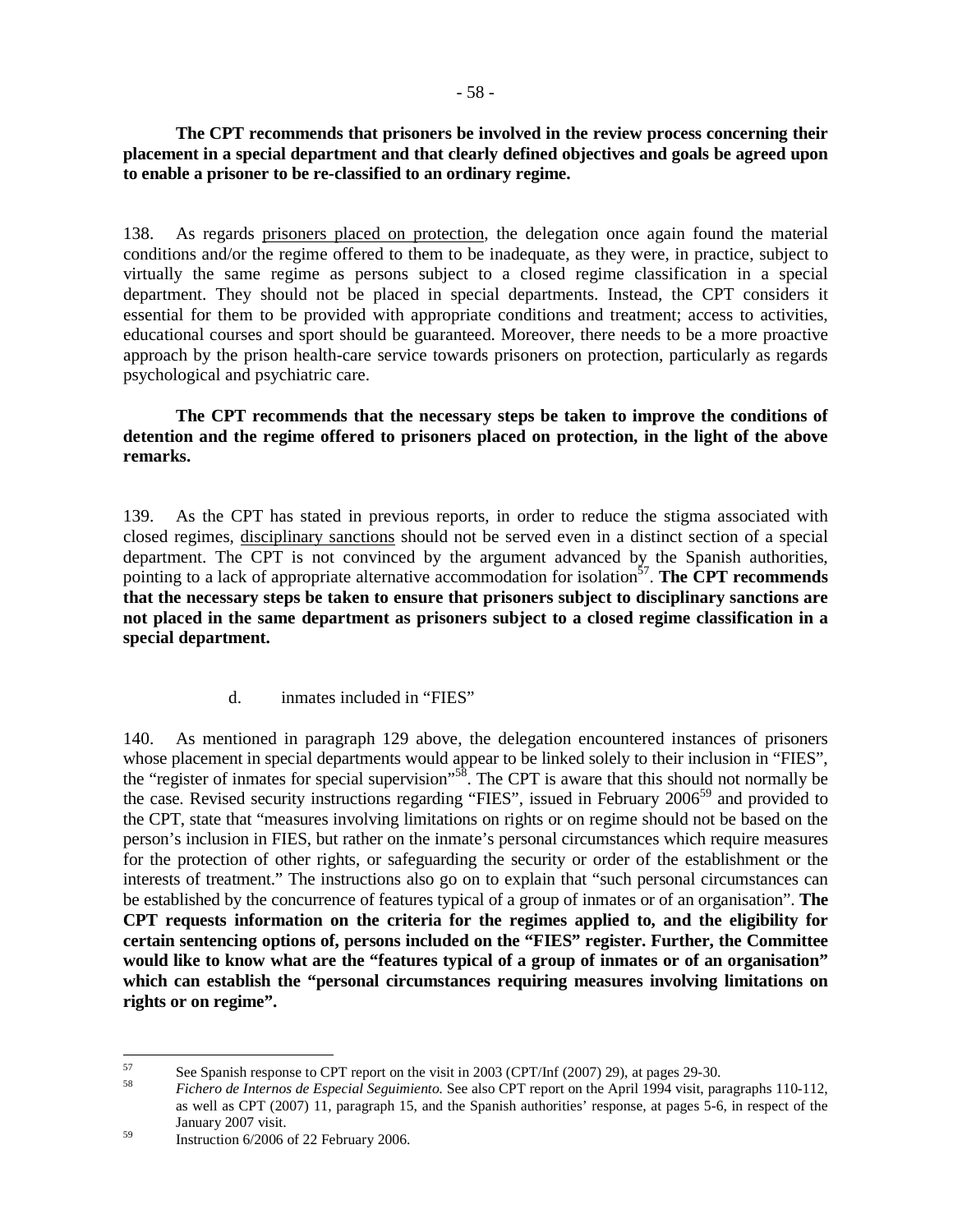The above-mentioned security instructions also refer to a set of appendices (which were not provided to the CPT), concerning, inter alia, security measures and rules on "closed regime", control and the prevention of incidents. **The Committee requests a copy of appendices 2-4 of the "FIES" instructions.**

e. health care services

141. In general terms, the CPT is pleased to note that the standard of health-care provided to prisoners in ordinary regimes in the prisons visited was good, and included access to essential specialist services. Many prisoners were able to receive an equivalence of care to the level generally available in the national health-care system, including the national drug prevention and treatment programme. This is a positive situation.

 Further, psycho-social treatment, with an individualised approach, was also provided to prisoners who required it, particularly at San Sebastian Prison.

142. In Madrid V and Nanclares de la Oca Prisons, the health care staffing levels were, on the whole satisfactory, and included a 24-hour nursing presence seven days per week. However, at San Sebastian Prison no health-care staff was present at nights between 21h30 and 8h30 and over the entire weekend, a doctor being on call during those hours.

## **The CPT recommends that health care staffing at San Sebastian Prison is reviewed, in order to ensure a 24-hour presence of nursing staff.**

143. At San Sebastian and Madrid V Prisons, however, access to a doctor for inmates in the respective segregation unit or special department did not fulfil the requirements of confidentiality, as prison officers were present during consultations. Medical consultations at San Sebastian Prison were also at times conducted while the prisoner was handcuffed.

 **The CPT recommends that the Spanish authorities take the necessary steps to ensure that medical examinations of inmates held in special departments or segregation units are conducted out of the hearing and – unless the doctor concerned expressly requests otherwise in a given case – out of the sight of non-medical staff. Further, prisoners should not be handcuffed during medical examinations.** 

144. The delegation observed that medical screening on admission to the prisons visited was prompt and thorough in terms of many aspects of preventive health care, treatment for drugs, etc. However, in the delegation's view, the screening lacked the detail required to be effective in terms of the prevention of ill-treatment. During past visits the CPT had noted the good practice which had developed in this area pursuant to a 1998 Prison Administration circular emphasising the need for the judicial authorities to receive information necessary for the better discharge of their oversight role.<sup>60</sup> However, since February 2007, a new computer system was implemented at Madrid V Prison which, surprisingly, no longer recorded whether or not prisoners bore injuries on arrival.

See, in particular, the report on the CPT's ad hoc visit in December 2005 (CPT/Inf (2007) 30), at paragraph 35.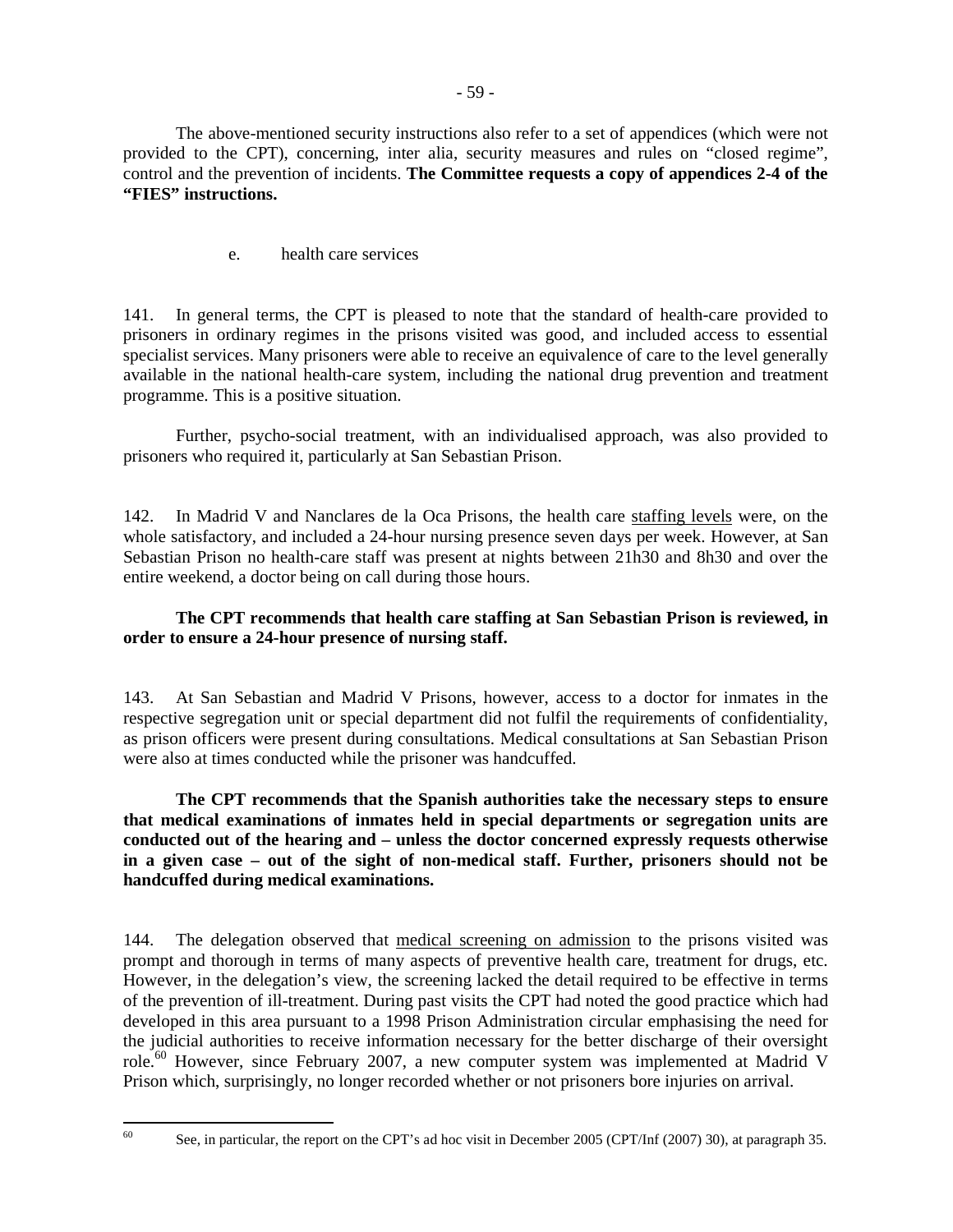**The CPT calls upon the Spanish authorities to review the medical screening process on arrival in the prison system, so as to include a standardised recording of whether or not prisoners bear injuries on arrival.** In particular, **any signs of violence observed when a prisoner is medically screened on his admission must be fully recorded, together with any relevant statements by the prisoner and the doctor's conclusions (including as to the consistency between allegations made and the injuries observed); this information should be made available to the prisoner and to his or her lawyer. In addition, the information should be brought to the attention of the competent judicial supervising authority. The same approach should also be followed whenever a prisoner is medically examined after a violent episode in the prison.** 

145. Article 254, paragraph 1 of the 1996 Prison Regulations requires prison doctors to visit prisoners subject to the disciplinary sanction of isolation on a daily basis and to report to the prison director on the physical and psychological state of the prisoner, indicating whether it is unadvisable for the disciplinary measure to be applied. Thus the doctor's role is, indirectly, to approve, on a daily basis, the prisoner's fitness for continued isolation (see also paragraph 127).

The CPT wishes to stress that medical practitioners working in prisons act as the personal doctors of prisoners, and ensuring that there is a positive doctor-patient relationship between them is a major factor in safeguarding the health and well-being of prisoners. Obliging prison doctors to certify that prisoners are fit to undergo punishment is scarcely likely to promote that relationship. The revised European Prison Rules ("EPR") state that prison doctors should be very attentive to the situation of prisoners placed in disciplinary cells and that they should report to the director of the prison "whenever it is considered that a prisoner's physical or mental health is being put seriously at risk by continued imprisonment or by any conditions of imprisonment, including conditions of solitary confinement."<sup>61</sup> As the CPT commented in its 15<sup>th</sup> General Report, the way the revised EPR tackled the thorny issue of the role of the prison doctors in relation to disciplinary matters represented a significant step forward: "The issue is dealt with in a medical rather than disciplinary framework and in a generic manner, covering all prisoners held under conditions of solitary confinement; the possibility is left open for the daily visit to be carried out by a qualified nurse rather than the doctor; and, perhaps most importantly, the doctor is no longer required to advise the director whether termination or alteration of a punishment measure is necessary, but instead has a general duty to report to him whenever a prisoner's health is being put seriously at risk by continued imprisonment or any condition of imprisonment."  $62$ 

**The CPT recommends that the role of prison doctors in relation to disciplinary matters be reviewed, in the light of the above remarks.** 

<sup>61</sup> <sup>61</sup> See Committee of Ministers' Recommendation Rec (2006)2 on the revised European Prison Rules (Rules 43.2 and 43.3).

 $\frac{62}{15}$  See 15<sup>th</sup> General Report on the CPT's activities, CPT/Inf (2005) 17, paragraph 53.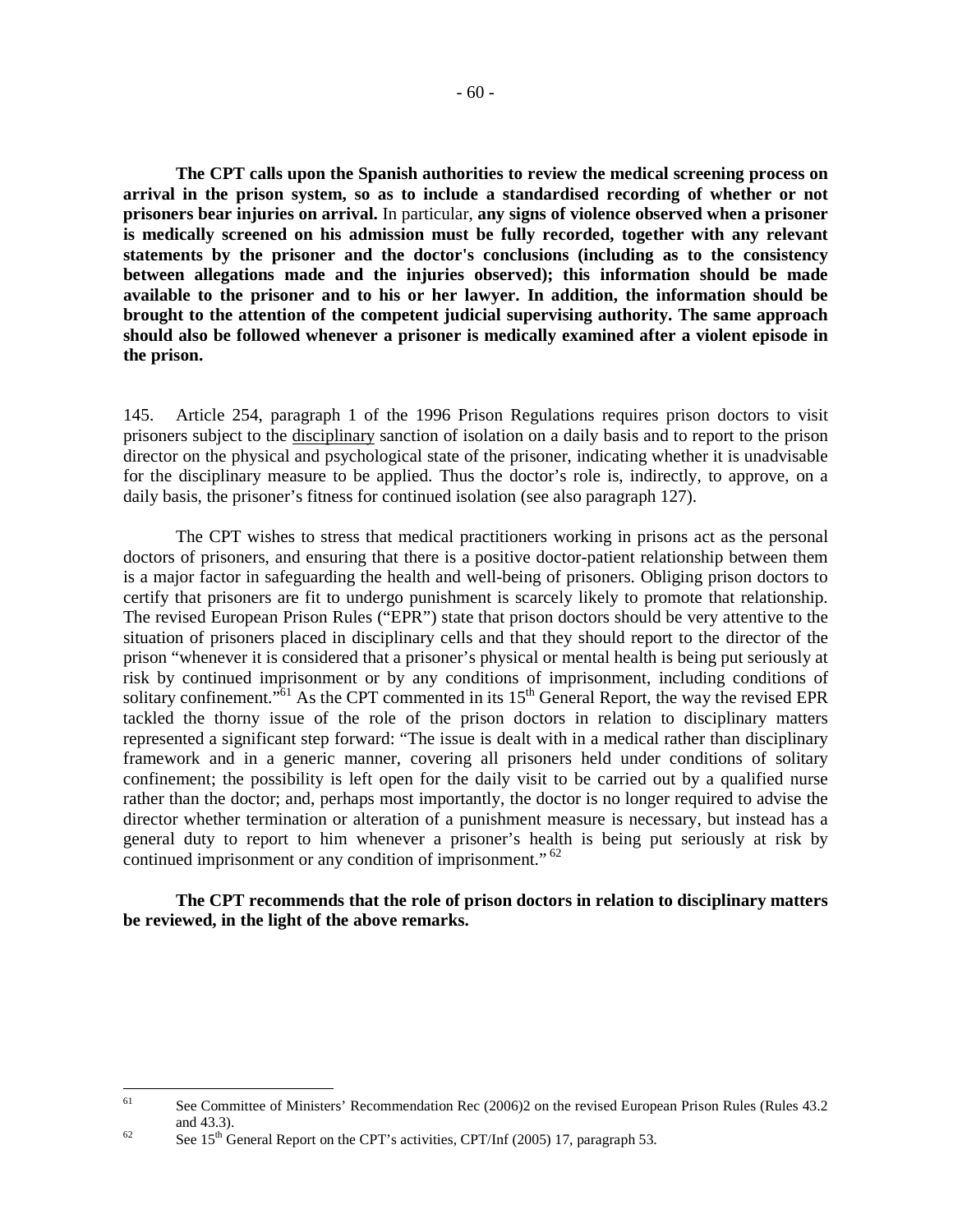### f. supervision

146. In accordance with Article 76 of the General Organic Law on Prisons, supervisory judges have a broad range of responsibilities in supervising the implementation of custodial sentences and safeguarding prisoners' rights, including conducting visits to penitentiary establishments. During the 2007 visit, the delegation noted once again that, due to an accumulation of tasks and a lack of human resources, supervisory judges were not visiting prisoners in the accommodation units or even the special departments or segregation units of the prisons visited. **The CPT calls upon the Spanish authorities to ensure that supervisory judges are encouraged to visit the whole of the prison's premises when carrying out their duties and to enter into contact with both prisoners and prison staff.**

147. The CPT also notes that, in respect of prisoners whose remand detention order or sentence has been delivered by the Audiencia Nacional, the role of supervisory judge has, since 2003, been removed from the supervisory judge competent for the relevant prison and vested in the Audiencia Nacional<sup>63</sup>. The Committee is doubtful whether the same authority competent for determining a person's criminal responsibility is also best placed to perform the full range of supervisory tasks provided in Article 76 of the General Organic Law on Prisons, such as, in particular, deciding on conditional release, sentence remission, and appeals against regime classifications.

**The CPT would like to be provided with a detailed account of the manner in which the Audiencia Nacional has, since the reform, carried out all aspects of its task of supervising those categories of prisoners.** 

63

- 61 -

See Organic law 5/2003 of 27 May establishing Central Courts for Penitentiary Supervision.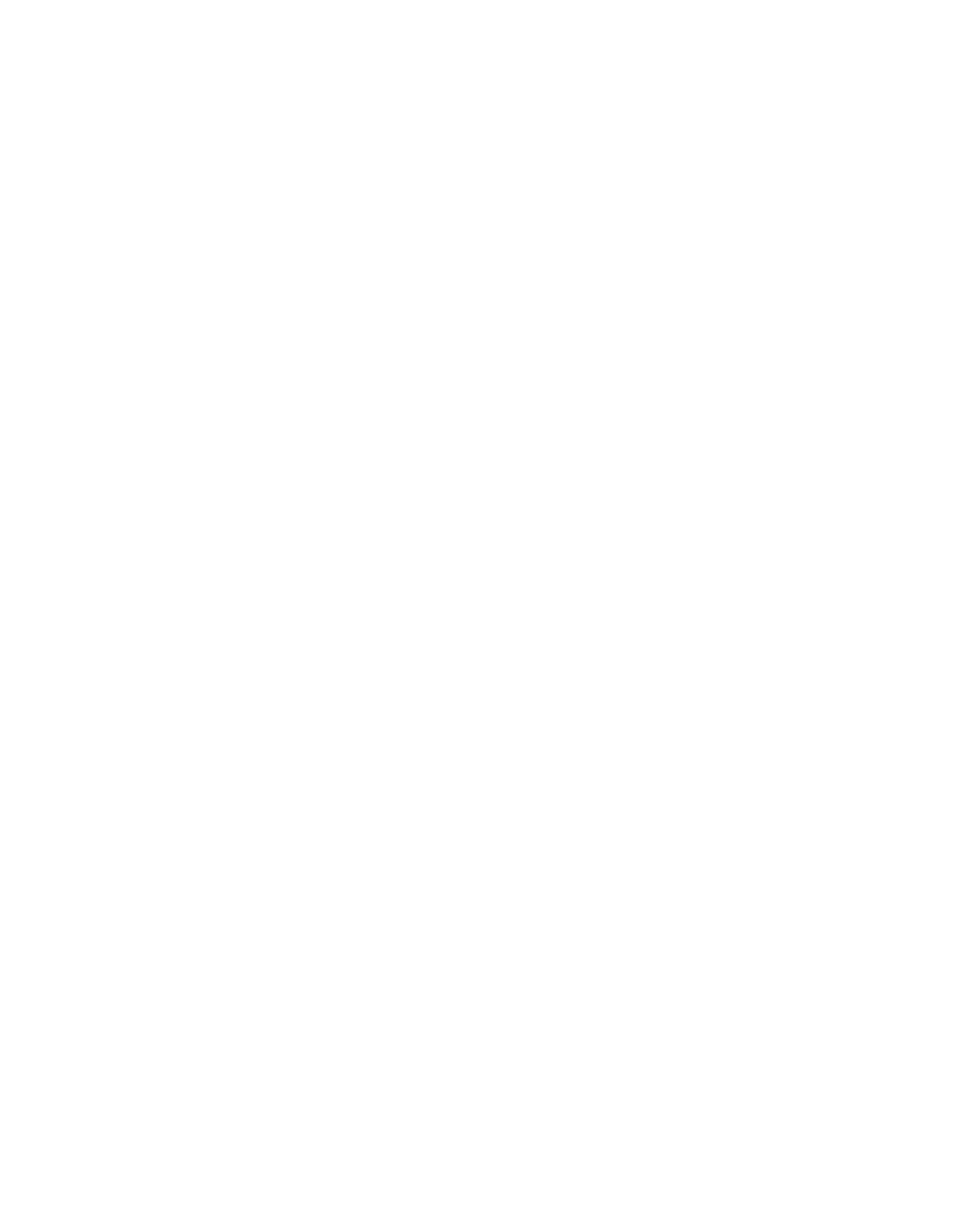## **C. Unaccompanied Foreign Minors**

## **1. Preliminary remarks**

148. The CPT's delegation visited a centre for male unaccompanied foreign minors, located near the town of La Esperanza in the north of the island of Tenerife. The centre, known as DEAMENAC $^{64}$  La Esperanza, Hogar I and II Schools, is one of four such facilities established by the regional government of the Canary Islands since March 2006.

The centres are envisaged as a short-term emergency measure until such time as the minors can be transferred to long-term housing facilities, known as  $CAME^{65}$ , each of which accommodate only some 12 children. Minors sent to the centre near La Esperanza cannot leave it without the permission of staff, and unauthorised absences are reported to the police, who will seek to apprehend the minors and return them to the centre.

149. DEAMENAC La Esperanza is situated in a three-storey former detention centre for juvenile offenders, in a forest in the hills above the town of La Esperanza. At the time of the visit, two separately administered centres (Hogar I and II Schools) were being run out of the same complex. Hogar I School accommodated 77 boys, the vast majority of whom were 16 and 17 years old, although there were also several 13 and 14-year old boys. Hogar II School was still in the process of becoming fully operational, having been re-opened on 19 September  $2007^{66}$ , and was accommodating 70 boys, of a similar age structure, all of whom had arrived less than a month before the delegation's visit. The boys mainly originated from countries of North and West Africa, with the majority coming from Morocco, Senegal and Gambia.

The running of both centres had been sub-contracted to a non-governmental organisation, the "Asociación Solidaria Mundo Nuevo". Nevertheless, the competent regional authorities remain under a duty to ensure that the sub-contracted NGO is provided with sufficient resources in order to guarantee decent living conditions and to provide appropriate treatment for the boys placed in the centres. Further, it goes without saying that the authorities should not relinquish their regulatory responsibilities in respect of these centres. **The CPT trusts that the Spanish authorities subscribe to these precepts.** 

150. The reason for locating two separately run centres within the same building was not clear. A centre composed of a series of small units with distinct core staff teams catering for the different ages and needs of the minors, with a central administrative structure, would appear preferable. Such an approach would also facilitate the ability of the centre to expand or contract, both in terms of accommodation as well as in terms of offering a range of purposeful activities, according to the number and ages of unaccompanied minors arriving on the island. By contrast, the impression gained by the delegation when it visited the two centres was one of disorganisation, lack of planning and an inefficient use of the meagre resources available.

## **The CPT would appreciate receiving the comments of the authorities on this matter.**

 64 *Dispositivo de Emergencia de Atención de los Menores no acompañados en Canarias*.

<sup>65</sup> *Centros de Agocida para Menores Extranjeros*.

Some 10 days prior to the visit by the CPT's delegation.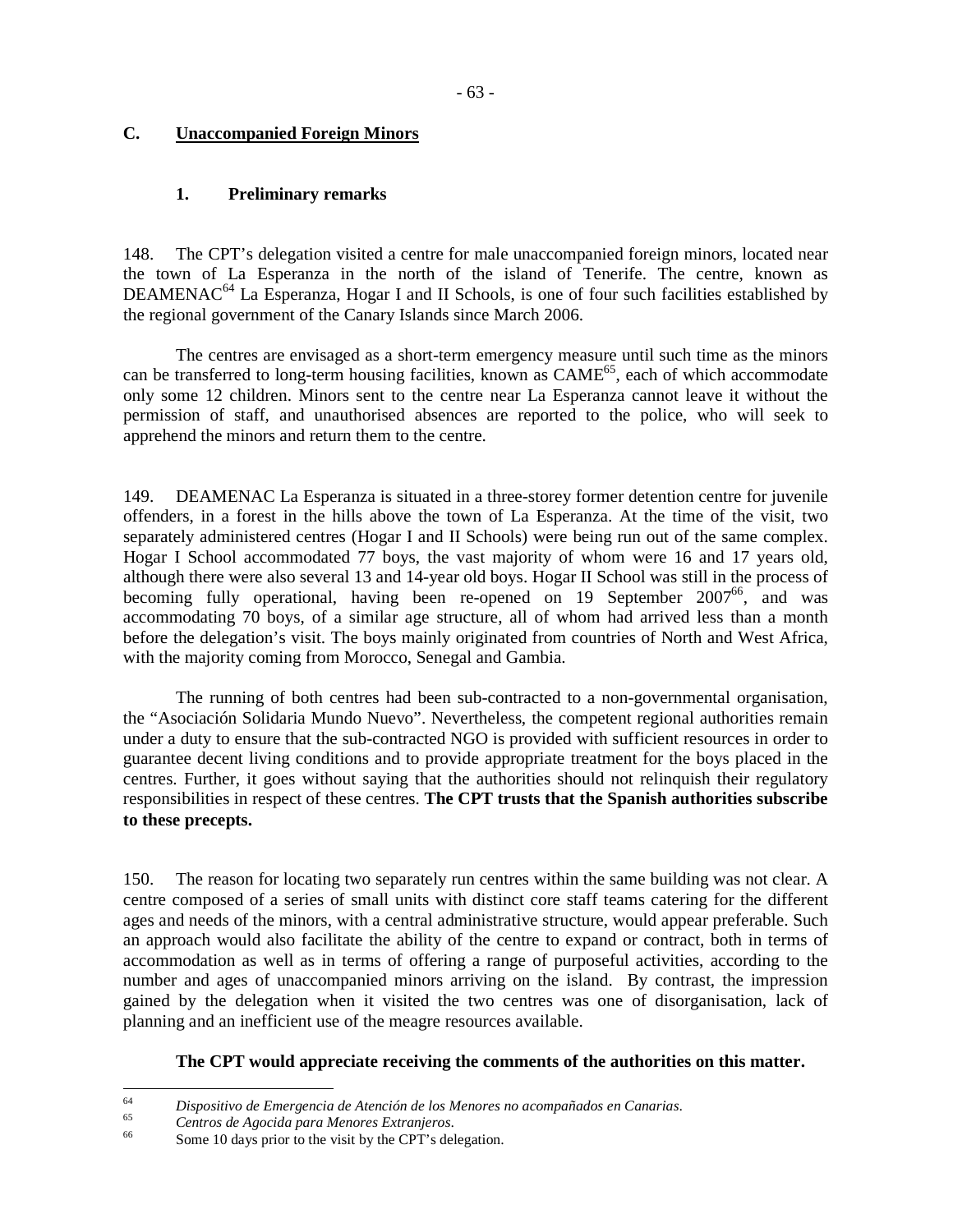151. The delegation received no allegations of recent ill-treatment by staff in the two centres visited. This is to be welcomed as the CPT's visit to this facility was spurred by detailed reports of alleged ill-treatment of minors by staff in the course of 2006. Apparently, the situation had improved considerably following a comprehensive change of staff earlier in the year.

## **2. Living conditions**

152. The boys were accommodated in rooms holding 2 to 16 beds (many of the multi-occupancy rooms were crowded<sup>67</sup> with, for example, 10 beds in  $27m^2$ ). Most of the rooms were in a state of dilapidation, with windows either missing panes of glass or unable to be shut properly; one room was missing an inner section of bricks on the outer wall (thus reducing any insulation) while another had an electrical socket exposed, hanging out of the wall. Further, the building and many of the rooms retained the security features from its previous use, such as gated stairways and corridors, heavy metal doors and iron bars on windows. The rooms were sparsely furnished and the boys had no lockers or cupboards in which to keep their personal belongings. Many of the boys complained about the lack of heating and that there had been no hot water until the day prior to the delegation's visit.

 The boys were issued certain basic clothing items, including sandals and sometimes sports shoes, depending on donations. However, many of the boys complained about the cold and the lack of warm clothing. In this respect, the delegation also noted the lack of blankets.

On a positive note, the delegation observed that the food appeared both nutritional and of sufficient quantity.

**The CPT recommends that the authorities take the necessary steps to improve the living conditions at the DEAMENAC facility, notably:** 

- **to thoroughly renovate the accommodation areas, including the dismantling of security features of a carceral character and ensuring that the accommodation rooms are not crowded;**
- **to ensure that there is a constant supply of hot water and adequate heating;**
- **to ensure that all minors are supplied with adequate clothing for all seasons, and sufficient blankets.**

153. As regards activities, in theory the boys were offered some three hours of language or vocational classes every morning and further classes in the afternoon (handicrafts, gardening, language). At weekends, educational or beach outings were organised. In reality, the vast majority of boys were idling away their time with no opportunity to undertake purposeful activities. The delegation observed that between 10h00 and 13h00 and from 14h00 to 19h00, the boys were locked out of their rooms and were confined to the outdoor exercise yards (surrounded by high walls), where they were left to their own devices, which consisted of sitting around or playing football.

There were also several unoccupied rooms filled with several bunk beds in anticipation of further arrivals.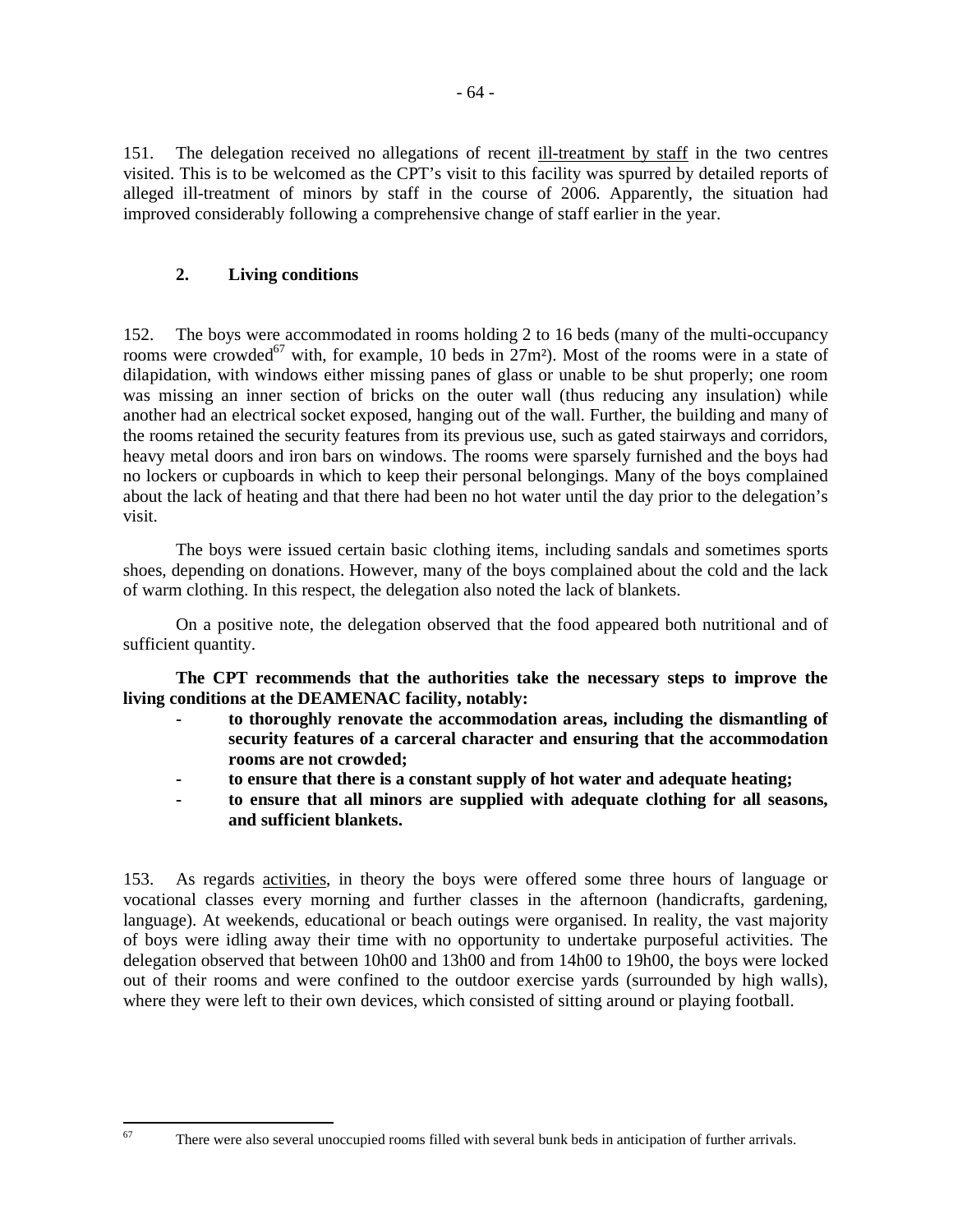In Hogar I School, the classroom was dirty and dilapidated and devoid of any pedagogical aids, such as maps or a blackboard. By contrast, in Hogar II School there was a properly equipped classroom and several rooms for workshops, but there were no organised activities due to a lack of staff. Moreover, the television in each centre was not connected and there were no other appropriate means of recreation (e.g. board games, table tennis). The only positive development was the possibility for a small number of boys to participate in local football and wrestling clubs, and for a few others to attend external computer and vocational courses.

**The CPT recommends that steps be taken without delay to ensure that all boys placed in the DEAMENAC facility are provided with education and/or vocational training, in accordance with existing legislation<sup>68</sup>. Moreover, the premises in which such activities are organised should be appropriate. Further, the authorities should ensure that sports and recreational activities are organised in both Hogar I and II Schools. It goes without saying that these recommendations apply equally to all other centres for foreign unaccompanied minors.** 

154. In respect of contacts with the outside world, minors are provided with a telephone card and are allowed to make phone calls once a week from a phone box outside the centre, as it is cheaper. In addition, minors are allowed to possess and use mobile phones.

155. As to health-care, an auxiliary nurse attended the Hogar I School from Monday to Friday, between 07h30 and 21h00. In contrast, in Hogar II School, an auxiliary nurse was only available three hours per weekday; **a re-deployment of the nursing staff to ensure that at least one nurse is present to cover both Schools every day of the week would be desirable.** The doctor from the local care centre visited the DEAMENAC facility when needed.

The CPT considers that there should be, at all times, at least one member of staff on duty in the DEAMENAC facility who is properly trained to provide first aid. Further, it would be more appropriate to have a single suitably-equipped infirmary serving both Schools rather than two poorly equipped ones, which exist at present. **The CPT recommends that the authorities take the necessary steps, in the light of the above remarks.** 

## **3. Staffing issues**

156. The shortage of staff in both centres was blatant. In Hogar I School, the daily staffing consisted of a manager, six educators and a translator, and at night there were three educators on duty. In addition, a social worker carried out para-legal functions, assisting minors with registration and the filing of applications for residence permits. In Hogar II School, the daily staffing level consisted of four educators, with oversight by the manager from Hogar I, on an interim basis.

<sup>68</sup> 

<sup>68</sup> Article 9 of Organic Law 4/2000 (as amended) stipulates that every foreign national under 18 years of age has the right and duty to receive an education under the same conditions as Spanish citizens, including access to free compulsory primary education, to obtaining the corresponding educational qualifications, and to the public system of financial assistance and grants.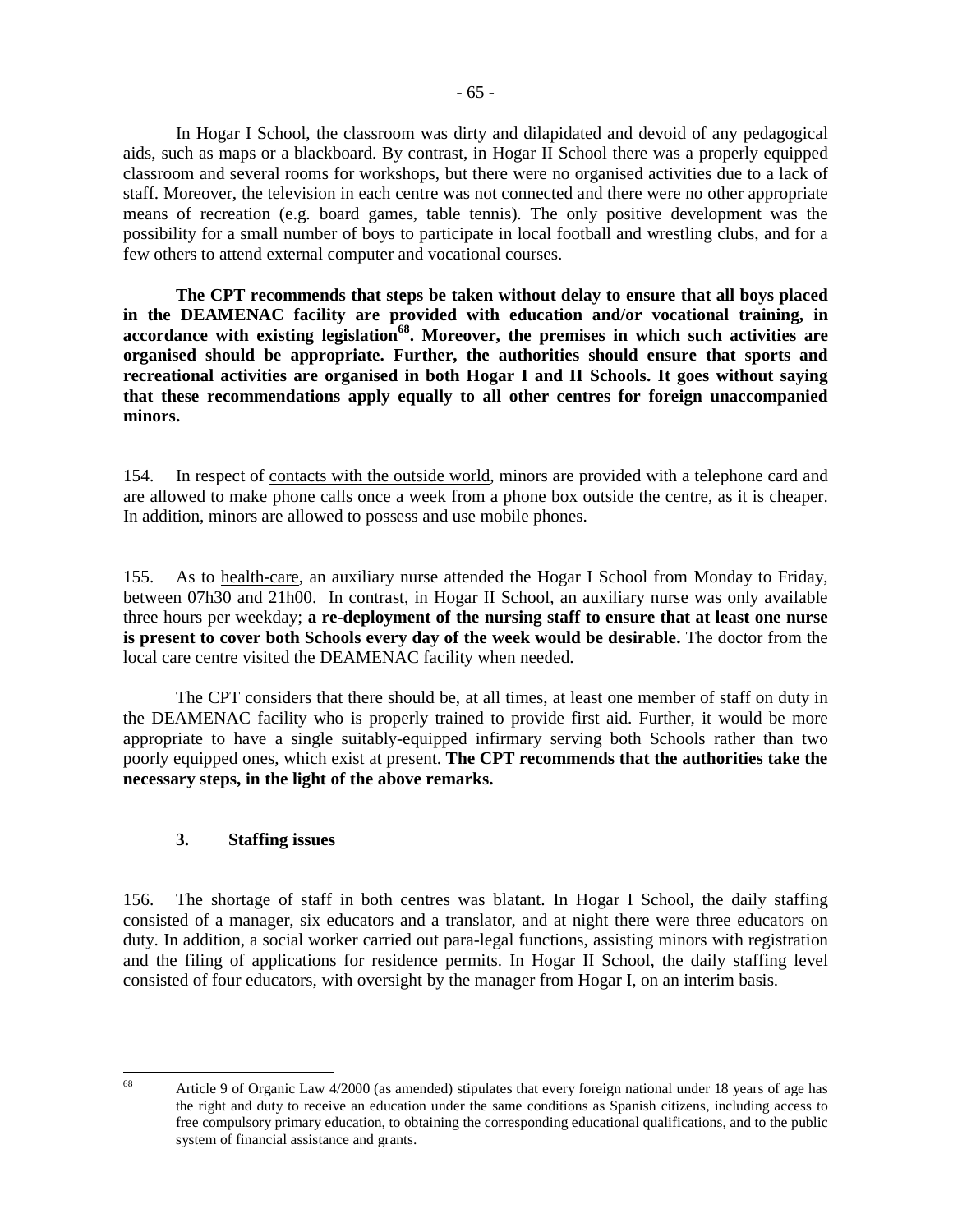Staff appeared friendly and willing, but did not appear to possess the requisite qualifications for working with children. One notable exception was the translator who worked in both centres; he spoke several of the native languages of the boys, as well as Spanish, English and French, and was clearly a respected and trusted interlocutor for them. Staff were poorly paid and provided with minimal job security. Not surprisingly, working at the centres was considered an interim employment opportunity, with turnover high; none of the staff had been working at the centre for more than a few months.

157. The CPT wishes to recall that the staff in a centre for unaccompanied foreign minors should be carefully selected for their personal maturity and ability to cope with the challenges of working with - and safeguarding the welfare of - this multi-cultural young population. More particularly, they should be committed to working with young people, and be capable of guiding and motivating the children in their charge.

All such staff should receive professional training, both as preparation and induction and on an on-going basis, and benefit from appropriate external support and supervision in the exercise of their duties.

**The CPT recommends that the authorities review the staffing situation, including the conditions of employment, in the DEAMENAC facility, in the light of the above remarks.** 

#### **4. Other questions**

158. A minor must leave a DEAMENAC facility upon turning 18 and, unless he has already obtained a residence permit, he will be arrested for being in Spain illegally and returned to his country of origin. A large proportion of the minors in the two centres visited were more than 17 years old and would not obtain a residence permit, which takes approximately nine months, before turning 18. Despite their needs being clearly different from the younger boys, no targeted assistance was being offered to prepare this category of minor for re-integration into their countries of origin. **The CPT would like to receive the comments of the authorities on this matter.**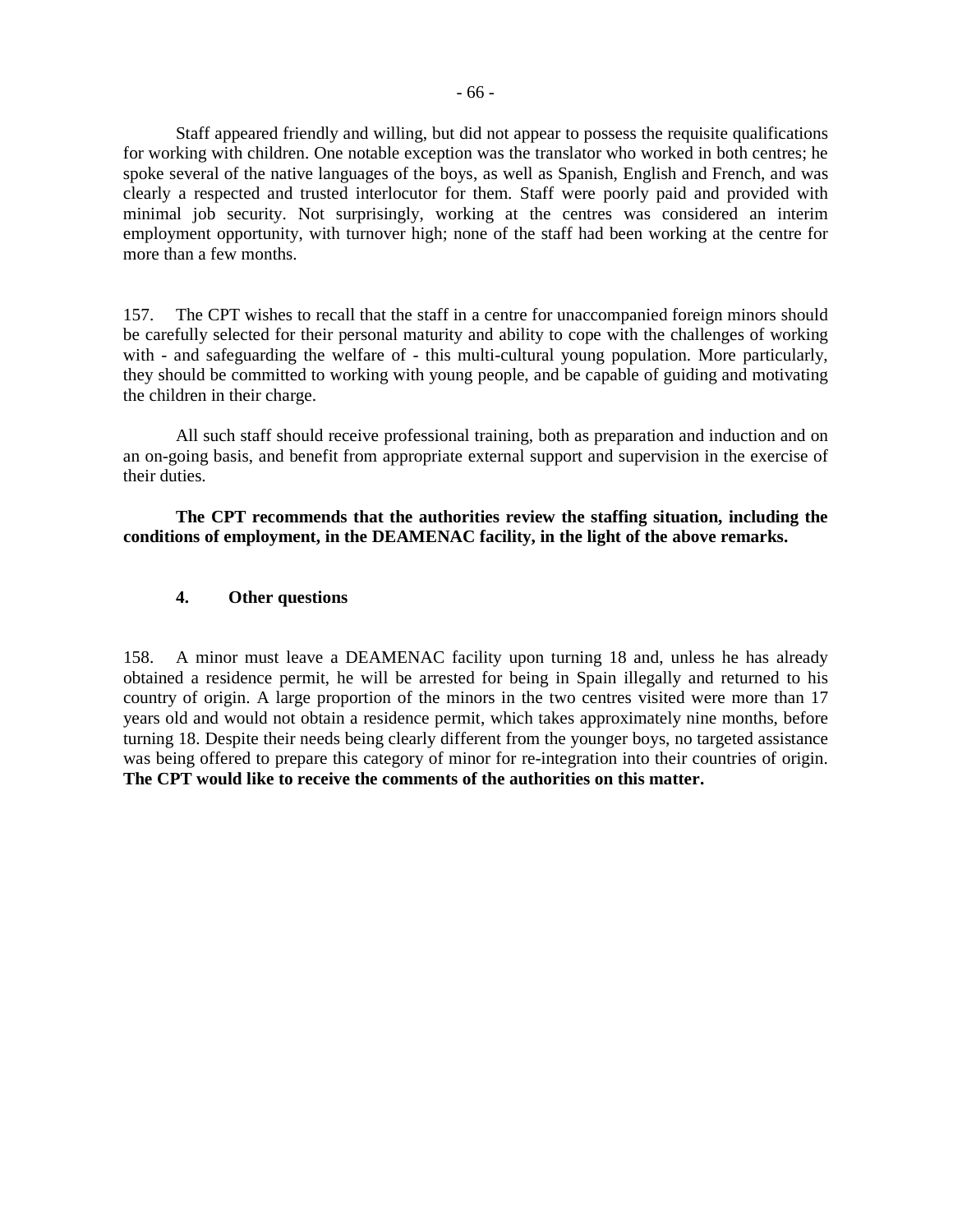# **APPENDIX I**

# **LIST OF THE CPT'S RECOMMENDATIONS, COMMENTS AND REQUESTS FOR INFORMATION**

## **I. Cooperation between the CPT and the authorities of Spain**

## recommendations

- appropriate steps to be taken to ensure that in the future effective access to medical files is guaranteed in all establishments that the Committee visits, as required by Article 8, paragraph 2 (d), of the Convention (paragraph 7).

## **II.A. Law enforcement agencies**

### **Torture and other forms of ill-treatment**

### recommendations

- the Spanish authorities to ensure that a message of zero tolerance of ill-treatment of detained persons reaches all law enforcement officials at all levels and to reinforce that message with a statement at the appropriate political level (paragraph 20);
- the allegations of ill-treatment concerning the group of persons referred to in paragraph 16 to be duly investigated (paragraph 22);
- whenever persons brought before a prosecutor or judge allege ill-treatment by law enforcement officials, the prosecutor/judge should record the allegations in writing, order immediately a forensic medical examination (for cases where a forensic examination is not automatically provided) and take the necessary steps to ensure that the allegations are properly investigated. Such an approach should be followed whether or not the person concerned bears visible external injuries. Further, even in the absence of an express allegation of ill-treatment, the prosecutor/judge should request a forensic medical examination whenever there are other grounds to believe that a person brought before him could have been the victim of ill-treatment. If necessary, the relevant legislation should be amended accordingly (paragraph 23).

## requests for information

- on the outcome of the criminal proceedings in the cases of A.<sup>\*</sup> and B.<sup>\*</sup> (paragraph 17);
- comments on the re-instatement in their duties of five of the six Mossos d'Esquadra officers suspended following allegations of ill-treatment of foreign nationals at "Les Corts" District Police Station (paragraph 19);
- on the outcome of the examination of the cases of alleged ill-treatment referred to in paragraph 16 (paragraph 22).

 $\overline{a}$ ∗ In accordance with Article 11, paragraph 3, of the European Convention for the Prevention of Torture and Inhuman or Degrading Treatment or Punishment, certain names have been deleted.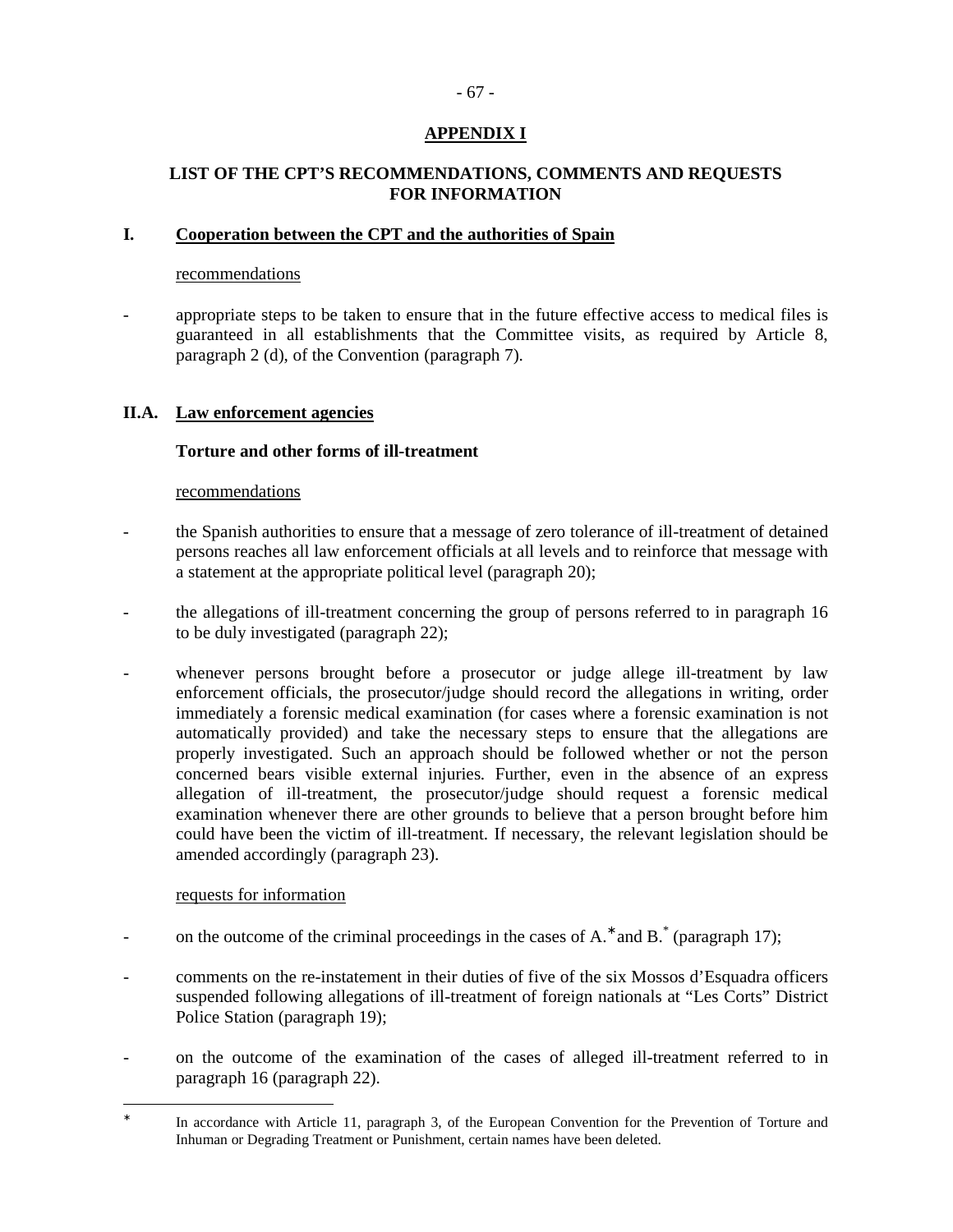### **Incommunicado detention**

#### recommendations

- the Spanish authorities to review the current legislation, in order to ensure that a person placed in incommunicado detention has the right to have a person of his choice informed of his detention and whereabouts at the earliest possible moment, and in no case later than 48 hours after the moment when he was first deprived of liberty (paragraph 27);
- the Spanish authorities to take the necessary steps to ensure that persons detained incommunicado are allowed to meet a lawyer in private, from the outset of their detention (paragraph 28);
- written forensic medical reports to be produced by the doctor and delivered to the judge (paragraph 35);
- the Spanish authorities to ensure that all persons held incommunicado enjoy the right to be examined by a doctor of their own choice (paragraph 36);
- the Spanish authorities to establish clear rules on the way in which interviews by law enforcement officials are to be conducted (paragraph 40);
- the rules on interviews by law enforcement officials should expressly prohibit the blindfolding or hooding of persons who are in police custody, including during interviews (paragraph 40);
- forcing detained persons to conduct physical exercises or to stand for prolonged periods should be prohibited (paragraph 40);
- the Spanish authorities to take the necessary steps to ensure that record-keeping in the context of incommunicado detention by law enforcement officials is substantially improved, in the light of the remarks outlined in paragraphs 41 to 42 (paragraph 42);
- detained persons held incommunicado to be properly informed about their legal situation and rights (paragraph 43);
- the relevant legislation (and instructions) to be amended without delay so as to prohibit the application of the incommunicado regime to minors (paragraph 46);
- persons subject to the provisions of Article 520 bis of the Code of Criminal Procedure (CCP) to be systematically physically brought before the competent judge prior to the taking of a decision on the issue of extending the period of detention beyond 72 hours. If necessary, the relevant legislation should be amended (paragraph 49);
- the General Council of the Judiciary to encourage judges to adopt a more proactive approach in respect of the supervisory powers granted to them by Article 520 bis, paragraph 3, of the CCP (paragraph 49);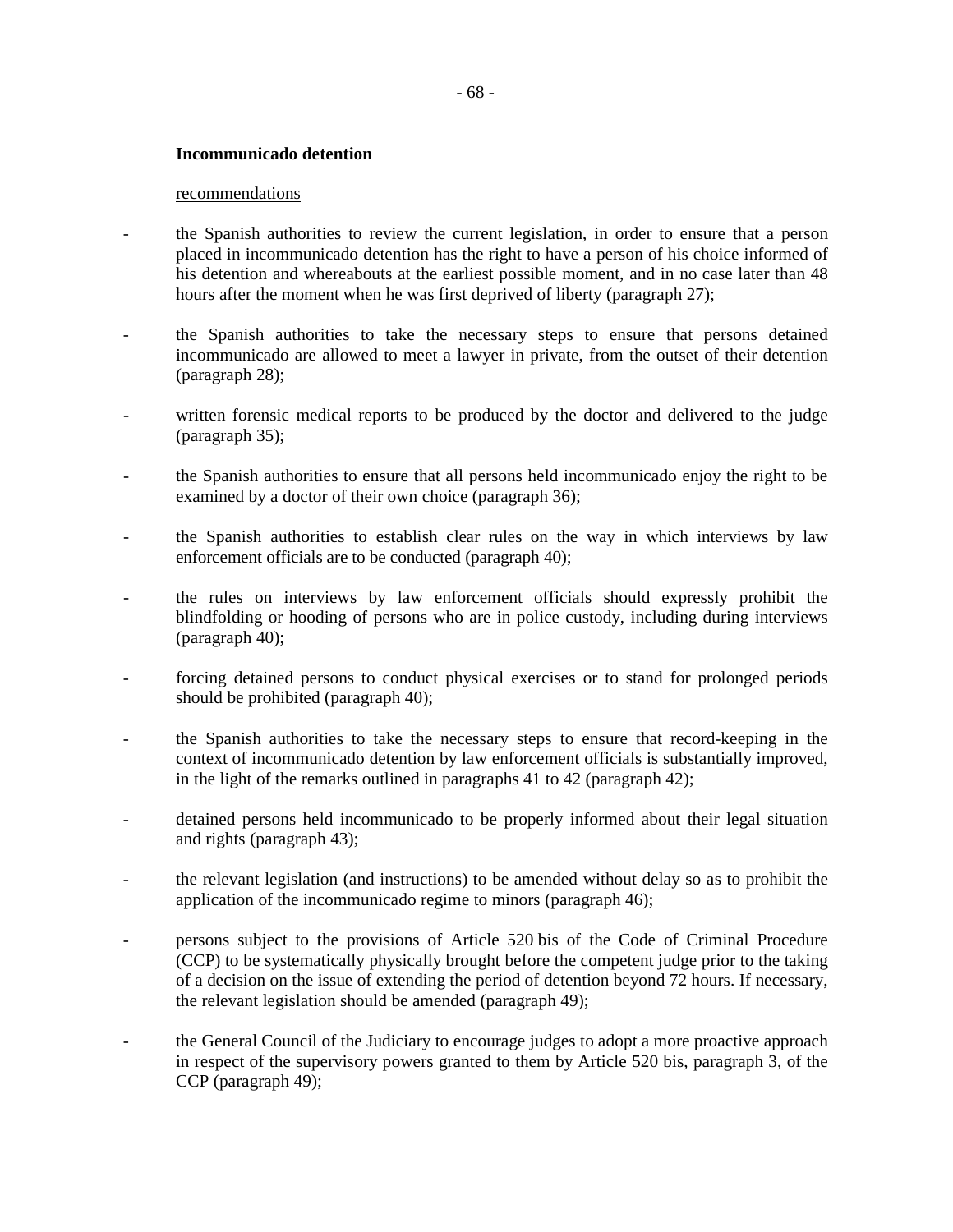- the relevant steps to be taken in the light of the remarks in paragraph 50 concerning videorecording of incommunicado detention (paragraph 50).

### requests for information

- the comments of the Spanish authorities on the issues raised in paragraphs 30 to 33 concerning access to a doctor (paragraph 34);
- a full account of the detention of a minor who was held in custody for 38 hours at the Calle Guzman el Bueno premises, including whether the incommunicado regime was applied provisionally by the Civil Guard, whether it was subsequently judicially authorised, whether the detained person was hooded or blindfolded at any stage of the detention and from which rights he was able to benefit (paragraph 45).

## **Safeguards against ill-treatment (ordinary police custody)**

### recommendations

- the necessary steps to be taken to ensure that all persons detained in police stations are permitted to have a close relative or another third party of their choice informed of their situation and that they are subsequently informed as to whether such a communication had occurred (paragraph 54);
- the relevant legislation and implementing instructions to the law enforcement authorities to be amended, so as to make clear that the right of access to a lawyer applies as from the very outset of custody and includes the right to meet in private with the lawyer (paragraph 58);
- steps to be taken at "Les Corts" District Police Station and, if appropriate, in other police establishments in Spain, to ensure that all medical examinations are conducted out of the hearing and - unless the doctor concerned expressly requests otherwise in a given case - out of the sight of police staff (paragraph 59);
- an explicit requirement that arrested persons be requested to sign a statement attesting that they have been informed of their rights in a language they understand to be introduced in instructions to law enforcement officials (paragraph 60);
- steps to be taken to ensure that detained persons are provided with a copy of an information sheet about their rights, if necessary in a language other than Spanish which they can understand (paragraph 61);
- the Spanish authorities to take the necessary steps to guarantee frequent and unannounced visits to law enforcement agency detention facilities, by either substantially reinforcing the capacity of the existing bodies or establishing a new specialised independent authority (paragraph 64).

#### comments

- the Spanish authorities are invited to revise the computerised custody record system in such a way as to permit effective monitoring (paragraph 63).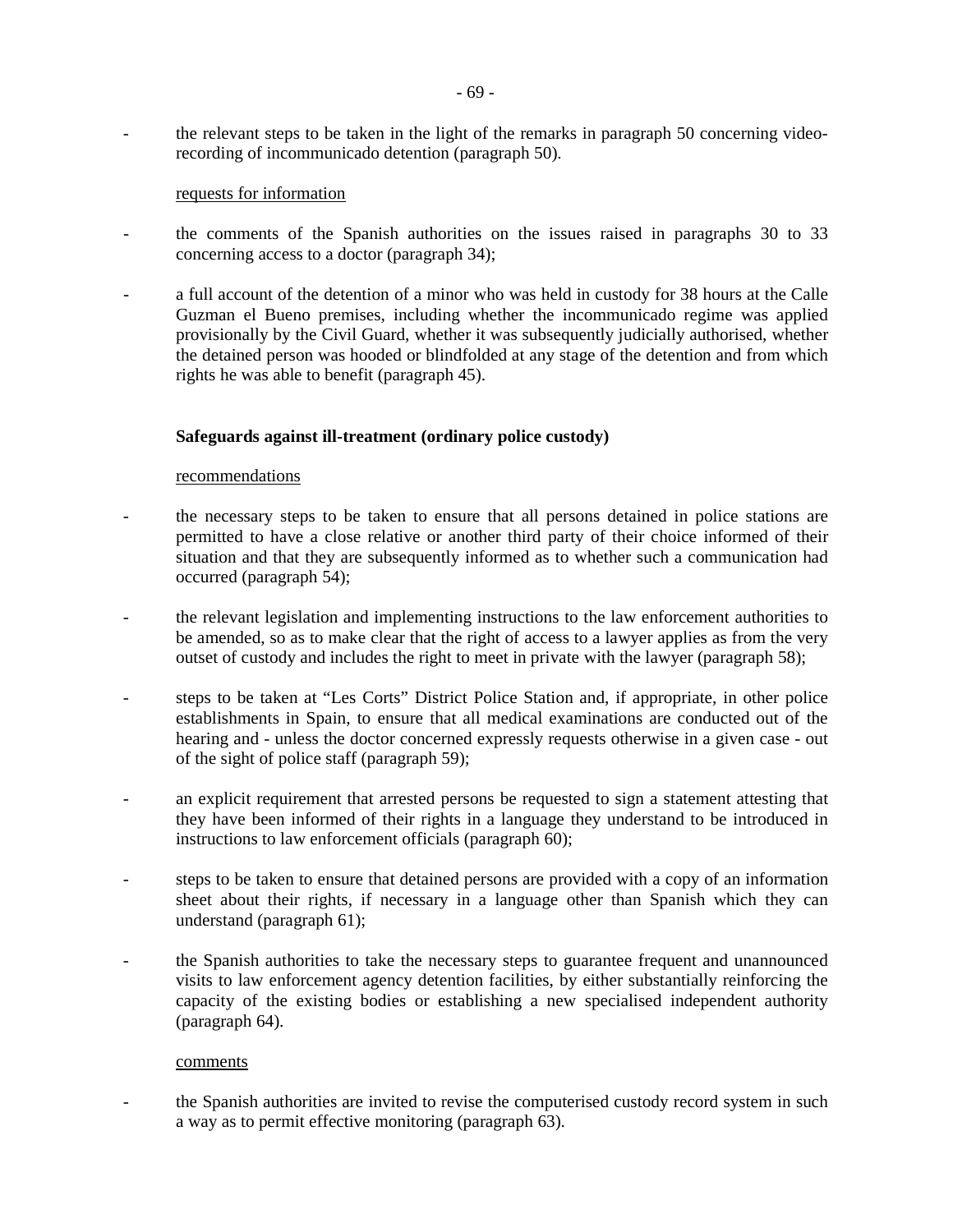### **Conditions of detention**

#### recommendations

- conditions of detention in the National Police and Guardia Civil establishments visited to be reviewed and existing shortcomings remedied, having regard to the remarks made in paragraphs 65 to 67. Particular attention should be paid to cell lighting, ventilation and hygiene and the provision of mattresses at night; steps must also be taken to ensure that detained persons have ready access to decent sanitary facilities at all times, including at night. Further, if persons are detained more than 24 hours there should be provision of facilities for outdoor exercise (paragraph 68);
- the necessary steps to be taken either to improve significantly the conditions of detention at Barajas International Airport, including through the provision of an outdoor exercise yard, or to ensure that nobody is detained longer than 24 hours at the Airport's detention area for foreigners (paragraph 69);
- steps to be taken to remedy the deficiencies in the detention facilities of Mossos d'Esquadra establishments referred to in paragraph 71 (paragraph 71);
- the Spanish authorities to establish standards for law enforcement agency detention facilities, taking due account of the Committee's criteria; compliance with those standards and with instructions regarding conditions of detention should be effectively monitored (paragraph 74).

#### comments

- the official overnight capacity in St. Feliu de Llobregat Municipal Police Station should be reduced from nine persons to four (paragraph 72);
- the main defect in the detention facilities at St. Feliu de Llobregat Municipal Police Station was an absence of access to natural light (paragraph 72);
- only very few cells in the Ertzaintza establishments visited had access to natural light and there was no provision for outdoor exercise (paragraph 73).

#### requests for information

- confirmation that the construction of the new detention area of the Guardia Civil's Central Section of the Information Service at Calle Guzman el Bueno in Madrid will comply fully with the CPT's standards, in particular as concerns access to natural light, ventilation and the provision of facilities for outdoor exercise (paragraph 68).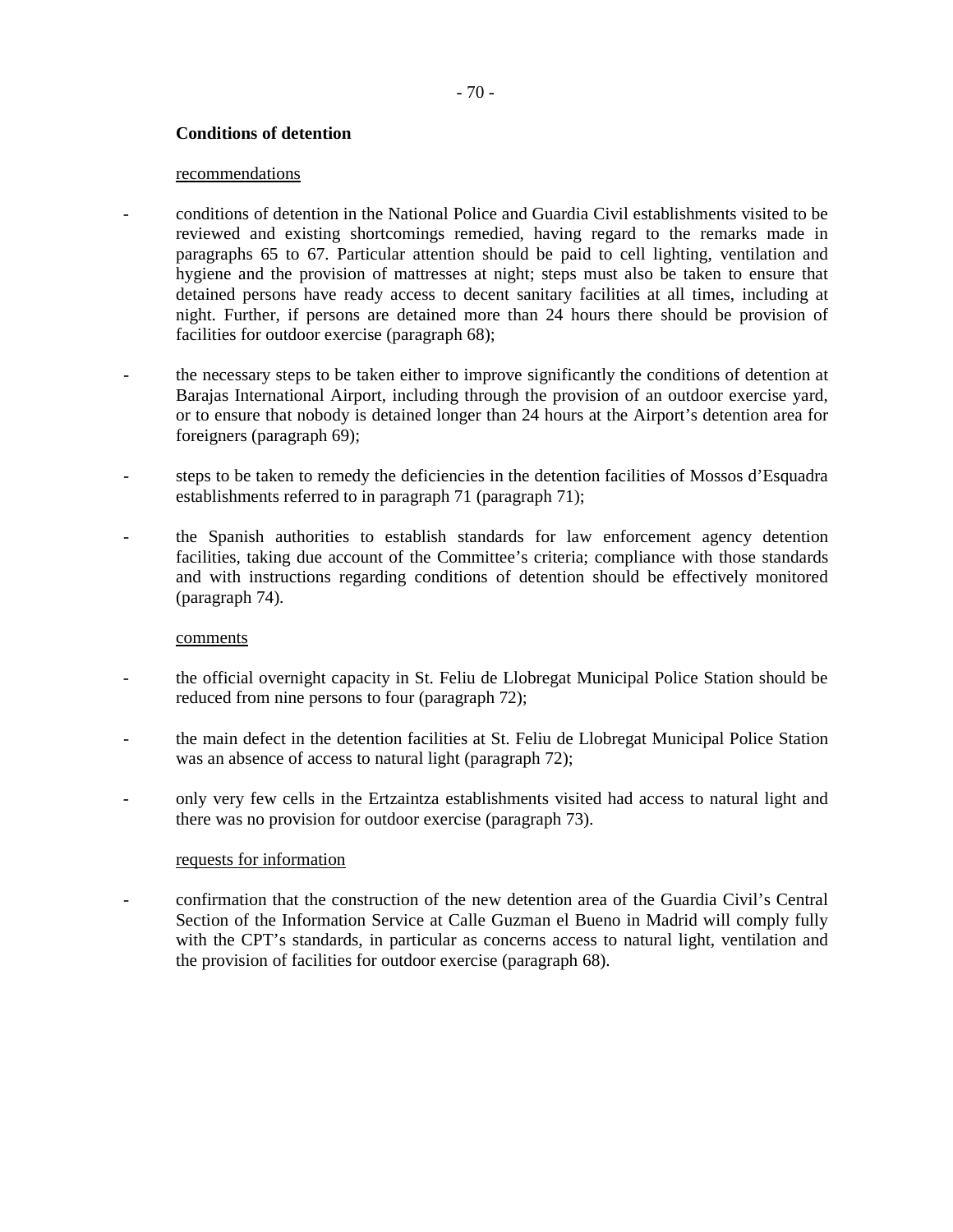## **II.B. Prison establishments**

### **1. Preliminary remarks**

#### recommendations

- the Spanish authorities to continue vigorously to pursue multi-faceted policies designed to put an end to overcrowding in prisons, having regard *inter alia* to the principles set out in Recommendations R (99) 22 and R (2003) 22 as well as other pertinent Recommendations of the Council of Europe's Committee of Ministers (paragraph 78);
- the authorities to re-double their efforts to reduce the overcrowding and improve the conditions of detention in Modelo Prison (paragraph 79).

### requests for information

detailed information on the measures being taken by the Spanish authorities to put an end to overcrowding in prisons (paragraph 78).

## **2. Establishments under the authority of the Department of Justice of the Autonomous Regional Government of Catalonia**

### **Torture and other forms of ill-treatment**

### recommendations

- the Catalan authorities to deliver to staff at Brians 1 Prison, at regular intervals, the message that all forms of ill-treatment, including verbal abuse, are not acceptable and will be the subject of severe sanctions (paragraph 83);
- prison officers at Brians 1 Prison, and in other establishments, must be made fully aware that the force used to control violent and/or recalcitrant prisoners should be no more than is strictly necessary and that once prisoners have been brought under control there can be no justification for them being struck (paragraph 83);
- the necessary steps to be taken to ensure that medical examinations are carried out in accordance with the approach outlined in paragraph 84 (paragraph 84);
- prison staff to receive a clear message that any kind of threats or intimidating action against a prisoner who has complained, or attempts to prevent complaints or requests from reaching the relevant supervisory bodies, will not be tolerated and will be severely punished (paragraph 85).

#### requests for information

- about the outcome of the investigations and court procedures concerning prison staff members involved in the cases of alleged ill-treatment in relation to events at Quatre Camins Prison in October 2004 (paragraph 86).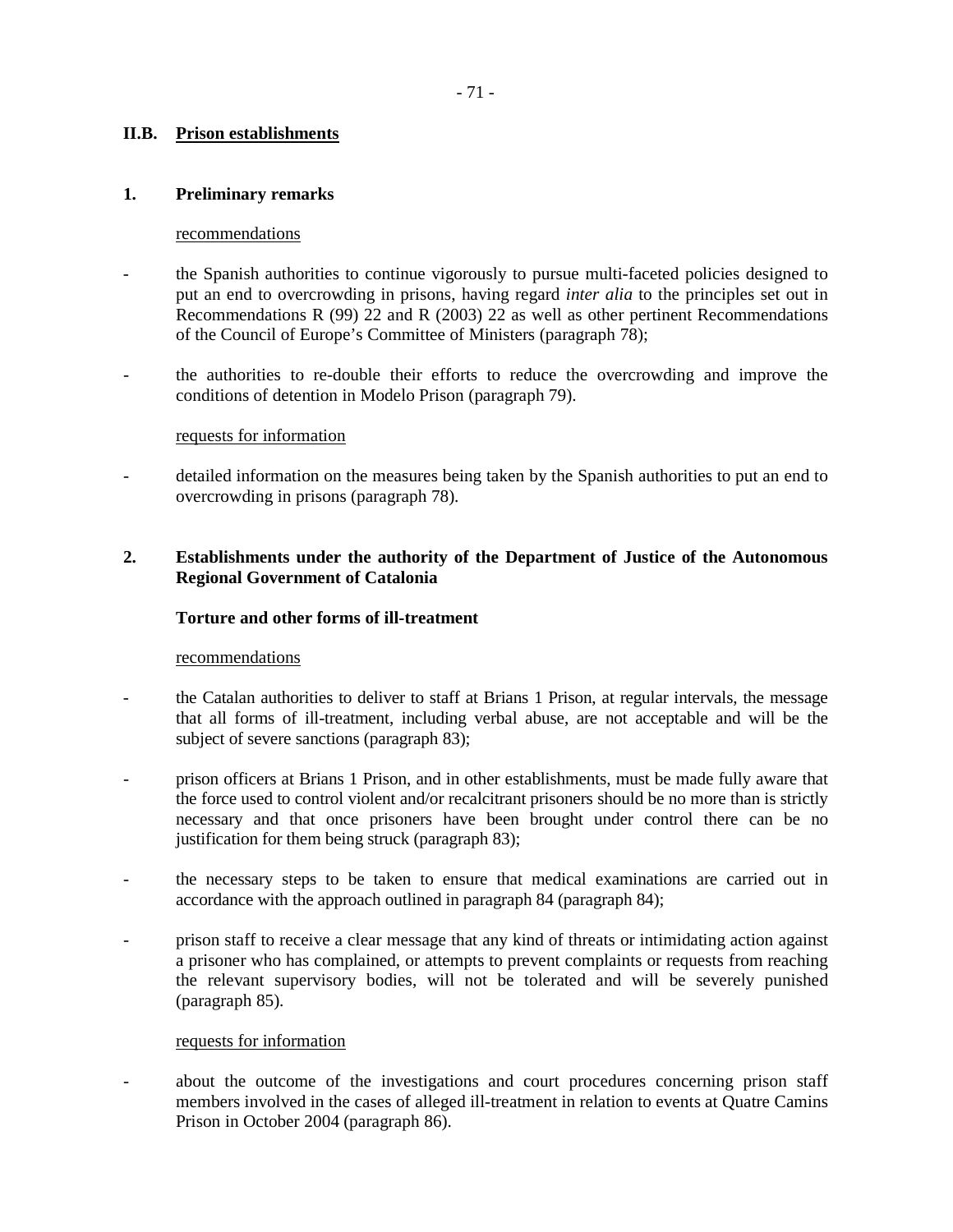### **Means of restraint**

#### recommendations

the authorities to take the necessary steps to ensure that all the principles and minimum safeguards set out in paragraph 91 are applied in all prison establishments resorting to fixation (paragraph 91).

### **Prisoners subject to special regimes**

#### recommendations

- the authorities to take the necessary steps to improve the activities and support on offer to prisoners in special departments, particularly those of Brians 1 and Modelo prisons, in the light of the remarks in paragraph 96 (paragraph 96);
- prisoners subject to a special regime should not be held in the same unit as prisoners undergoing segregation as a disciplinary measure (paragraph 97);
- prisoners placed on a special regime to be more actively consulted during the three monthly review process and, where appropriate, prisoners to be provided with greater support to assist them in preparing to return to an ordinary regime (paragraph 99).

### requests for information

- as to the reasons why the prisoner referred to in paragraph 94, subparagraph 3, is not permitted to associate with other prisoners (paragraph 95);
- comments of the authorities concerning complaints from prisoners, accommodated both in special departments and in ordinary modules, about their inability to make phone calls or to send letters due to a lack of financial means (paragraph 97).

### **Female prisoners**

#### recommendations

- the authorities to examine the possibility of providing differentiated conditions for female prisoners (paragraph 100);
- the authorities to ensure that women held in Girona Prison are offered appropriate material conditions and are able to participate in purposeful activities (paragraph 103).

#### comments

- the authorities are encouraged to continue to develop the range of purposeful activities available to female prisoners at Brians 1 Prison (paragraph 101).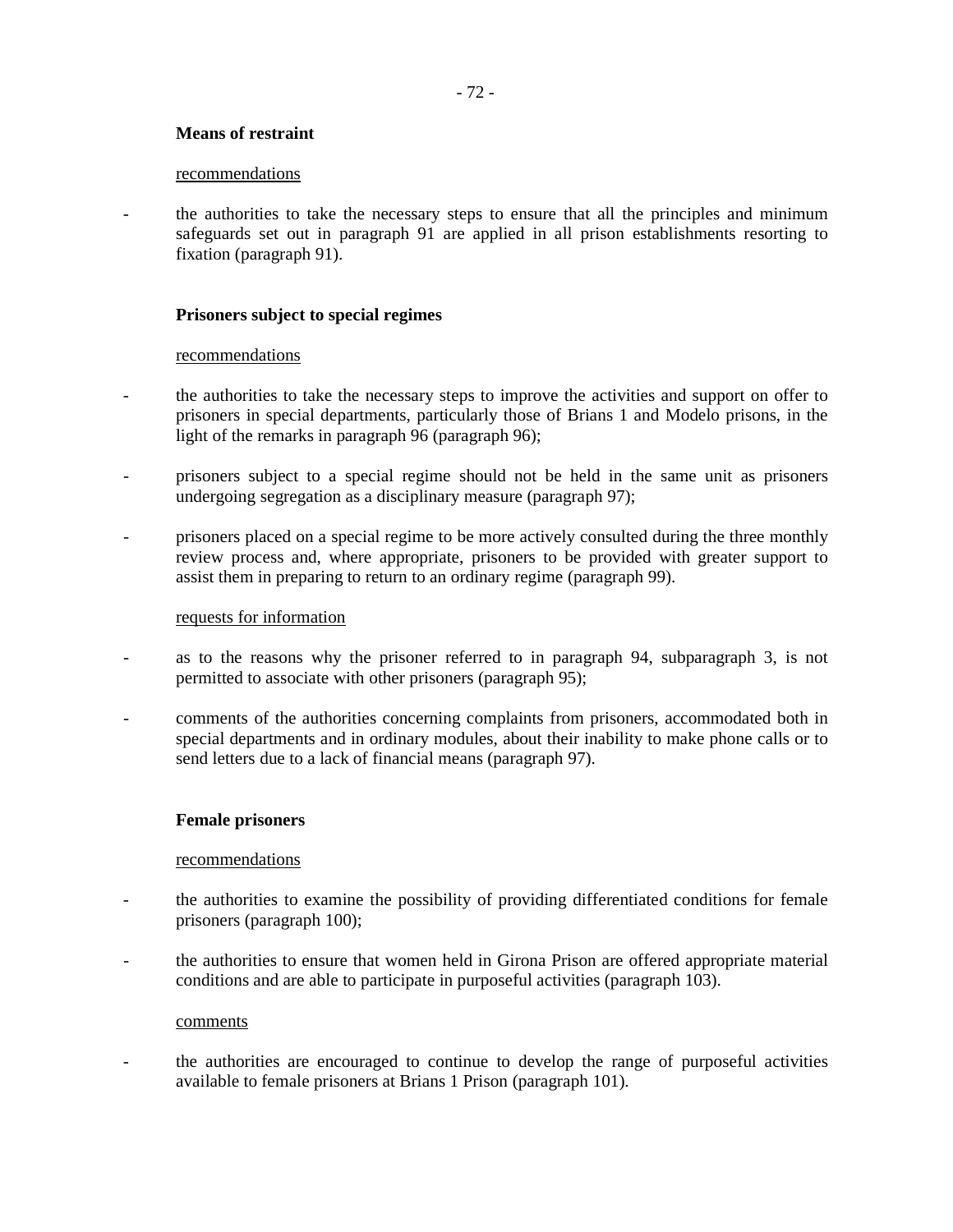#### requests for information

- the authorities' views on the effectiveness of the programme for women being run by the drug-dependency unit (DAE) at Brians 1 Prison and whether such an approach is likely to be expanded to other prisons (paragraph 102).

## **Health-care services**

### recommendations

- the health-care services in prisons to play an active role in health promotion activities, acting in conjunction with the competent authorities as appropriate (paragraph 105);
- steps to be taken to ensure that any signs of violence observed when a prisoner is medically screened on his admission are fully recorded, together with any relevant statements by the prisoner and the doctor's conclusions (including as to the consistency between allegations made and the injuries observed); this information should be made available to the prisoner and to his or her lawyer. In addition, the information should be brought to the attention of the competent judicial supervising authority. The same approach should be followed whenever a prisoner is medically examined following a violent episode in the prison (paragraph 106);
- steps to be taken to remedy the lacunae in the data entered into the computerised medical files, in the light of the remarks in paragraph 107 (paragraph 107).

### **Other issues**

### *discipline*

### recommendations

- all disciplinary punishments to be governed by the principle of proportionality and imposed in full compliance with the relevant formal procedures. Further, prisoners should never be punished for making complaints (paragraph 110);
- the necessary steps to be taken to improve material conditions in the segregation cells of Quatre Camins Prison, in the light of the remarks in paragraph 111 (paragraph 111).

### *prisoners on protection*

### recommendations

- the authorities to take the necessary steps to improve the conditions of detention and the regime, as well as the treatment, offered to prisoners placed on protection, in the light of the remarks in paragraph 113 (paragraph 113).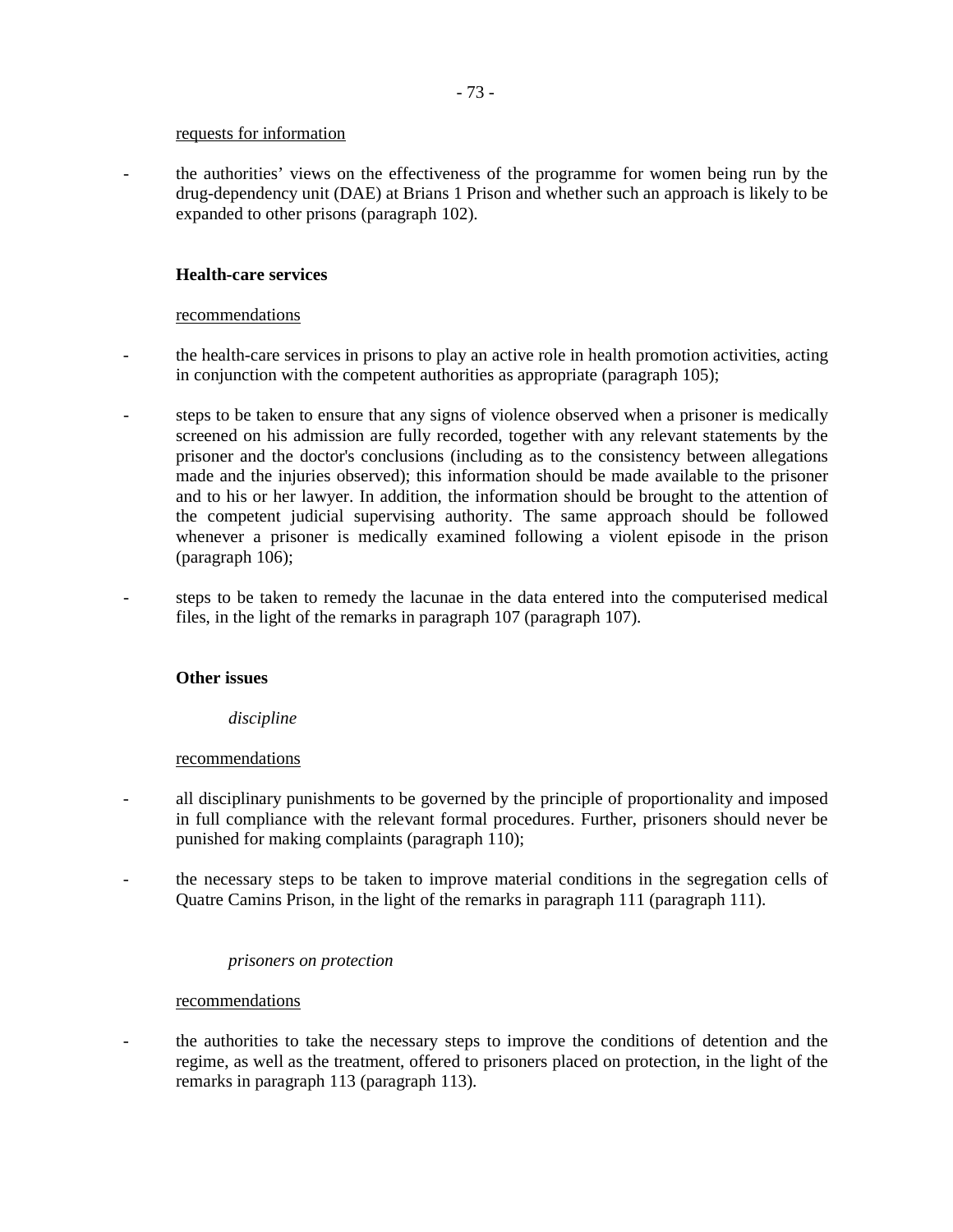#### *staff issues*

#### recommendations

the authorities to ensure that all prison staff, both newly recruited and serving, are provided with the necessary training and skills to perform their tasks professionally (paragraph 115).

### *complaints and supervision*

#### recommendations

- the authorities to ensure that prisoners receive written acknowledgement of every complaint they make, whether addressed to prison management or to the supervising judge, as well as a response, whether positive or negative (paragraph 116);
- the authorities to review the functioning of the current system of prison inspections and complaints by supervising judges to ensure that it can effectively safeguard the rights of prisoners (paragraph 117).

#### comments

- the authorities are encouraged to introduce other independent monitoring mechanisms empowered to carry out regular visits to prisons as well as to receive – and, if necessary, to take action on – prisoners' complaints (paragraph 117).

### *foreign nationals*

#### recommendations

- the authorities to take the necessary steps to provide support to foreign nationals entering the Catalan prison system, in the light of the remarks in paragraph 118 (paragraph 118).

## *involvement of prisoners in identity parades*

### requests for information

- on the reasons for the involvement of prisoners in identity parades (and whether they are remunerated and the manner in which they are selected) and whether staff members are also invited to participate in such parades (paragraph 119).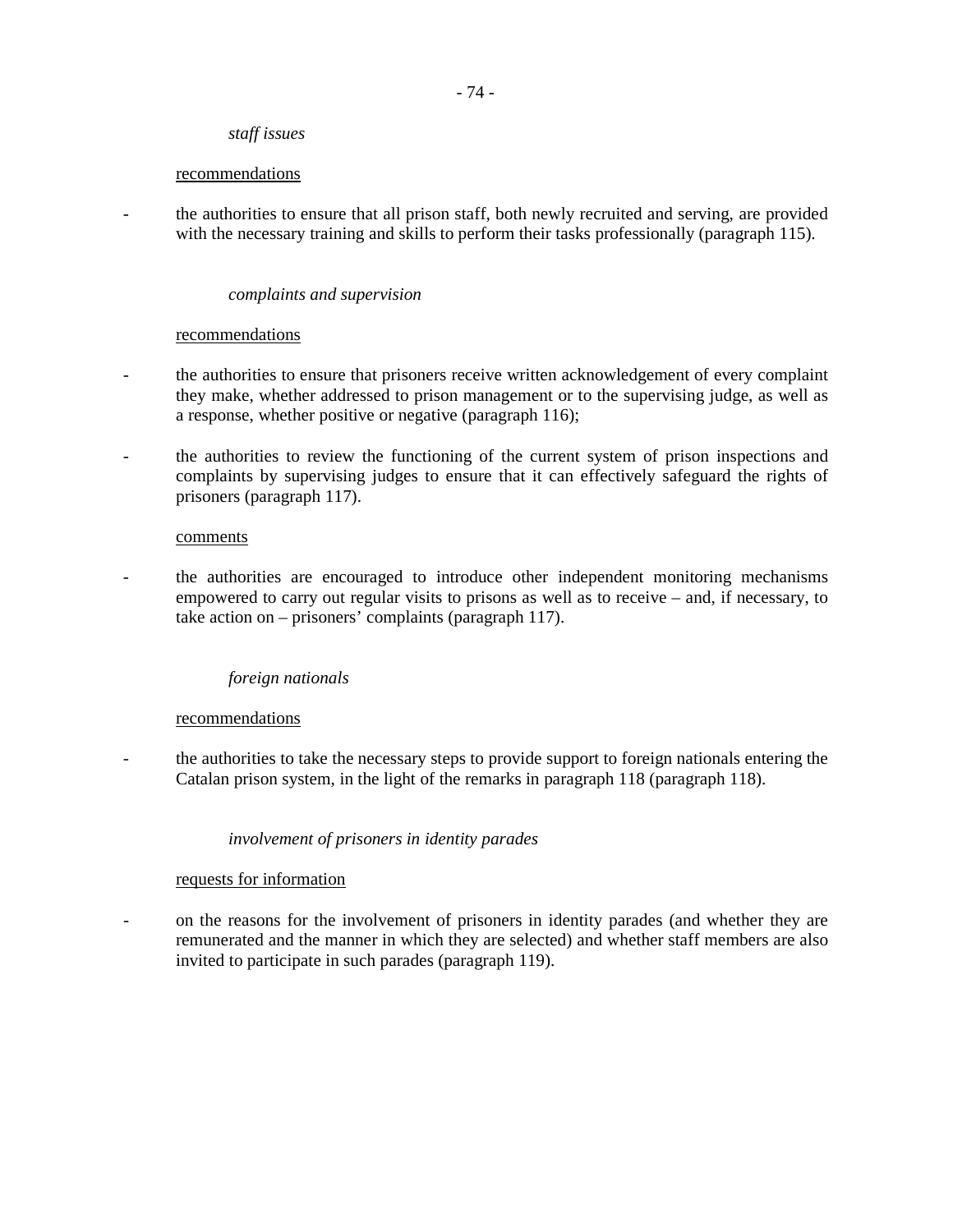# **3. Establishments under the authority of the Ministry of Interior of Spain**

## **Ill-treatment**

### recommendations

- the competent authorities to deliver a clear message to custodial staff at Nanclares de la Oca Prison – and reiterate it regularly – that all forms of ill-treatment of prisoners are unacceptable and will be the subject of severe sanctions (paragraph 121).

## **Means of restraint**

## recommendations

- the Spanish authorities to adopt a comprehensive approach towards the regulation of resort to fixation in all prison establishments in Spain in which it is used, taking into consideration the principles and minimum standards laid out in paragraph 91 (paragraph 128).

# **Prisoners detained in special departments and segregation units**

### recommendations

- the shortcomings referred to in paragraphs 129 and 130 as regards material conditions in the special departments and segregation units of the establishments visited to be remedied (paragraph 130);
- the Spanish authorities to spare no effort in developing the regime activities offered to all prisoners placed in a special department (paragraph 135);
- efforts to be made to improve the quality of staff-prisoner relations in special departments (paragraph 136);
- prisoners to be involved in the review process concerning their placement in a special department and clearly defined objectives and goals to be agreed upon to enable a prisoner to be re-classified to an ordinary regime (paragraph 137);
- the necessary steps to be taken to improve the conditions of detention and the regime offered to prisoners placed on protection, in the light of the remarks in paragraph 138 (paragraph 138);
- the necessary steps to be taken to ensure that prisoners subject to disciplinary sanctions are not placed in the same department as prisoners subject to a closed regime classification in a special department (paragraph 139).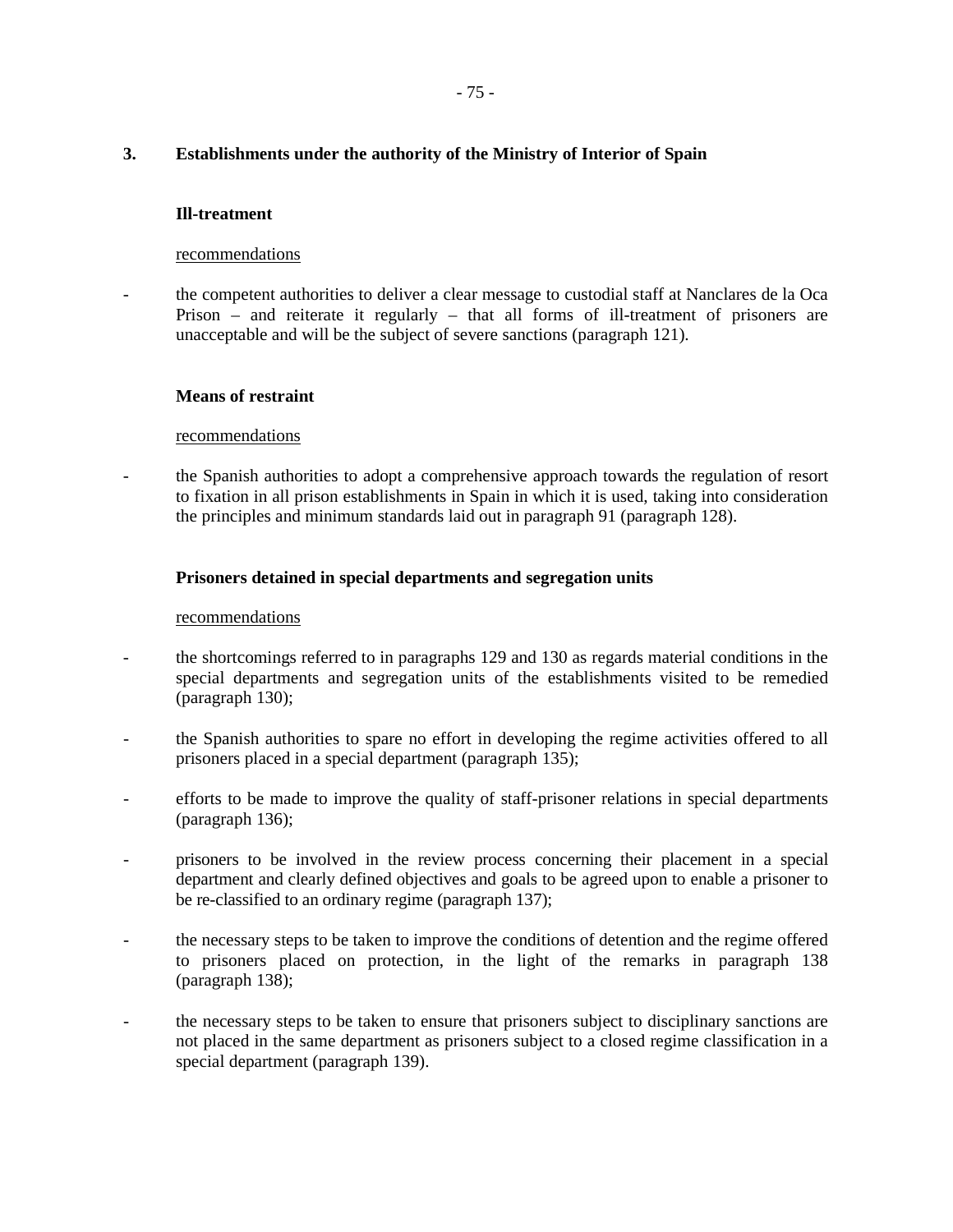#### requests for information

- the results of the evaluation of the February 2007 closed regime Protocol (paragraph 135).

## **Inmates included in "FIES"**

### requests for information

- on the criteria for the regimes applied to, and the eligibility for certain sentencing options of, persons included on the "FIES" register. Further, the Committee would like to know what are the "features typical of a group of inmates or of an organisation" which can establish the "personal circumstances requiring measures involving limitations on rights or on regime" (paragraph 140);
- a copy of appendices 2-4 of the "FIES" instructions (paragraph 140).

## **Health care services**

### recommendations

- health care staffing at San Sebastian Prison to be reviewed, in order to ensure a 24-hour presence of nursing staff (paragraph 142);
- the Spanish authorities to take the necessary steps to ensure that medical examinations of inmates held in special departments or segregation units are conducted out of the hearing and – unless the doctor concerned expressly requests otherwise in a given case – out of the sight of non-medical staff. Further, prisoners should not be handcuffed during medical examinations (paragraph 143);
- the Spanish authorities to review the medical screening process on arrival in the prison system, so as to include a standardised recording of whether or not prisoners bear injuries on arrival. In particular, any signs of violence observed when a prisoner is medically screened on his admission must be fully recorded, together with any relevant statements by the prisoner and the doctor's conclusions (including as to the consistency between allegations made and the injuries observed); this information should be made available to the prisoner and to his or her lawyer. In addition, the information should be brought to the attention of the competent judicial supervising authority. The same approach should also be followed whenever a prisoner is medically examined after a violent episode in the prison (paragraph 144);
- the role of prison doctors in relation to disciplinary matters to be reviewed, in the light of the remarks in paragraph 145 (paragraph 145).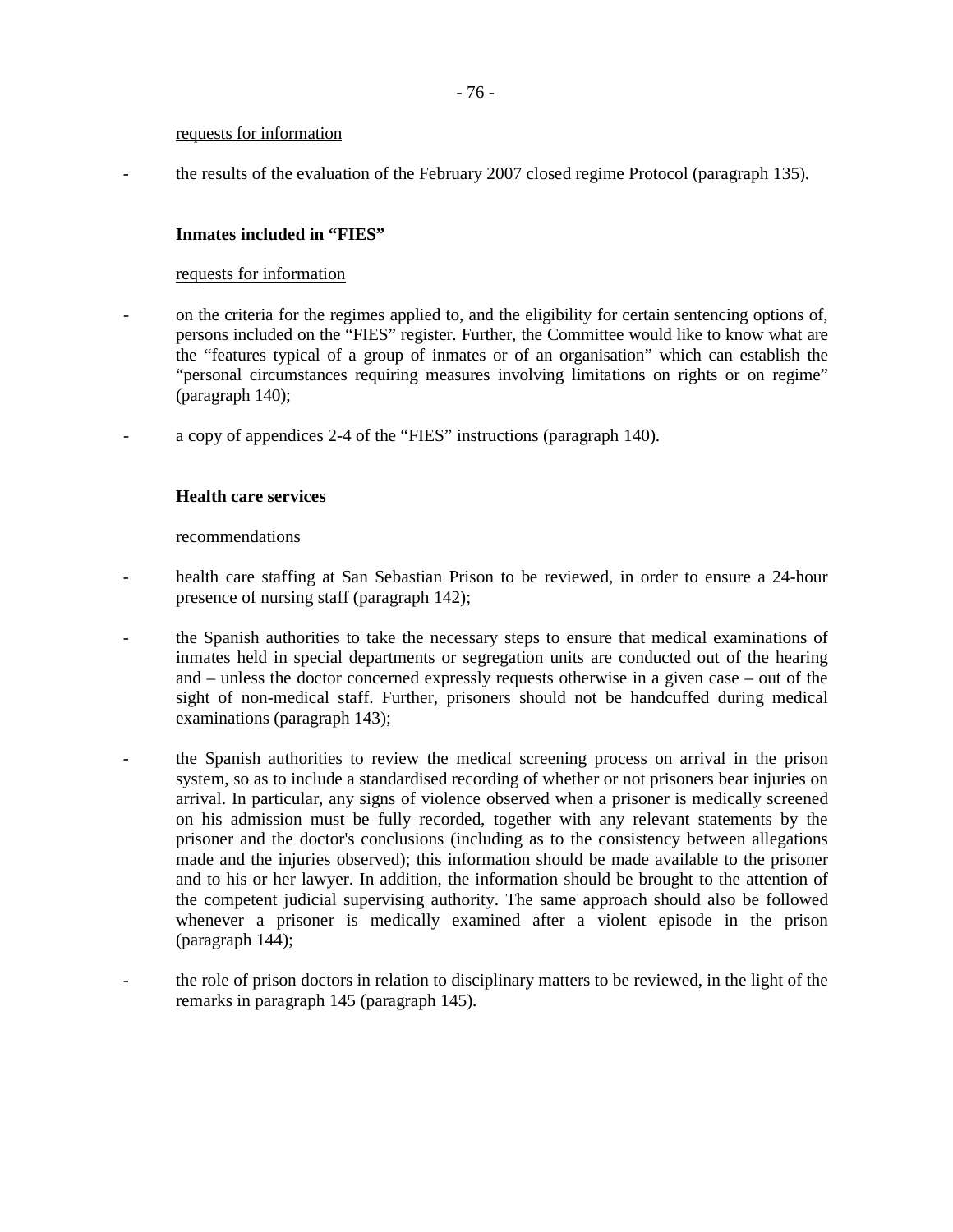## **Supervision**

#### recommendations

the Spanish authorities to ensure that supervisory judges are encouraged to visit the whole of the prison's premises when carrying out their duties and to enter into contact with both prisoners and prison staff (paragraph 146).

### requests for information

a detailed account of the manner in which the Audiencia Nacional has, since the reform of 2003, carried out all aspects of its task of supervising the situation of prisoners whose remand detention order or sentence it delivered (paragraph 147).

# **II.C. Unaccompanied Foreign Minors**

## **Preliminary remarks**

### comments

- the CPT trusts that the Spanish authorities subscribe to the precepts outlined in paragraph 149 (paragraph 149).

### requests for information

- comments of the authorities on the reason for locating two separately run centres within the same building (paragraph 150).

# **Living conditions**

### recommendations

- **-** the authorities to take the necessary steps to improve the living conditions at the DEAMENAC La Esperanza facility, notably:
	- to thoroughly renovate the accommodation areas, including the dismantling of security features of a carceral character and ensuring that the accommodation rooms are not crowded;
	- to ensure that there is a constant supply of hot water and adequate heating;
	- to ensure that all minors are supplied with adequate clothing for all seasons, and sufficient blankets (paragraph 152);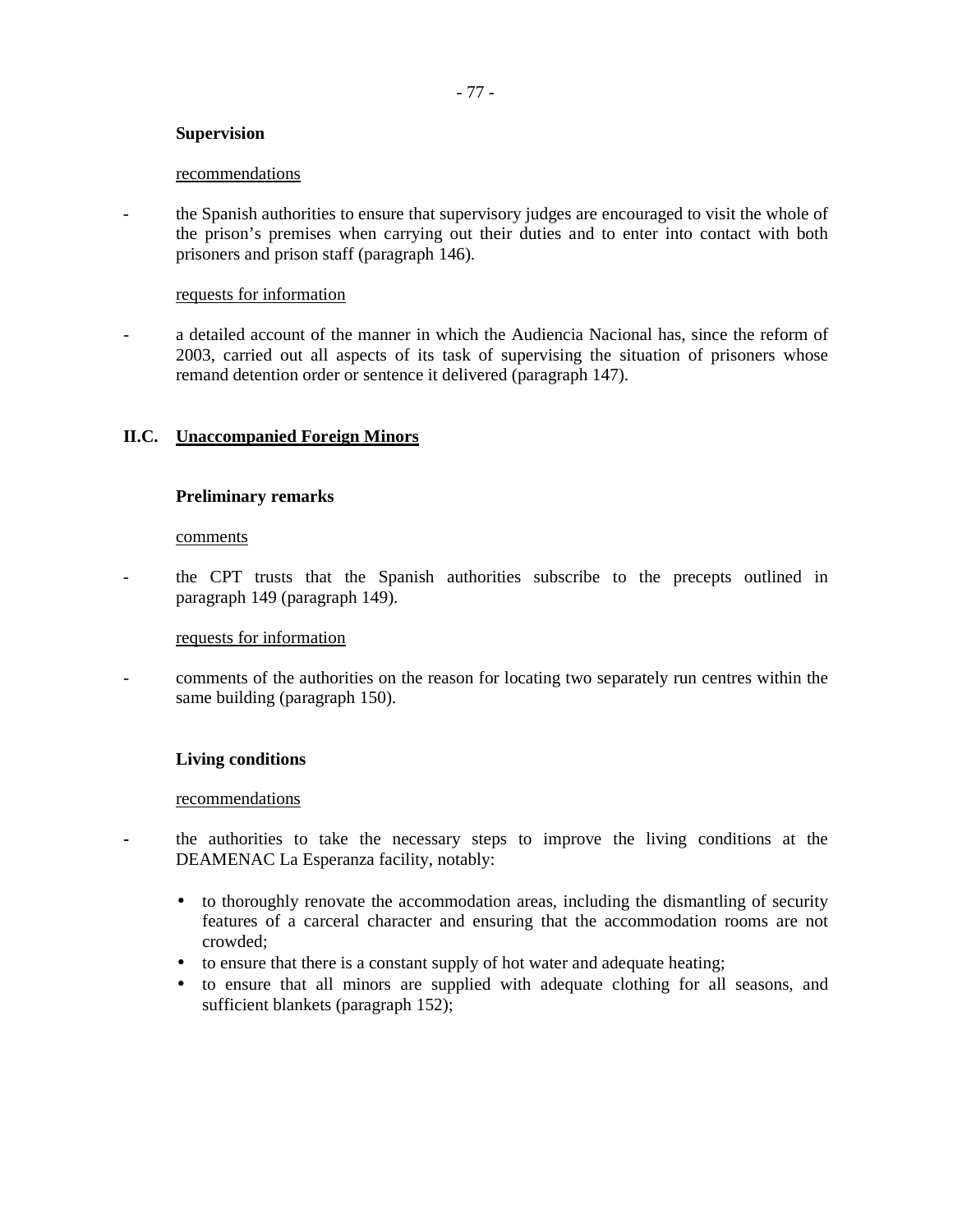- steps to be taken without delay to ensure that all boys placed in the DEAMENAC facility are provided with education and/or vocational training, in accordance with existing legislation. Moreover, the premises in which such activities are organised should be appropriate. Further, the authorities should ensure that sports and recreational activities are organised in both Hogar I and II Schools. These recommendations apply equally to all other centres for foreign unaccompanied minors (paragraph 153);
- the authorities to ensure the presence at all times of a staff member who is properly trained to provide first aid, and to examine the possibility of a single suitably-equipped infirmary serving both schools (paragraph 155).

#### comments

- a re-deployment of the nursing staff to ensure that at least one nurse is present to cover both Hogar I and II Schools every day of the week would be desirable (paragraph 155).

#### **Staffing issues**

#### recommendations

- the authorities to review the staffing situation, including the conditions of employment, in the DEAMENAC facility, in the light of the remarks in paragraph 157 (paragraph 157).

### **Other questions**

## requests for information

- comments of the authorities on the lack of assistance to prepare 17 year old minors for reintegration into their countries of origin (paragraph 158).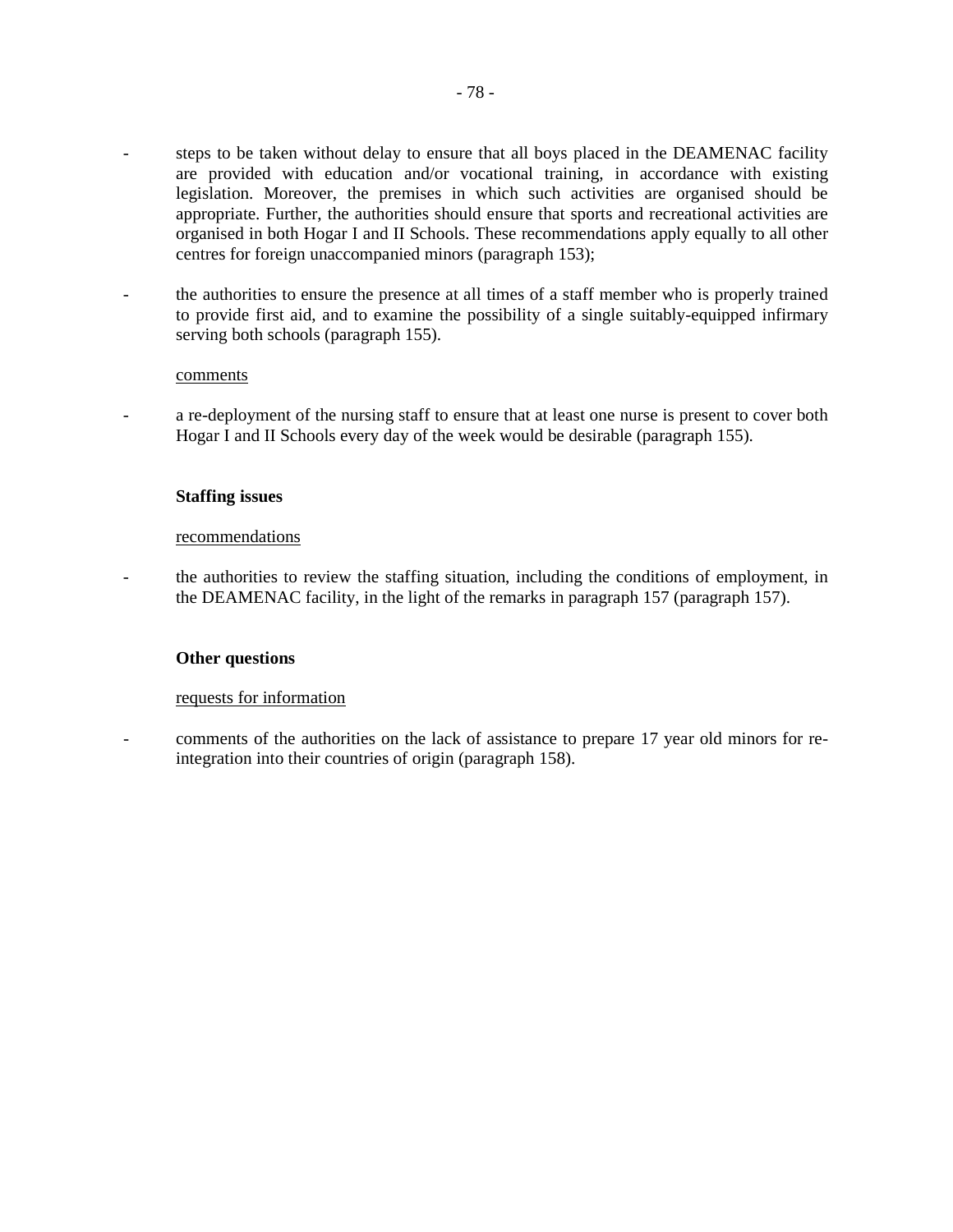# **APPENDIX II**

# **LIST OF THE AUTHORITIES AND NON-GOVERNMENTAL ORGANISATIONS WITH WHICH THE CPT'S DELEGATION HELD CONSULTATIONS**

# **A. Ministerial authorities**

## **Ministry of the Interior**

Mr Alfredo PÉREZ RUBALCABA, Minister for the Interior

Mr Antonio CAMACHO VIZCAÍNO, Secretary of State for Security

Ms Mercedes GALLIZO LLAMAS, Director-General of Penitentiary Institutions

Ms Maria Angeles GONZÁLEZ GARCÍA, Technical General Secretary

Mr Joan MESQUIDA FERRANDO, Director-General of the National Police and Civil Guard

Mr José Manuel GARCÍA VARELA, Deputy Director of the Civil Guard

Mr Gregorio MARTÍNEZ GARRIDO, Head of the Private Office of the Minister of the Interior

Mr Antonio CERROLAZA GÓMEZ, Deputy Technical General Secretary, CPT liaison officer

Mr Jesús FERNÁNDEZ CABALLERO, liaison officer

### **Office of the Representative of the Central Government in Catalonia**

Federico CABRERO DAUNERT, liaison officer

María LÓPEZ SALVADOR, liaison officer

## **B. Other national authorities**

Mr Carlos DIVAR BLANCO, President of the Audiencia Nacional Mr Cándido CONDE-PUMPIDO TOURON, Prosecutor-General

Mr Enrique LOPEZ LOPEZ, member of the General Council of the Judiciary

Mr Carlos RIOS IZQUIERDO, member of the General Council of the Judiciary